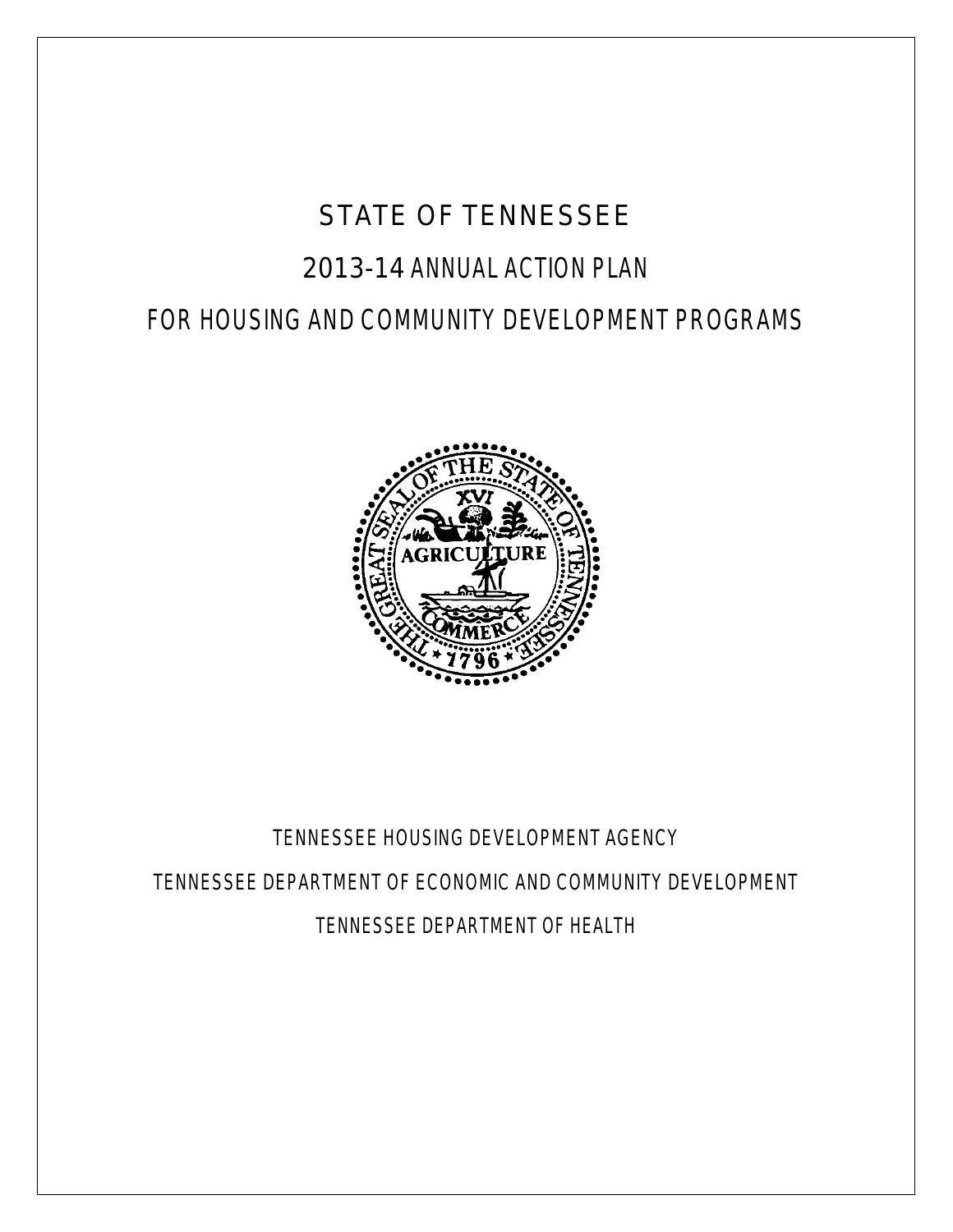## **TABLE OF CONTENTS**

## **PART I** <u>DART I EXPERIMENT I ANNO 1999 I PART I EXPERIMENT I PART I EXPERIMENT I PART I EXPERIMENT I PART I EXPERIMENT I PART I EXPERIMENT I EXPERIMENT I EXPERIMENT I EXPERIMENT I EXPERIMENT I EXPERIMENT I EXPERIMENT I EX</u>

| Community Development Block Grant (CDBG) Small Cities Program 8           |  |
|---------------------------------------------------------------------------|--|
|                                                                           |  |
|                                                                           |  |
|                                                                           |  |
|                                                                           |  |
|                                                                           |  |
|                                                                           |  |
|                                                                           |  |
|                                                                           |  |
|                                                                           |  |
|                                                                           |  |
|                                                                           |  |
|                                                                           |  |
|                                                                           |  |
|                                                                           |  |
|                                                                           |  |
|                                                                           |  |
| Coordination of Public and Private Housing and Social Service Agencies 82 |  |
|                                                                           |  |
|                                                                           |  |
|                                                                           |  |

# 

# **STATE OF TENNESSEE FISCAL YEAR 2013 ACTION PLAN EXECUTIVE SUMMARY**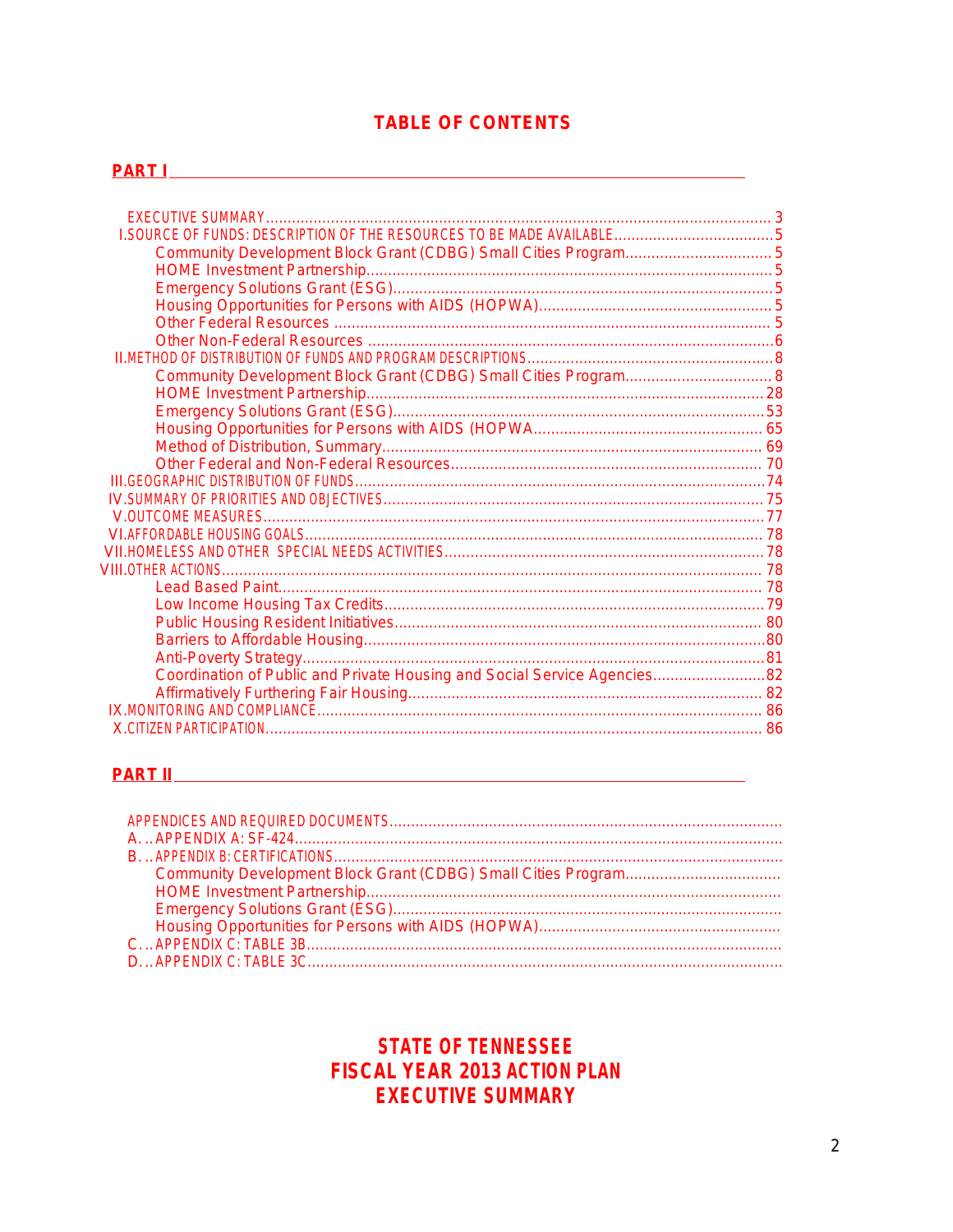The Annual Action Plan serves as the State of Tennessee's annual application to the U.S. Department of Housing and Urban Development (HUD) for funding of HUD's four formula grant programs; Community Development Block Grant (CDBG), Home Investment Partnership Program (HOME), Emergency Solutions Grant (ESG) and Housing Opportunities for Persons Living with AIDS (HOPWA). The 2013 Action Plan describes actions on behalf of the State of Tennessee to administer and implement the Consolidated Plan grant programs during the State Fiscal Year beginning July 1, 2012 through June 30, 2013.

The names of the grant programs, the administering state agencies and the expected allocations for Fiscal Year (FY) 2012-13 are as follows:

- Community Development Block Program (CDBG) administered by the Tennessee Department of Economic and Community Development (ECD), expected allocation: \$24,488,568
- HOME Investment Partnership Program (HOME) administered by Tennessee Housing Development Agency (THDA), expected allocation: \$9,924,071
- Emergency Solutions Grant (ESG) administered by Tennessee Housing Development Agency (THDA), expected allocation: \$2,756,409
- Housing Opportunities for Persons with AIDS (HOPWA) administered by the Tennessee Department of Health (DOH), expected allocation: \$947,455

Both the HOME and ESG Programs, administered by THDA, are being amended through a substantial amendment to the State of Tennessee's Consolidated Plan and are awaiting final approval from HUD. The description of these programs, their impact on performance measures and the expected allocation, as described in the following sections, are contingent upon approval of the substantial amendments to the Consolidated Plan.

The 2013 Action Plan describes the amounts and source of the four formula grant funds expected to be made available during FY 2012-13 and discusses the methods by which funds will be distributed to eligible applicants by the administering agencies. Funds are made available either through a competitive grant process, through a formula basis, or in some cases, both. Also discussed are other federal and non-federal resources administered by THDA and include: Section 8 Rental Assistance and Contract Administration programs, the Low Income Housing Tax Credit Program (LIHTC), the BUILD Loan Program, the Community Investment Tax Credit (CITC) program, the Emergency Repair Program for the Elderly (ERP) and the Homeownership Programs.

Also contained in the 2013 Action Plan are the specific objectives the administering agencies, known collectively as the consolidated partners, hope to address in the coming year, as they relate to the five-year Consolidated Plan, and the outcome measures by which the administering agencies will measure performance. The specific objectives of the 2010-15 Consolidated Plan are: 1. Increase the amount of affordable housing and preserve the affordable housing stock; 2. Provide for the viability of communities through ensuring infrastructure, community livability, health and safety and economic development; 3. Provide for the housing and supportive services needs of homeless individuals and other special needs populations; and 4. Affirmatively further fair housing and assure access to business opportunities in the state for women and minority owned businesses.

For each of the four objectives, action steps were developed in the five-year plan designed to address the objectives. These action steps and the ways in which each of the programs propose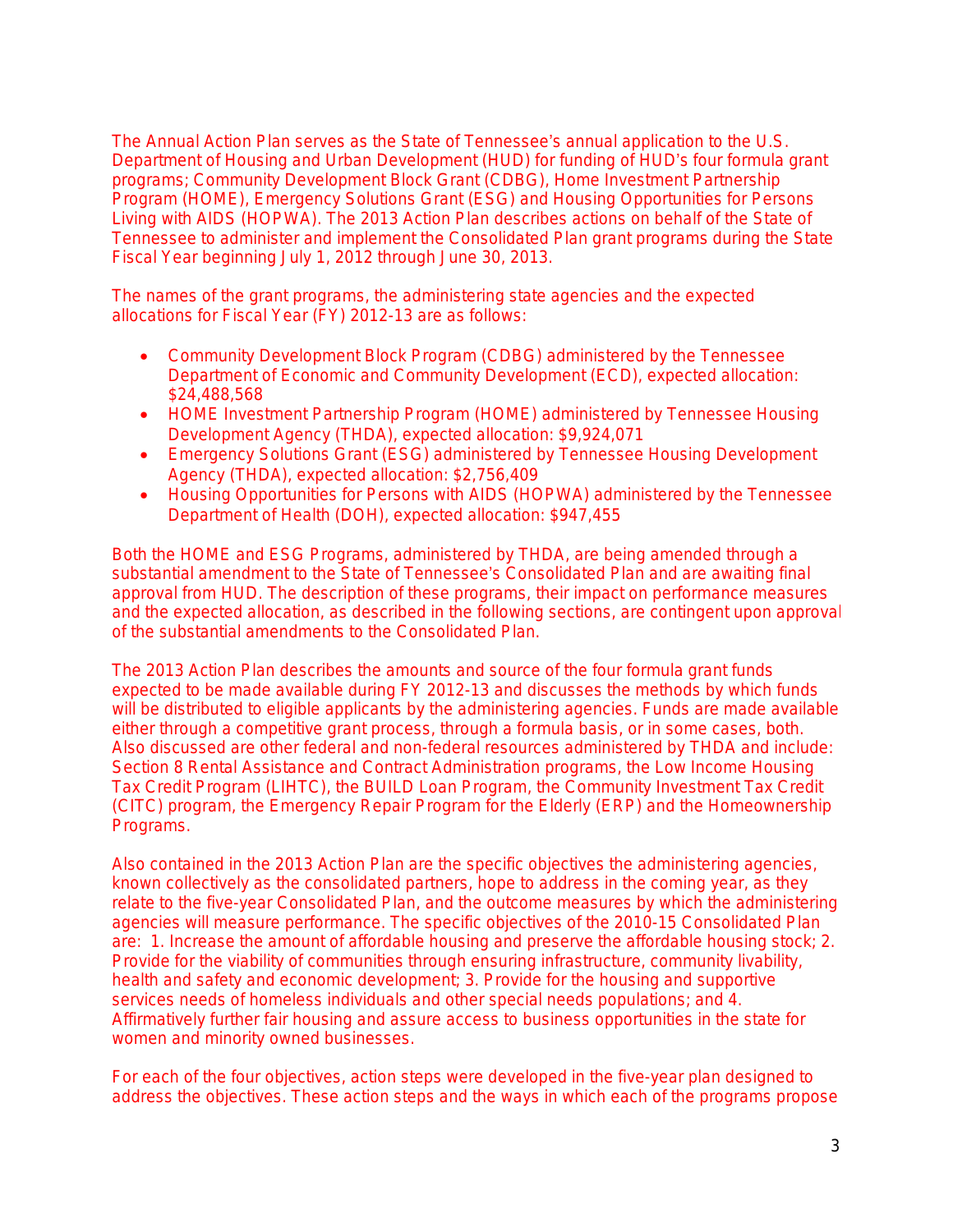to address the objectives are also discussed. The consolidated partners have incorporated new planning documents, included in Appendices C and D of this document to better link HUD's outcomes system to the State of Tennessee's objectives, action steps, activities and performance measures.

Also included in the Action Plan is a timeline developed by the consolidated planning partners to complete a statewide Analysis of Impediments to Fair Housing Choice study and a plan of activities the partners will conduct during FY 2012-13 to affirmatively further fair housing, while the study is being conducted.

While Tennessee Housing Development Agency has been designated as the lead agency for Tennessee's consolidated planning requirements, all of the administering agencies of the four grant programs participate in the development of the Annual Action Plan and the implementation of their respective programs. The 2013 Action Plan represents the cooperation of these agencies in working together to further affordable housing and community development in Tennessee. In addition, the plan is developed in consultation with the citizens of our state. The draft plan is made available for review and public comment according to the guidelines developed by the five-year Consolidate Plan.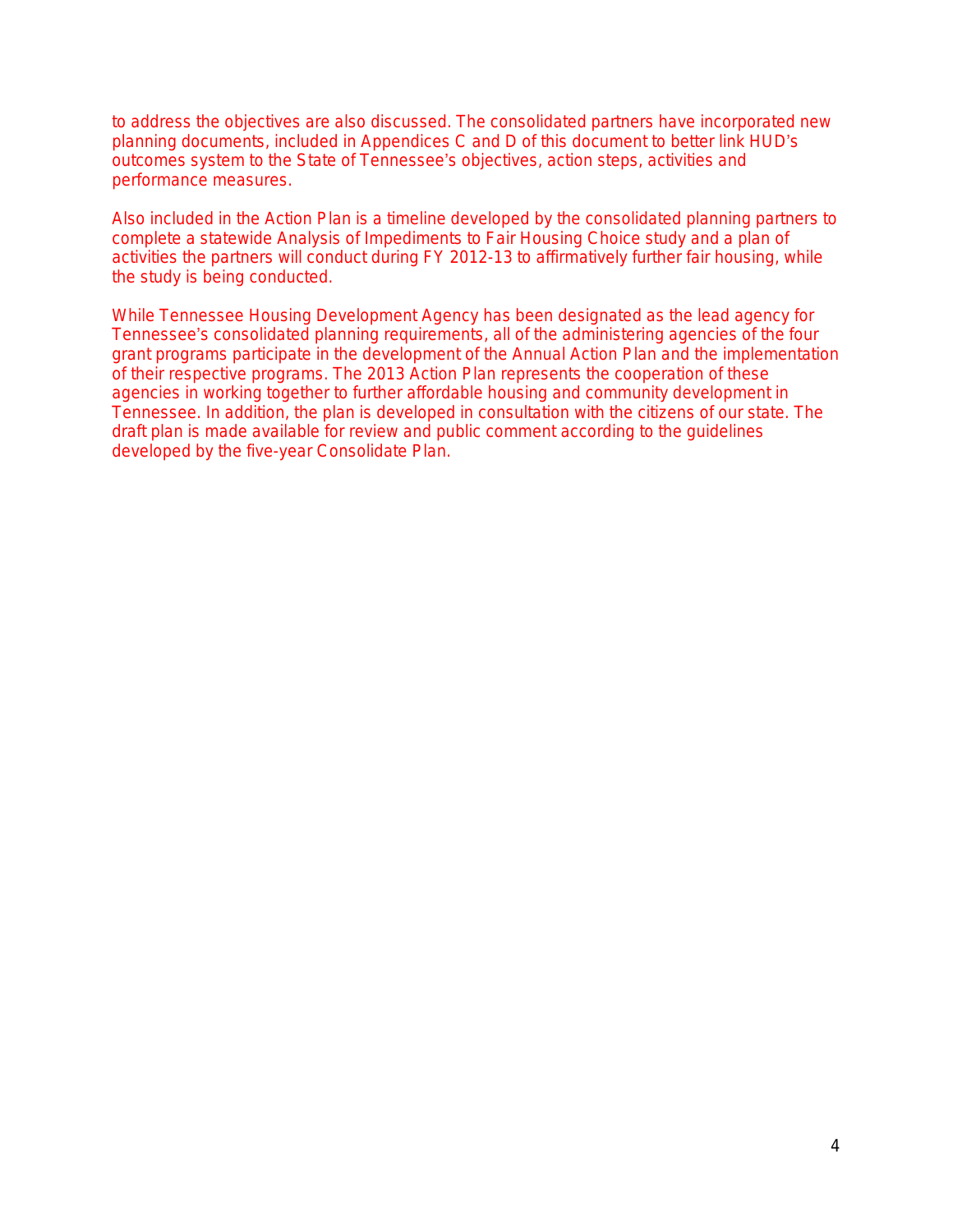# **I.DESCRIPTION OF RESOURCES EXPECTED TO BE MADE AVAILABLE AND SOURCES OF FUNDS**

### **1. HUD Formula Grant Resources Expected to be Made Available**

A. Community Development Block Grant (CDBG) Small Cities Program

The State of Tennessee, Department of Economic and Community Development, Policy and Federal Programs Division, administers the Small Cities program for all those jurisdictions not designated by HUD as entitlement jurisdictions. In Tennessee, sixteen cities and/or counties are designated as entitlements and receive direct CDBG funding. During State Fiscal Year 2012-13, the State of Tennessee expects to receive CDBG Small Cities funds in the amount of \$24,488,568.

B. HOME Investment Partnership (HOME)

The State of Tennessee, through the Community Programs Division of Tennessee Housing Development Agency (THDA), administers the HOME program for those jurisdictions not designated by HUD as a local Participating Jurisdiction (PJ). There are nine local PJs that receive HOME funds directly from HUD. The State of Tennessee's expected HOME allocation is \$9,924,071. FY 2012-13 HOME funds are contingent upon approval of the State of Tennessee's substantial amendment to the Consolidated Plan.

C. Emergency Solutions Grant (ESG)

Tennessee Housing Development Agency administers the Emergency Solutions Grant Program. Tennessee's expected Emergency Solutions Grant's allocation is \$2,756,409. The Emergency Solutions Grant, previously known as the Emergency Shelter Grant, is undergoing significant changes through an interim rule that was issued by HUD on December 5, 2011. FY 2012-13 ESG funds are contingent upon approval of the State of Tennessee's substantial amendment to the Consolidated Plan.

D. Housing Opportunities for Persons with AIDS (HOPWA)

Tennessee Department of Health, which administers the state HOPWA program, will expect to provide HOPWA funds in the amount of \$947,455. The Department of Health will provide funds to nonprofit project sponsors to assist HIV-infected clients and their family members who are threatened with homelessness. State HOPWA funds are available on a formula basis to seven regional project sponsors outside of Nashville and Memphis, the two entitlement cities that receive HOPWA funds directly from HUD.

#### **2. Other Federal Resources to be Made Available**

E. HUD Section 8 Tenant Based Rental Assistance Program

The Tennessee Housing Development Agency administers the Section 8 Rental Assistance program. The Rental Assistance Division of THDA, which administers the Section 8 Housing Choice Voucher program, is authorized to operate in all 95 counties in Tennessee. During Fiscal Year 2012-13, it is anticipated that approximately \$29-30 million will be made available for this program.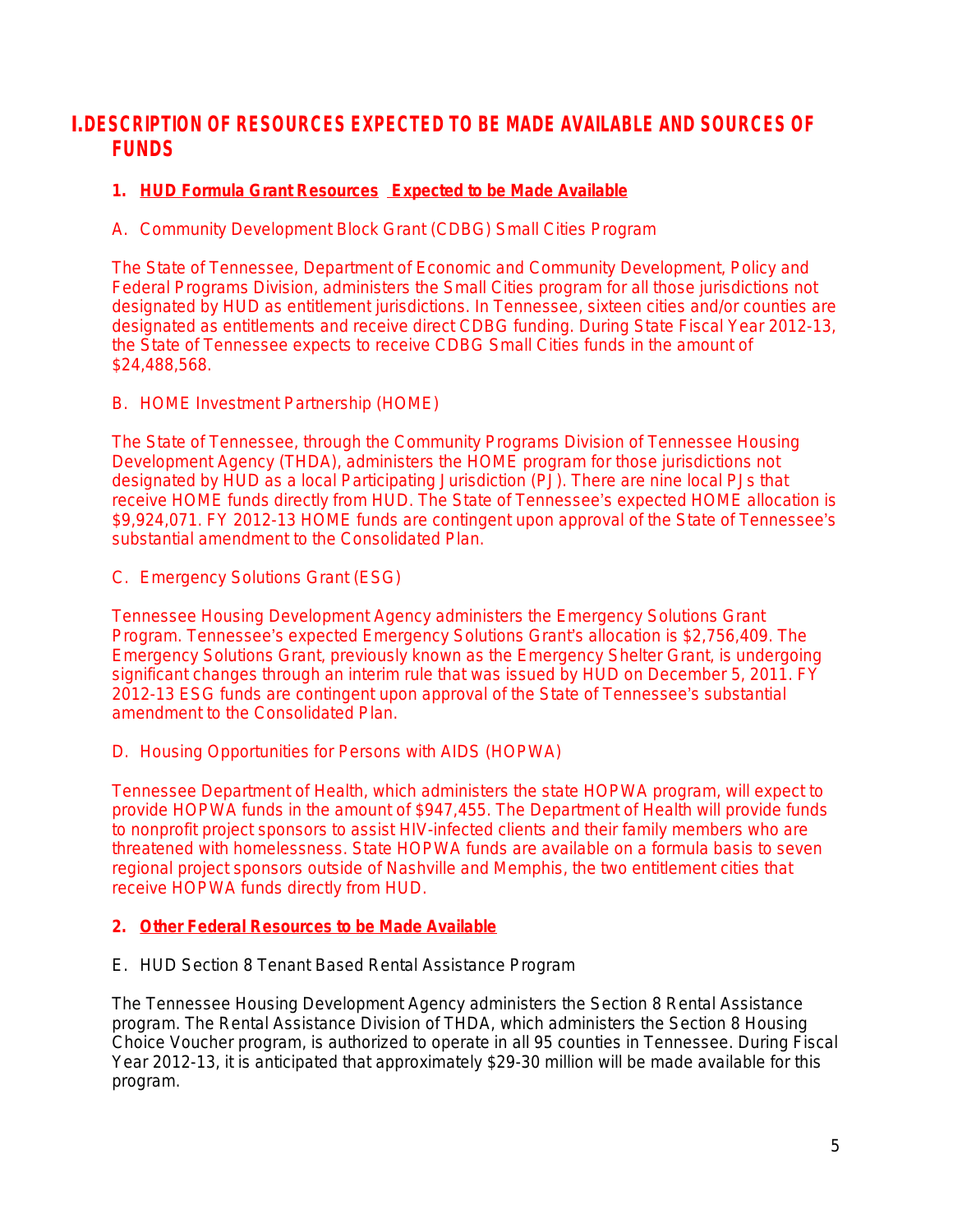F. HUD Section 8 Contract Administration Program

The Tennessee Housing Development Agency administers the Section 8 Contract Administration Program. The Contract Administration Division of THDA, which administers the Section 8 Housing Assistance Payments (HAP) Contracts, is responsible for approving and making the monthly payments to property owners throughout the state. At the end of calendar year 2012, the Division had 397 contracts, representing 29,251 families, and monthly HAPs averaging approximately \$12,396,258 per month. The Division expects the number of contracts, number of units and amount of HAPs per month to be stable for calendar year 2013.

#### G. Low Income Housing Tax Credit Program (LIHTC)

The State, through the Tennessee Housing Development Agency, administers the Low Income Housing Tax Credit (LIHTC) program, which is authorized under Section 42 of the Internal Revenue Code, as amended. The program offers owners of and investors in low-income rental housing a reduction in federal income tax liability over a period of ten years. The Internal Revenue Service allocates tax credit authority to states on a calendar year basis. The State of Tennessee anticipates receiving approximately \$14.5 million in tax credit authority in calendar year 2013 to be issued to nonprofit and for-profit developers of low-income housing.

#### **3. Other Non-Federal Resources to be Made Available**

#### H. THDA Homeownership Program

The State of Tennessee, through the Homeownership Division of Tennessee Housing Development Agency, administers homeownership programs designed to provide opportunities for low- and moderate-income persons to purchase their first home. Funds are made available through the issuance of tax-exempt mortgage revenue bonds. Each program requires limitations on eligibility based on household income and acquisition costs.

THDA is not a direct lender to borrowers but works with approximately 90 approved mortgage lenders across the State to originate the loans. THDA purchases pre-approved loans from the lenders after the loans are closed. During Fiscal Year 2012-13, THDA anticipates that approximately **\$**360 million in mortgage funds will be available for this program.

#### I. Community Investment Tax Credit (CITC)

The Community Investment Tax Credit (CITC) was authorized by a bill signed into law in June 2005. The program is administered by THDA in cooperation with the Tennessee Department of Revenue. The law allows any financial institution a credit against franchise and excise tax liability when that institution makes a qualified loan, investment, grant or contribution to an eligible housing entity that engages in eligible low-income housing activities. Qualified housing entities include Tennessee 501(c)(3) nonprofit organizations, Development Districts, Public Housing Authorities and THDA. Qualified activities include those that create or preserve affordable housing, activities that assist in obtaining affordable housing, activities that help build the capacity of a nonprofit to provide affordable housing and any other activity as approved by the THDA Executive Director and the Commissioner of the Department of Revenue.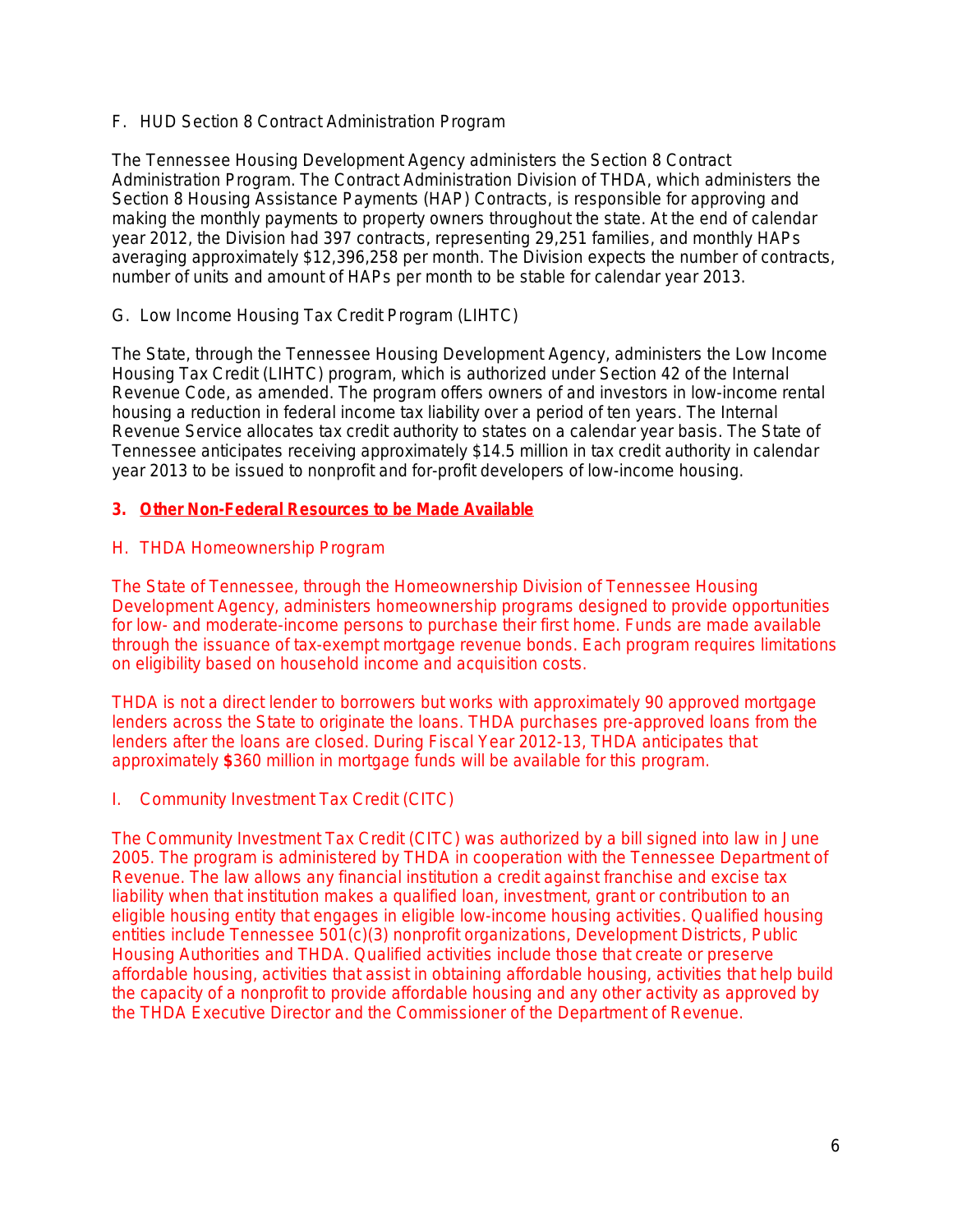#### J. BUILD Loan Program

In November 2005, THDA initiated the BUILD Loan Program to build the capacity of nonprofit organizations to provide affordable housing to low income Tennesseans. The approximately \$5.0 million loan program supports the production of affordable housing by providing low interest short term loans to eligible nonprofit organizations. BUILD loan funds may be used for new construction or rehabilitation of units for homeownership or rental housing, land acquisition, predevelopment activities, and site preparation.

#### K. Emergency Repair Program for the Elderly

In January 2007, THDA created a \$2 million statewide Emergency Repair Program for the Elderly (ERP). The program provides grants to low-income, homeowners who are 60 years or older to correct, repair or replace an essential system and/or critical structural problem. The purpose of the program is to stabilize the elderly homeowner's residence by making rapid, essential repairs to make the home livable. ERP is not a comprehensive homeowner rehabilitation program.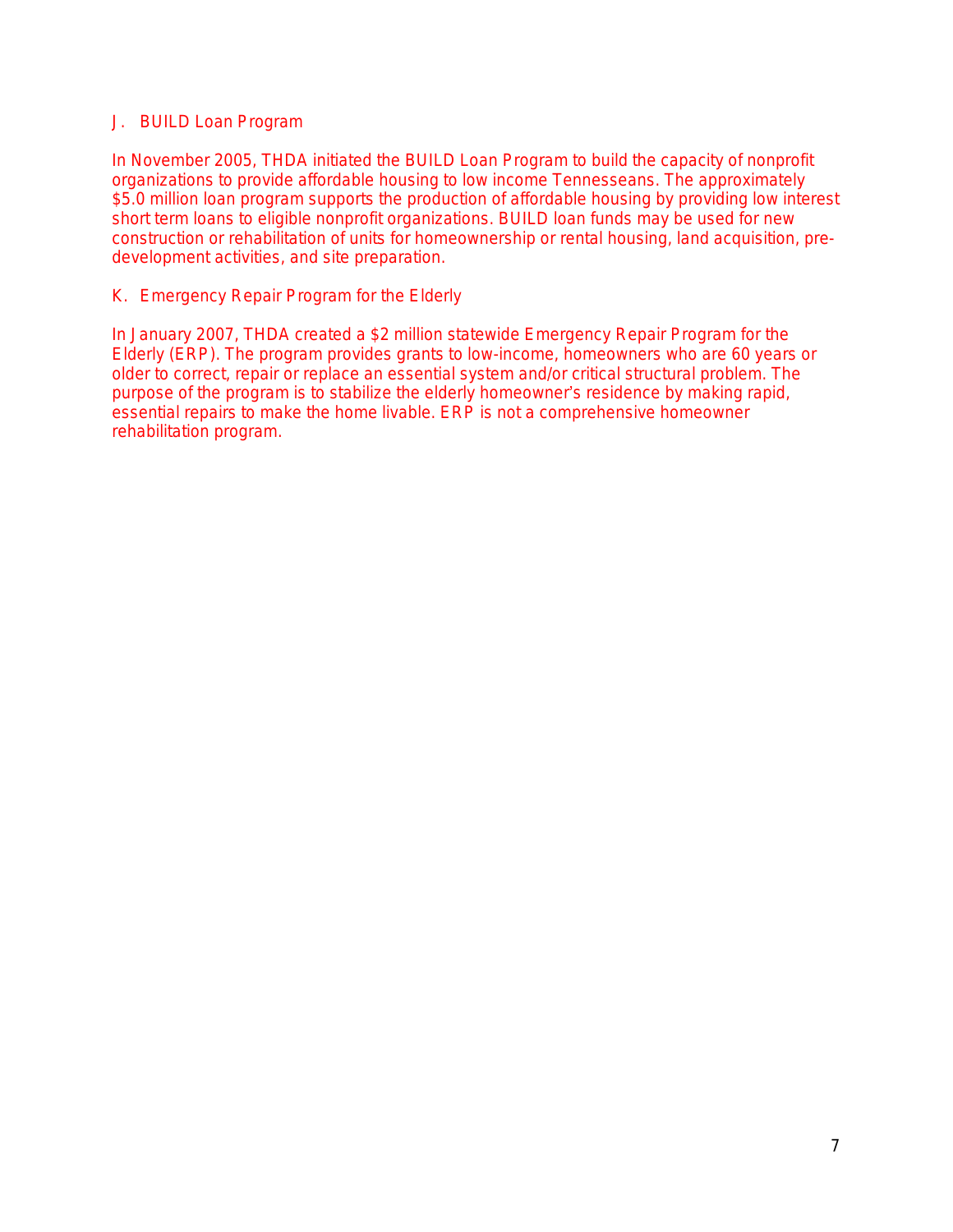## **II.METHOD OF DISTRIBUTION OF FUNDS AND PROGRAM DESCRIPTIONS**

The following four sections provide a description of each of the four formula programs (CDBG, HOME, ESG and HOPWA), the allocation priorities and a description of the method of distribution of funds for each program.

# **COMMUNITY DEVELOPMENT BLOCK GRANT (CDBG) SMALL CITIES PROGRAM METHOD OF DISTRIBUTION AND PROGRAM DESCRIPTION**

#### **1. Introduction**

The State of Tennessee anticipates an allocation in CDBG funds for Fiscal Year 2012 in the amount of \$24,488,568. The purpose of this section is to describe the method of distribution of Community Development Block Grant (CDBG) funds within Tennessee for meeting housing and community development policies and objectives. This section will describe all criteria used to select applications for funding, including the relative importance of the criteria. This section will also describe how CDBG funds will be allocated among all funding categories, any threshold factors, and grant size limits.

#### **2. National Objectives**

The federal authorizing legislation for the CDBG program requires that the program activities be used to accomplish at least one of three national objectives, these being:

A. Activities benefiting low and moderate income (LMI) persons;

B. Activities which aid in the prevention or elimination of slums or blight;

C. Activities designed to meet community development needs having a particular urgency. These have been defined as activities designed to alleviate existing conditions that pose a serious and immediate threat to the health or welfare of the community which are of recent origin or which recently became urgent, that the recipient is unable to finance the activity on its own, and that other sources of funding are not available. This condition is sometimes called an "imminent threat".

#### **3. Community Development Objectives**

The objectives of the Tennessee CDBG program are the following:

A. Physical Infrastructure Development - to create the base of infrastructure that will provide for a high quality of life for individuals and productive capacity for communities.

B. Job Opportunity Development - to implement programs that will create a climate that is receptive to and encourages the growth of private sector jobs.

C. Human Resources Development - to develop a human resource base that is healthy and capable of working at full capacity and that has the skills and education that enable them to do so.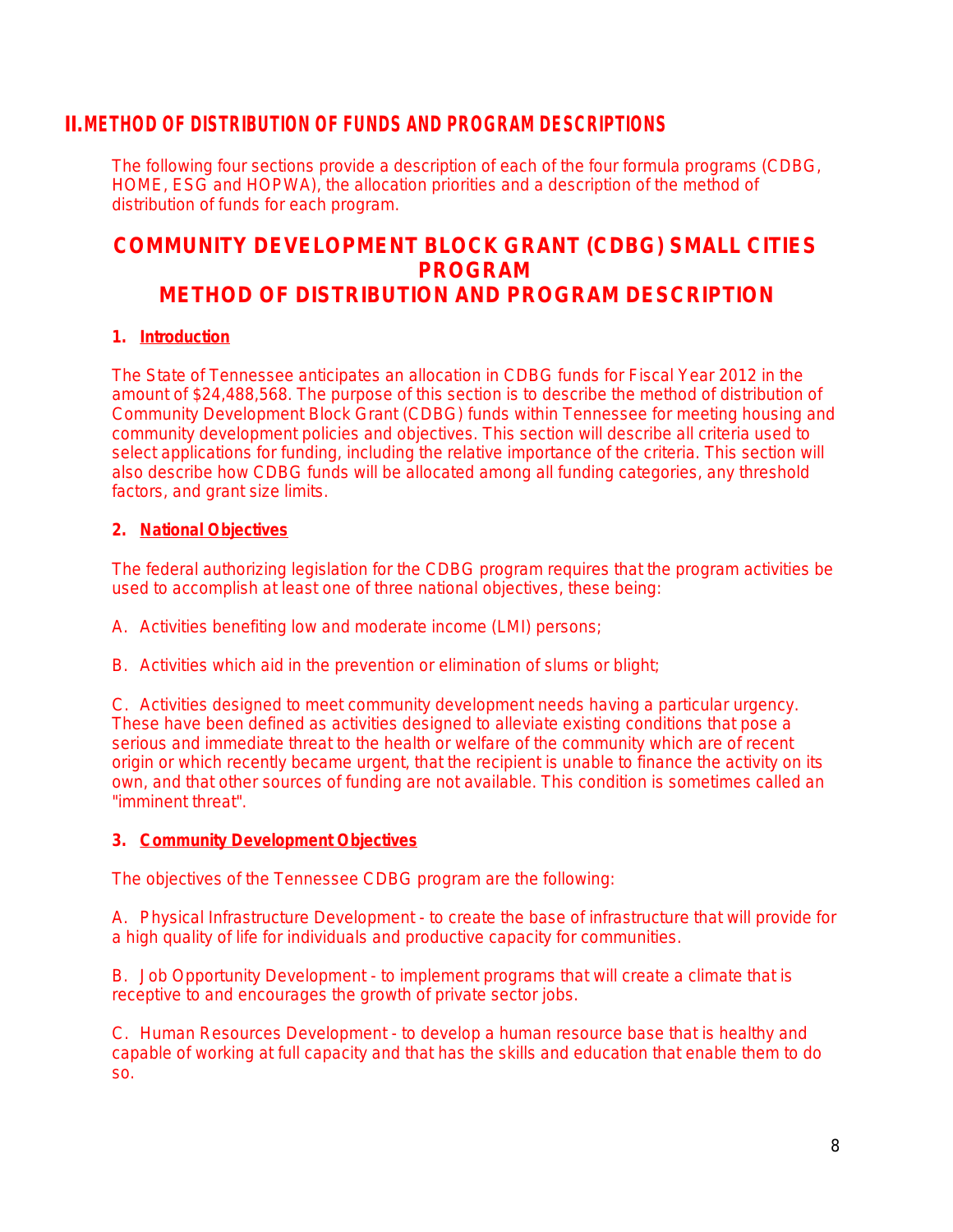D. Target on Economic Distress - to deliver community development programs in a manner that provides maximum assistance not only to economically disadvantaged individuals, but also to economically disadvantaged areas of the state.

E. Maximize Grantees - to use the resources available to the state in a manner which will maximize the number of grantees and, therefore, beneficiaries of the programs.

#### **4. Eligible Recipients of Funds**

Eligible applicants shall be city and county governments in Tennessee, except those cities of population over 50,000 and all principal cities of Metropolitan Statistical Areas (MSA). Local governments excluded from the state-administered CDBG program include: the cities of Bristol, Chattanooga, Clarksville, Cleveland, Franklin, Hendersonville, Jackson, Johnson City, Kingsport, Knoxville, Memphis, Morristown, Murfreesboro, Oak Ridge, the Metropolitan Government of Nashville-Davidson County, and the counties of Knox and Shelby.

#### **5. Eligible Activities**

Local governments may undertake a wide range of activities under the CDBG program. Eligible activities include:

A. Acquisition of real property;

B. Acquisition, construction, reconstruction, or installation of public works facilities (except for buildings for the general conduct of government), and site or other improvements;

C. Code enforcement in deteriorated or deteriorating areas;

D. Clearance, demolition, removal, and rehabilitation (including rehabilitation which promotes energy efficiency) of buildings and improvements;

E. Disposition (through sale, lease, donation, or otherwise) of any real property acquired pursuant to Title I of the Fair Housing Act of 1949 or its retention for public purposes;

F. Special projects directed to the removal of material and architectural barriers which restrict the mobility and accessibility of elderly and handicapped persons;

G. Payments to housing owners for losses of rental income incurred in holding for temporary periods housing units to be utilized for the relocation of individuals and families displaced by activities under Title I;

H. Provisions of public services;

I. Payment of the non-Federal share required in connection with a Federal grant-in-aid program undertaken as part of activities under Title I;

J. Payment of the cost of completing a project funded under Title I of the Housing Act of 1949;

K. Relocation payments and assistance for displaced individuals, families, businesses, organizations, and farm operations, when determined by the grantee to be appropriate;

L. Activities necessary to develop a comprehensive community development plan;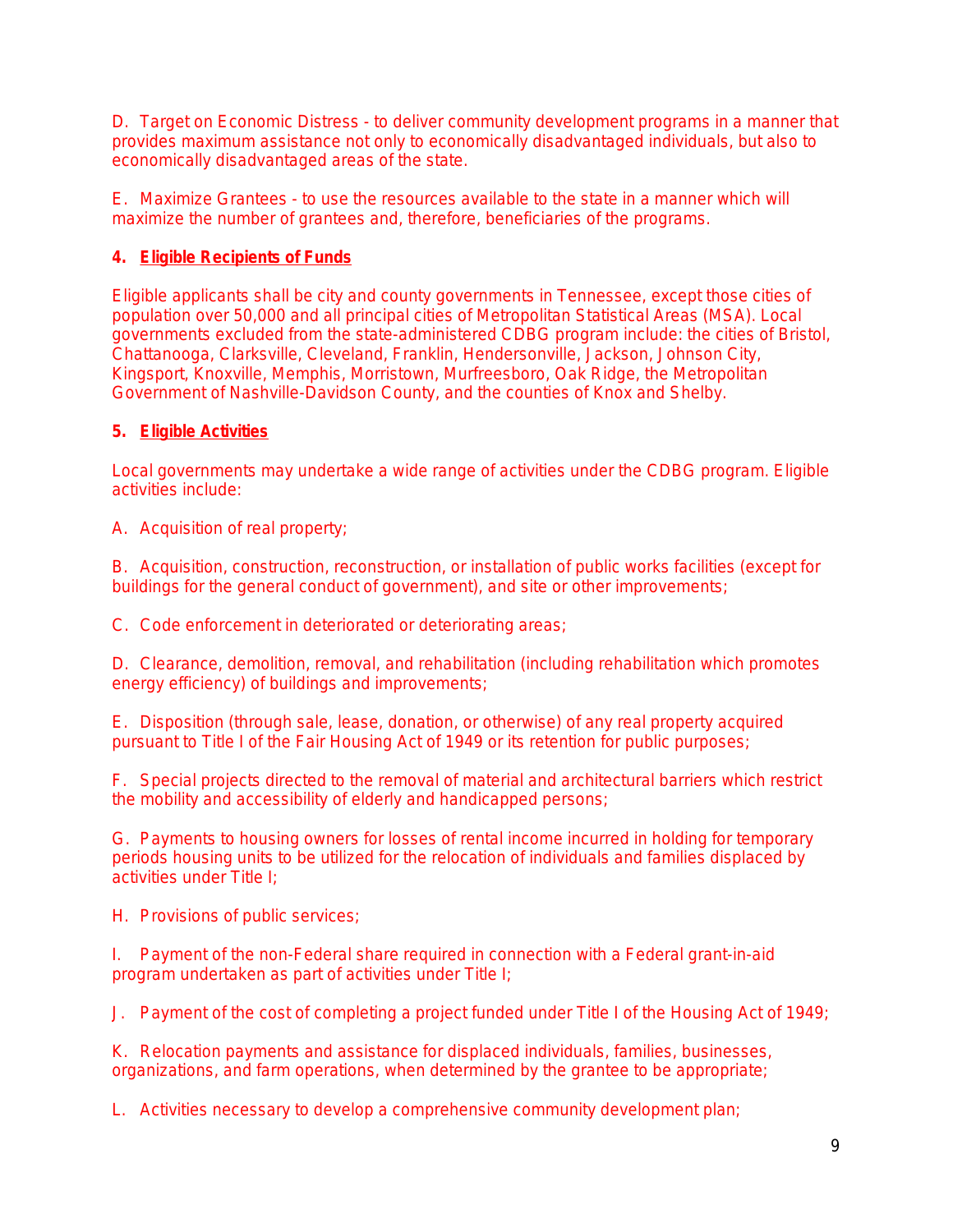M. Payment of reasonable administrative costs and carrying charges related to the planning and execution of community development and housing activities;

N. Activities which are carried out by public or private non-profit entities;

O. Assistance to neighborhood-based non-profit organizations, local development corporations, or entities organized under Section 301(d) of the Small Business Investment Act of 1958;

P. Activities necessary to the development of a comprehensive community-wide energy use strategy;

Q. Provision of assistance to private, for-profit entities, when the assistance is necessary or appropriate to carry out an economic development project;

R. Rehabilitation or development of housing assistance under Section 17 of the United States Housing Act of 1937;

S. Provision of assistance to facilitate substantial reconstruction of housing owned and occupied by LMI persons (1) where the need for the reconstruction was not determinable until after rehabilitation had already commenced, or (2) where the reconstruction is part of a neighborhood rehabilitation effort and the grantee (a) determines the housing is not suitable for rehabilitation, and (b) demonstrates that the cost of substantial reconstruction is significantly less than the cost of new construction and less than the fair market value of the property after substantial reconstruction;

T. Assistance for the development, establishment, and operation for an emergency telephone number system, not to exceed two years after its establishment, if: (1) such system will contribute substantially to the safety of the residents of the area served by such system, (2) not less than 51 percent of the use of the system will be by persons of low and moderate income, and (3) other Federal funds received by the grantee are not available for the development, establishment, and operation of such system due to the insufficiency of the amount of such funds, the restrictions of the use of such funds, or the prior commitment of such funds for other purposes by the grantee;

U. Homeownership assistance.

#### **6. Grant Categories**

For State Fiscal Year 2013, applicants may apply for funding under four different program categories: Economic Development, Community Livability, Water/Sewer, and Housing Rehabilitation.

A. Economic Development - projects include activities where a majority of funds are used to promote the creation or retention of jobs and enhance income through industrial locations and expansions where the funds are used as loans, and also to provide needed infrastructure to industries where funds are used as grants.

B. Water/Sewer - project funds will be targeted at improving and extending water and sewer line systems, expanding water and wastewater treatment plant capacities, and addressing conditions detrimental to health, safety, or public welfare.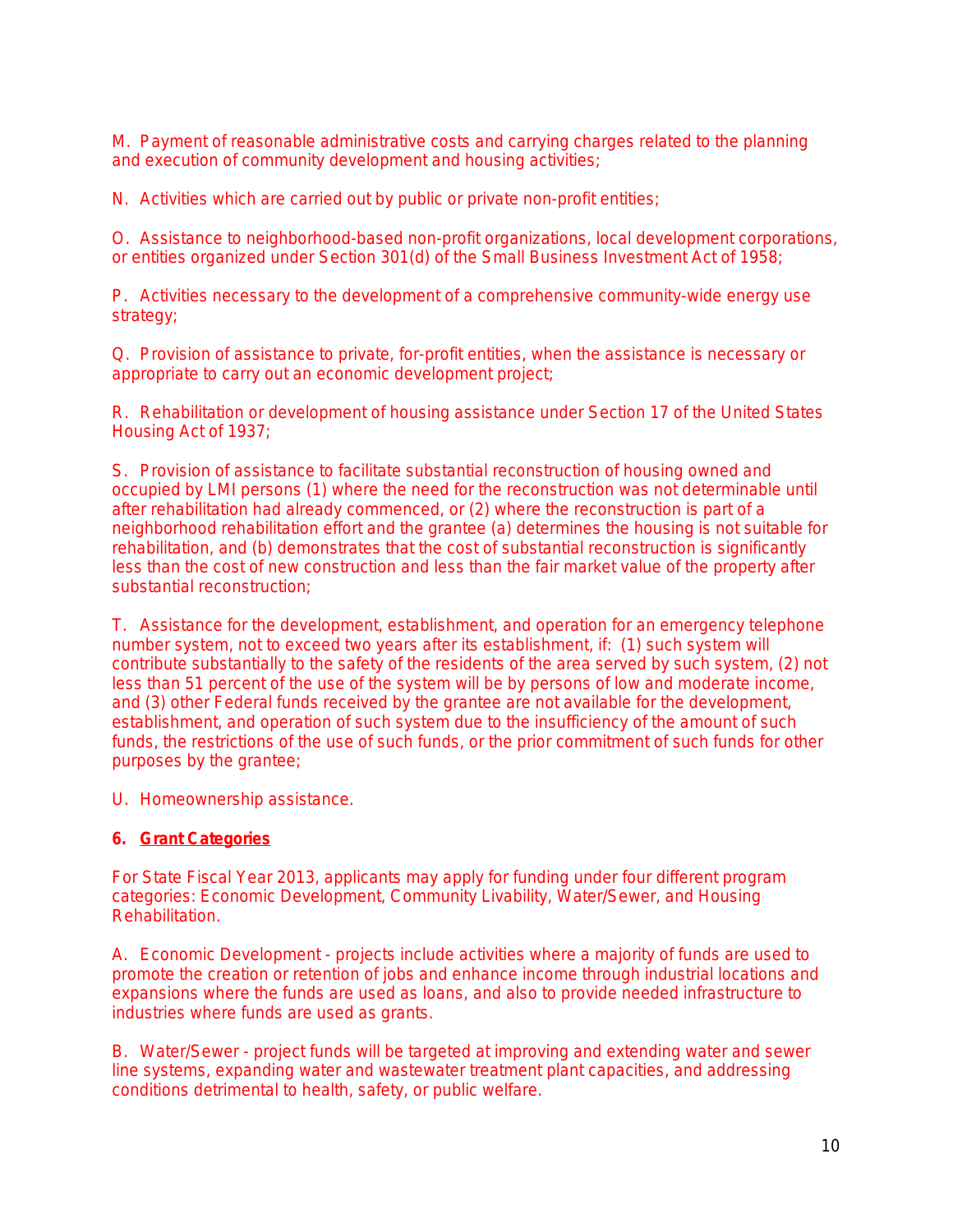C. Housing Rehabilitation - funds are targeted in communities with areas of substandard or dilapidated housing and community facilities in LMI neighborhoods.

D. Community Livability - projects are activities designed to provide other community development services, particularly to benefit LMI persons.

Set-Aside funds may be used for projects with high project need scores but with other scores so low that the project did not rank high enough to be funded.

All funds awarded under the categories of Community Livability, Water/Sewer, and Housing Rehabilitation qualifying under the LMI objective must be spent in LMI target areas identified by the applicant unless the community is 100 percent eligible (51% or more LMI).

#### **7. Funding Levels**

Shown below are the proposed funding categories for the fiscal year as well as the breakdown of funds by activity type.

| Water projects                       | \$10,644,300 |
|--------------------------------------|--------------|
| Sewer projects                       | \$9,461,600  |
| <b>Community Livability projects</b> | \$2,365,400  |
| Housing projects                     | \$1,182,700  |
| Administration                       | \$834,568    |
| <b>TOTAL</b>                         | \$24,488,568 |

| Acquisition                                                                   | \$250,000    |
|-------------------------------------------------------------------------------|--------------|
| <b>Public Facilities/Infrastructure Improvements</b>                          | \$16,654,000 |
| <b>Clearance/Demolition</b>                                                   | \$50,000     |
| Relocation                                                                    | \$400,000    |
| <b>Housing Rehabilitation</b>                                                 | \$1,400,000  |
| <b>Economic Development For-Profits</b>                                       | \$2,500,000  |
| Project Administration - Local Governments                                    | \$1,400,000  |
| <b>General Administration &amp; Technical Assistance- State</b><br>Government | \$834,568    |
| <b>Set-Aside Funds</b>                                                        | \$1,000,000  |
| <b>TOTAL</b>                                                                  | \$24,488,568 |

The Set-Aside is designed to permit funding for meritorious community livability, water, sewer, or housing rehabilitation projects (those with high project need scores) but where other scores in the selection criteria are low and the total points earned are lower than required for funding. Set-Aside projects must meet all program requirements. Funds not utilized from the Set-Aside will be returned to other categories.

Funding for Economic Development projects must first come from program income that is a result of repayment of past economic development loans. If those funds are not used, no funding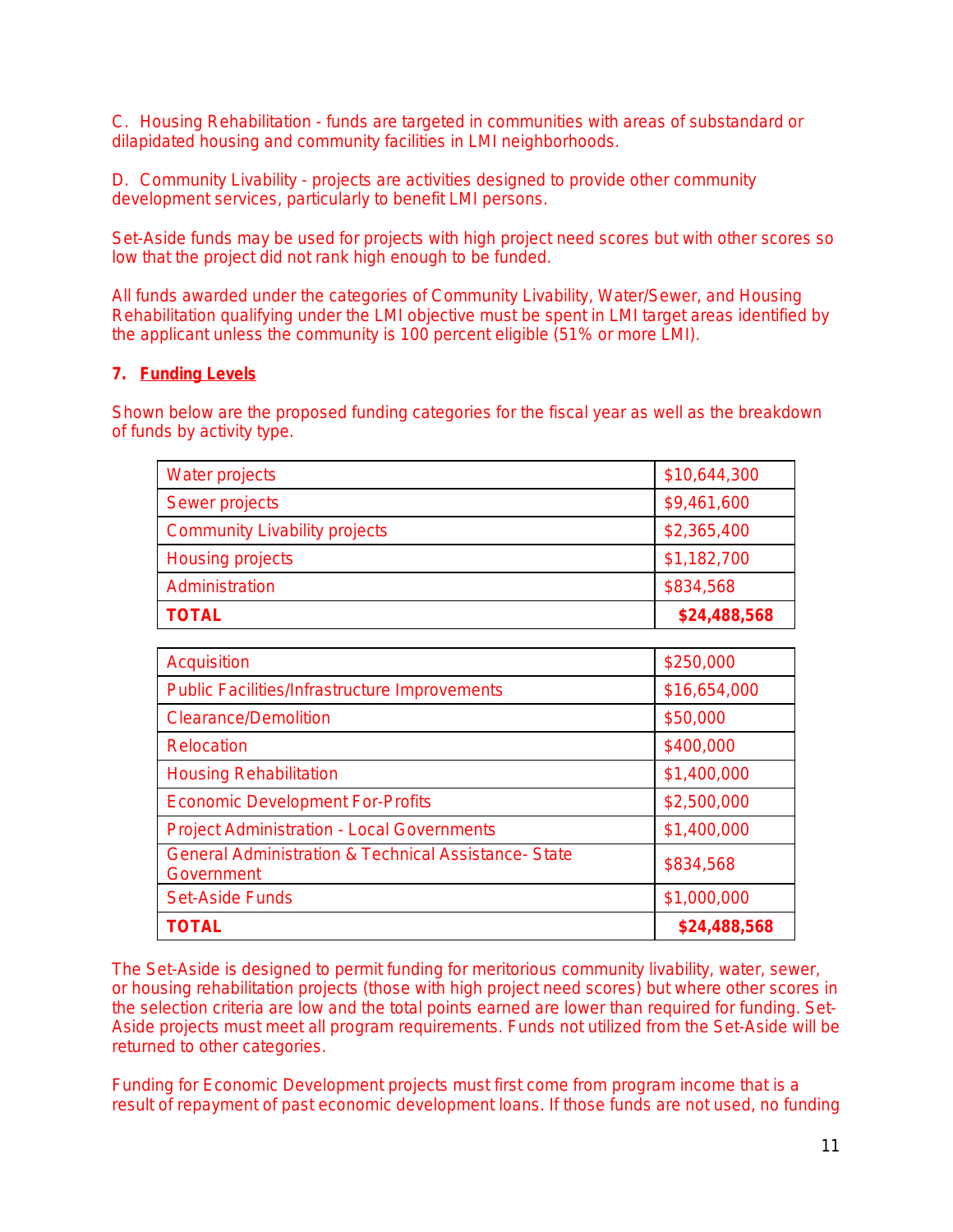from the regular round will be used and the funds currently planned for economic development projects will be used for community development projects. A 50 percent reduction in any category will also be permitted to facilitate proper program management and allow administrative flexibility, and the funds so reduced shall be allocated to other categories.

For all years, program recoveries of both recaptured and reallocated funds shall be reappropriated to any categories and distributed in accordance with the Final Statement.

If additional funds become available, they will be allocated using the same percentages outlined above, with the State reserving the right to apply this 50 percent flexibility to any of the categories.

Under certain circumstances, the State may increase funding on economic development projects previously funded in order to protect the State's investment in the project.

Where grants to local governments are loaned to private for-profit business, the State requires loan repayments. These repayments will be returned to the State and will be used for CDBG eligible activities. Up to 2 percent of this program income can be used by the State for administration. In the event that program income is generated in a non-economic development project, the income will remain at the local level to be used for the same activity.

#### **8. Project Eligibility Criteria for Community Development Projects in the Annual Competition**

This information comes from the Important Notices developed by ECD, distributed at the Compliance Workshops and available on the ECD website.

A. Grant categories in the annual competition are the following:

- 1) Water/Sewer;
- 2) Housing Rehabilitation;
- 3) Community Livability.

B. Applications were due to ECD on February 29, 2012**.** Applications should be complete by this date, but ECD reserves the right to request additional information after this date. Each governmental unit can only have one active grant at a time (excepting Economic Development and Disaster grants)

C. All projects through 2011 must have their final change orders to ECD by February 3, 2012 to be eligible to reapply for funding for the 2012 round.

D. All projects through 2011 must have their final request for payment including supporting documentation and final budget revision to ECD by February 10, 2012. All projects through 2011 must have closeouts to ECD by February 17, 2012.

E. Only one application may be submitted by each governmental unit, except metro governments.

F. The level of CDBG assistance for individual projects shall be limited by the following factors: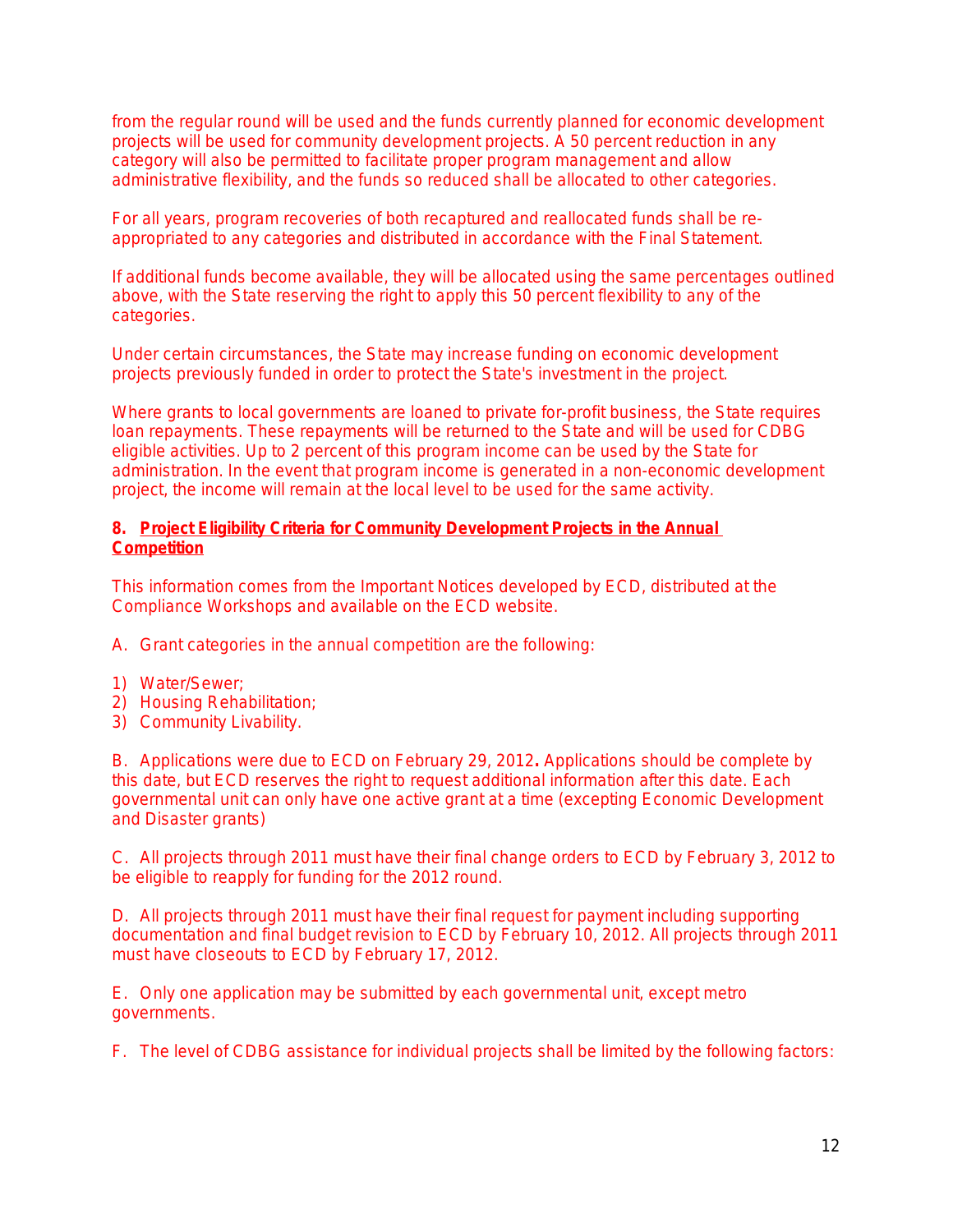1) The grant ceiling for all applicants is \$500,000, except for the following: Economic development projects may exceed \$500,000 but not be more than \$750,000 provided the county meets the economically distressed county.

2) Community livability projects have a maximum grant of \$300,000.

3) Maximum grants to any applicant of \$750,000 in two successive years, except for economic development and disaster projects.

- 4) The grantee's ability-to-pay.
- 5) Higher grant levels (up to \$1,000,000) may be approved for regional projects.

G. Funds are not available to cover cost overruns.

H. Local governments are required to hold two public meetings. These meetings must be advertised in the local newspaper at least one week prior to the date of the meeting. The advertisement must contain a statement of nondiscrimination and the name of a contact person for special accommodation required for persons with disabilities. All meeting places must be accessible to persons with disabilities.

The first meeting is designed to solicit information about community needs and how CDBG funds can best address those needs. Communities are required to present information about how much money is available, what kinds of projects are being considered, and what activities are eligible. To ensure compliance with Title VI of the Civil Rights Act of 1964, applicants must make an additional effort to secure minority participation in this process. This meeting must be conducted 30 days before the application due date. The second meeting occurs after the project is completed and is to discuss the accomplishments of the project.

I. The target area surveys for indirect beneficiary projects documenting the moderate-income and moderate-income benefit must be random in order to have an eligible application under the LMI National Objective. Surveys conducted for 2009 and 2010 applications are acceptable for system wide projects. They must be compared to the new LMI threshold figures and new income intervals. Water line, sewer lines and housing projects can use the surveys conducted for 2010 applications if it is the exact same application and no changes in the target area are proposed. The ECD form and randomness information distributed at the Compliance Workshop and on the ECD website must be used. If another survey method is not specifically discussed in the survey procedure information presented in the application packet, please call ECD to discuss the survey method being proposed. Survey methods that are not described in the application information or are not pre-approved by ECD may be considered unacceptable for the application process.

Census data is acceptable. It may be obtained from ECD.The LMI threshold figures dated May 14, 2010, must be used to determine LMI%. These figures were distributed at the Compliance Workshop and are available on the ECD website. Appropriate response rates for communities/target areas are in the application package. A 100% survey is required for line extension projects.

J. Multi-target areas (line extension projects) must each meet the 51% LMI threshold.

K. For line extension projects where a household indicates that they do not want the service, that household should not be calculated as a beneficiary. The house should be shown on the map and on the Map/Survey Form. Please code it as a household that does not want the service.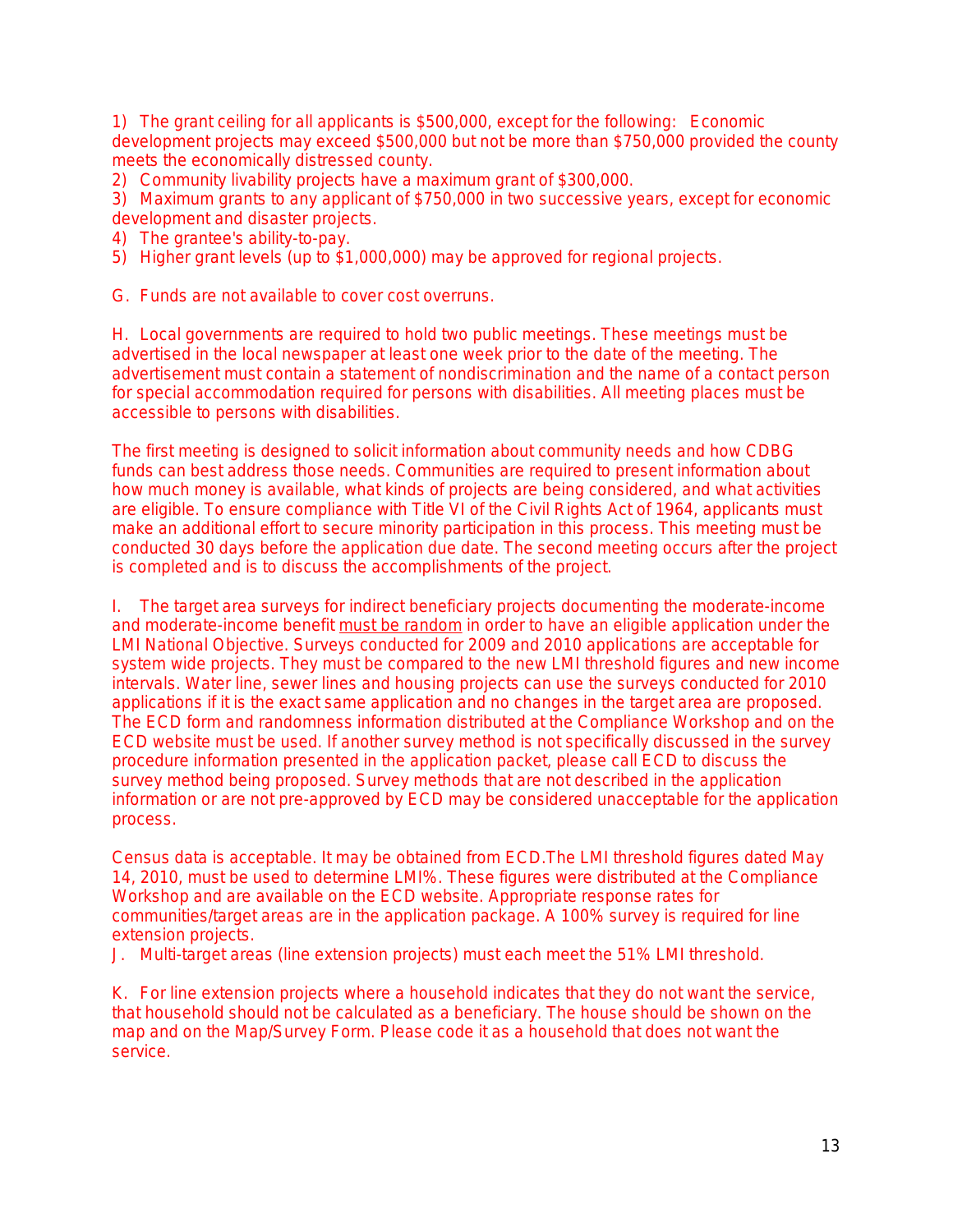L. The target area survey should be used to calculate target area per capita income for the community-need score. Instructions for calculating per capita income from the target area survey were explained at the Compliance Workshop and are included in the application.

M. To submit a project under the national objective of Slums/Blight on an area basis, an activity must meet all of the following criteria:

1) The area must be designated by the grantee and must meet a definition of a slum, blighted, deteriorated or deteriorating area under State or local law;

2) There must be a substantial number of deteriorated or deteriorating buildings or public improvements throughout the area. As a "safe harbor," ECD will consider this criteria to have been met if either of the following conditions prevails in the area:

a. If State law does not specifically indicate the percentage of deteriorated or deteriorating buildings required to qualify the area, then at least one quarter of all the buildings in the area must be in a state of deterioration; or,

b. Public improvements throughout the area are in a general state of deterioration. It is insufficient for only one type of public improvement, such as a sewer system, to be in a state of deterioration; rather, the public improvements taken as a whole must clearly exhibit signs of deterioration.

3) Documentation must be maintained by the grantee on the boundaries of the area and the condition that qualified the area at the time of its designation;

4) The activity must address one or more of the conditions that contributed to the deterioration of the area.

If submitting a project under Slums/Blight, this information should be submitted to ECD by December 8, 2011 so that, if Slums/Blight is not approved, sufficient time remains to complete a target area survey.

N. To submit a project under the national objective of urgent need (or imminent threat), the following information must be provided:

- 1) Nature of problem/documentation;
- 2) How long problem has existed;
- 3) Explanation of why this problem is now so critical;
- 4) Any previous measures undertaken to correct problem;
- 5) Alternatives;
- 6) Projected date by which the problem must be corrected;
- 7) Why local and other funds are not available to correct the problem.

Imminent threat problems must be unique, unforeseen, and have developed to a critical stage in the last 18 months. Its continuation must represent a serious threat of loss of life.

The information will be reviewed and a determination will be made as to whether it meets the imminent threat national objective. A written determination will be provided.

Imminent threat projects will be received at any time. Threshold requirements will not count against the submittal of an application.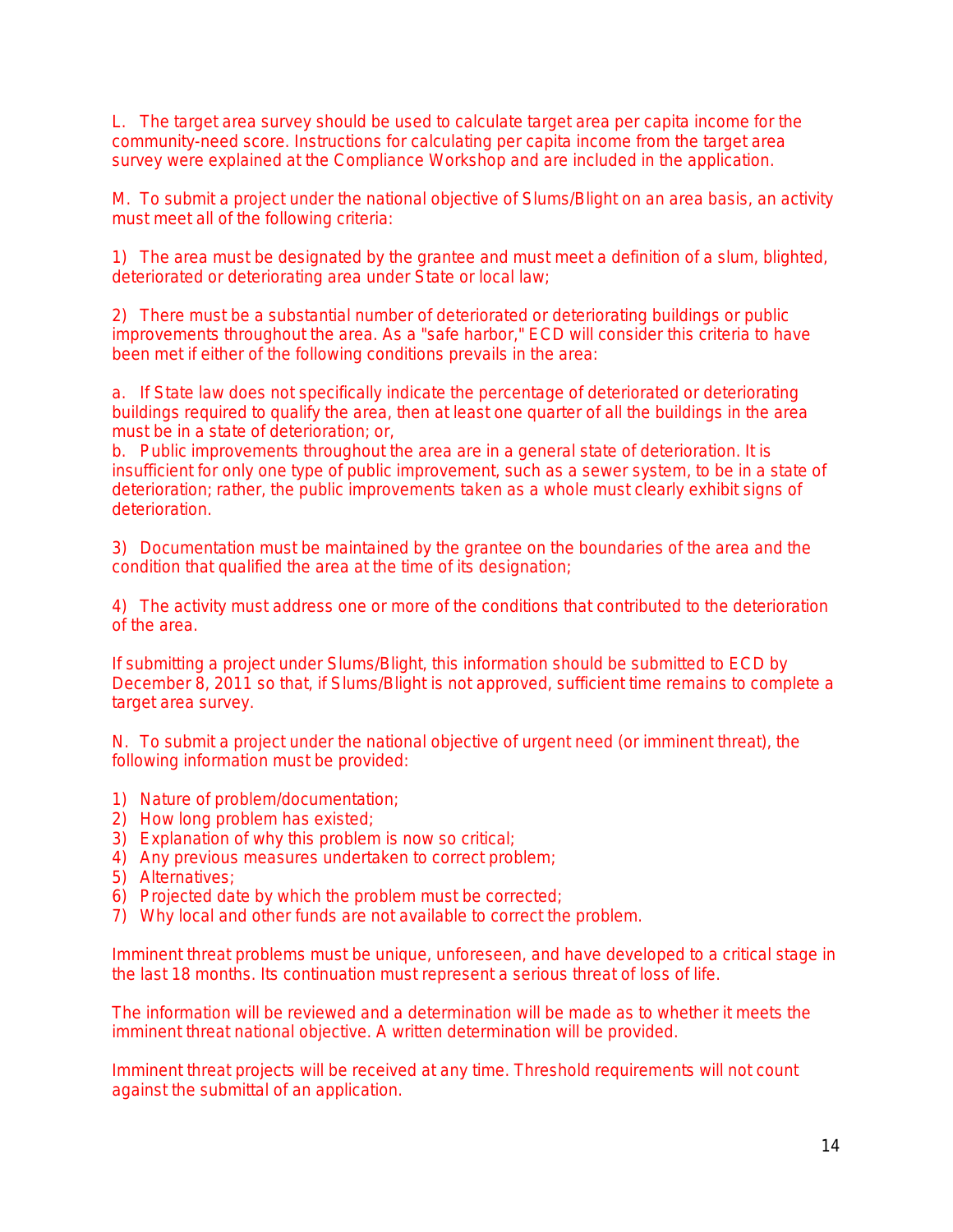#### O. Line Extension Projects

1) A 100 percent survey is required including owners and current tenants of rental houses in the target area.

2) All low and moderate-income households must be provided free water/ sewer service. This includes tap fees, service lines and connection charges.

3) If the property is rental and the homeowner is low and moderate- income then free service lines, taps and connections must be provided. The renter counts as the beneficiary.

4) If the property is rental and the property owner is high income and pays for the service, then the renter can be counted as the beneficiary.

5) People who only live in their house seasonally and receive service will count as a beneficiary. A survey or household verification form must be on file for them.

6) If the seasonal homeowner is a low and moderate-income person, they are still entitled to free service. This includes tap fees, service lines and connection charges.

7) If a household does not request the service, do not count as a beneficiary. If hook-up to the sewer system is mandatory, include a signed statement from the chief elected official plus a copy of the local ordinance and count all as beneficiaries.

8) Dry taps for purposes other than household use are not counted as beneficiaries. Dry taps for LMI are not paid for by CDBG funds.

9) The service must be run to the interior of the house, and must be utilized for domestic purposes. If service is not in the house, then they are not counted as beneficiaries. 10) If the service lines and connection charges are to be part of the construction bid then they must be included on the bid form.

11) If the service lines and connection charges for LMI are not going to be part of the construction bid, then approval from ECD must be obtained for the method of installation.

#### P. Water Line Extensions

1) All water quality sample collections for bacteria and minerals must be done by a qualified person. A qualified person is defined as anyone certified by the Tennessee Department of Environment and Conservation Board of Certification as a water operator, a local environmental specialist or a person employed by a water utility that has at least one year of experience in collecting water samples. A letter from the person collecting the water quality samples must include:

- a. Number of samples collected for bacteria and/or mineral testing;
- b. Date collected;
- c. Date delivered to lab;
- d. Name of testing lab;
- e. Signature and title of sample collector.
- f. License Number

2) The samples must be sent to the lab within 24 hours of collection.

3) All water quality testing must be done by a State approved lab. A list of approved labs is available from ECD.

4) If the collection and testing for bacteria and minerals are not done by a qualified person and approved lab, the applicant will receive zero points in project need in the water category for bacteria and minerals.

5) Requirement for the maximum number of mineral tests is 10% of the number of houses in the target area. The minimum sampling is 2% of the houses in the target area. The tests must be random within the target area.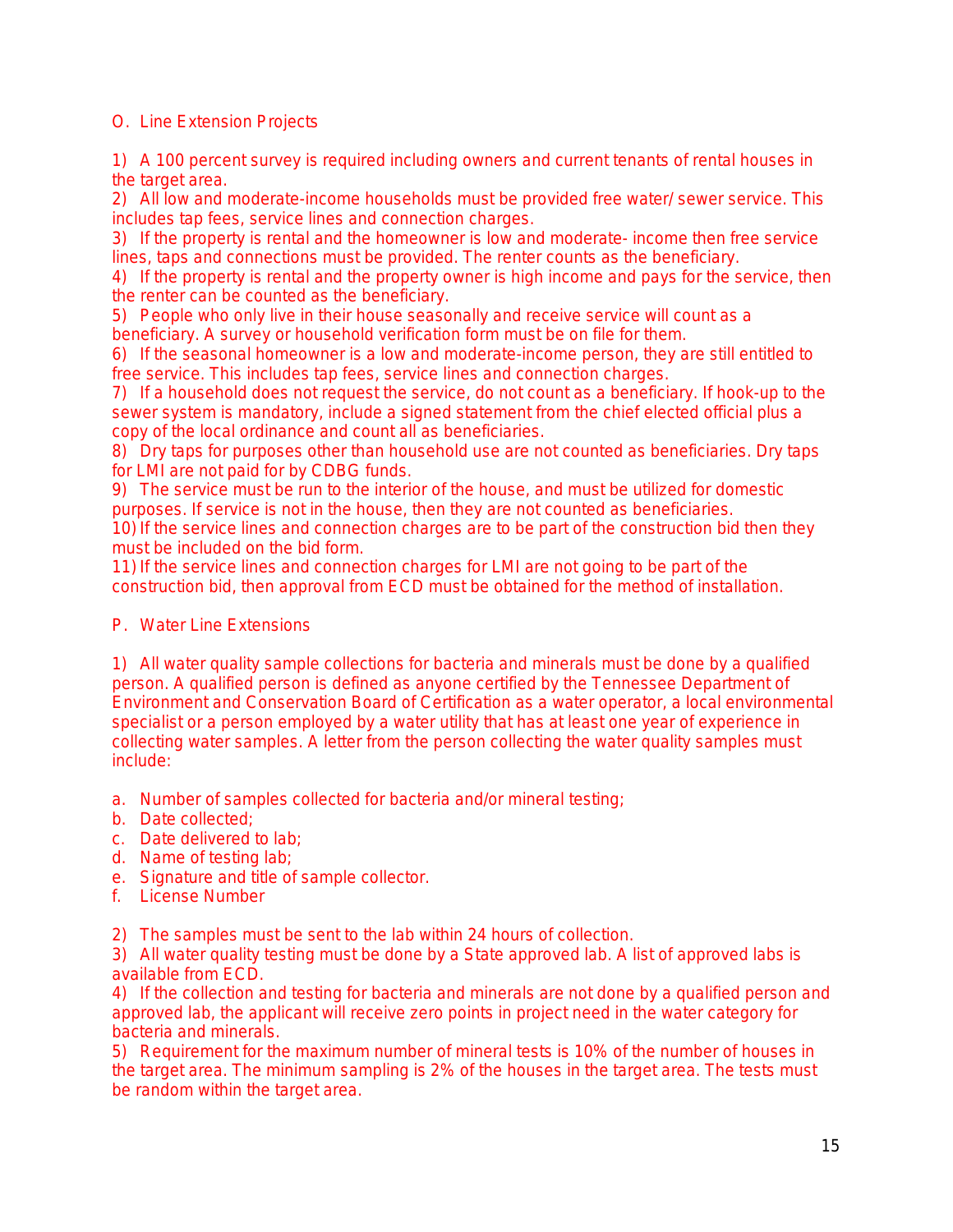6) Requirements for the maximum number of bacteria tests are 35% of the number of houses in the target area. The minimum sampling is 10% of the houses in the target area. The tests must be random within the target area.

7) If your project involves a supply problem, then questions 15 and 16 of the target area survey must be completed.

8) The applicant will receive zero points in project need in the water category for bacteria and minerals if the test results are not submitted with the application on February 29, 2012**.**

9) Sampling must be random or applicant will receive zero (0) project need points.

10) Test results completed for 2011 applications are acceptable. Test results older than a year will not be acceptable.

11) Bacteria sampling must occur at the house.

12) Mineral sampling must occur at the source.

13) Applicants must choose one problem to document for the project.

Q. For water distribution projects documenting inadequate pressure, project need will be evaluated in terms of the percentage of residential hookups with measured pressures below 20 PSI. All pressure readings must be taken by a qualified person or an engineer. The readings must be made at residential meters and recorded in static readings. The tests must be random within the target area or system. A letter from the person conducting the pressure readings must include:

1) Address, date, and time of each pressure reading;

2) Statement that pressure readings were taken under normal system operating conditions;

3) Signature, title, and if certified, the certification status including license number of person conducting the pressure readings.

R. Sewer Projects – The testing for septic tank failure rates for sewer line extension projects must be done by the Tennessee Department of Environment and Conservation. TDEC has requested that they be given at least two months in which to do the test. It must be a 100 percent survey and form RDA 2403 must be used. Use the RDA 2403 form handed out at the application workshop. Gray water alone does not count as a failure. If the community has a sewer use ordinance, it should be included in the application's supplemental information along with written assurance from the chief elected official that the ordinance is and will be enforced. Community sewer system projects must be listed on the TN. Dept. of Environment and Conservation, Division of Community Service 2011-2012 priority list. Requests should be submitted to that department no later than January 27, 2011, to meet the CDBG deadline. For more information contact the Tenn. Department Environment and Conservation, Division of Community Services, 401 Church St., Nashville, TN 37243-1533, 615-532-0445.

S. Housing Rehabilitation

1) In order for an application to be considered under "Housing," all activities in the application should be directly related to housing.

2) CDBG funds will be limited to the renovation of owner occupied dwellings.

3) CDBG funds will be limited to grants.

4) CDBG funds used for rehabilitation will be dispersed only through competitive bids to private contractors, not through force account city work.

5) The CDBG program is not to be used primarily as a new construction program or a relocation program. New construction should be minimal.

T. Appropriate Applicant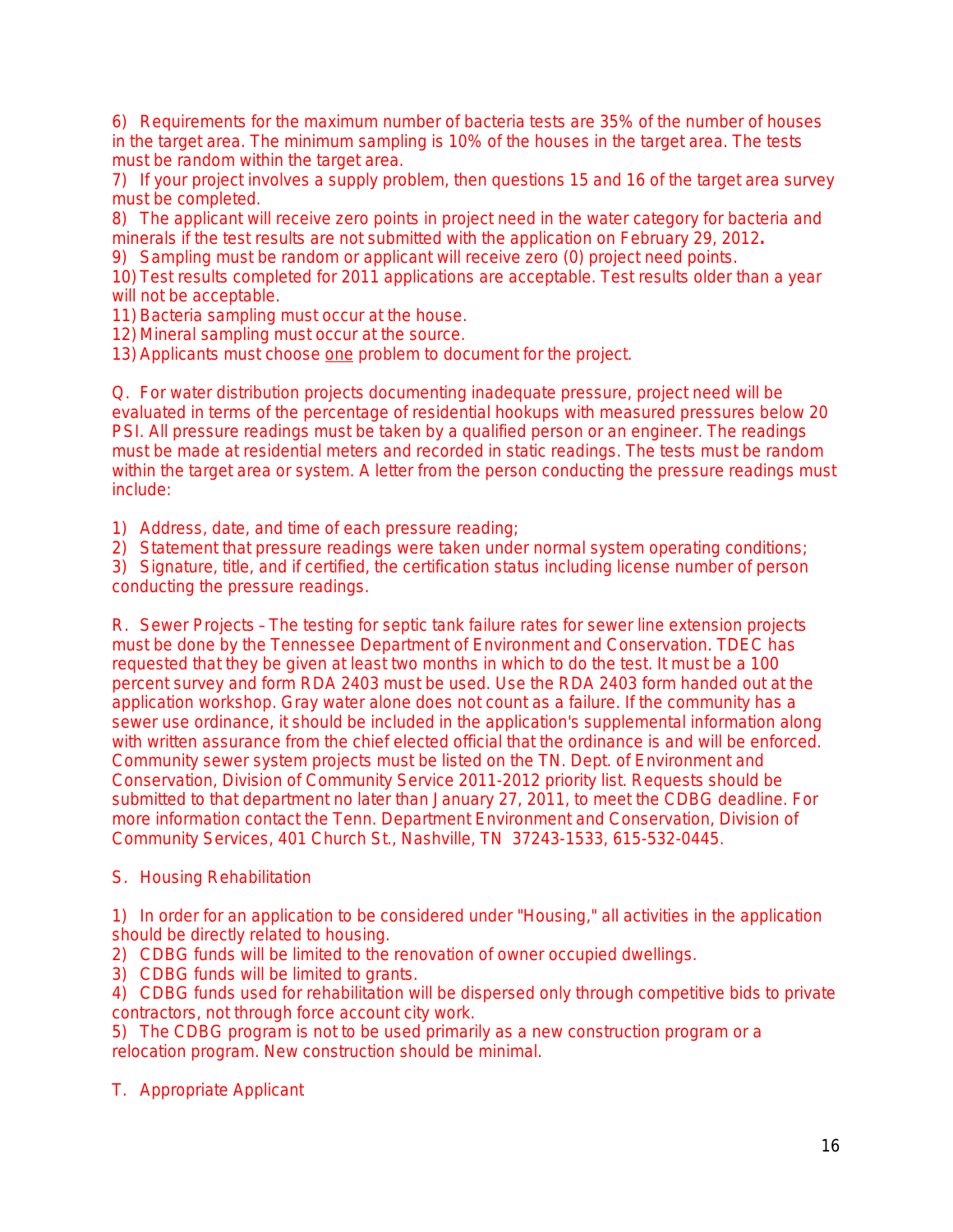- 1) A county may apply for any project within the county.
- 2) City applicants must provide the services or have a majority of the beneficiaries.

The objective is that the applicant should bear some logical relationship to the service area. If the project deviates from 1 or 2, contact ECD for a determination of eligibility.

#### **9. Project Eligibility Criteria for Economic Development Projects**

A. The only purpose of the CDBG economic development program is to generate employment opportunities for Low-Moderate Income persons. Each application must contain a commitment by a private business that it will locate or expand as a result of the CDBG assistance, and that at least 51 percent of the jobs to be created or retained will be taken by LMI persons.

B. Only basic-type economic activities will be supported. These are businesses which export more than half of their products or services outside of Tennessee, generating income that supports the growth of the non-basic sector (retail, local services, etc.). Manufacturing is the classic basic economic activity, but businesses other than manufacturing will be considered if they can meet the test for a basic economic activity.

C. Applications are reviewed on a first-come, first-serve basis and need not be submitted on any particular date. *Applications submitted must be complete.* Incomplete applications will be returned to the applicant community with a copy of the transmittal letter to the company and the application preparer. Once the complete application is received, it will be reviewed as a new application and will not assume its former position in the order of review.

D. Local governments are required to hold two public meetings. The first meeting, which must be advertised in a local public paper at least one week prior to the date of the meeting, is designed to solicit information about the community needs and how CDBG funds can best be used to address these needs. Communities are required to present information about how much money is available, what types of projects are being considered, and what activities are eligible. After the grant is awarded, a second public hearing must be held to discuss the impact/accomplishments of the project.

E. The maximum loan or grant any community/company may receive is \$500,000. A community's Three Star status can improve the amount the community is eligible for. Cities can increase up to \$550,000-\$600,000 in noneconomic distressed cities. Counties can increase up to \$600,000-\$650,000. All levels are determined by the Three Star Benchmark 1-2-3. Economically Distressed Counties which meet threshold tests for income, unemployment, and poverty may receive up to \$750,000. The amount of financing is negotiated with the company and is usually less than the maximum amounts available depending on the location of the project. The maximum term of a loan for equipment is seven years for any project. Special economic development incentives are provided for economically distressed counties. These are increasing the loan amount limits, extending the term of industrial buildings, and reducing the interest rates in economically distressed counties. Economically Distressed Counties (EDC) are those which are among the 10 worst counties for each of the following: unemployment, income, and poverty. The Commissioner of Economic and Community Development may designate additional counties as EDC if they exhibit substantial characteristics of economic distress such as major loss of employment, recent high unemployment rates, traditionally low levels of family incomes, high levels of poverty, and high concentrations of employment in declining industries.

F. All federal requirements that apply to the community development projects in the annual competition apply to the economic development program.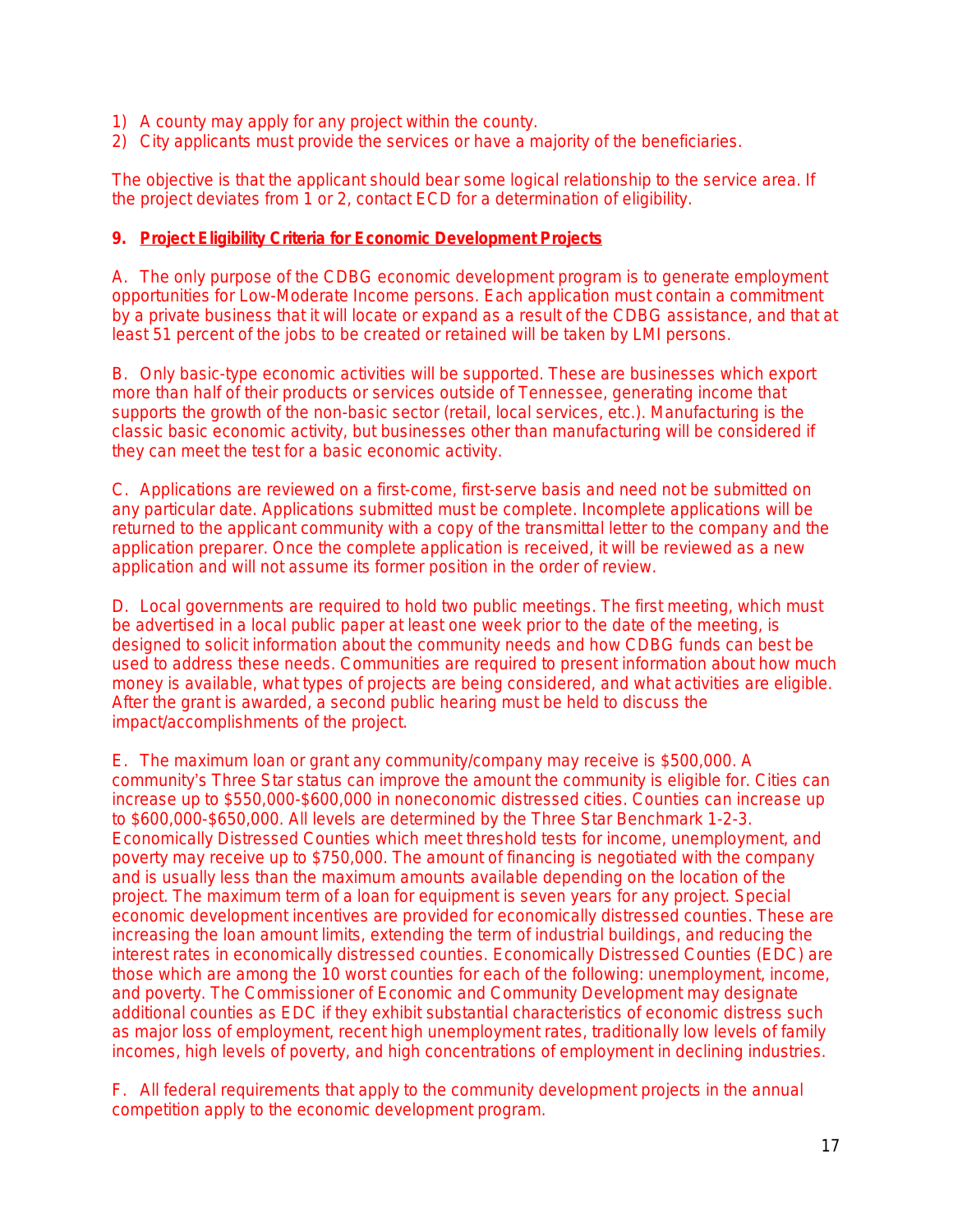G. Interest rates have been established which fluctuate as the prime rate fluctuates. The prime rate will be established quarterly on the first day of the following months: January, April, July and October as quoted in the Wall Street Journal. The base prime rate will be for the quarter in which the loan is approved by ECD Loan and Grant Committee. Once the base prime rate is established, it will be in effect for the life of the loan. The only adjustments to the loan's interest rate will be the adjustment made every five years, but this will not change the base rate set at the time the loan was approved by ECD Loan and Grant Committee, only the points below the set prime rate.

Loan terms and rates are presented on the following chart. Note that in no case shall the effective rate of interest charged on CDBG loans be less than one percent.

| <b>PROVISION</b>                         | <b>Economically</b><br><b>Distressed</b> | <b>Other Counties</b> |
|------------------------------------------|------------------------------------------|-----------------------|
| <b>Maximum Loan/Grant</b>                | \$750,000                                | \$500,000             |
| Maximum Term on Building                 | 20 Years                                 | 15 Years              |
| Maximum Term on Equipment                | 7 Years                                  | 7 Years               |
| <b>Minimum Interest Rate:</b>            |                                          |                       |
| Years 1-5                                | 5 PBP                                    | 3 PBP                 |
| <b>Years 6-10</b>                        | 4 PBP                                    | 2 PBP                 |
| <b>Years 11-20</b>                       | 3 PBP                                    | 1 PBP                 |
| PBP means percentage points below prime. |                                          |                       |

H. Applicants for start-up funding must have 20 percent equity and at least 30 percent of project financing must come from private sources. Any start-up applicant must have not only adequate working capital based on reasonable project success, but the potential for a second line of working capital should business conditions require it. Applications for start-up businesses will take approximately one month longer than other applications to review and make recommendations.

I. A pre-application meeting is required for all economic development projects. This is to provide advice and give companies and communities the opportunity to ask questions.

J. Companies applying for CDBG loan assistance must demonstrate their ability to ensure loan repayment. The state will determine the adequacy of public benefit by comparing the amount of loan funds requested, the number of jobs being generated, and the economic conditions in the country in which the loan will be made.

#### **10. Project Selection Criteria for Community Development Projects in the Annual Competition**

A. The allocation of funds for community development projects in the annual competition will be on a competitive basis because the demand for funds far exceeds the amounts available. ECD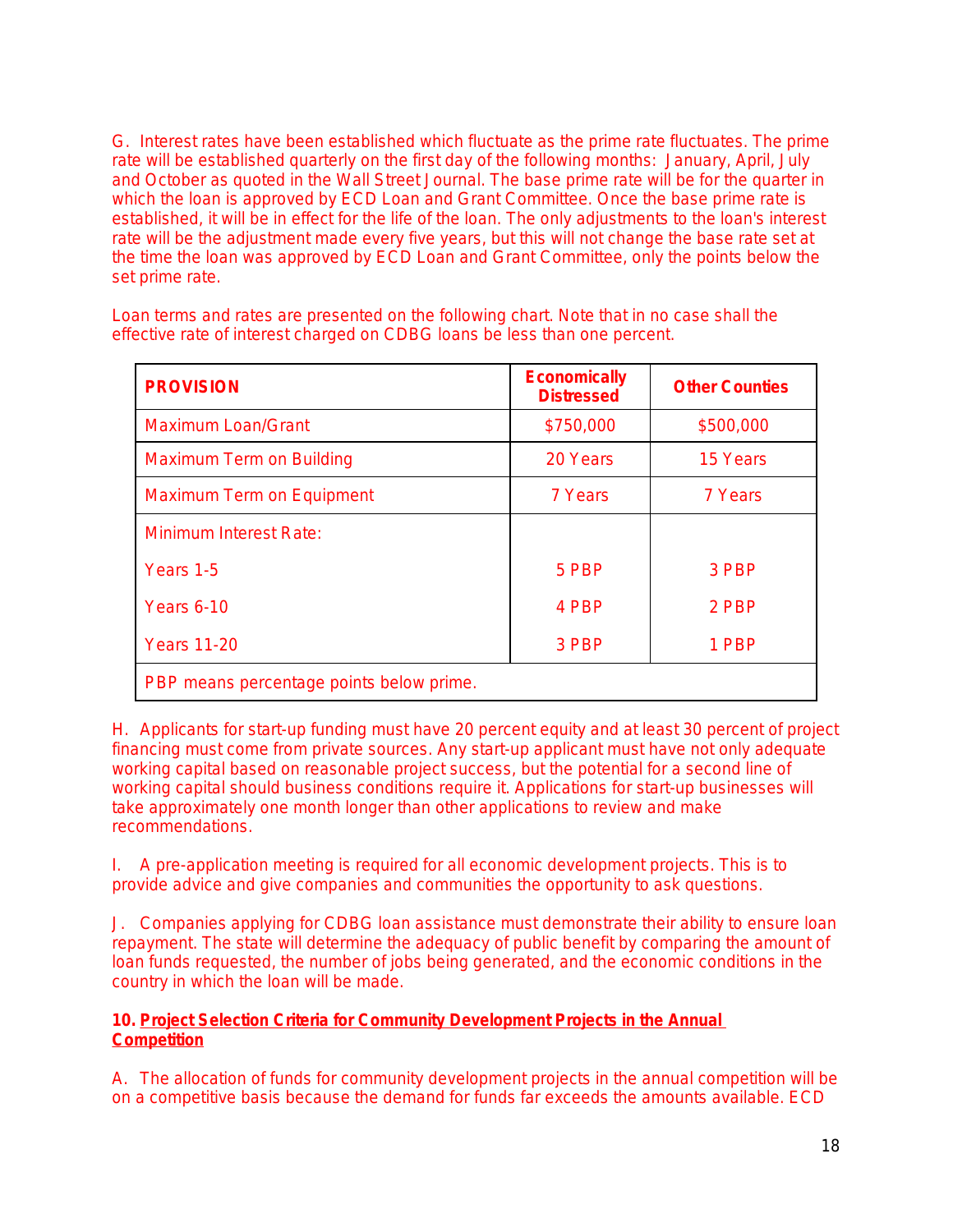will utilize an annual grant cycle for Community Livability, Water/Sewer and Housing Rehabilitation grants. Units of local government will submit applications to ECD by the aforementioned deadline using the CDBG application package made available to them.

Selection Criteria for projects in the annual competition shall be objective and quantitative, and shall be based on project need, project feasibility, project impact, community need and project essentialness (for Community Livability only).

Points for projects in the annual competition in various categories will be rated by staff evaluation with maximum points as shown below:

|                                      | Community<br><b>Need</b> | Projected<br><b>Need</b> | Project<br>Feasibility | Project<br>Impact | Project<br><b>Essentialne</b><br><b>SS</b> | Economic<br>Developme<br>nt |
|--------------------------------------|--------------------------|--------------------------|------------------------|-------------------|--------------------------------------------|-----------------------------|
| Water,<br>Sewer, Solid<br>Waste      | 100                      | 100                      | <b>Threshold</b>       | 100               | 0                                          | 10                          |
| Community<br>Livability              | 100                      | 50                       | 50                     | 50                | 50                                         | 10                          |
| <b>Housing</b><br>Rehabilitatio<br>n | 100                      | 50                       | 50                     | 50                | 0                                          | 10                          |

The points for each criteria (community need, project need, etc.) will be totaled and the individual projects will be ranked from highest to lowest based on the total number of points earned. Projects in one category will not compete against projects in another category (water/sewer projects will not compete in the housing category). Projects will be approved in each category based on the total number of points earned, subject to the amount of money allocated to that category.

The selection criteria for Set-Aside projects will not be quantitative. The Set-Aside category was established to allow the state the flexibility to address situations where the selection criteria failed to operate as envisioned, and meritorious projects did not score enough total points to be approved. Therefore, the approval of Set-Aside projects must necessarily be subjective. Nevertheless, there are certain factors that will be considered when approving projects under the Set-Aside category.

Principal among these is the following:

- The project need points earned;
- The ability of the applicant to finance the project locally;
- The potential loss of other funding that has been committed;
- The number and percentage of LMI residents.

Project application materials will be supplemented, as appropriate, by site visits and by informed opinions of state agencies knowledgeable about particular projects.

B. Imminent threat projects (those meeting the national objective of imminent threat) will be approved if all selection criteria and thresholds are met as evaluated by a team of professionals from ECD and other agencies. Applications are accepted any time.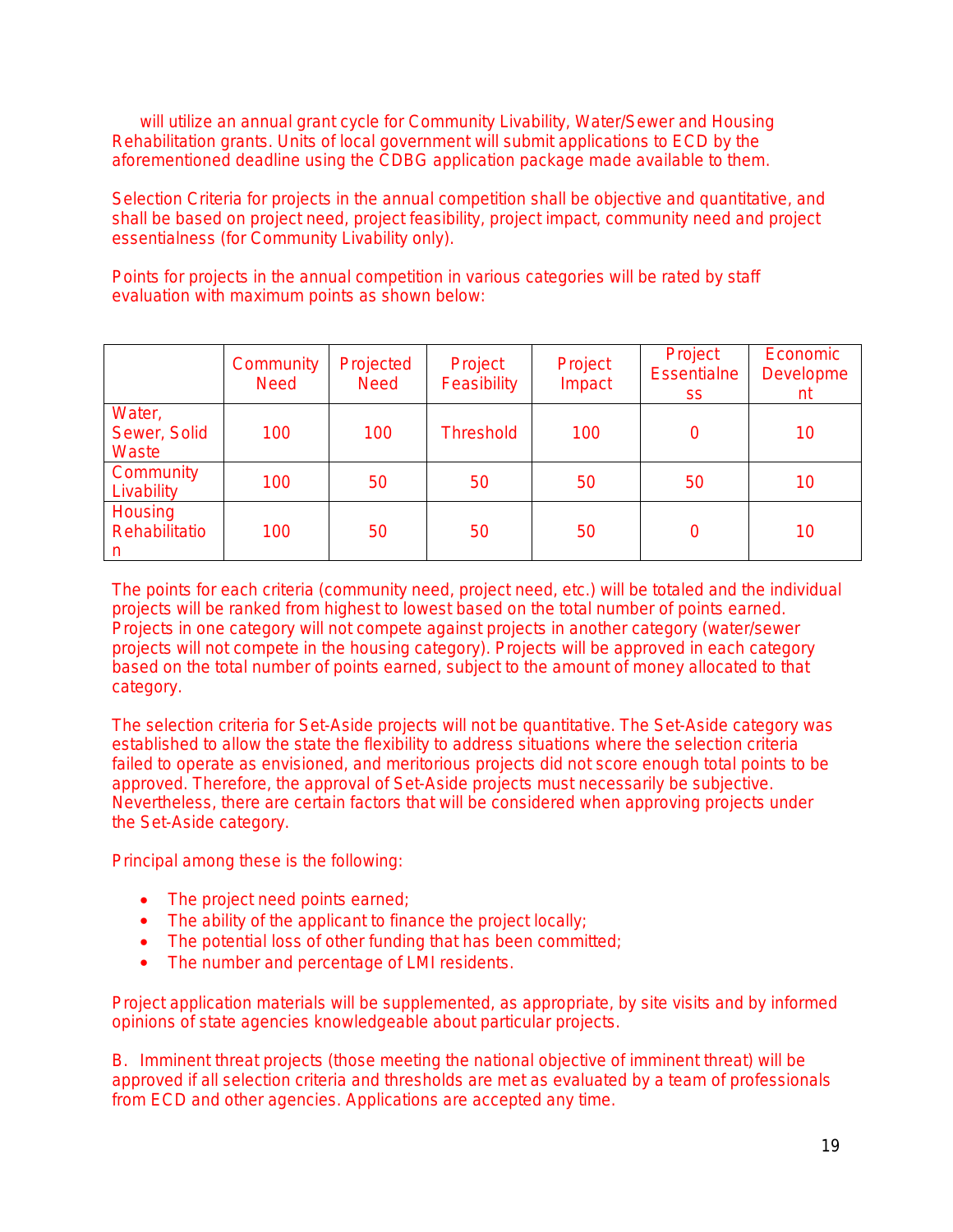#### C. Community Need Points

Community need is a measure of economic distress based on unemployment and income, and is calculated as follows:

- Latest annual county unemployment rate
- Target area per capita income
- 2001-2010 average county unemployment rate
- 2009 per capita income

#### D. Project Need Points

Project need points measure the degree to which there is a need for the project (no existing facilities or existing facilities are inadequate). Because of the different types of projects, project need points must be structured differently for different types of projects. Listed below are the methods of calculating project need points for water, wastewater, and community livability projects.

#### 1) Water Line Extensions

Project need for water line extensions relates to deficiencies with private sources (wells, springs, etc.) and is based upon a) water quantity problems which are measured by days of water shortage or b) water quality problems as measured by bacteria content or c) water quality problems as measured by mineral content. Water testing is required to document bacteria and mineral problems.

#### 2) Water Treatment Plants

Project need for water treatment plants is based on the ability of the existing plant to provide the quantity and quality of water required to meet customer needs and standards of TDEC. Quantity problems are evaluated based on the percent of the existing capacity being utilized. Quality problems are evaluated by engineers in TDEC.

#### 3) Water Distribution Facilities

Water distribution problems relate to deficiencies in existing distribution facilities and are based upon a) lack of water storage, b) pressure problems, c) water loss. The adequacy of storage is measured against TDEC's requirement for storage capacity equal to 24 hours average usage. Pressure problems are documented by pressure tests. Water loss is calculated based on the difference between water produced and water sold.

#### 4) Water Source Development

Water source problems are documented by the ability of the current source to meet projected demands for quantity or quality of water.

#### 5) Sewer System Projects

Sewer system projects are those eligible for Federal funding from the Environmental Protection Agency (EPA). The CDBG evaluation system is based upon the points assigned by the TDEC for the EPA priority list plus 100 points for new treatment plants, SAWS and innovative alternatives, 75 points for sewer plant rehabilitation, upgrade, and/or additional plant, 50 points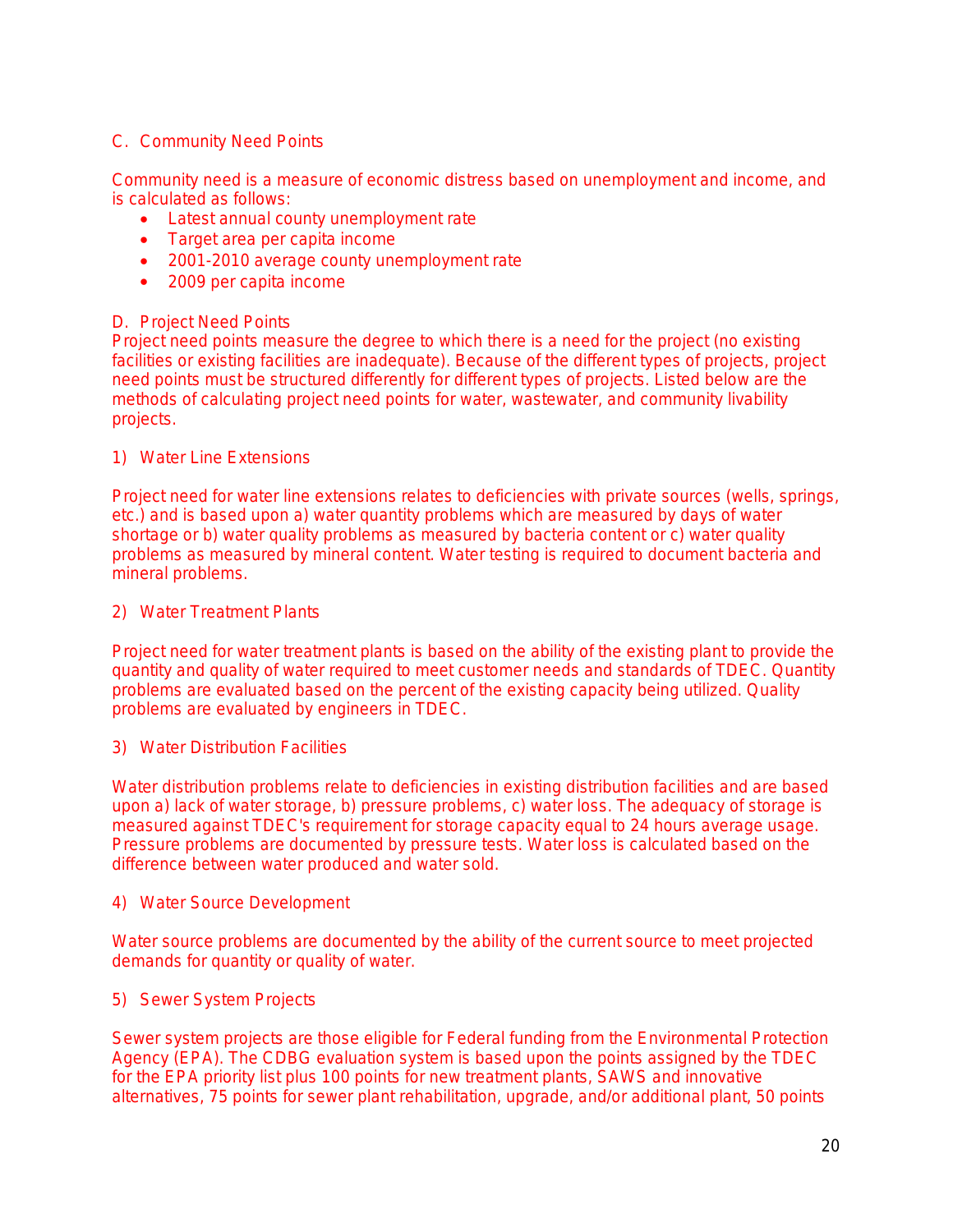for line rehabilitation, and 25 points for interceptors.

6) Sewer Line Extensions

Project need for sewer line extensions is based upon septic tank failure rates. Testing of all septic tanks in the target area is required. Gray water problems alone do not count as septic tank failures.

7) Community Livability

Project need points for community livability projects are subjective because of the wide variety of projects that may be submitted under the community livability category. Project need points reflect the degree to which there is a need for the project. The adequacy of documentation to substantiate the nature and magnitude of the problem is very important.

8) Housing Rehabilitation

Project need points for housing applications will be based on two factors as follows:

a. Percent of substandard houses to be rehabilitated with CDBG funds in the target area; b. Percentage of residents who are 62 years of age or above, and/or female head of household, and/or handicapped.

- E. Project Feasibility
- 1) Water/Sewer

Project feasibility for water and sewer projects is a threshold. All projects will be reviewed for technical feasibility by the Department of Environment and Conservation engineers. If they do not meet this threshold, they will not be allowed to compete for funding.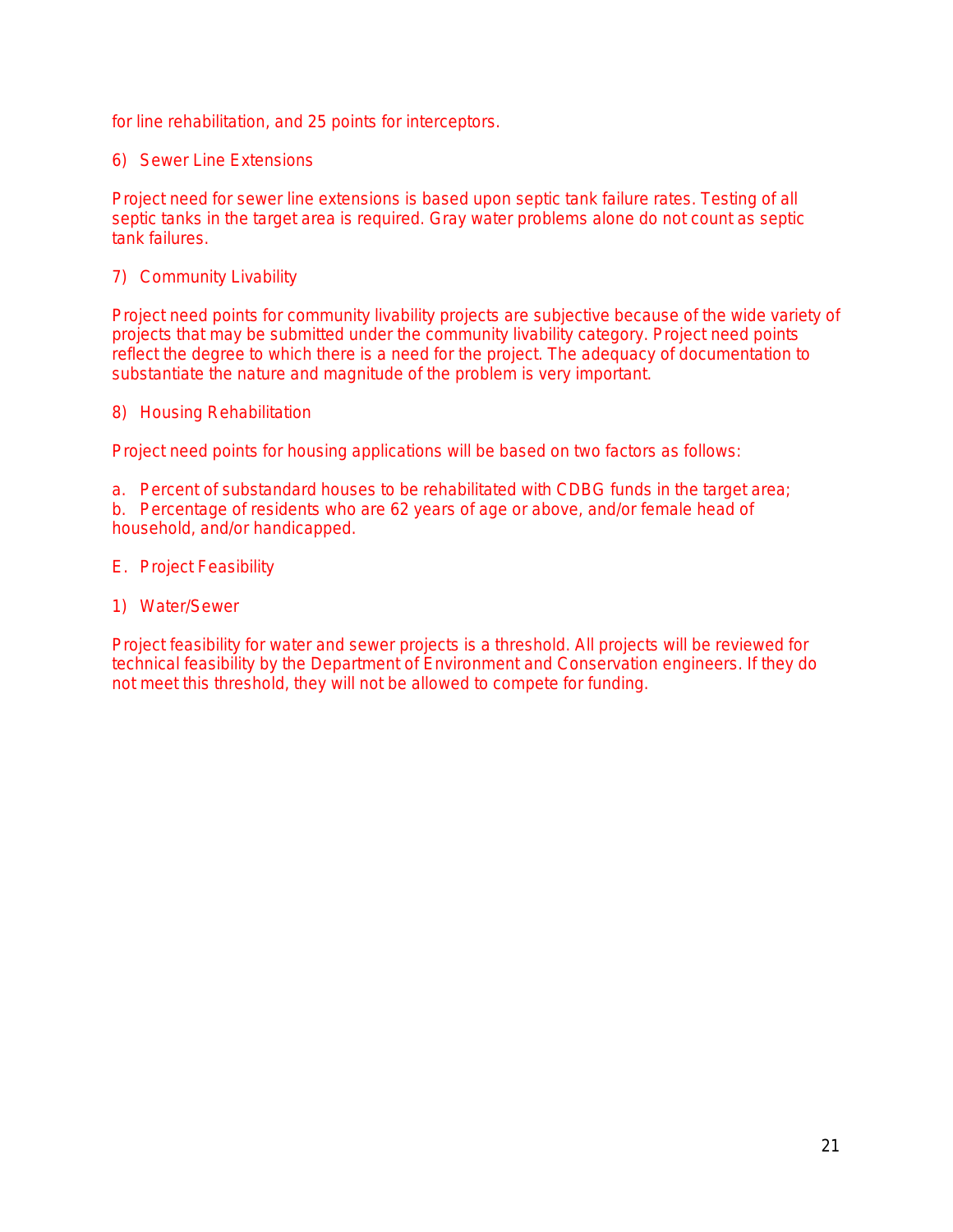#### 2) Community Livability

Project feasibility points for community livability projects will be based upon the following considerations:

- a. Quality of design compared to accepted standards;
- b. Cost effectiveness, designed to create greatest benefit for least cost;
- c. Alternatives examined;
- d. Adequacy of operating budget;
- e. Quality of documentation that the project will solve the problem.
- f. Housing Rehabilitation

3) Project feasibility points for housing applications will be based on the following considerations:

a. A total of 25 points based on an assessment of whether the work proposed in the application can be accomplished with the funds available (including CDBG and other funds); b. A total of 25 points based on the relative magnitude of the problems identified in each application based on observations made on site visits.

#### F. Project Impact

1) Water/Sewer

Project impact points for water and sewer projects will be calculated as follows:

|              | a. CDBG cost per person;       | 25 points  |
|--------------|--------------------------------|------------|
|              | b. CDBG cost per LMI person;   | 25 points  |
|              | c. LMI percent;                | 30 points  |
|              | d. Rate factor;                | 20 points  |
|              | Monthly Bill for 5,000 gallons |            |
|              | <b>TAS PCI</b>                 |            |
| <b>Total</b> |                                | 100 points |

2) Community Livability

Again, because of the variety of community livability projects that may be submitted, the calculation of project impact points must be able to be used for a variety of projects. Therefore, project impact points will be assigned as follows:

| Total |                              | 50 points |
|-------|------------------------------|-----------|
|       | b. CDBG cost per LMI person; | 25 points |
|       | a. CDBG cost per person;     | 25 points |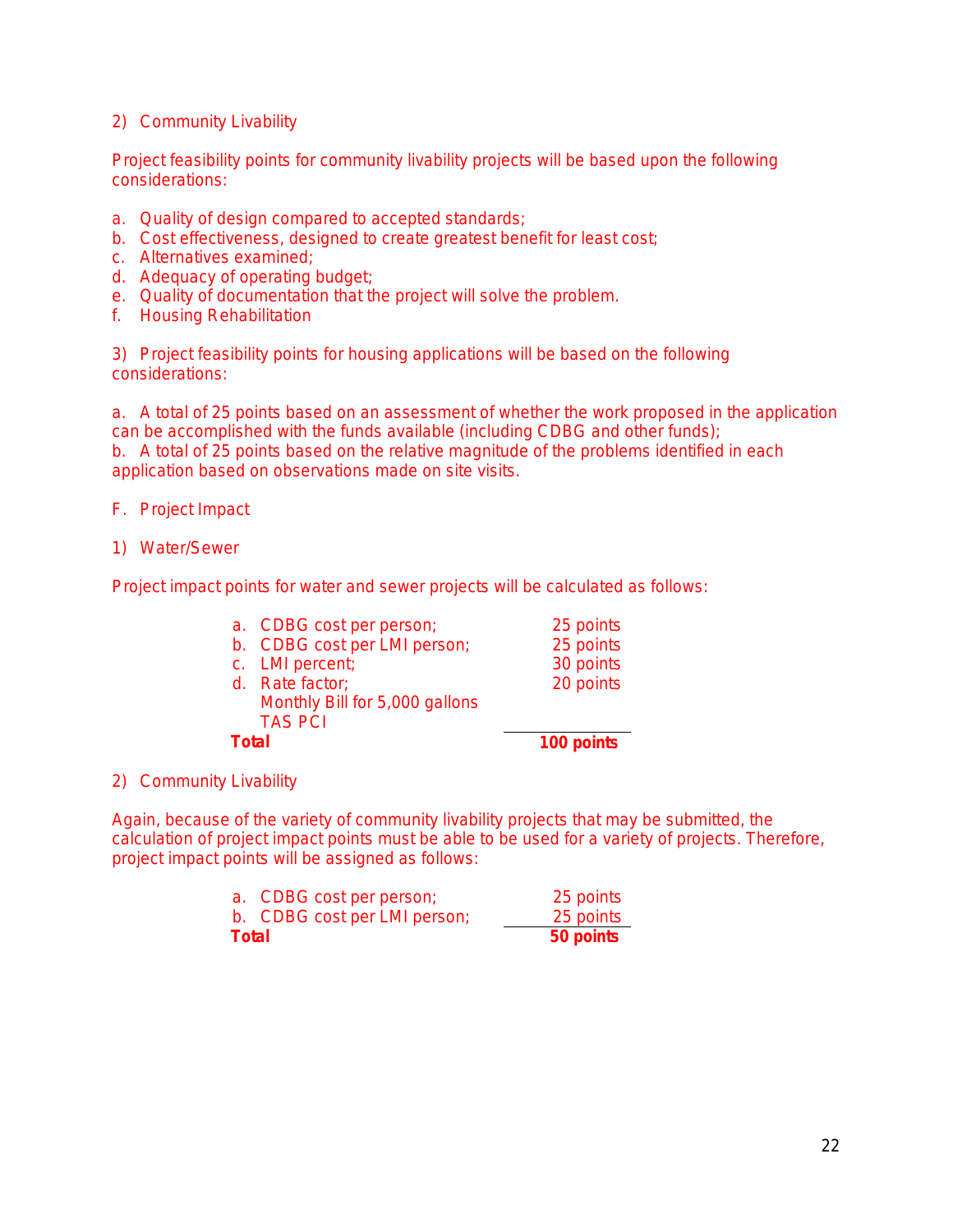#### 3) Housing Rehabilitation

Project impact points for housing applications will be based on the following considerations:

| a. LMI Percentage;      | 25 points |
|-------------------------|-----------|
| b. Cost per LMI person; | 25 points |
| Total                   | 50 points |

#### G. Project Essentialness

Project essentialness points apply only to community livability projects, and are designed to assess the degree to which the project is essential for the maintenance of safe and tolerable living conditions. Project essentialness points are subjective and are assigned as follows:

| a. Extremely Critical - restricted to life threatening<br>situations;                  | 50 points |
|----------------------------------------------------------------------------------------|-----------|
| b. Critical - related to solving health and safety<br>problems;                        | 30 points |
| c. Important - improves living conditions, quality of life;                            | 20 points |
| d. Needed - removes inconvenience, improves<br>quantity or quality of public services; | 10 points |
| e. Not Needed - does not address current problem                                       | 0 points  |

#### H. Economic Development

For the 2012 application year, 10 additional points are available on applications where the community can show that the project will positively affect Economic Development in their communities. Projects that have the potential to affect Economic Development will be awarded five points. Applicants described these effects in their program narratives.

#### **11. Project Selection Criteria for Economic Development Projects**

A. Economic development projects must create and/or retain jobs. The creation of private investment without the creation and/or retention of jobs will not qualify a project for CDBG assistance. Of the jobs created and/or retained, 51 percent must go to individuals who, prior to employment in the assisted business, were classified as having low or moderate-income. Subsection I provides additional information regarding public benefit issues related to jobs created and/or retained compared to CDBG investments.

B. The project costs of activities assisted with CDBG funds must be reasonable. For construction projects, reasonableness will be determined by competitive bidding, including the use of Davis-Bacon wage rates. For the acquisition of equipment, reasonableness will be determined by industry standards. For the acquisition of used equipment, industry standards will be determined through the appraisal of equipment to be purchased, with the asking price of the equipment being compared to the appraisal. For new equipment, industry standards will be based on recent experience with similar equipment. The borrower also has a vested interest in obtaining reasonable costs since the equipment loan must be repaid. The state will retain the final determination of reasonableness which will be based on cost comparison with recently funded similar projects.

C. To the extent practicable, reasonable financial support must be committed for project activities from non-federal sources prior to the disbursement of federal funds.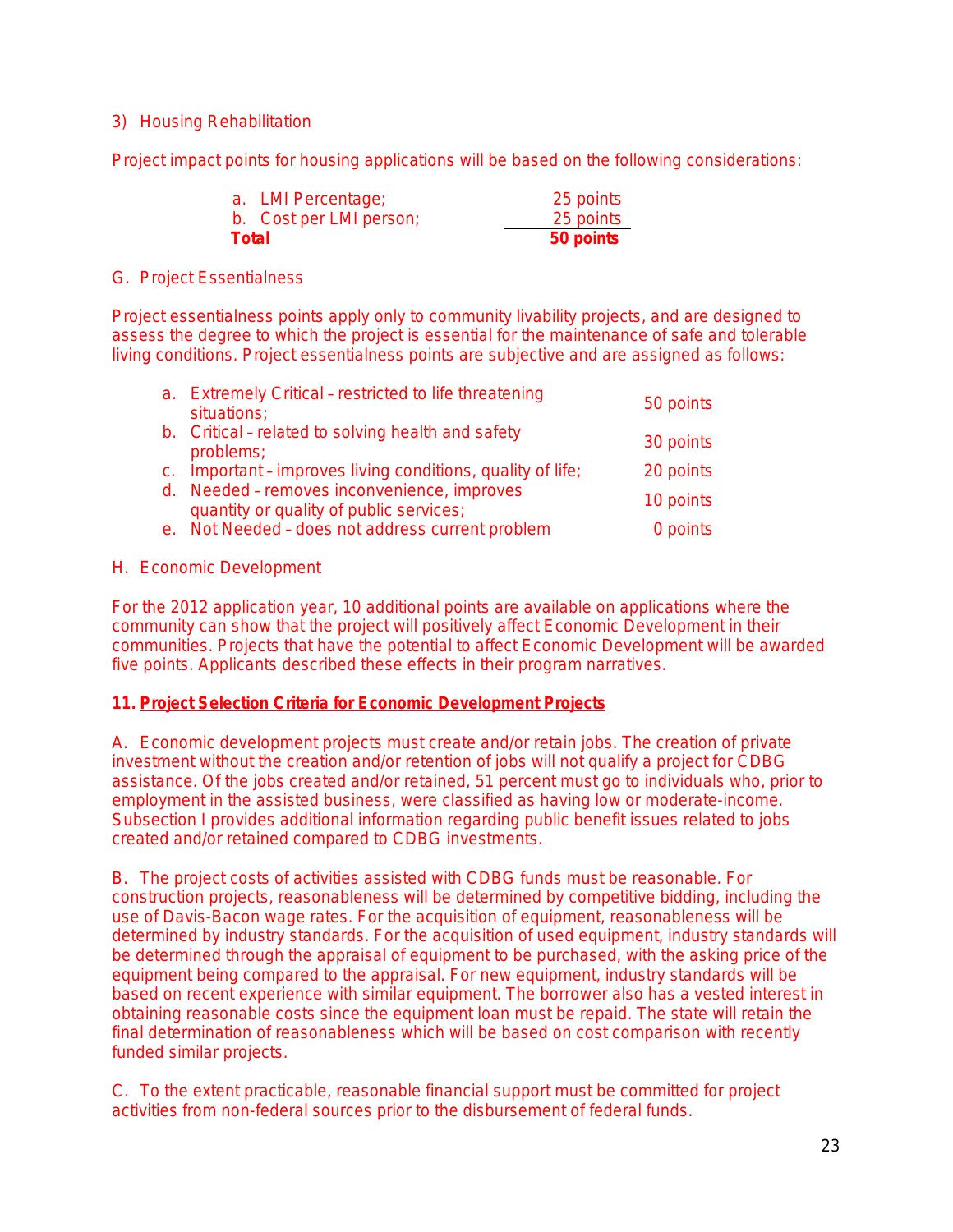D. To the extent practicable, any grant funds to be provided for project activities must not substantially reduce the amount of non-federal financial support for the activities.

E. Project activities must be financially feasible. Non-CDBG funds in a project must be sufficient to complete the project as proposed. When an infrastructure grant is involved, the assisted business must demonstrate a high expectation of success and long-term employment of low and moderate-income individuals. When a building or equipment loan is involved, the business must demonstrate a high expectation of success and repayment of the federal funds.

F. In determining a high expectation of success which includes the long-term employment of low and moderate-income individuals and the repayment of federal funds, the Committee will consider the following:

- 1) Historical financial statements.
- 2) Projected financial statements.
- 3) Dun and Bradstreet and/or business credit reports on the company.
- 4) Marketing plan.
- 5) Resumes of management to document operational expertise of the company.
- 6) Financial strength of the owner(s) of the company, including personal credit bureau reports.

In analyzing the historical and projected financial statements, comparisons are made to industry standards such as those contained in the Robert Morris Associates Annual Statement Studies (including debt to assets, profit to assets, profit to net worth, receivables, inventory, payables, etc.). Significant deviations from industry standards will result in a more in-depth review.

Dun and Bradstreet and business credit bureau reports are reviewed to identify any recent problems the company may have had.

Marketing plans are reviewed to assess current and future customers, and their continued interest in purchasing goods and services from the company.

Management expertise is reviewed to determine the level of experience in the industry and the management skills of who will operate the company.

The financial strength of the owner(s) of the company is assessed to ensure their ability to provide additional funding to the company if necessary. This may include discussion and verification of personal assets with owners' bankers.

G. To the extent practicable, project activities assisted with CDBG funds must not provide more than a reasonable return on investment to the owner. The reasonableness of return on investment will take into consideration industry standards such as those contained in the Robert Morris Associates Annual Statement Studies. Projects which, as a result of the CDBG assistance, will have an unreasonably high return on investment will not be considered for assistance.

H. To the extent practicable, grant amounts used for the costs of project activities will be disbursed on a pro-rata basis with the amounts of other sources.

I. The public benefit provided by the project activities must be appropriate relative to the amount of assistance provided by grant funds. In determining appropriateness, the Committee will consider such factors as the number of jobs being created, the number of jobs being created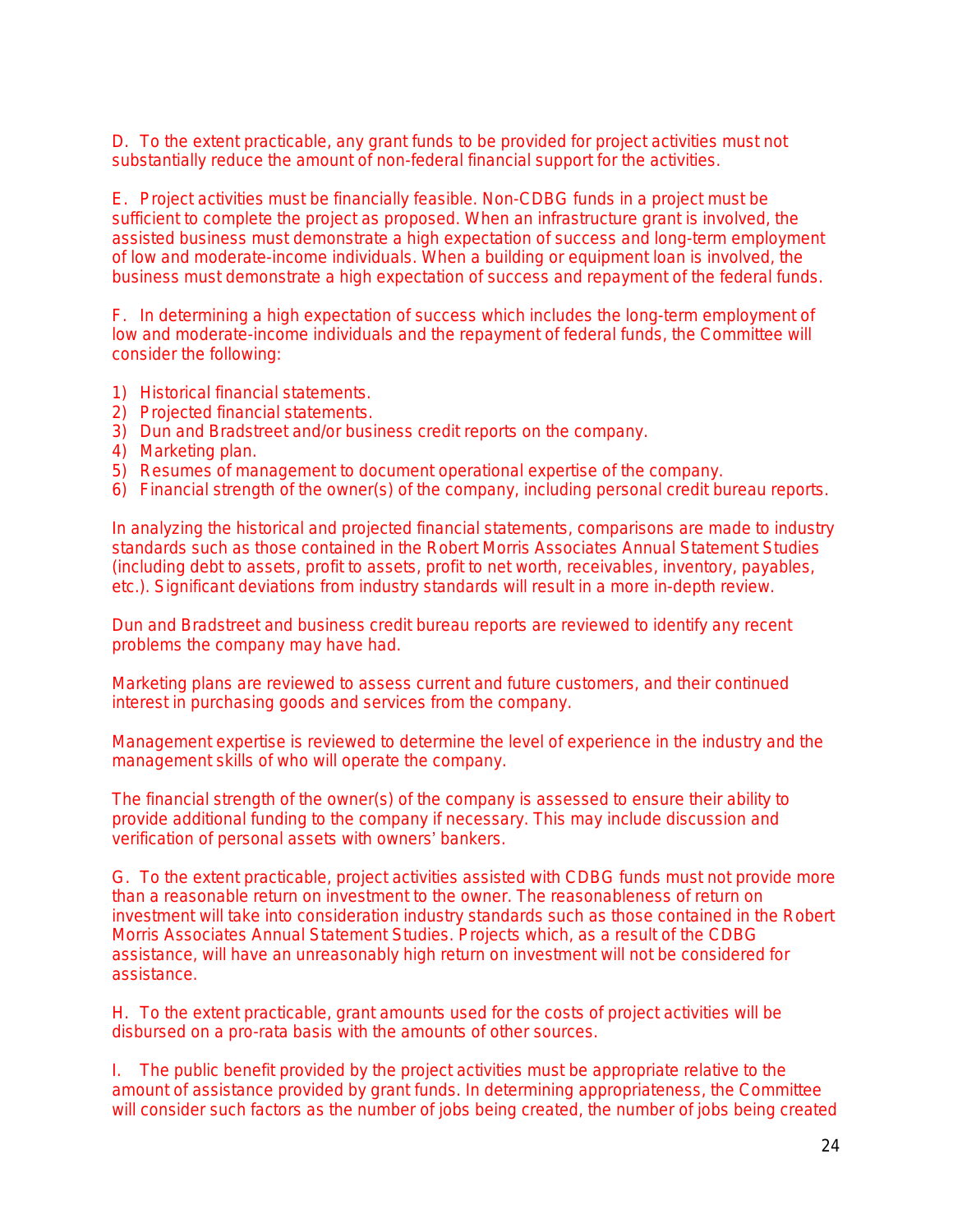for low and moderate-income individuals, unemployment rates, income levels, poverty rates, recent plant closings, reliance on declining industries, isolation from centers of population and inadequate transportation facilities, labor force characteristics, and the amount of CDBG funds per full time equivalent job to be created or retained. HUD's threshold test of public benefit regardless of location is the creation or retention of at least one full-time equivalent permanent job per \$35,000 of CDBG funds used. Historically, Tennessee grants have created one job for each \$7,500 and rarely have exceeded one job per \$15,000, and the state would expect that trend to continue. There may be exceptional cases, however, where it is appropriate for the cost per job to exceed \$15,000. These grants will be looked at on a case by case basis, considering the factors listed above that determine the appropriateness of the funding level. However, in no case will the state fund a project in excess of the HUD threshold of \$35,000 per job.

Grant and loan requests are presented to the ECD Loan/Grant Committee which consists of 1) the Commissioner of ECD, 2) the Deputy Commissioner of ECD; 3) the Assistant Commissioner of Community Development in ECD, 4) the Assistant Commissioner of Business Development in ECD, and 5) the Assistant Commissioner for Communications in ECD. The final disposition of the grant or loan request may be approval, denial, approval with conditions, or re-negotiation based on these same criteria.

The final decision on the loan or grant will be made by the Committee based on the following considerations:

1) Does the project meet the basic federal requirements (especially LMI and public benefit test)?

2) Is the level of risk acceptable? Based on the analysis of the business plan, marketing plan, historical and projected financial statements, and the organizational structure and expertise of the management of the company, does it appear that the company will remain in production for a significant period of time meeting its employment obligations, and if a loan is involved that the loan will be repaid.

The funding decision for economic development is necessarily subjective by the Committee, but it is based on specific criteria which are designed to identify those companies which hold promise for long-term success and continued employment of LMI persons.

Unlike the community development projects in the annual competition, it is not possible to use a point system to select economic development projects for funding. Because of this, the economic development program operates very much like a bank, with loan officers gathering as much information about a project as possible, analyzing this information and making a recommendation regarding funding, with the final decision regarding funding being the responsibility of a Loan/Grant Committee.

Each business requesting CDBG assistance is required to provide the following information:

- Business plan;
- Marketing plan;
- **•** Historical financial statements;
- Projections;
- Resumes.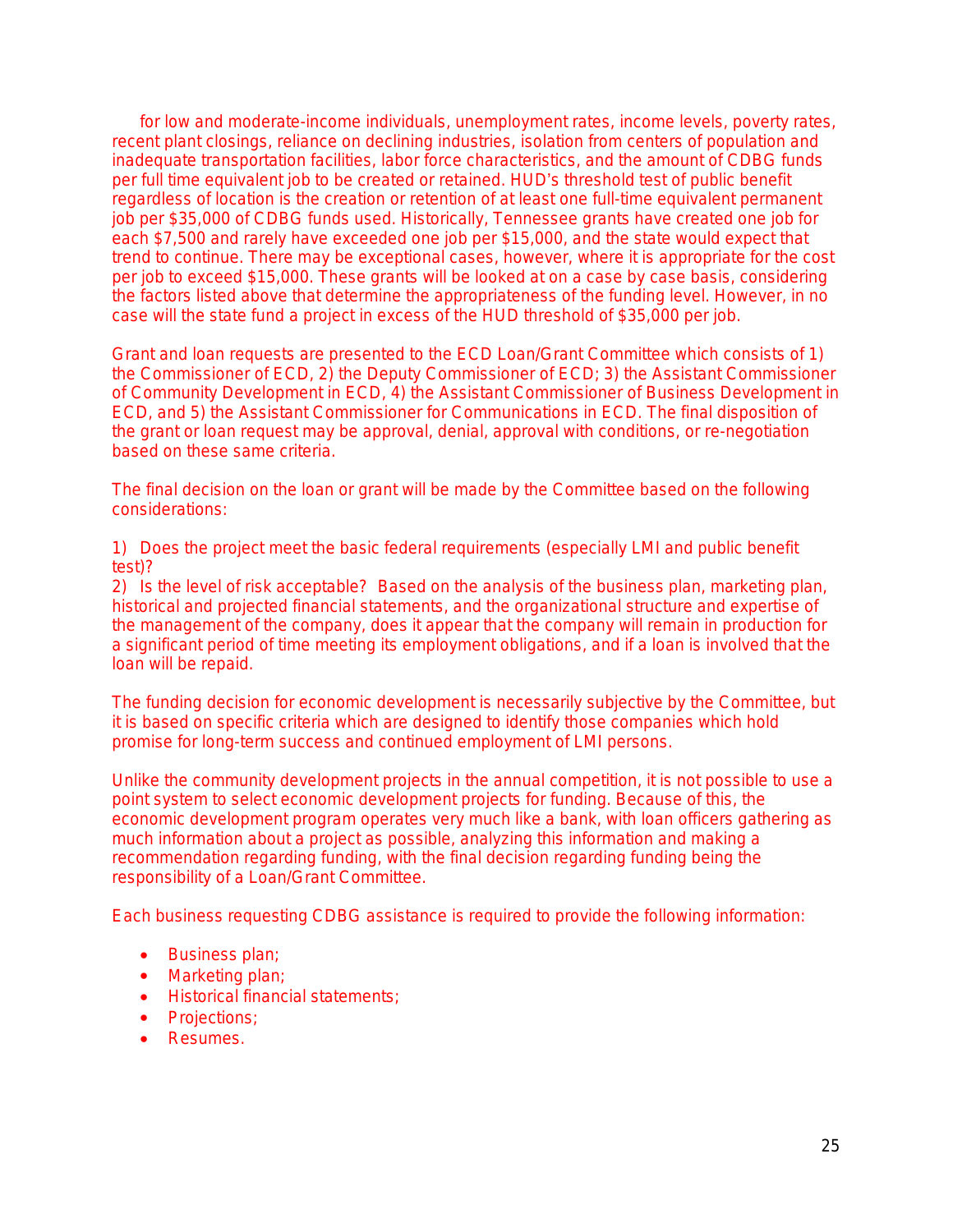This information is thoroughly analyzed and verified. This involves checking with customers, suppliers, banking references, and others that may provide information on the business and the principals in the business.

The grant or loan request is presented to a Loan/Grant Committee which consists of the Commissioner of ECD, the Deputy Commissioner of ECD, and the Assistant Commissioners of the Department as described above in Part XI. The final disposition of the grant or loan request may be approval, denial, approval with conditions, or re-negotiation based on these same criteria. The final decision on the loan or grant request is based on the following:

1) Does the project meet the federal requirements of LMI especially and public benefit? 2) Are the number and type of jobs to be generated appropriate for the amount of assistance

- being requested?
- 3) Is the level of risk acceptable?

#### **12. Ability to Pay**

Each CDBG grant (not loan), except those for housing, is based upon an ability-to-pay calculation that determines the level of local financial contribution that is required. This ability-topay determination includes per capita income, the value of taxable property, and the value of taxable sales.

User-financed projects are based on per capita income only. Tax financed projects are based on per capita income, property values, and sales.

Depending on the service area of the project, ability-to-pay is calculated for municipalities only, rural county only, and the county as a whole. The correct application of these different indices is as follows:

A. For county applications where 75 percent of the beneficiaries are located in the county, use the county rural rate;

B. For county applications where 75 percent of the beneficiaries are located in an incorporated area, use the city rate;

C. For county applications that do not have 75 percent of the beneficiaries located in either the county or city, use the county aggregate rate;

D. For city applications, use the city rate;

E. For economic development applications, use the tax financed rate;

F. For county economic development applications, use the county aggregate rate. Grant rates range from 60 to 100 percent for economic development projects and 70 to 100 percent for community development projects.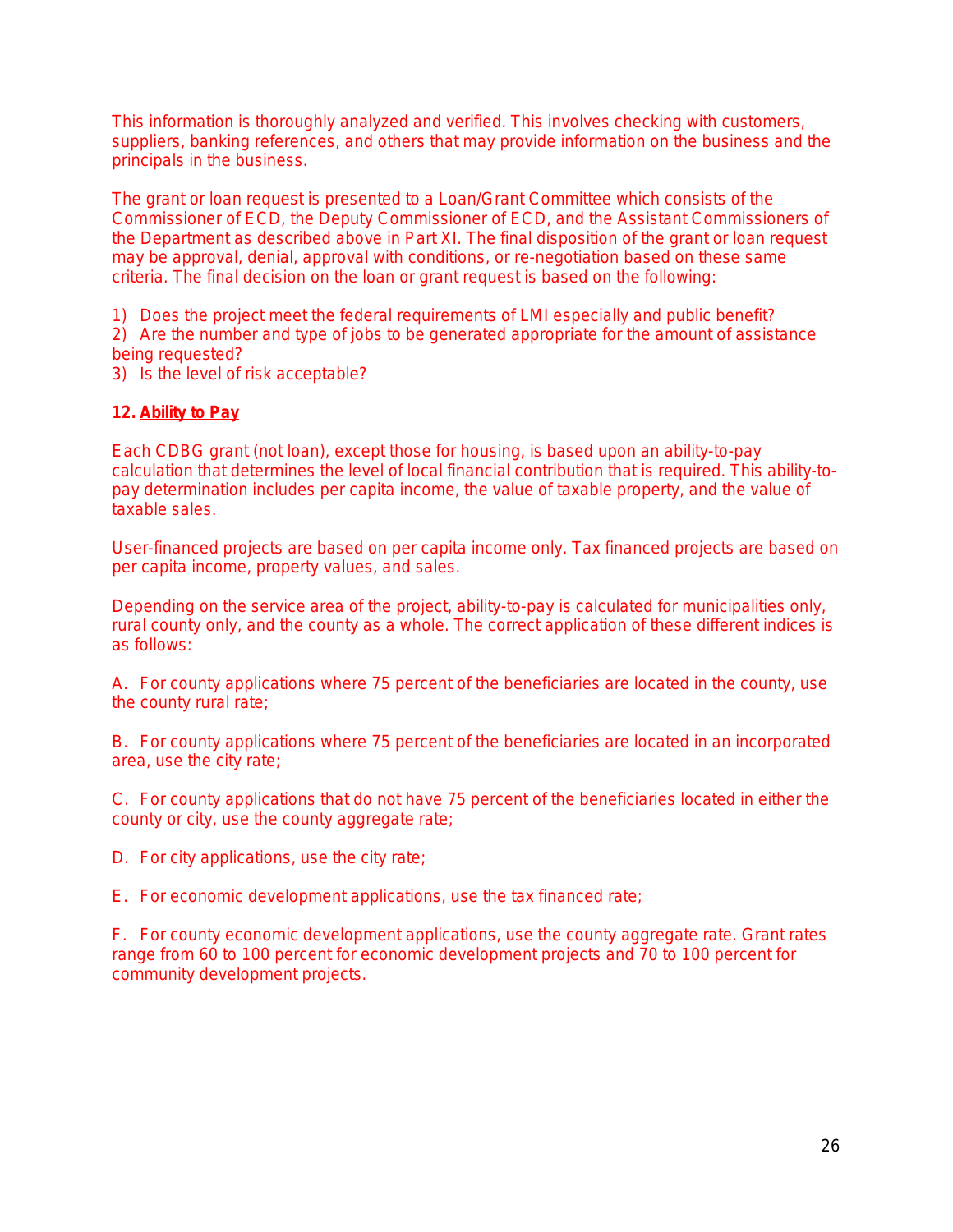# **13. Three Star Bonus**

The following will be used for the Three Star bonus points and incentives:

|                                     | Level I   | Level II  | Level III |
|-------------------------------------|-----------|-----------|-----------|
| <b>CDBG Points (Regular Round):</b> |           |           |           |
| <b>City</b>                         | 2         | 2         | っ         |
| <b>County</b>                       | 5         | 5         | 5         |
|                                     |           |           |           |
| <b>Local Match (CDBG):</b>          |           |           |           |
| <b>City (Ability-to-Pay)</b>        | $-1%$     | $-2%$     | $-3%$     |
| <b>County (Ability-to-Pay)</b>      | $-3%$     | $-4%$     | $-5%$     |
|                                     |           |           |           |
| <b>CDBG Loan Limits:</b>            |           |           |           |
| <b>City</b>                         | \$550,000 | \$575,000 | \$600,000 |
| <b>County</b>                       | \$600,000 | \$625,000 | \$650,000 |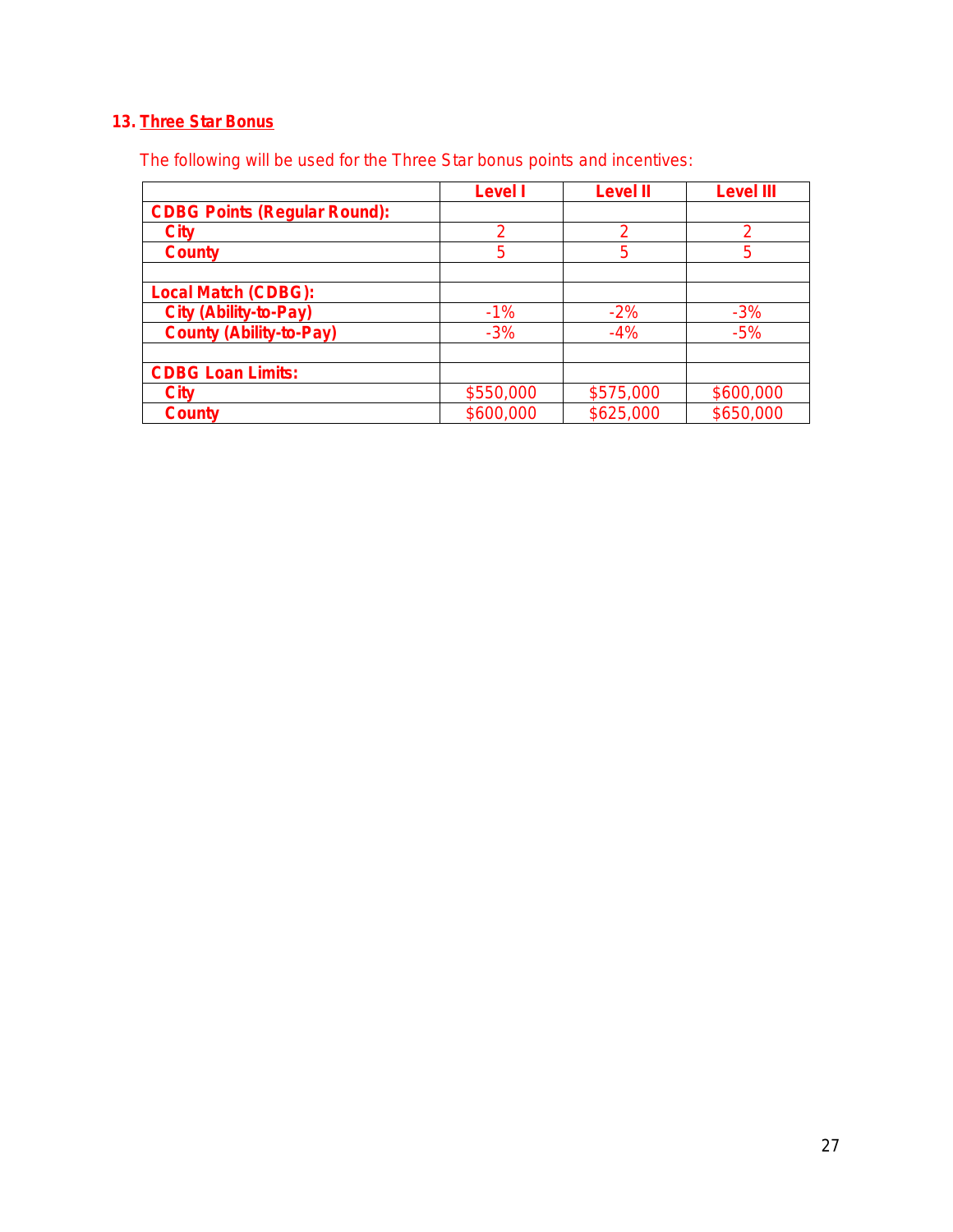# **HOME PROGRAM METHOD OF DISTRIBUTION AND PROGRAM DISCRIPTION**

#### **1. Introduction**

The State of Tennessee's expected allocation for the 2012 HOME Program is \$9,924,071. The purpose of this section is to describe the method of distribution of HOME funds within Tennessee for meeting housing and community development policies and objectives. This section will describe all criteria used to select applications for funding, including the relative importance of the criteria. The Tennessee Housing Development Agency (THDA) administers the federally funded HOME program to promote the production, preservation and rehabilitation of housing for low-income households.

HOME funds are awarded through a competitive application process to cities, counties and nonprofit organizations outside local participating jurisdictions. Local participating jurisdictions (PJs) are those local governments in Tennessee that receive HOME funds directly from the Department of Housing and Urban Development (HUD). The Local PJs are Clarksville, Chattanooga, Jackson, Knoxville, Memphis, Nashville-Davidson County, Knox County, Shelby County and the Northeast Tennessee/Virginia Consortium (the cities of Bristol, Kingsport, Johnson City, Bluff City, Sullivan County, and Washington County, excluding the Town of Jonesborough). Community Housing Development Organizations (CHDOs) and non-profit organizations located in a local participating jurisdiction may apply for projects located outside the local participating jurisdictions. An applicant must apply for at least \$100,000 and may apply for a maximum HOME grant of \$500,000. There is a \$750,000 limit on the amount of HOME funds that can be awarded to any one county.

#### **2. The HOME Program**

The HOME program is governed by Title 24 Code of Federal Regulations, Part 92. Those regulations are incorporated by reference in this Program Description. The federal regulations take precedence over this program description in cases of conflicting requirements. Revised HOME Regulations have been published for public comment and are expected to become final in the fall 2012. The new regulations will apply to the 2012 HOME Program.

#### A. Eligible Applicants

The State of Tennessee, through THDA, will accept applications for the HOME program from cities, counties, and private, non-profit organizations.

To be eligible the non-profit organization must:

1) Be organized under Tennessee law, as evidenced by a Certificate of Existence from the Tennessee Secretary of State dated within twelve months of the application due date;

2) Have no part of its net earnings inuring to the benefit of any member, founder, contributor or individual;

3) Have among its purposes the provision of decent housing that is affordable to low-income and moderate-income persons, as evidenced in its charter, articles of incorporation, resolutions or by-laws, and experience in the provision of housing to low income households;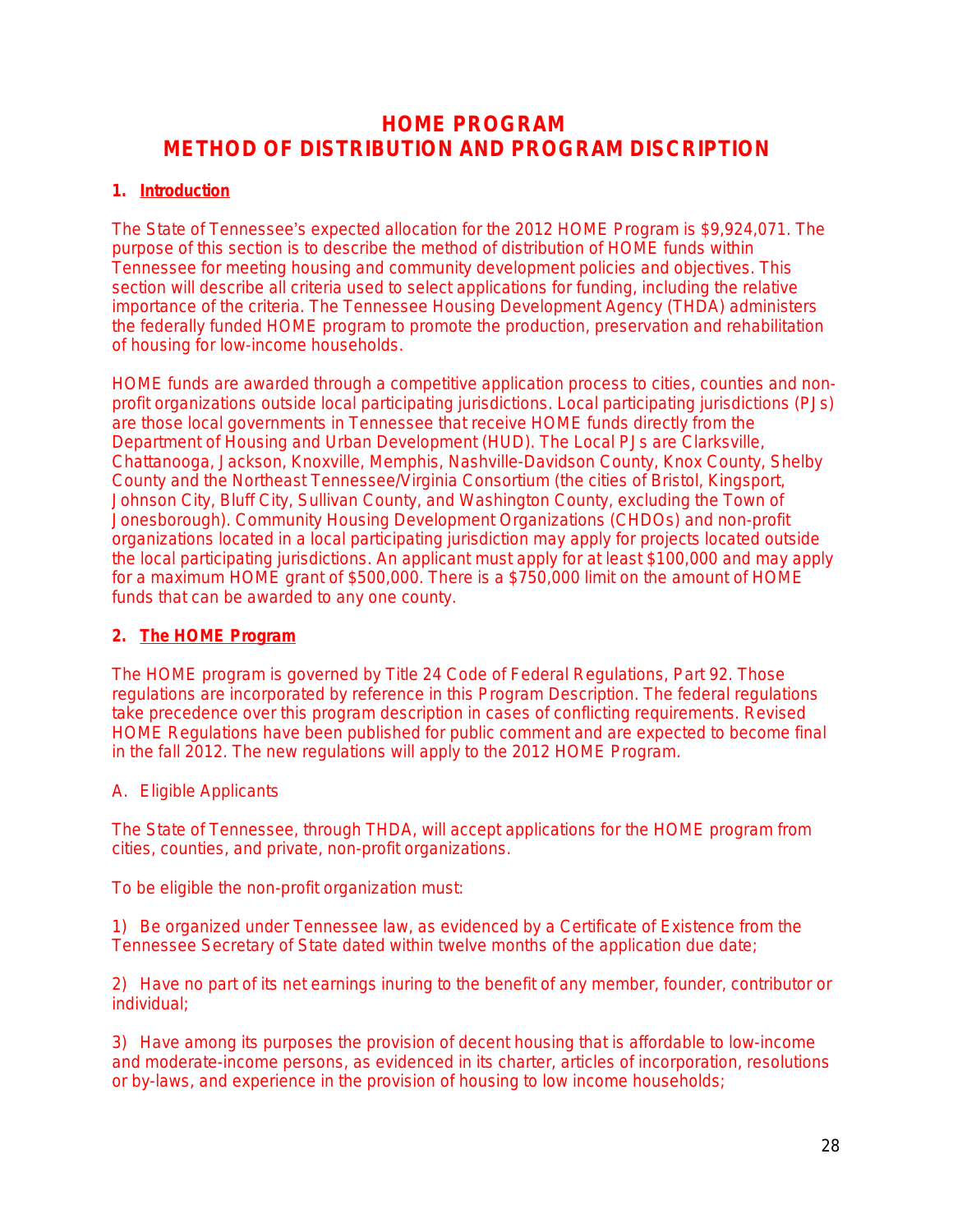4) Have standards of financial accountability that conform to 24 CFR 84.21, *Standards of Financial Management Systems*; and

5) Have an IRS designation under Section 501(c)(3) of the tax code. *Non-profit applicants may not submit an application until they have received their 501(c)(3) designation from the IRS.*

THDA will also accept HOME applications from community housing development organizations (CHDOs). A CHDO is a private, non-profit organization that meets all the requirements for a non -profit listed above, plus the following additional requirements:

1) Is neither controlled by, nor under the direction of, individuals or entities seeking to derive profit or gain from the organization. A CHDO may be sponsored or created by a for-profit entity, but

a. The for-profit entity may not be an entity whose primary purpose is the development or management of housing, such as a builder, developer or real estate management firm; b. The for-profit entity may not have the right to appoint more than one-third of the membership of the organization's governing body. Board members appointed by the for-profit entity may not appoint the remaining two-thirds of the board members; and

c. The CHDO must be free to contract for goods and services from vendors of its own choosing.

2) Is not a governmental entity (including the participating jurisdiction, other jurisdiction, Indian tribe, public housing authority, Indian housing authority, housing finance agency, or redevelopment authority) and is not controlled by a governmental entity. An organization that is created by a governmental entity may qualify as a CHDO; however, the governmental entity may not have the right to appoint more than one-third of the membership of the organization's governing body and no more than one-third of the board members may be public officials or employees of recipient governmental entity. Board members appointed by the State or local government may not appoint the remaining two-thirds of the board members.

3) Maintains accountability to low income community residents by:

a. Maintaining at least one-third of its governing board's membership for residents of lowincome neighborhoods, other low-income community residents, or elected representatives of low-income neighborhood organizations. For urban areas, "community" may be a neighborhood or neighborhoods, city, county or metropolitan area; for rural areas, it may be a neighborhood or neighborhoods, town, village, county, or multi-county area (but not the entire State); and b. Providing a formal process for low-income program beneficiaries to advise the organization in its decisions regarding the design, site selection, development, and management of affordable housing.

4) Has a demonstrated capacity for carrying out activities assisted with HOME funds. An organization satisfies this requirement by having paid employees with housing development experience. A non-profit organization does not meet the test of demonstrated capacity based on any person who is a volunteer or whose services are donated by another organization, or by hiring a consultant.

5) Has a history of serving the community within which the housing to be assisted with HOME funds is to be located. In general, an organization must be able to show one year of serving the community before HOME funds are reserved for the organization. However, a newly created CHDO formed by local churches, service organizations, or neighborhood organizations may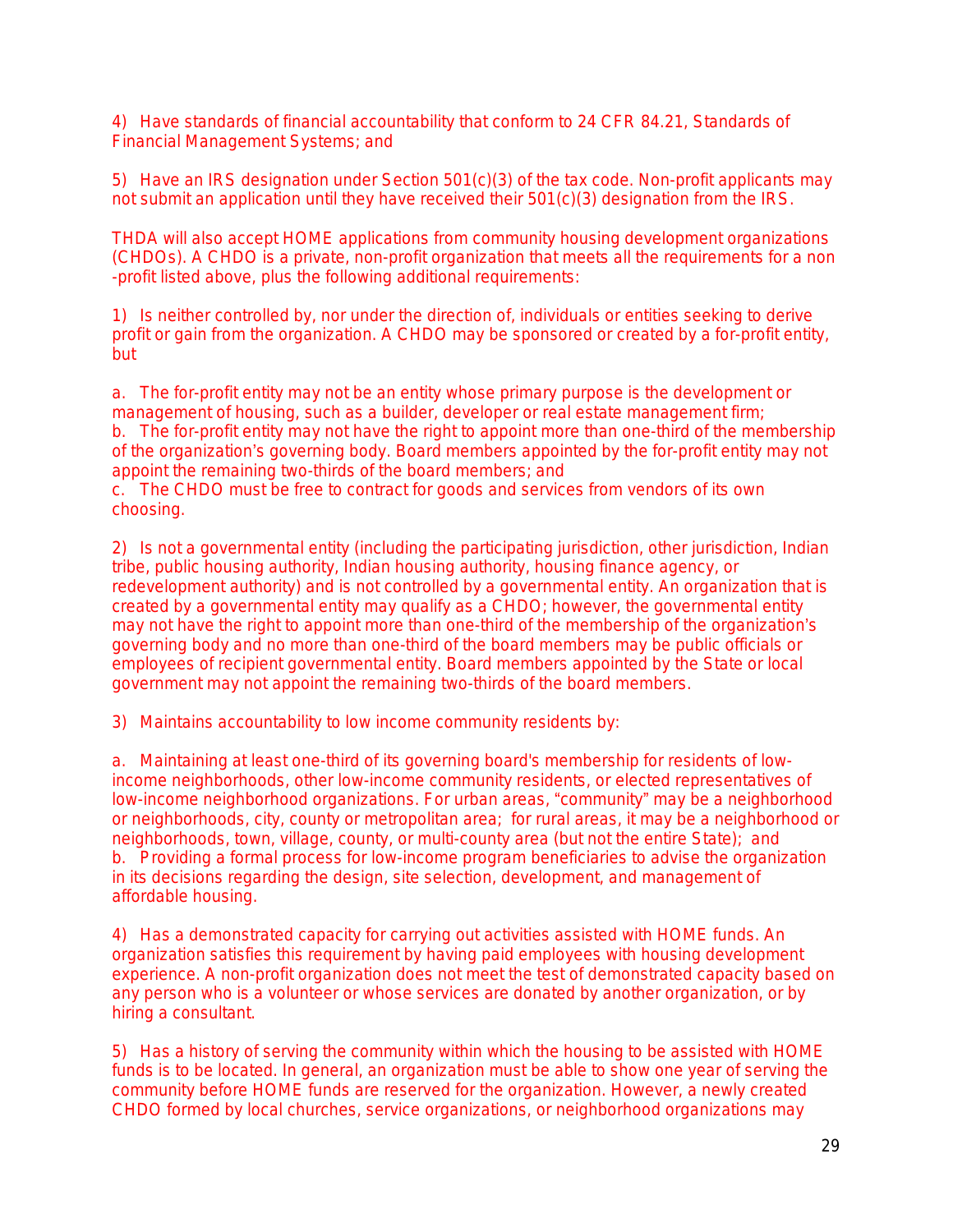meet this requirement by demonstrating that its parent organization has at least a year of serving the community.

CHDOs may only apply for HOME funding for projects in which the CHDO is the owner, sponsor or developer. With their permission, unsuccessful CHDO applicants will be referred to the HUD Technical Assistance provider to develop capacity.

Applicants with prior HOME grants must also have *requested* (submitted an official Request for Payment Form with supporting documentation) the following percentages of their grants by February 29, 2012 to be eligible for the 2012 HOME program:

| <b>HOME Grant</b><br>Year | <b>Spend Down</b><br><b>Requirement</b> |
|---------------------------|-----------------------------------------|
| 1992 - 2008               | 100%                                    |
| 2009                      | 75%                                     |
| 2010                      | 50%                                     |
| 2011                      | 25%                                     |

These spending requirements also apply to applications from CHDOs. In addition, CHDOs that were funded for homeownership programs that generate CHDO proceeds will have to demonstrate a need for additional HOME funds and documentation that neighborhood market conditions demonstrate a need for the project to be eligible for the 2012 HOME program.

Subject to review by the Grants Committee of the THDA Board of Directors, applicants who have not submitted required documentation to close a prior grant or applicants found in material non-compliance with THDA rules are disqualified.

#### B. Allocation of Funds

HOME funds committed to the State of Tennessee, through THDA, will be allocated as promulgated in the State of Tennessee's Consolidated Plan, as amended. THDA will spend up to ten percent (10%) of its HOME allocation for administrative and planning expenses. THDA will use four percent (4%) of these funds for its own administrative expenses. The remaining six percent (6%) is available to pay the administrative costs of local governments and non-profit grant recipients. The balance of THDA's FY 2012 HOME allocation will be divided as follows:

*CHDO Set-aside :* Fifteen percent (15%) of the total allocation will be reserved for eligible applications from CHDOs outside the local participating jurisdictions or from CHDOs located in local participating jurisdictions, but proposing projects outside the local participating jurisdictions. THDA will also accept applications for the CHDO set-aside for projects in Clarksville, Jackson, Knox County and Shelby County. The THDA HOME funding to successful applicants for projects in these four jurisdictions will be reduced by the amount of funding the CHDO receives from the local participating jurisdiction to keep within the \$500,000 maximum grant. THDA may spend up to six percent (6%) of the CHDO set-aside for CHDO operating expenses. Funds not committed to CHDOs within 24 months will be recaptured by HUD. If in the opinion of THDA, the applications submitted do not represent CHDOs with viable proposals or with the organizational potential to comply with all HOME affordability requirements, THDA may choose not to award all of the FY 2012 CHDO funds in the current application round.

*Supportive Housing Development Set-aside :* Ten percent (10%) of the total allocation will be reserved for eligible applicants proposing projects to develop supportive housing. *Supportive*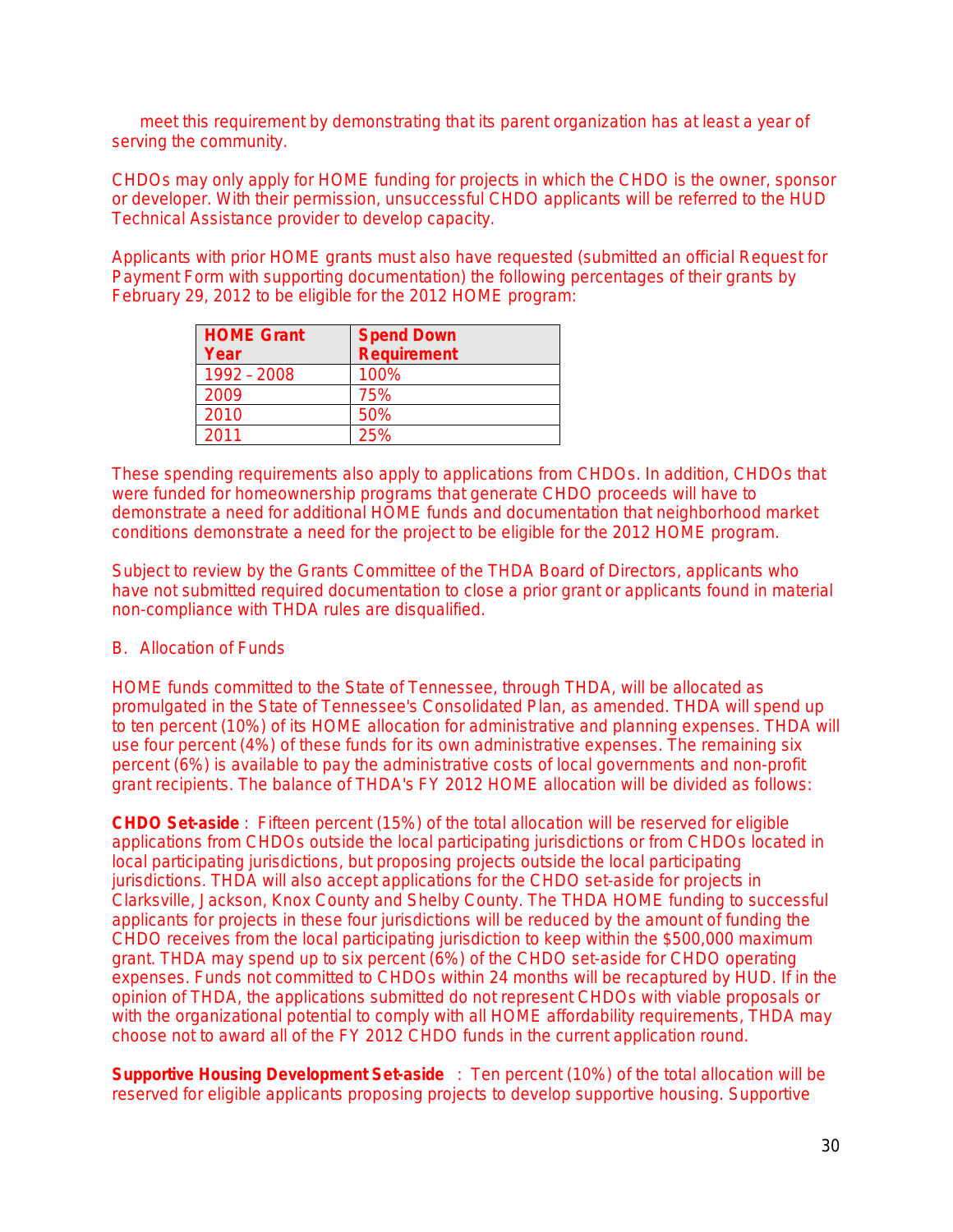*housing projects are limited to rental activities*. They include, but are not limited to, housing designed for persons with a specific type of disability who could not reside in housing that is available to the general public due to a condition that can be either a permanent or temporary disability. There must be on-going, on-site services because without the on-site services, the disabled persons would be unable to maintain themselves in housing. *Supportive housing*  applications must include documentation of on-going, on-site support services. In a mixed project, over one half of the units must be targeted to households requiring supportive services to be considered an eligible applicant for the Supportive Housing set-aside. Supportive housing projects will be scored and ranked on a separate supportive housing matrix. See *Eligible Activities, Section C, Supportive Housing Development* for additional information. If there are not enough applicants for the Supportive Housing Development Set-aside, the remaining funds will be combined with the funds in the Urban/Rural Allocation.

*Urban/Rural Allocation :* The remaining sixty-five percent (65%) of the HOME funds will be allocated for eligible projects in Urban and Rural areas of the State. The Urban areas are defined by population density in the same way as in the Low Income Housing Tax Credit Program. The urban areas include the following counties: Anderson, Blount, Bradley, Carter, Coffee, Dyer, Gibson, Hamilton, Hamblen, Haywood, Madison, Maury, Montgomery, Putnam, Roane, Rutherford, Sumner, Unicoi, Williamson and Wilson. All other counties are considered Rural. The urban allocation is 44% of the remaining 65% of the funding, and the rural allocation is 56%. The percentages are based on the low-income population in the designated urban and rural counties. However, the urban areas do not include the low income populations of the local participating jurisdictions of Chattanooga, Clarksville, Jackson, Knox County, Memphis, Metropolitan Nashville-Davidson County, Shelby County, Sullivan County and Washington County, excluding the Town of Jonesborough. There will be an urban and a rural matrix and the applicants will be scored, ranked and funded until the funds are used. There will be a \$750,000 maximum grant per county in each region, and grants will be reduced proportionately should there be multiple successful applicants from the same county with a minimum grant of \$250,000. The THDA Board of Directors may, however, award less than \$250,000 should there be more than three successful applicants from the same county.

HOME awards will be in the form of a grant. There is, however, an exception for rental housing projects. For small rental projects (those with less than 12 units) the HOME funds awarded to a successful applicant can be in the form of a loan or grant. For rental projects of 12 or more units, HOME funds will be awarded to successful applicants only in the form of a loan, subject to terms and conditions approved by THDA.

Grantees will be required to repay any HOME funds expended on projects that are not completed and ready for occupancy within 4 years of the date the Written Agreement between the Grantee and THDA is executed.

#### C. Eligible Activities

There are specific eligible activities under the HOME Program that must address the housing needs of low-income households. Housing includes manufactured housing and manufactured housing lots, permanent housing for disabled homeless persons, transitional housing, singleroom occupancy housing and group homes. Housing does not include emergency shelters (including shelters for disaster victims) or facilities such as nursing homes, convalescent homes, hospitals, residential treatment facilities, correctional facilities and student dormitories or housing for students. Eligible housing activities include:

1) Homeowner rehabilitation programs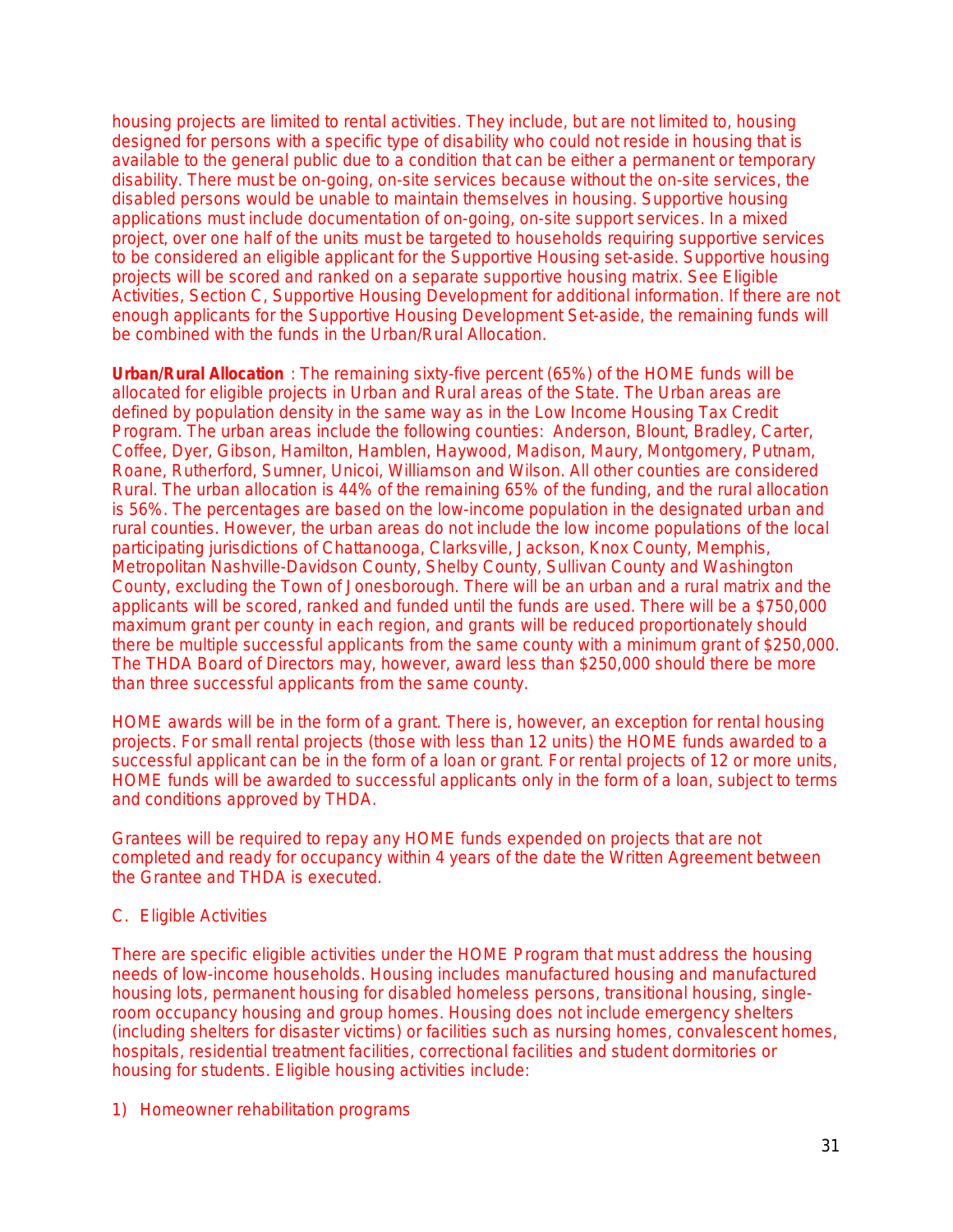*Housing Rehabilitation:* The use of HOME funds will be limited to the rehabilitation of existing structures. A maximum of \$40,000 per house for rehabilitation costs (excluding building inspections, LBP inspections, energy related inspections, administration) will be allowed. Dilapidated structures which require reconstruction are not eligible and should not be scored. Priority should be given to repair or replacement of roofs, HVAC systems, electrical systems, plumbing systems, foundation problems, water supply issues, exterior painting to maintain the structure, limited interior painting. The structure must exhibit at least one code violation as revealed by a code inspection.

HOME regulations require that after the work is complete, the structure must meet the building code in force for that location or the applicable International Code. Units assisted with HOME funds must require at least \$1,000 of rehabilitation work to bring the unit into compliance with the applicable codes. Structures that cannot be brought up to code within the maximum grant funds would be ineligible.

*Manufactured Housing* **:** For purposes of this program description, the definition of manufactured housing contained in the Code of Federal Regulations and used by HUD is adopted. Manufactured housing is transportable in one or more sections, which in the traveling mode is eight feet or more in width, or forty feet or more in length, or when erected on site, is 320 or more square feet in size; is built on a permanent chassis to assure the initial and continued transportability of the structure; and is designed to be used as a dwelling with or without a permanent foundation.

Under limited circumstances, HOME funds may be used to renovate existing manufactured housing, but the HOME assistance will be limited to a maximum of \$10,000 for single-wide units. Multiple-width units will be evaluated and pre-approved by THDA on a case by case basis. To receive assistance, the owner of the manufactured home must also own the land on which the home is located or have a 99-year lease.

*Housing Rehabilitation Costs and Lead-based Paint* **:** If a unit to be rehabilitated was built after 1978, the rehabilitation costs are capped by the HOME subsidy limits. *All units built prior to*  1978 will require a risk assessment by a qualified lead inspector. If the risk assessment of a pre-1978 unit discloses no lead, then the cap for rehabilitation costs will be the HOME subsidy limits. If the risk assessment for a pre-1978 unit reveals the presence of lead-based paint and the estimated rehabilitation costs are less than \$25,000, then standard treatments will apply and the HOME subsidy for rehabilitation is limited to \$25,000. If the risk assessment reveals the presence of lead-based paint and the estimated rehabilitation costs exceed \$25,000, then abatement will be required by a qualified abatement contractor to provide assistance up to the HOME subsidy limits. These restrictions do not apply to instances of reconstruction.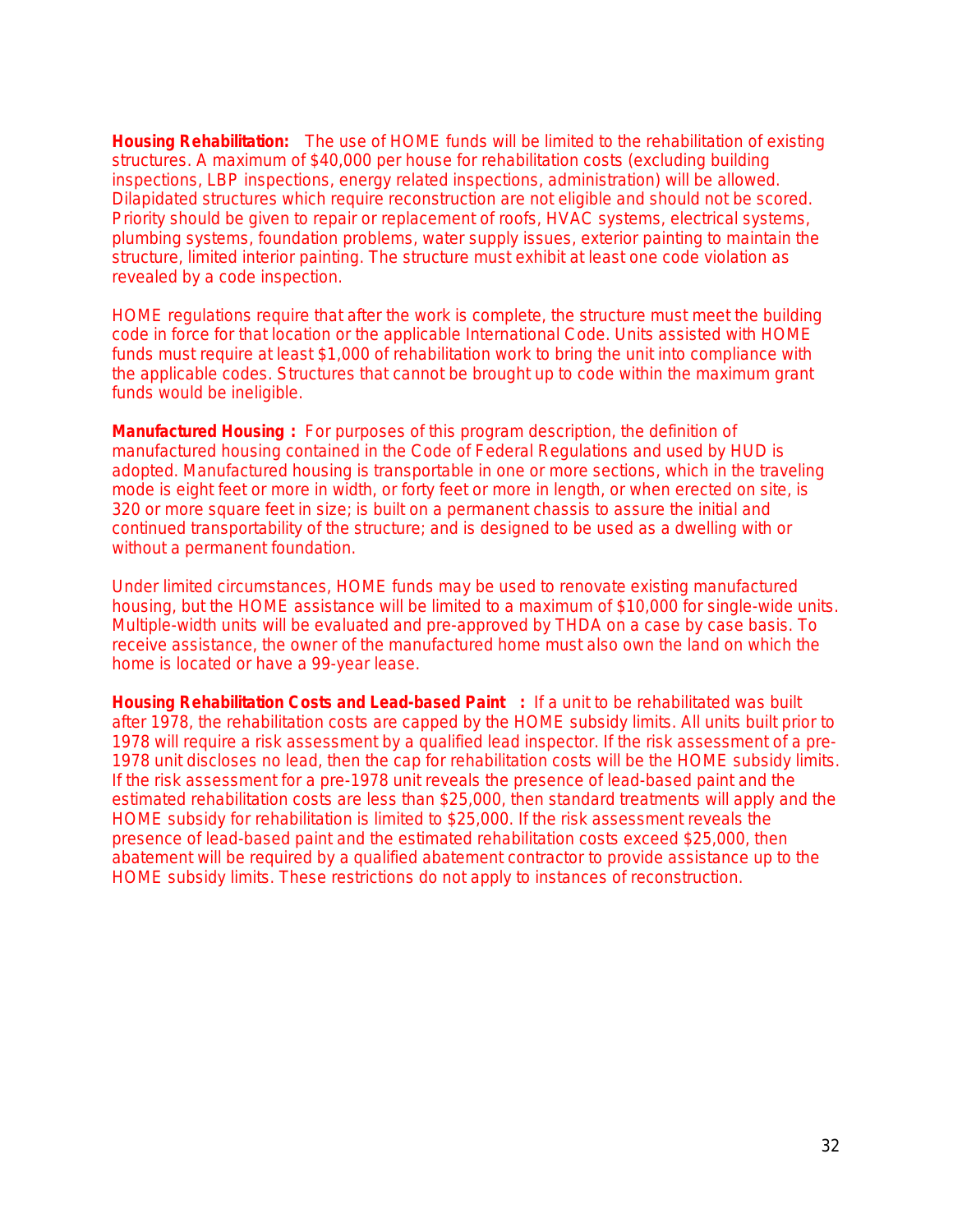#### 2) Homeownership Programs

*CHDOs***:** Construction financing or acquisition and substantial rehabilitation of substandard single-family dwellings. HOME funds *are to be used as the primary method of financing* (without interest cost) for *the development of affordable single-family units* either through new construction or acquisition and rehabilitation of substandard units by the CHDO. The CHDO must be the owner, sponsor or developer of the project. At the time of permanent financing the HOME funds are repaid to the CHDO as CHDO proceeds and are used to develop additional single-family units for homeownership. A CHDO must allow up to \$14,999 of HOME funds to remain with the unit as a soft second mortgage as necessary to qualify the household for permanent financing. THDA requires that a subsidy remain in the financing when the unit is sold so affordability is based on the less restrictive recapture provision of the HOME regulations. Any homeownership unit developed by a CHDO that cannot be sold to an eligible homeowner within six months of project completion must be converted to rental housing and rented to an income eligible tenant.

*Cities, counties and non-profit organizations (non-CHDO)* – Homeownership programs are restricted to a soft second mortgage necessary to qualify the household for permanent financing.

*Soft second mortgages* – Any HOME funds used for a soft second mortgage in homeownership programs are limited to a maximum subsidy of \$14,999 per household with a five-year affordability period forgiven at the end of the fifth year.

*Sales Price Limits* – The sales price limit for homeownership programs are the same as the Property Value Limits for homeowner rehabilitation programs.

*Underwriting* – Front and back end ratios may not exceed thirty-five (35%) and forty-five percent (45%), respectively. Lower ratios are encouraged.

*Permanent Financing* – Under homeownership programs, THDA expects the use of THDA mortgages whenever suitable. Other financing may be used if it is comparable to a THDA mortgage. Permanent financing is considered comparable if the interest rate does not exceed the prevailing THDA Great Rate by more than two percentage points. All loans must have a fixed interest rate fully amortizing over the term of the loan. There can be no pre-payment penalty for early payoffs.

*Homebuyer Contribution* – The homebuyer must make a contribution from their own funds equal to one percent (1%) of the purchase price of the property.

*Homebuyer Education* – All homebuyers must complete a homebuyer education program from a THDA qualified homebuyer education trainer prior to purchase.

*Neighborhood market conditions* – Applicants proposing homeownership projects will also need to document that neighborhood market conditions demonstrate a need for the project. Before construction or acquisition and rehabilitation can begin under homeownership, all units must have qualified buyers pre-approved for a permanent loan. No speculative construction or acquisition is allowed. However, lease purchase is permitted if necessary.

It is expected that the grantee will not only shepherd the homebuyer through the home buying process, but also work toward fostering an on-going relationship with the homebuyer. This includes facilitating additional homeowner counseling, verifying homeowner occupancy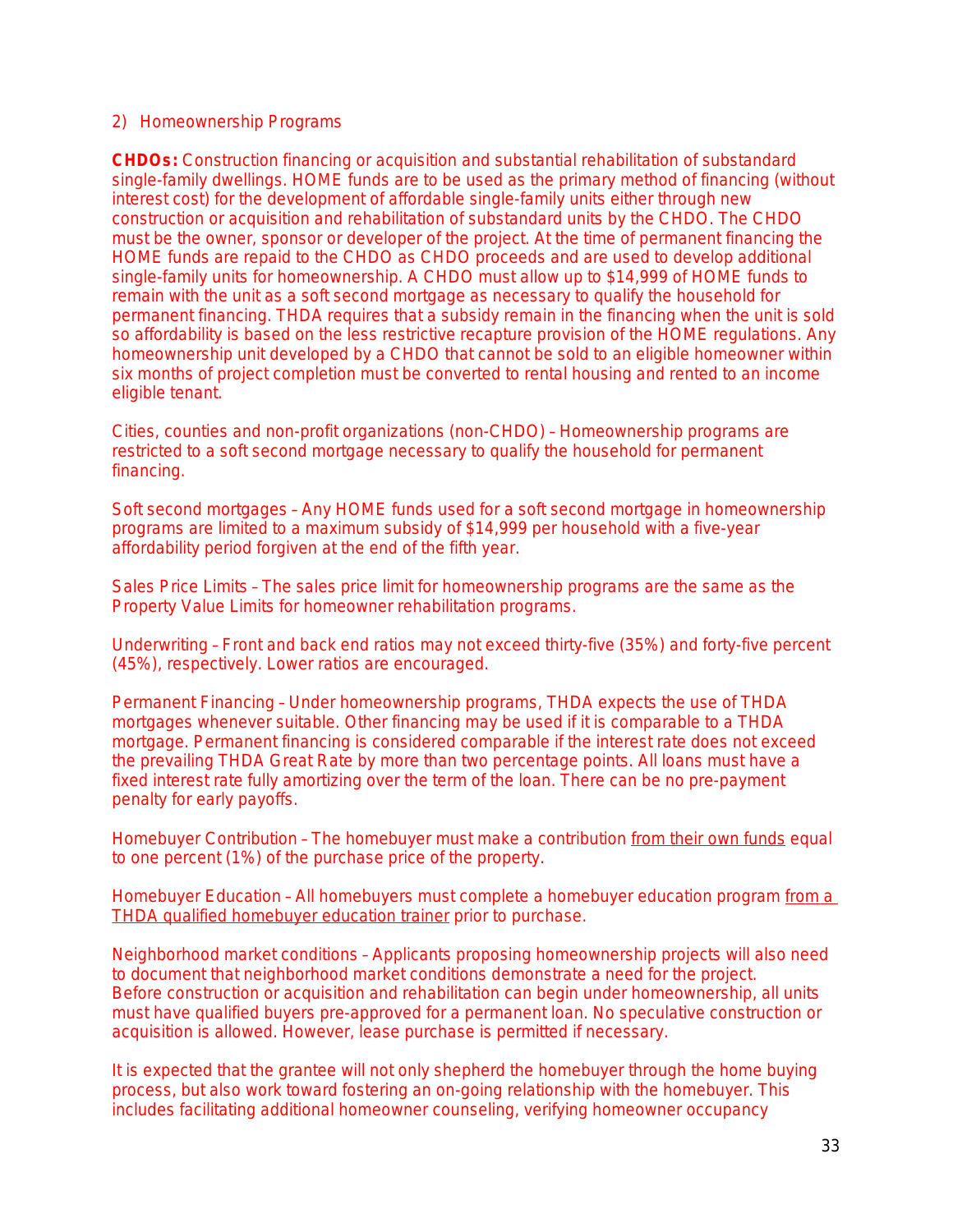requirements on an annual basis, and monitoring mortgage default issues.

3) Rental Housing Programs

*New construction of rental housing units.*

*Acquisition and/or rehabilitation of rental housing units.*

*Supportive Housing Development* – New Construction, acquisition and/or rehabilitation of housing, including transitional housing, single-room occupancy housing and group homes, for persons with a physical, emotional or mental disability who require on-site supportive services to maintain themselves in housing.

A person will be considered to have a disability if he or she has a developmental disability, which is a severe, chronic disability that is attributable to a mental or physical impairment or combination of mental and physical impairments; is manifested before the person attains age 22; is likely to continue indefinitely; results in substantial functional limitations in three or more of the following areas of major life activity: self-care, receptive and expressive language, learning, mobility, self-direction, capacity for independent living, and economic self-sufficiency; and reflects the person's need for a combination and sequence of special interdisciplinary, or generic care, treatment, or other services that are of lifelong or extended duration and are individually planned and coordinated.

*Transitional housing* means housing that is designed to provide housing and appropriate on-site support services to persons, including (but not limited to) deinstitutionalized individuals with disabilities, homeless individuals with disabilities, and homeless families with children; and has as its purpose facilitating the movement of individuals and families to independent living within a time period that is set by the grantee or project owner before occupancy.

*Group Home* means housing occupied by two or more single persons or families consisting of common space and/or facilities for group use by the occupants of the unit, and (except in the case of shared one-bedroom units) separate private space for each household. On-site supportive services must be provided. A group home is generally a large single-family unit, and is considered a one-unit project.

The subsidy limit is based upon the number of bedrooms in the unit, including bedrooms occupied by resident support service providers.

Rents for HOME-assisted group homes are based upon the number of bedrooms in the unit, excluding bedrooms occupied by live-in support service providers, with each household paying its proportionate share of the total unit rent.

*Single Room Occupancy (SRO)* housing means housing consisting of clearly identifiable separate dwelling units that are the primary residence of its occupant or occupants. If the project consists of new construction, or conversion of non-residential space, then the unit must contain either food preparation or sanitary facilities (and may contain both). For acquisition or rehabilitation of an existing residential structure or a hotel, neither food preparation nor sanitary facilities are required to be in the unit. If the units do not contain sanitary facilities, the building must contain sanitary facilities that are shared by the tenants. The provision of on-site supportive services is required.

The maximum per unit subsidy is the subsidy for zero-bedroom units times the number of HOME -assisted units in the structure. However, in no event may the maximum subsidy exceed the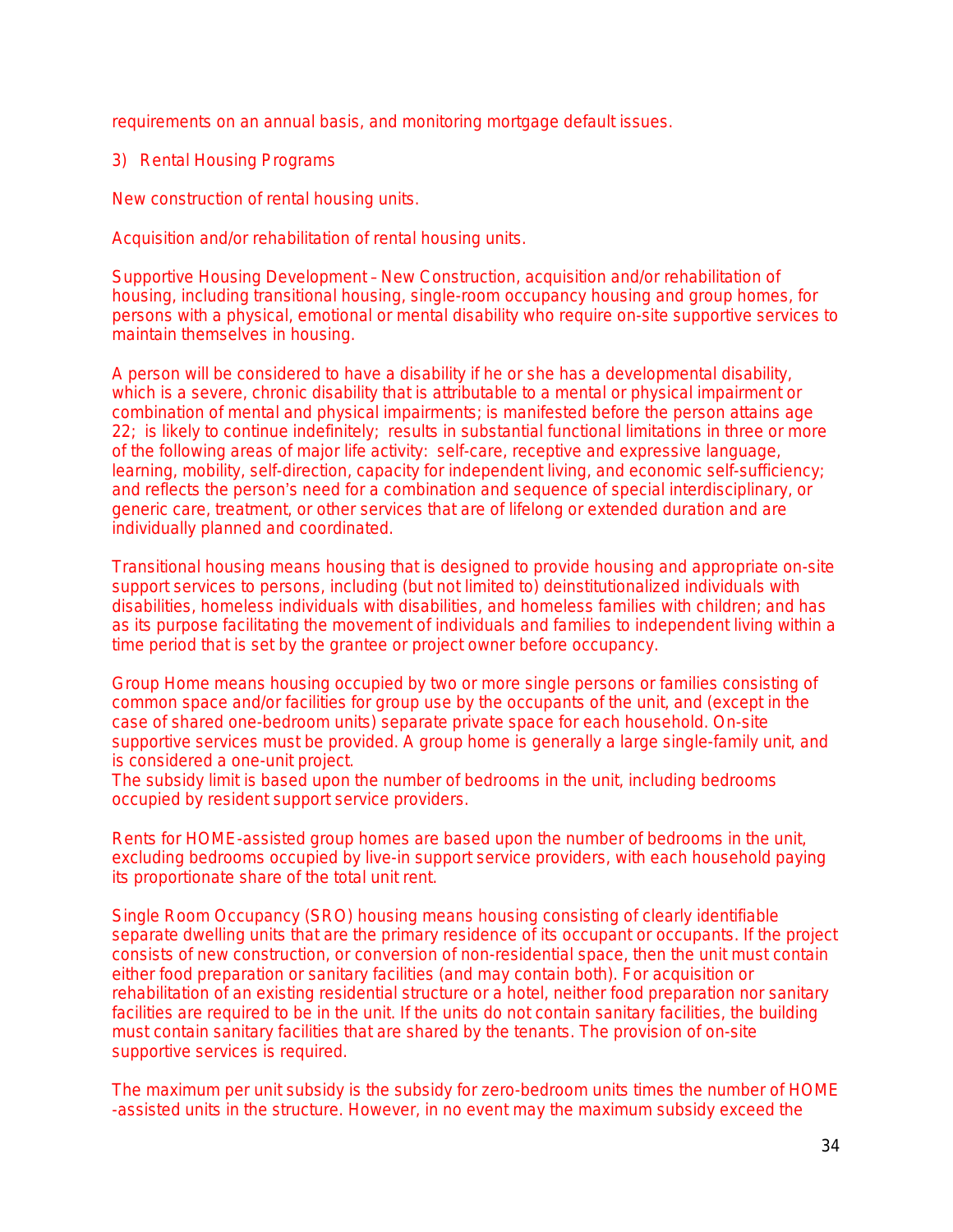actual development cost of the HOME-assisted units based on their proportionate share of the total development cost.

If the HOME-assisted SRO unit has neither food preparation nor sanitary facilities, or only one, the rent may not exceed 75% of the FMR for a zero bedroom unit.

If the HOME-assisted SRO unit has both food preparation and sanitary facilities in the unit, the High and Low HOME rent requirements of the HOME program apply. See *Section H- Additional Requirements for HOME Rental Housing Programs*.

HOME funds are used as gap financing, and the applicant must demonstrate a need for the HOME funds. If the project development costs require additional financing, documentation must be provided that the other financing has been secured. If the project can support a debt, other financing will be a threshold requirement. EXCEPTION: Rental projects funded under the Supportive Housing Development Set-Aside are not required to have additional debt due to the extremely low income of the clientele being served. Applicants proposing rental projects will also need to document that neighborhood market conditions demonstrate a need for the project.

4) CHDO Operating Expenses, Developer's Fees and CHDO Proceeds.

*CHDO Operating Expenses* –CHDO may request up to 7% of the grant as CHDO operating expenses to help with the administrative costs of operating a housing program. Operating expenses are separate from project funds.

*Developers Fee*s – A CHDO may also request an 8% developer's fee if the CHDO is acting as a developer of housing. The developer's fee is 8% of the HOME funds used to construct or acquire and rehabilitate the unit. The developer's fee is a project soft cost and counts against the maximum per unit subsidy limit.

*CHDO Proceeds* – CHDO proceeds are the HOME funds returned to a CHDO upon the sale of a unit developed by the CHDO from the buyer's permanent financing. The CHDO must use its CHDO proceeds to develop more housing. A CHDO may use 15% of the CHDO proceeds for operating expenses, 7% for administration and 8% for developer's fees. Once the CHDO proceeds are used a second time to develop more housing, the HOME restrictions on the use of proceeds are eliminated. The 25% cap on the amount of CHDO proceeds that can be used for operating or administrative expenses has been eliminated. This policy applies retroactively to current, active CHDO grants.

#### 5) Project Soft Costs

In planning their programs, applicants may include as a project soft cost the costs for inspections and work write-ups. There is a limit to these costs of 7% of the hard costs of the rehabilitation or construction, not to exceed \$2,100 or be less than \$500. In addition to the costs for inspections and work write-ups, the costs for lead-based paint inspections, risk assessments and clearance testing, and architectural and engineering fees are also paid as project soft costs. All project soft costs count toward the maximum per unit subsidy limit.

#### D. Prohibited Activities

1) Provide project reserve accounts, or operating subsidies;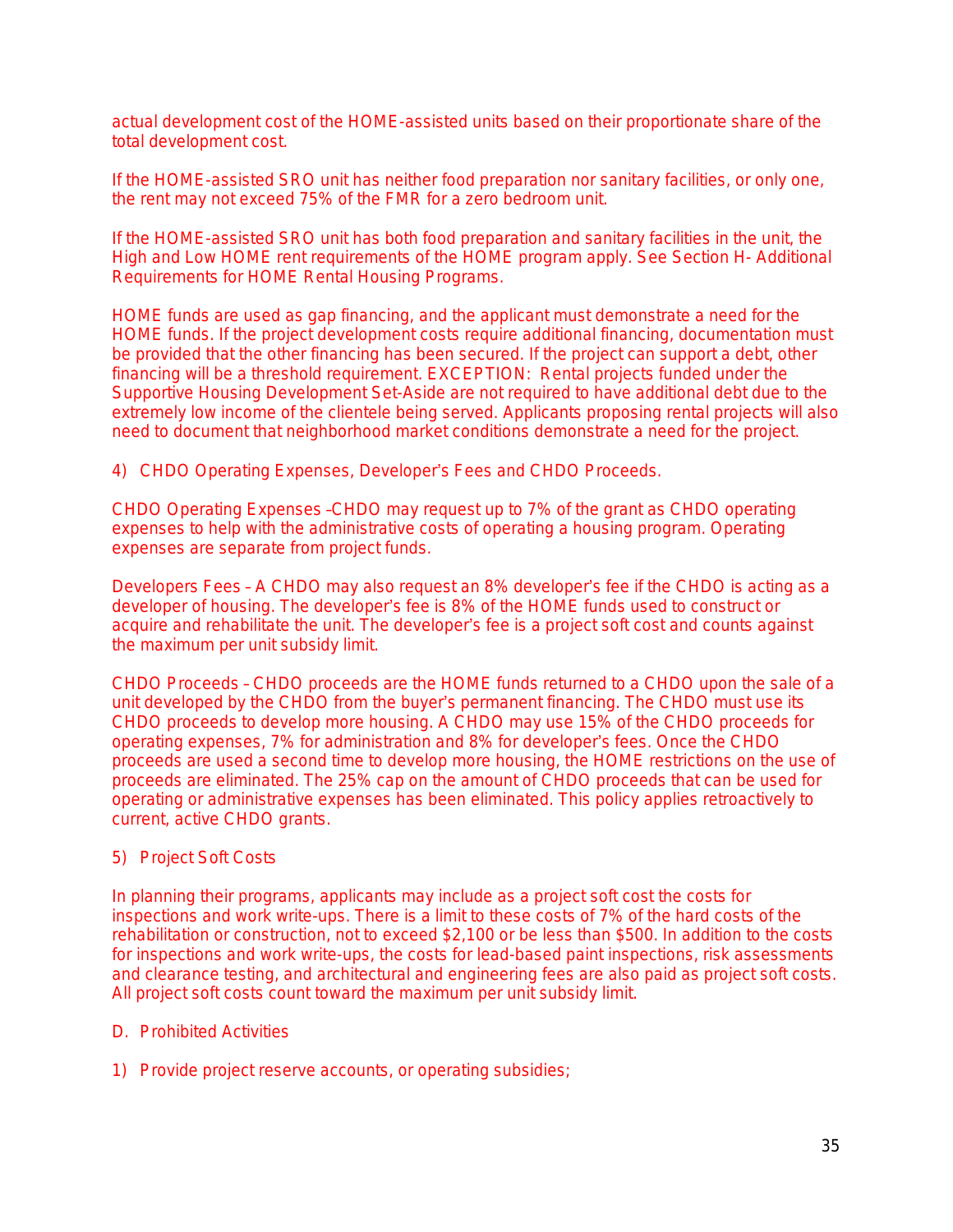2) Provide tenant-based rental assistance for the special purposes of the existing Section 8 program, in accordance with Section 212(d) of the Act;

3) Provide non-federal matching contributions required under any other Federal program;

4) Provide assistance authorized under Section 9 of the 1937 Act (annual contributions for operation of public housing);

5) Carry out activities authorized under 24 CFR Part 968 (Public Housing Modernization);

6) Provide assistance to eligible low-income housing under 24 CFR Part 248 (Prepayment of Low Income Housing Mortgages;

7) Provide assistance (other than assistance to a homebuyer to acquire housing previously assisted with HOME funds) to a project previously assisted with HOME funds during the period of affordability established by HUD and THDA in the written agreement. However, additional HOME funds may be committed to a project up to one year after project completion, but the amount of HOME funds in the project may not exceed the maximum per-unit subsidy amount;

8) Pay for any cost that is not eligible under 24 CFR 92.206 through 92.209;

9) Provide assistance to private, for-profit owners of rental properties;

10) Provide assistance to projects that propose combining HOME funds with HUD 811 or 202 projects; and

11) Provide assistance for a homeowner rehabilitation project by a CHDO from the 15% CHDO set-aside. A CHDO funded through the 15% CHDO Set-aside can only participate in the HOME program if they are the owner, sponsor or developer of a project.

#### E. Layering

Layering is the combining of other federal resources on a HOME-assisted project that results in an excessive amount of subsidy for the project. Such activity is prohibited. Grantees will analyze each project to insure that only the minimum amount of assistance is allocated to the project. In no case may the amount of HOME funds exceed the Maximum per Unit Subsidy Limit.

#### F. Match and Leverage

For the FY 2012 HOME program, THDA will continue to provide the required federal match. Although no local match is required from applicants, THDA will count toward its matching requirement any non-federal project funds that qualify as match under the HOME rule.

In the scoring matrix, any project that has leveraged funds will receive additional points. Leveraged funds are funds provided by the local governments, grants from other sources and cash from program beneficiaries. Loan proceeds from a lending institution do not count as leverage. However, the savings generated from a below market interest rate will count as leverage. Administrative funds, *anticipated* fund-raising revenues, THDA BUILD loan funds, and construction loans do not count toward leverage.

Leveraged funds counted in one program year do not qualify again as leverage in subsequent years.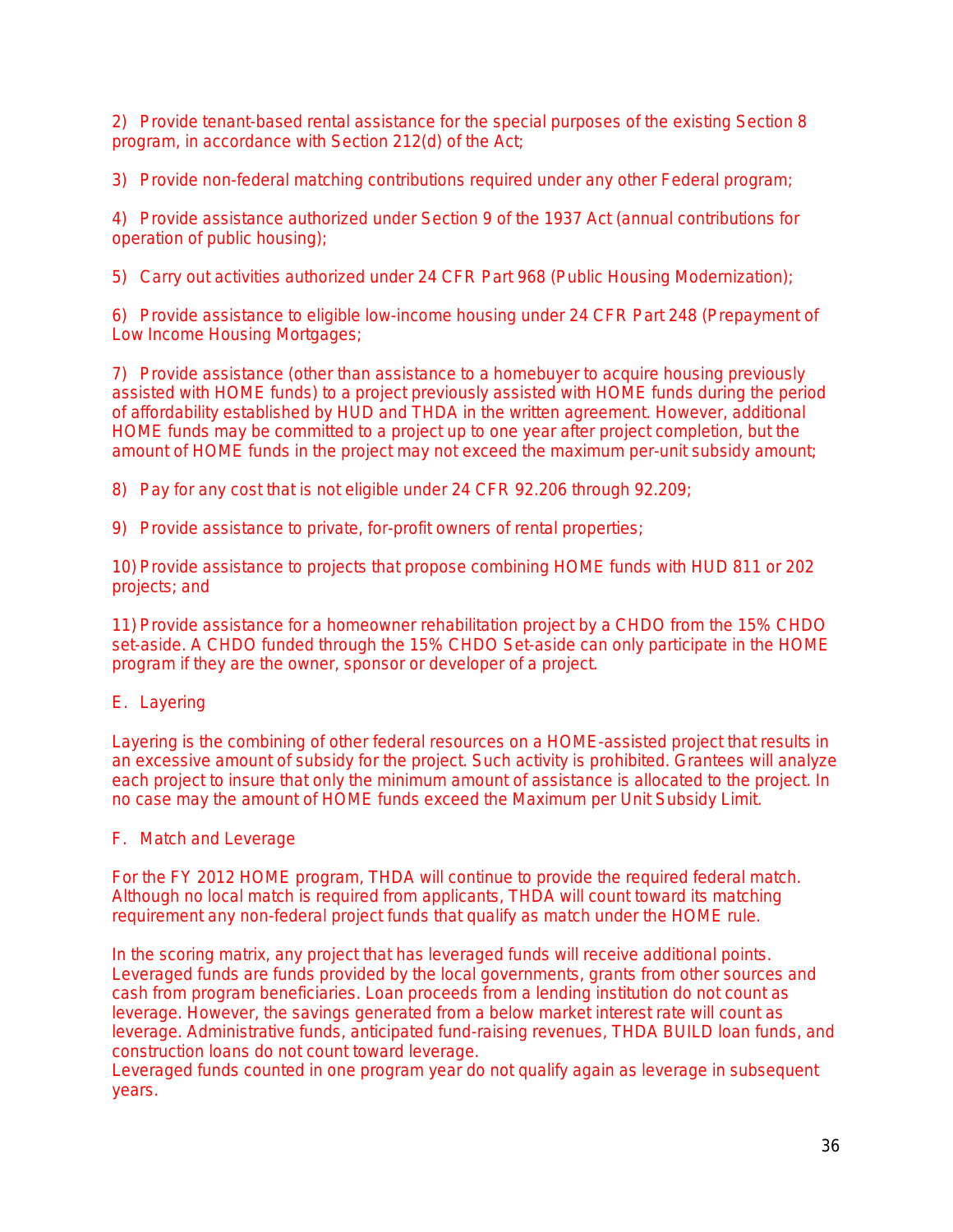The value of donated labor, materials and land will count toward leverage. The value of unskilled labor is set at the current minimum wage, and the value of skilled labor is set at twice the current minimum wage. The value of land and/or a building donated or acquired for a project prior to the application will count as leverage, but there must be an appraisal or tax assessment included in the application to document its value. In order to count donated supplies or materials, only the documented value of the actual goods or materials will be considered and they must be legitimately required by the program. The donor must provide a letter to confirm the amount of the supplies or materials. Proposed discounts will not count as leverage.

In addition, for rental projects, HOME funds are to be used a gap funding, and the applicant must demonstrate a need for the HOME funds. If development costs require other financing, documentation must be provided that the other financing has been secured. If a rental project can support debt, other financing will be a threshold requirement.

- G. Home Program Requirements
- 1) Income Limits

HOME funds may be used to benefit only low-income or very low-income households. "Low income households" means an individual or household whose income does not exceed 80% of the area median income, adjusted for household size. "Very low income household" means an individual or household whose income does not exceed 50% of the area median income, adjusted for household size.

For a rental property, the income limits apply to the incomes of the tenants, not to the owners of the property. At initial occupancy 90% of the tenant households must have incomes below 60% of the area median income, adjusted for household size. (Refer to *Section H - Additional Requirements for HOME Rental Programs*.)

The income of the household to be reported for purposes of eligibility is the sum of the annual gross income of the beneficiary, the beneficiary's spouse, and any other household member residing in the home or rental unit. Annual gross income is "anticipated" for the next 12 months, based upon current circumstances or known upcoming changes, minus certain income exclusions.

Median income for an area or the state shall be that median income estimate made by HUD. Median incomes change when HUD makes revised estimates.

#### 2) Forms of Assistance

*Homeowner rehabilitation* – Assistance from grant recipients to program beneficiaries will be limited to forgivable grants that are completely forgiven after a specified period of time as long as the beneficiary adheres to the conditions of the grant.

*Homeownership programs* – Assistance from grant recipients to program beneficiaries as soft second mortgages will be limited to loans which are forgiven at the end of 5 years.

*Rental programs* – For small rental projects (those with less than 12 units) the HOME funds awarded to a successful applicant in the form of a grant. For rental projects of 12 or more units, HOME funds will be awarded to successful applicants only in the form of a loan, subject to terms and conditions approved by THDA.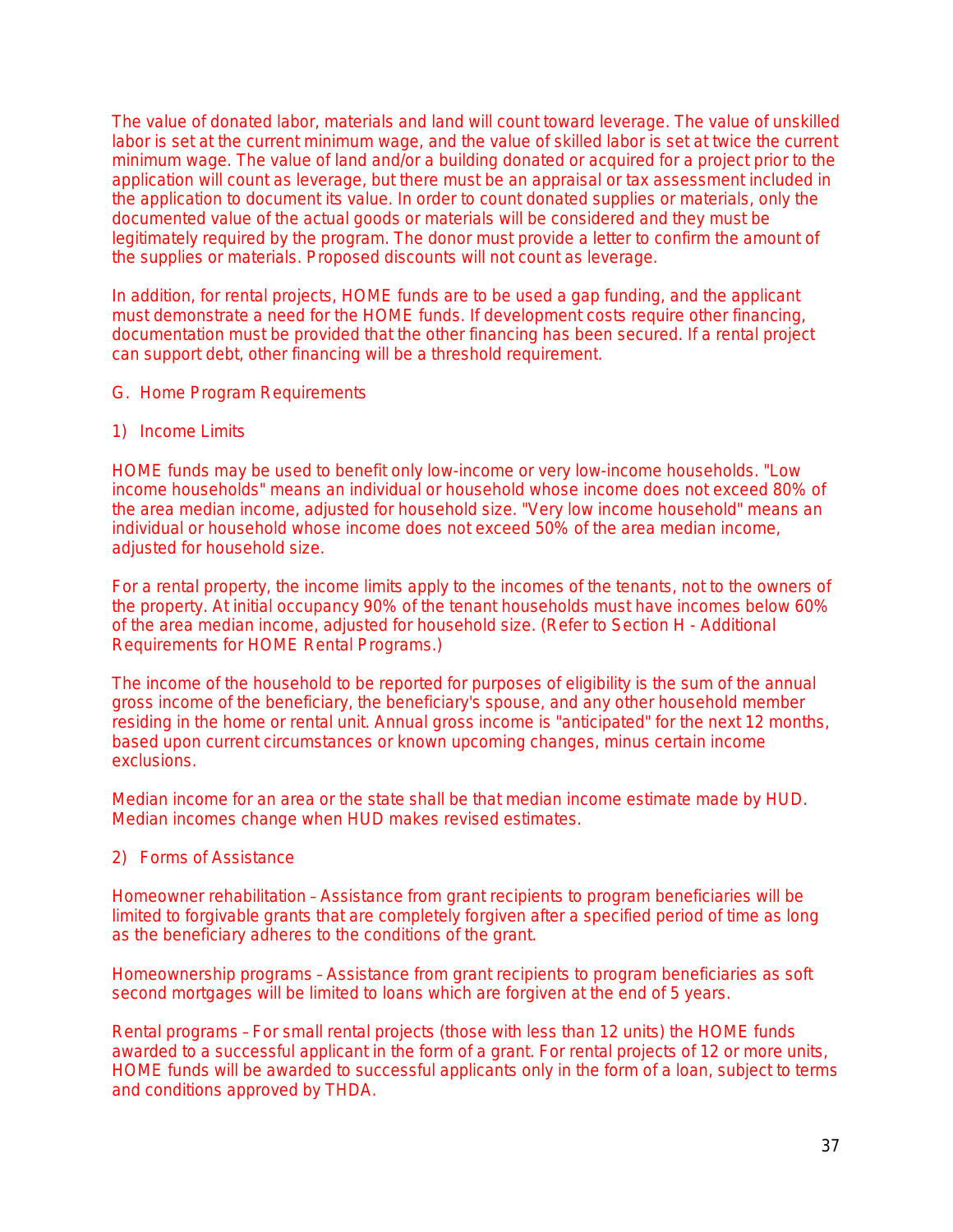Applicants may request approval from THDA to provide loans which generate program income. During the time the HOME grant is active, drawn requests must be reduced by accumulated program income before drawing down "new" HOME funds. Once a HOME grant is closed out, program income must be accounted for and reported to THDA at least quarterly. A Grantee may also elect to return accumulated program income to THDA on a quarterly basis.

### 3) Compliance Period

*Homeowner rehabilitation* – Grants for homeowner rehabilitation projects shall have a compliance period of at least five years with a forgiveness feature of 20% annually. In order to enforce the compliance period, THDA will require that homeowners sign both a grant note and a deed of trust.

If the homeowner of a property that has been rehabilitated dies during the compliance period and the property is inherited by heirs, the property may be rented without repaying the unforgiven portion of the HOME subsidy to THDA. However, if the house is sold by the heirs during the affordability period, the remaining unforgiven portion must be repaid to THDA. This policy may be applied retroactively to prior HOME projects as needed.

*Homeownership Programs* – A CHDO must leave up to \$14,999 of HOME funds in the unit as a soft second mortgage necessary to qualify a household for permanent financing. There will be an affordability period of five years which is forgiven at the end of the 5<sup>th</sup> year if the unit remains in compliance, i.e., remains the primary residence of the initial homebuyer and is not leased. If the HOME-assisted unit is sold on or before the end of the affordability period, the amount of the HOME subsidy subject to recapture will be reduced by 20% per year. If the remaining outstanding principal balance of the HOME Note plus the amount of the down payment made by the homeowner, if any, plus the amount of any capital improvement investment made by the homeowner exceeds the amount of net proceeds available as a result of the sale, the Grantee shall recapture a pro rata share of the net proceeds of the sale in lieu of the full remaining outstanding principal balance of the HOME Note. The pro rata amount to be recaptured shall be calculated in accordance with the HOME Program Regulations at 24 CFR 92.254(a)(5)(ii)(A)(3). If the unit does not remain in compliance, the entire \$14,999 of HOME assistance must be repaid. In order to enforce the affordability period, THDA will require that the homebuyer sign both a note and a deed of trust.

Under construction financing, the per unit amount of HOME funds and the affordability period they trigger are based upon the amount of HOME funding invested in the unit. In order to enforce the provisions of the Working Agreement, THDA will require that a restrictive covenant be recorded against the property.

| <b>Homeownership Assistance</b><br><b>HOME Subsidy per Unit</b> | Minimum Period of<br><b>Affordability</b> |  |
|-----------------------------------------------------------------|-------------------------------------------|--|
| Under \$15,000                                                  | 5 Years                                   |  |
| $$15,000 - $40,000$                                             | 10 Years                                  |  |
| Over \$40,000                                                   | 15 Years                                  |  |

*Rental Housing Projects* – Grants for rental housing projects will be subject to affordability requirements based upon the project type and the amount of HOME subsidy per unit. See *Section H-4, Affordability Terms For Rental Projects*. Prior to drawing down HOME funds, owners of rental projects will be required to sign a grant note, deed of trust and restrictive covenant to enforce the HOME affordability period.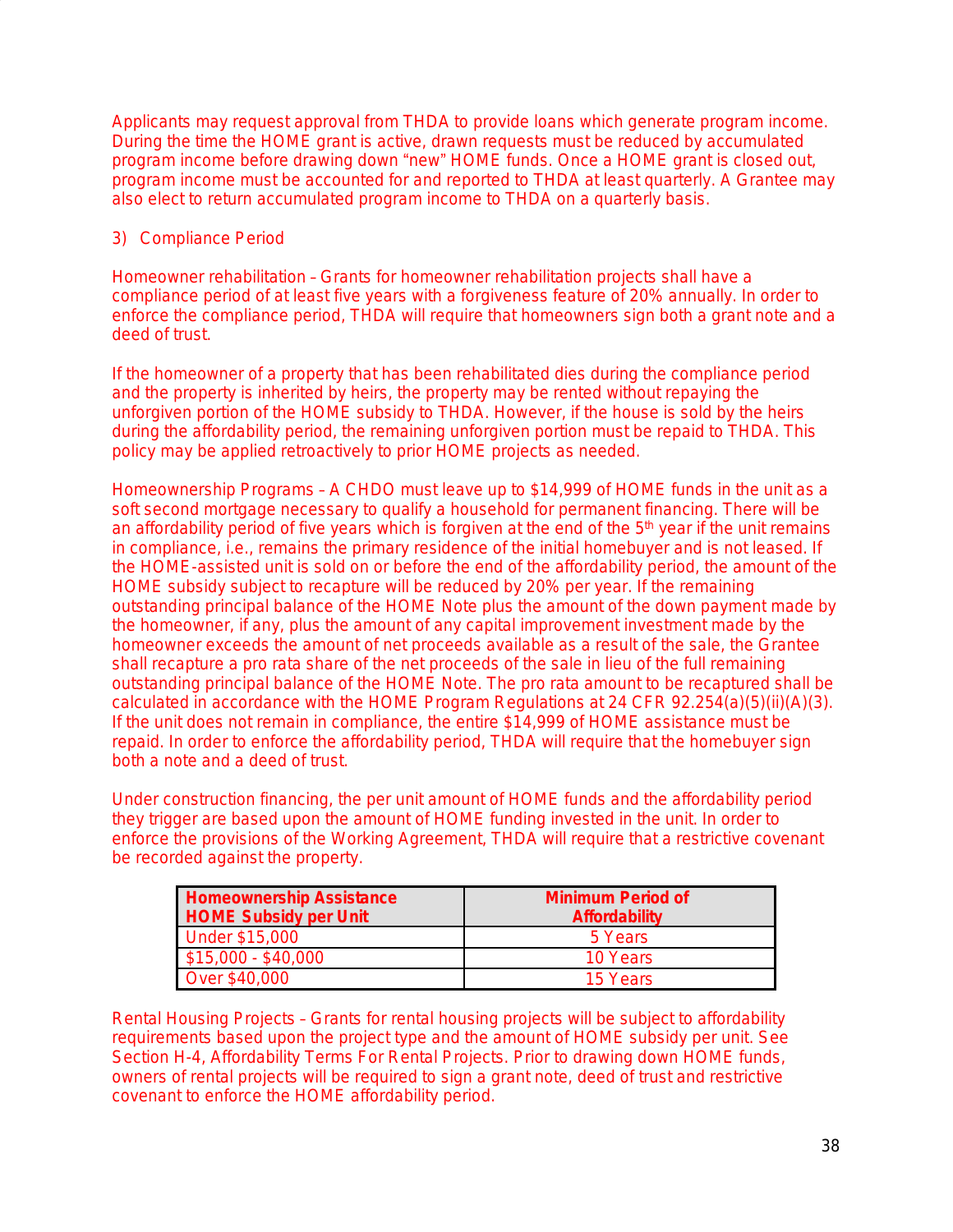### 4) Level of subsidy

| <b>Minimum HOME Dollars</b> | \$1,000   | <b>PER UNIT</b>         |
|-----------------------------|-----------|-------------------------|
| <b>Maximum Home Dollars</b> | \$53,624  | 0-BEDROOM (EFFICIENCY)  |
|                             |           | T IMIT                  |
|                             | \$61,471  | 1-BEDROOM LIMIT         |
|                             | \$74.749  | 2-BEDROOM LIMIT         |
|                             | \$96,700  | <b>3-BEDROOM LIMIT</b>  |
|                             | \$106,147 | 4-BEDROOM OR MORE LIMIT |

### 5) Property Standards

Property standards must be met when HOME funds are used for a project. Any housing constructed or rehabilitated with THDA grant funds under the HOME program must meet all applicable local codes, rehabilitation standards, and zoning ordinances at the time of project completion.

In the absence of a local code, new construction of multi-family apartments of 3 or more units must meet the 2006 International Building Code; new construction or reconstruction of singlefamily units or duplexes must meet the 2006 International Residential Code for One- and Two-Family Dwellings; and rehabilitation of existing rental units or existing homeowner units must meet the 2006 International Existing Building Code and the 2006 International Property Maintenance Code. In addition, rental units must, at a minimum, continue to meet Section 8 Housing Quality Standards (HQS) on an annual basis.

The International Code books are available from:

International Code Council 4051 W. Flossmore Road Country Club Hills, IL 60478-5795 Telephone: (800) 786-4452 Fax: (866) 891-1695 [www.iccsafe.org](http://www.iccsafe.org)

*Energy Code* – New construction projects must also meet the 2006 International Energy Conservation Code. Copies of the Energy Code may also be obtained from the International Code Council at the address listed above.

*Energy Conservation* – In addition to meeting the 2006 International Energy Conservation Code, new construction projects must be Energy Star qualified and certified by an independent HERS rater or achieve a Home Energy Rating System (HERS) index of 85 or less when tested by a certified rater.

*Section 504* – Section 504 of the Rehabilitation Act of 1973 prohibits discrimination in federally assisted activities and programs on the basis of handicap, and imposes requirements to ensure that qualified individuals with handicaps have access to these programs and activities.

For new construction of multi-family projects (five or more units), a minimum of 5% of the units in the project (but not less than one unit) must be accessible to individuals with mobility impairments, and at a minimum, an additional 2% of the units (but not less than one unit) must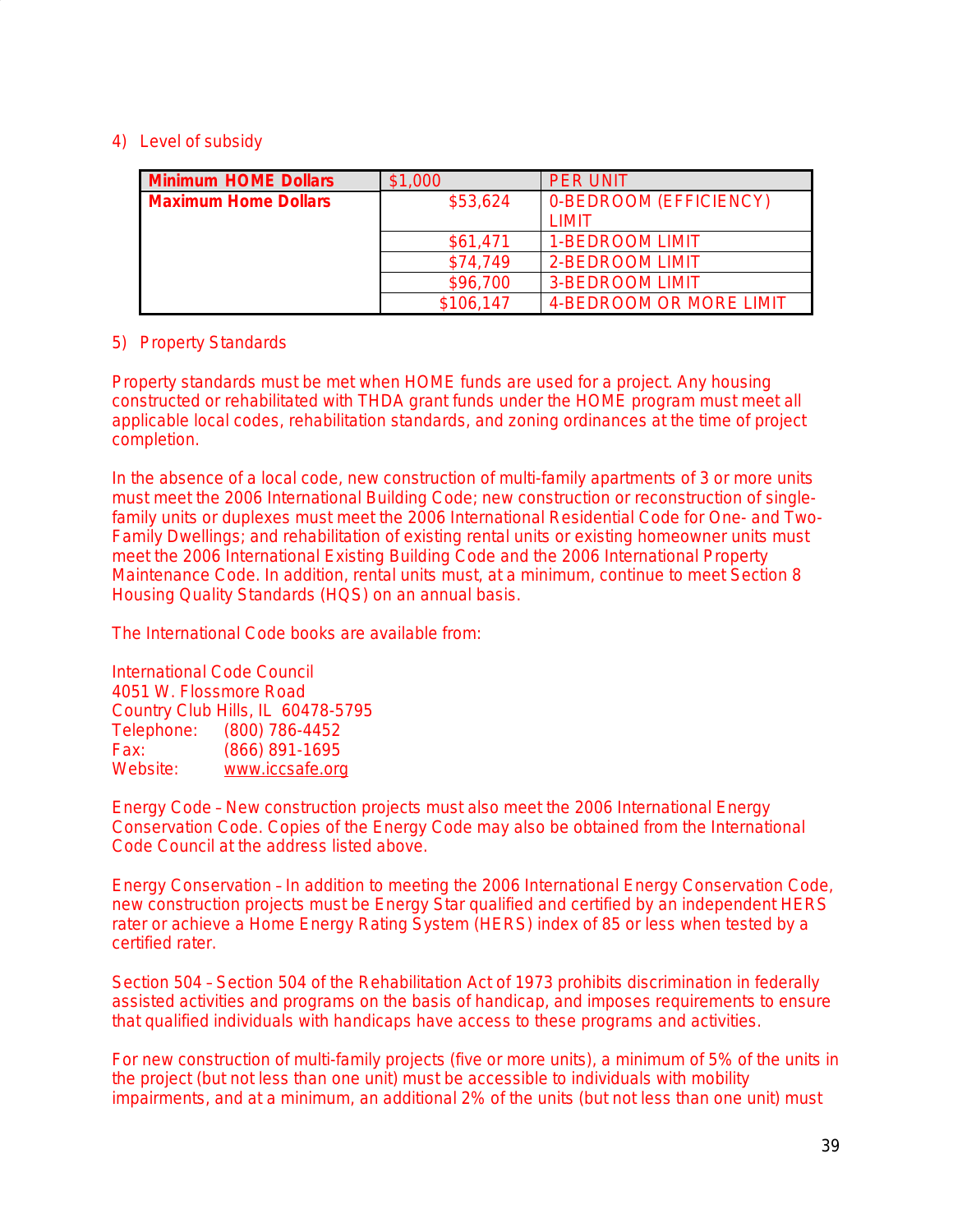be accessible to individuals with sensory impairments. The total number of units in a HOMEassisted project, regardless of whether they are all HOME-assisted, is used as the basis for determining the minimum number of accessible units. Also, in a project where not all the units are HOME-assisted, the accessible units may be either HOME-assisted or non-HOME-assisted.

The Section 504 definition of substantial rehabilitation for multi-family projects includes construction in a project with 15 or more units for which the rehabilitation costs will be 75% or more of the replacement cost. In such developments, a minimum of 5% of the units in the project (but not less than one unit) must be accessible to individuals with mobility impairments, and an additional 2%, at a minimum, (but not less than one unit) must be accessible to individuals with sensory impairments. As in the case of new construction, the total number of units in a HOMEassisted, regardless of whether they are all HOME-assisted, is used as the basis for determining the minimum number of accessible units, and, in a project where not all of the units are HOMEassisted, the accessible units may be either HOME-assisted or non-HOME-assisted.

When rehabilitation less extensive than substantial rehabilitation is undertaken in projects of 15 or more units, alterations must, to the maximum extent feasible, make the units accessible to and usable by individuals with handicaps, until a minimum of 5% of the units (but not less than one unit) are accessible to people with mobility impairments. For this category of rehabilitation, the additional 2% of units requirement for individuals with sensory impairments does not apply. Alterations to common spaces must, to the maximum extent feasible, make those areas accessible.

6) After Rehabilitation Property Value

F*or homeowner rehabilitation projects*, the maximum after rehabilitation value permitted for the type of single-family housing (1-4 family residence, condominium, cooperative unit, combination manufactured home and lot) shall not exceed 95% of the median purchase price for the area as established by HUD.

The after rehabilitation value is determined by adding the appraised value of the land and improvements from the county assessor's office and the cost of the rehabilitation (construction hard costs plus project soft costs).

#### 7) Sales Price Limits

The sales price limit for homeownership programs are the same as the Property Value Limits for homeowner rehabilitation programs.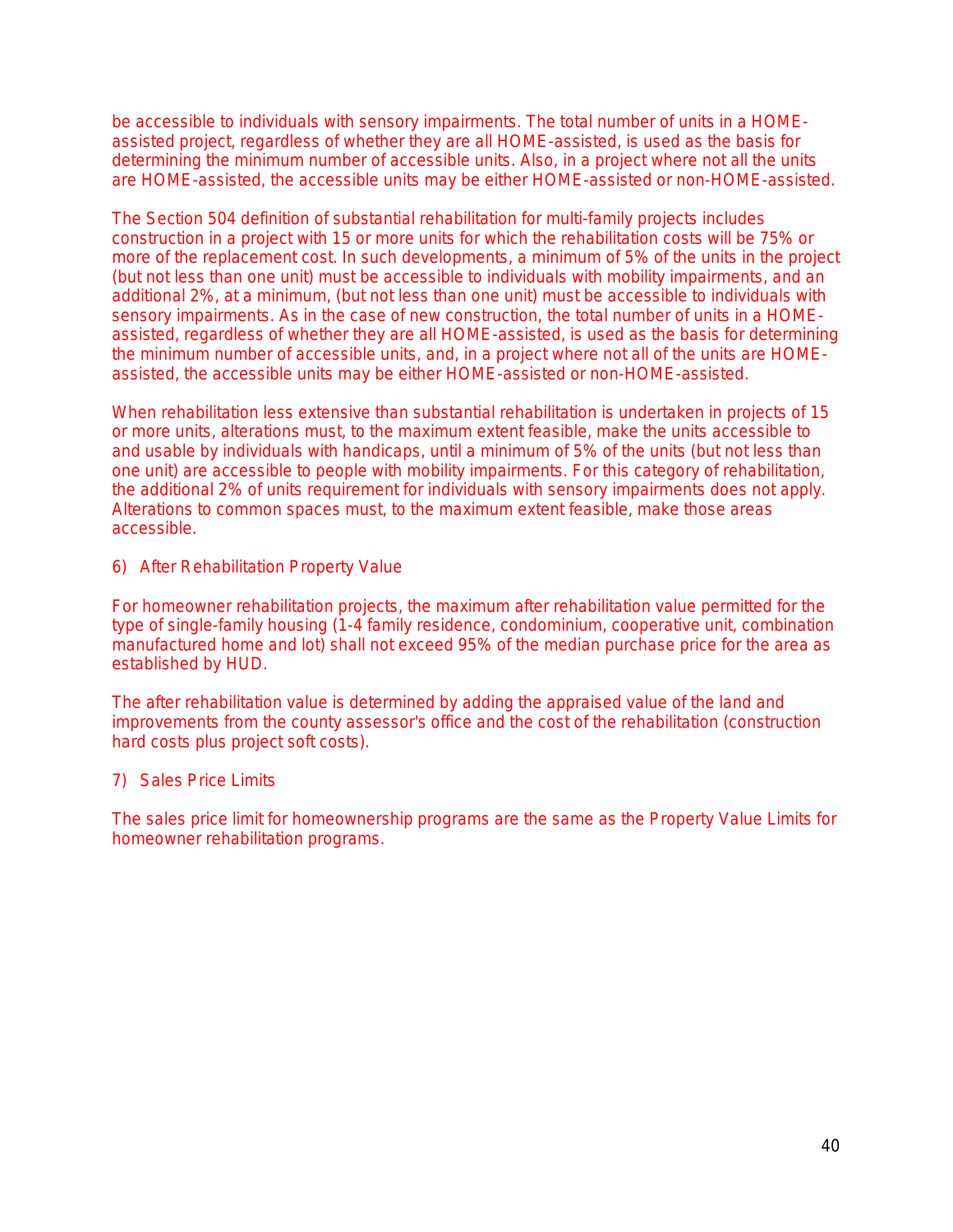- H. Additional Requirements for Rental Housing Programs
- 1) Income and Rent Requirements for HOME Tenants at Initial Occupancy

Rental housing will qualify as affordable only if, INITIALLY, the income composition is as follows:

*Five or more units* – In the case of projects with five or more rental units or in the case of an owner of multiple one or two unit projects with a total of five or more rental units:

- 20% of the HOME-assisted rental units must be occupied by tenants who have annual incomes that are
- 50% or less of median income, adjusted for household size, and must pay the Low HOME rents;
- 70% of the HOME-assisted rental units must be occupied by tenants who have annual incomes that are
- 60% or less of median, adjusted for household size, and may pay the High HOME rents; and

• The remaining 10% of the HOME-assisted rental units must be occupied by tenants who have annual incomes that are 80% or less of median income, adjusted for household size. and may pay the High HOME rents.

*Four or less units* –If the five or more unit rule does not apply to your project, then the tenants may pay the High HOME rents and the income composition *at initial occupancy is:*

- 10% of the HOME-assisted rental units must be occupied by tenants who have annual incomes that are 80% or less of median income, adjusted for household size; and
- 90% of the HOME-assisted rental units must be occupied by tenants who have annual incomes that are 60% or less of median income, adjusted for household size.
- 2) Long Term Occupancy Requirements for HOME Tenants

Owners of rental property are required to maintain occupancy of units by low income and very low income persons for an affordability period ranging from 5 to 20 years.

*Five or more units* – In the case of projects with five or more rental units or in the case of an owner of multiple one or two unit projects with a total of five or more rental units:

- During the applicable affordability period, 80% of the HOME-assisted units must be occupied by persons with incomes at or below 80% of median income, adjusted for household size, and may pay the High HOME rents;
- 20% of the HOME-assisted units must be occupied by households with incomes at or below 50% of area median income, adjusted for household size, and pay the Low HOME rents.

*Four or less units* – In the case of projects with less than five rental units, all of the tenants may pay the High HOME rents and have incomes at or below 80% of area median income, adjusted for household size.

Tenants whose annual incomes increase to over 80% of median may remain in occupancy but must pay no less than 30 percent of their adjusted monthly income for rent and utilities.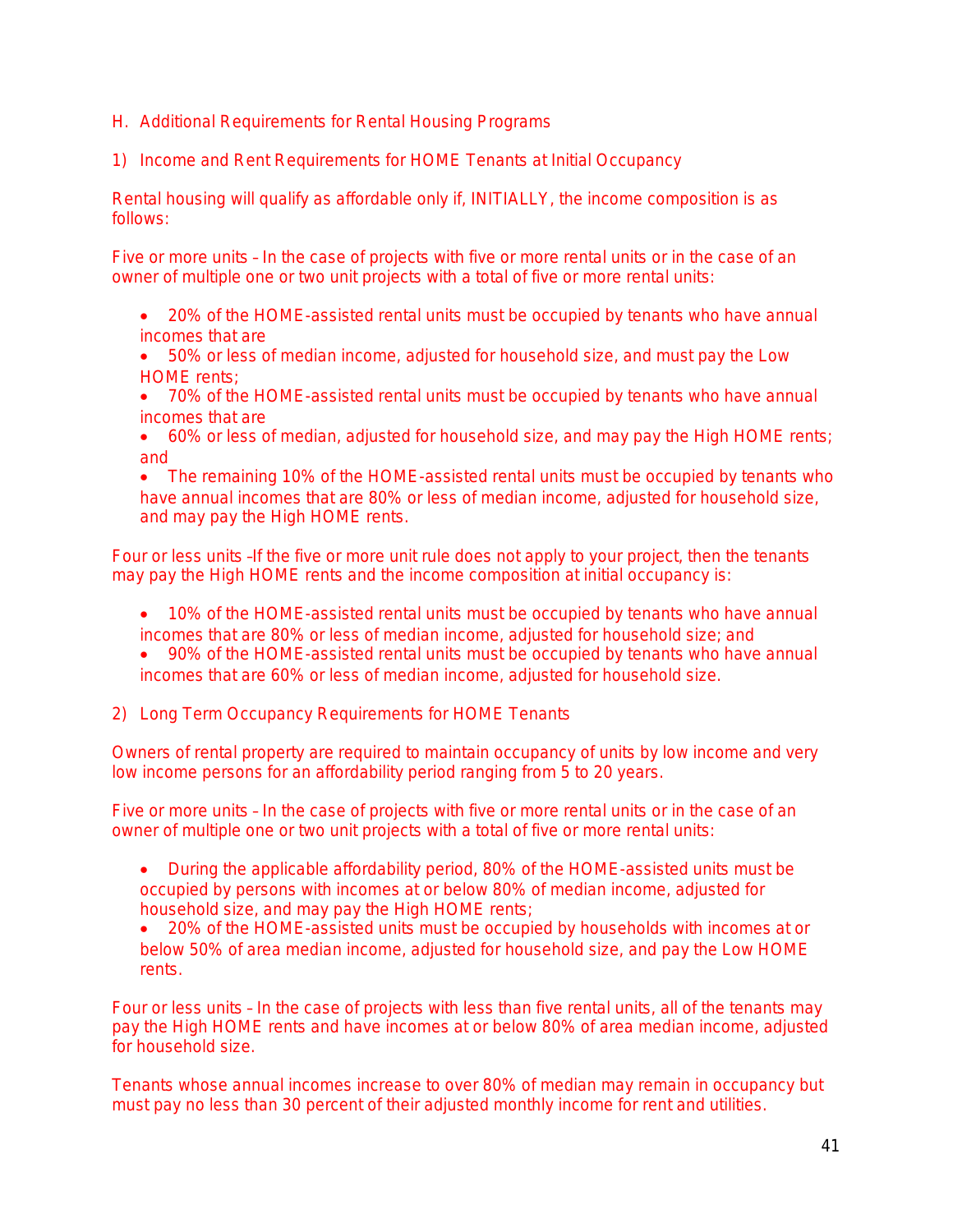HOME-assisted units retain their HOME designation for the entire period of affordability. However, units that are designated as Low HOME rent units and High HOME rent units can, but are not required to, "float" within the HOME-assisted units to maintain compliance with long-term occupancy requirements.

The owner shall make every effort to keep the project in compliance during the affordability period by leasing the next available unit to an individual at the income level needed for compliance.

#### 3) Rent Levels

Every HOME assisted unit is subject to rent controls designed to make sure that rents are affordable to low or very low-income households. These maximum rents may be referred to as HOME rents.

Rents are controlled for the length of the applicable affordability period. These rents are determined on an annual basis by HUD. The owner will be provided with these rents, which include all utilities. *The cost of utilities paid by tenants must be subtracted (using applicable utility allowances) from the published HOME rents to determine the maximum allowable rents.*  HOME rents are not necessarily representative of market conditions and HOME rents may increase or decrease from year to year. Regardless of changes in fair market rents and in median income over time, the HOME rents for a project are not required to be lower than the HOME rents for the project in effect at the time of project commitment. HOME rents represent the following:

- *HIGH HOME RENTS.* The *lesser* of Fair Market Rents for existing units as determined by HUD *or* 30% of 65% of median income, adjusted for household size.
- *LOW HOME RENTS*. This rent is equal to 30% of 50% of median income, adjusted for household size.

Each Grantee should be aware of the market conditions of the area in which the project is located. The High HOME rents and Low HOME rents are maximum rents which can be charged. Each project should show market feasibility not based upon the High and Low HOME rents, but rather upon area housing markets and HOME occupancy requirements which demand occupancy by low-income persons. Rents shall not exceed the published High and Low HOME rents, adjusted for utility arrangements and bedroom size. However, because these rents must also be attractive to lower income tenants, actual rents may be lower than the High and Low HOME rents. Programs should be designed so they take into consideration the market feasibility of projects funded.

#### 4) Affordability Terms for Rental Projects

HOME assisted Rental units are rent and income controlled for varying lengths of time depending upon the average amount of HOME funds invested per unit:

| <b>Activity</b>                           | \$ Per HOME Unit | <b>Affordability Period</b> |  |
|-------------------------------------------|------------------|-----------------------------|--|
| Rehabilitation or Acquisition of existing | Less than        |                             |  |
| housing                                   | \$14.999         | 5 years                     |  |
| Rehabilitation or Acquisition of existing | $$15,000 -$      |                             |  |
| housing                                   | \$40,000         | 10 years                    |  |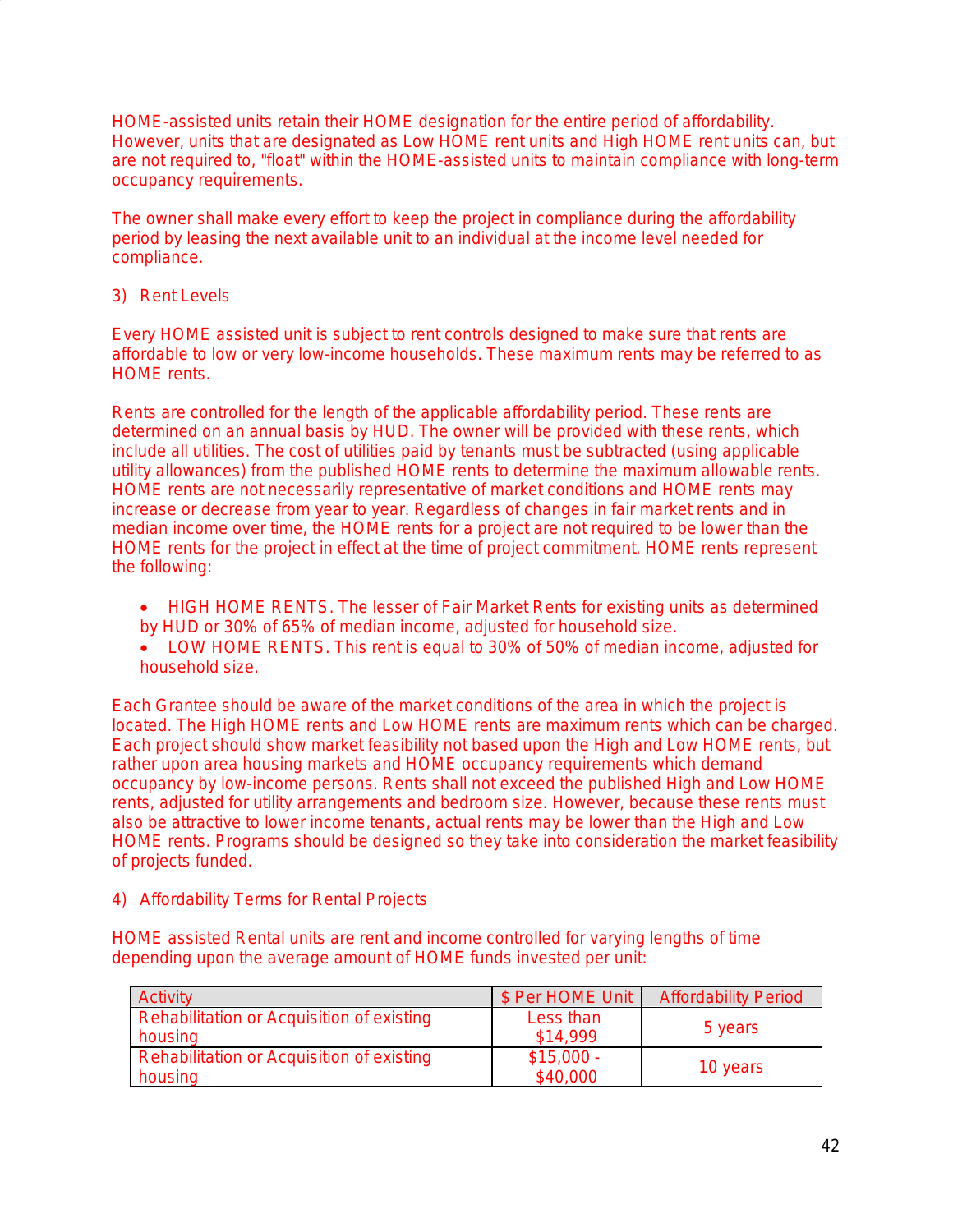| Rehabilitation or Acquisition of existing<br>housing or rehabilitation involving refinancing | Over \$40,000 | 15 years |
|----------------------------------------------------------------------------------------------|---------------|----------|
| New Construction or Acquisition of New<br>Housing                                            |               | 20 years |

5) Grantee's On-going Obligations for Rental Property

After the project is officially closed out by letter to the Grantee, the record will be transferred to the Program Compliance Division of THDA for long-term compliance monitoring. The Program Compliance Division will provide Grantees with information on HOME Long Term Compliance. E ach Grantee will be monitored annually to determine each project's compliance with the HOME Rules and Regulations. Each Grantee will also be monitored for adherence to its contract with THDA.

The rental housing long term monitoring requirements are the responsibility of the Grantees. They are responsible for:

- a. Annual income certification of tenants;
- b. Adherence to the HOME rent and income composition guidelines;
- c. Compliance with the Standard Housing Codes or Section 8 Housing Quality Standards;
- d. Reporting to THDA.
- I. HOME Relocation Requirements

#### *THDA DISCOURAGES PROJECTS INVOLVING DISPLACEMENT OR RELOCATION of households . Prior to application, contact THDA if you are planning any project that may involve displacement or relocation.*

The Uniform Relocation Assistance and Real Property Acquisition Policies Act of 1970 (Uniform Act), and its implementing regulations, 49 CFR Part 24 requires relocation assistance where acquisition has occurred under the Uniform Act. In addition, the Uniform Act coverage was expanded in 1987 amendments to cover displacement of individuals resulting from rehabilitation, demolition or private acquisition carried out under a federally assisted project or program.

Section 104(d) of the Housing and Community Development Act ("The Barney Frank Amendments") and HUD's Residential Anti-Displacement and Relocation Assistance Plan include additional relocation requirements. This extra level of relocation protection may be triggered for low-income households when units are converted or demolished with CDBG, UDAG, or HOME funds. In addition, when Section 104(d) is triggered, jurisdictions may need to replace any low/moderate-income dwelling units that are lost due to the conversion or demolition. This section refers only to residential relocation. If non-residential (commercial/industrial) relocation is involved, contact THDA.

Understanding how relocation requirements are triggered, alternate ways of meeting them, and the costs of the alternatives is essential in making HOME program decisions. Concerns about relocation may cause an administrator to consider establishing a preference for vacant buildings. However, administrators should also consider that vacant buildings are often deteriorated. Rehabilitating an occupied building even with the cost of assisting tenants to remain or relocate, may be less costly than rehabilitating a vacant building. In occupied buildings, program administrators must consider whether occupants will be able to return after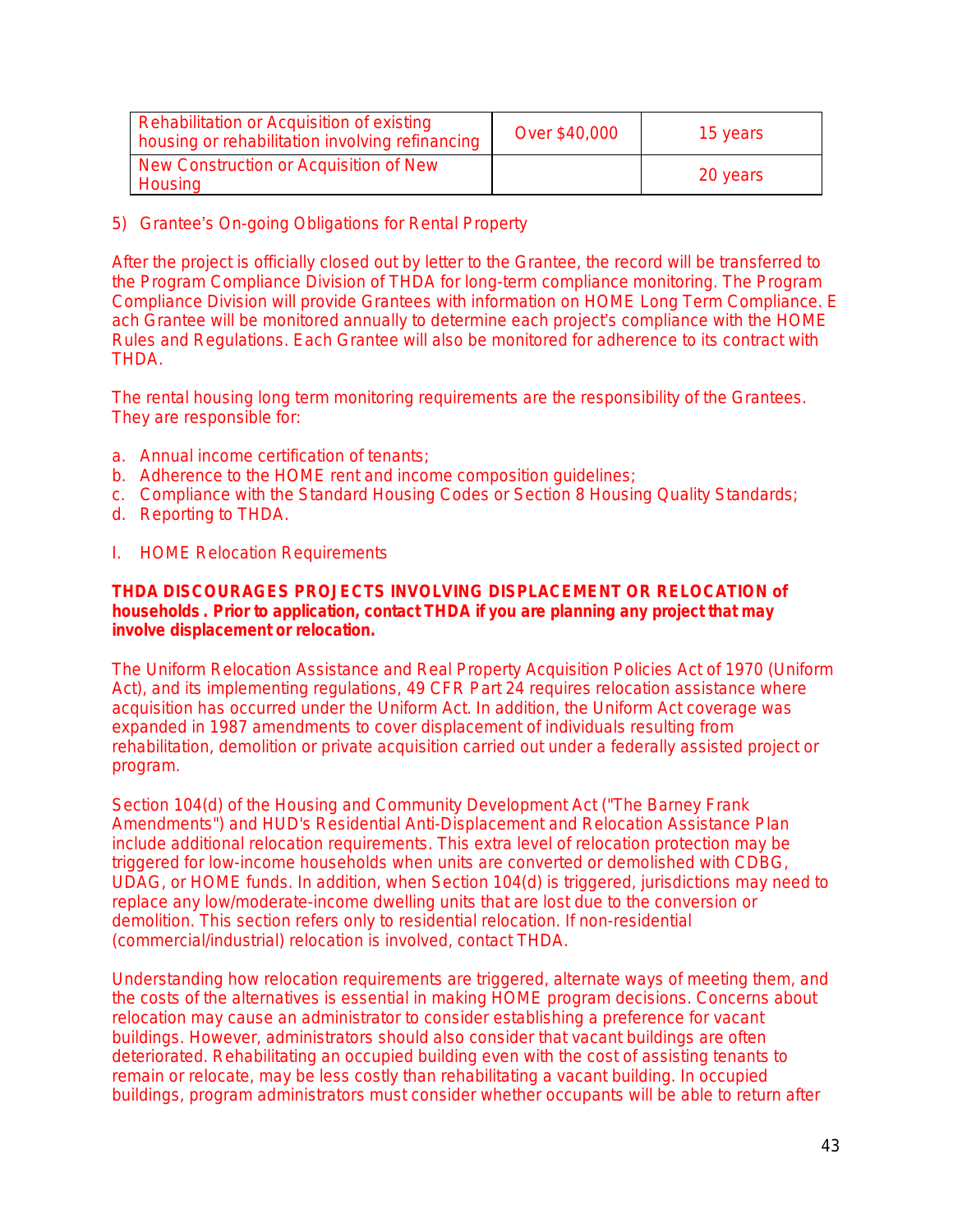rehabilitation and whether Section 8 assistance is available to help meet relocation costs. Selecting vacant projects does not relieve all relocation concerns. Vacant buildings in good condition may have been recently occupied. If so, the program administrator must consider whether the owner removed the tenants in order to apply for HOME assistance for a vacant building. If so, these tenants are displaced persons.

Skilled staff can save the local program money and build goodwill with owners and tenants. Failure to understand and follow relocation requirements can result in unnecessary costs for the local program. It is possible for uninformed owners and staff to take steps that would obligate the local program to provide significant relocation benefits and services. Early briefings for owners and program staff on relocation rules are essential. Handbook 1378, Tenant Assistance, Relocation and Real Property Acquisition consolidates relocation requirements for HOME and other HUD programs in one document. It is available from HUD Field Offices or by contacting THDA. HUD informational booklets for persons who are displaced or whose property is to be acquired are also available from HUD Field Offices or from THDA.

Uniform Act (URA) requirements are triggered at the time the application is being prepared, and additional requirements are triggered at the time the working agreement is signed between the owner and the grantee and when rehabilitation is completed. Treatment of displaced persons depends upon whether the displaced person is (1) a tenant or owner; (2) a business or household; (3) has income above or below the Section 8 Lower Income Limit.

**WHO IS A DISPLACED PERSON?** – Any person (household, individual, business, farm, or non -profit organization) that moves from the real property, permanently, as a direct result of rehabilitation, demolition, or acquisition for a project assisted with HOME funds. Relocation requirements apply to all occupants of a project/site for which HOME assistance is sought even if less than 100% of the units are HOME assisted.

**WHO IS NOT A DISPLACED PERSON?** – A tenant evicted for cause, assuming the eviction was not undertaken to evade URA obligations. A person with no legal right to occupy the property under State or local law (e.g., squatter). A tenant who moved in after the application was submitted but before signing a lease and commencing occupancy, was provided written notice of the planned project, it's possible impact on the person (e.g., the person may be displaced, temporarily relocated, or experience a rent increase), and the fact that the person would not qualify as a "displaced person" (or for any assistance under URA) as a result of the project. A person, after being fully informed of their rights, waives them by signing a Waiver Form.

#### **HOW IS DISPLACEMENT TRIGGERED?**

*Before Application* – A tenant moves permanently from the property before the owner submits an application for HOME assistance **if** THDA or HUD determines that the displacement was a direct result of the rehabilitation, demolition, or acquisition for the HOME project. (e.g., THDA determines that the owner displaced tenants in order to propose a vacant building for HOME assistance.)

*After Application* – A tenant moves permanently from the property after submission of the application, or, if the applicant does not have site control, the date THDA or the local program administrator approves the site because: (1) the owner requires the tenant to move permanently; or (2) the owner fails to provide timely required notices to the tenant; or (3) the tenant is required to move temporarily and the owner does not pay all actual, reasonable out-ofpocket expenses or because the conditions of the move are unreasonable.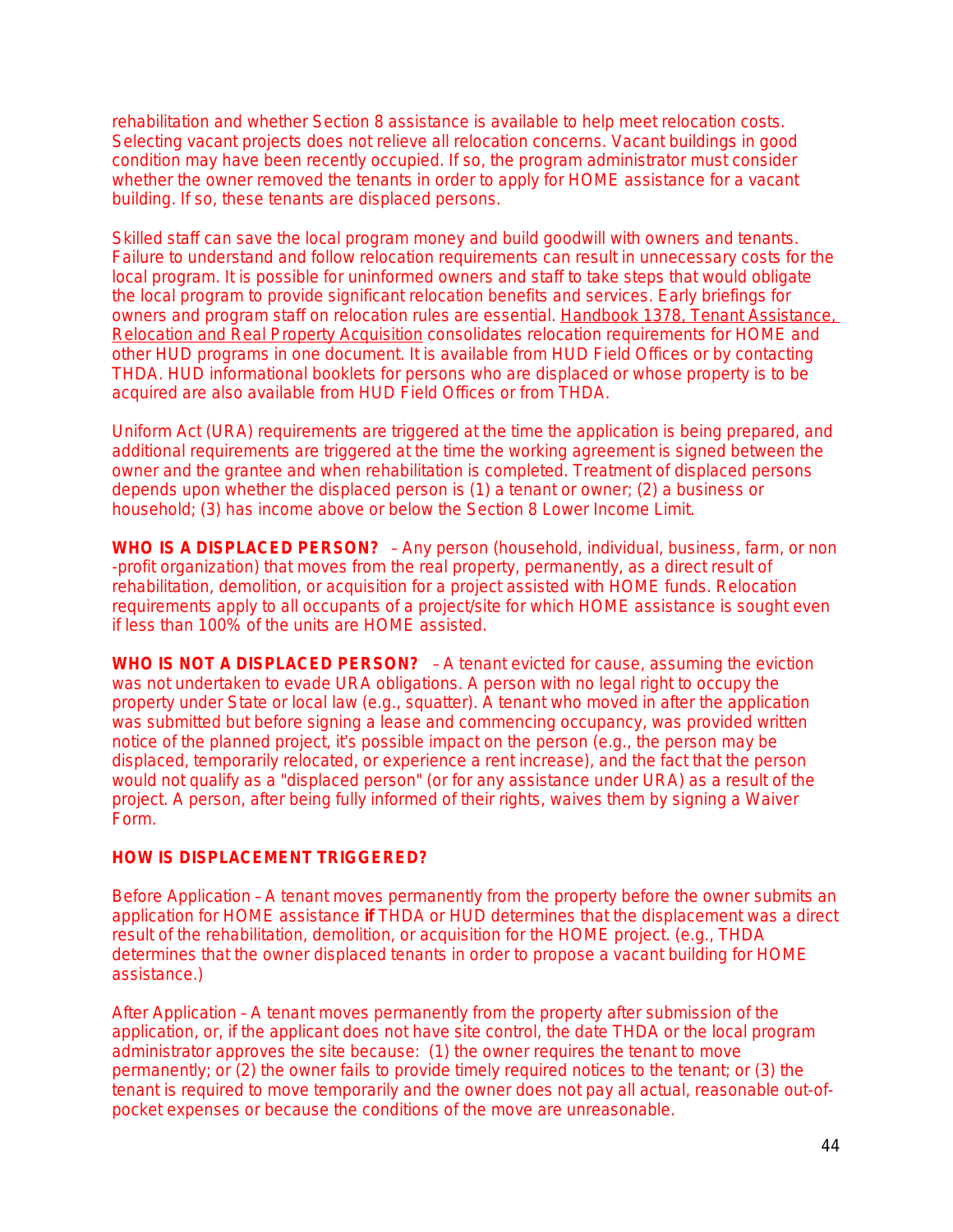*After Execution of Agreement* – A tenant moves permanently from the project after execution of the agreement covering the acquisition, rehabilitation or demolition because the tenant is not provided the opportunity to lease a suitable, affordable unit in the project.

J. HOME Residential and Anti-Displacement and Relocation Assistance Plan

THDA will replace all occupied and vacant habitable lower income housing demolished or converted to a use other than as lower income housing in connection with a project assisted with funds provided under the HOME Investment Partnership Act.

All replacement housing will be provided within three years after the commencement of the demolition or conversion. Before entering into a working agreement committing THDA to provide funds for a project that will directly result in the demolition or conversion, THDA will make public by and submit to the HUD/Knoxville HOME coordinator certain information. Each applicant proposing demolition or any reduction in lower income housing units must submit the following information to THDA:

1) A description of the proposed assisted project;

2) The address, number of bedrooms, and location on a map of lower income housing that will be demolished or converted to a use other than as lower income housing as a result of an assisted project;

3) A time schedule for the commencement and completion of the demolition or conversion; 4) To the extent known, the address, number of bedrooms and location on a map of the replacement housing that has been or will be provided;

5) The source of funding and a time schedule for the provision of the replacement housing;

6) The basis for concluding that the replacement housing will remain lower income housing for at least 10 years from the date of initial occupancy; and

7) Information demonstrating that any proposed replacement of housing units with smaller dwelling units (e.g., a 2-bedroom unit with two 1-bedroom units), or any proposed replacement of efficiency or single-room occupancy (SRO) units with units of a different size, is appropriate and consistent with the housing needs and priorities identified in the approved Consolidated Plan.

K. Equal Opportunity and Fair Housing

No person in the United States shall on the grounds of race, color, religion, sex, familial status, national origin, age, or disability be excluded from participation, denied benefits or subjected to discrimination under any program funded in whole or in part by HOME funds. The following Federal requirements as set forth in 24 CFR 5.105(a), Nondiscrimination and equal opportunity, are applicable to HOME projects:

| <b>Fair Housing Act</b>                                     | 24 CFR Part 100        |
|-------------------------------------------------------------|------------------------|
| Executive Order 11063, as amended (Equal Opportunity        | 24 CFR Part 107        |
| in Housing)                                                 |                        |
| Title VI of the Civil Rights Act of 1964 (Nondiscrimination | 24 CFR Part 1          |
| in Federal programs)                                        |                        |
| Age Discrimination Act of 1975                              | <b>24 CFR Part 146</b> |
| Section 504 of the Rehabilitation Act of 1973               | 24 CFR Part 8          |
| Title II of the Americans with Disabilities Act             | 24 CFR Part 8          |
| Nondiscrimination Based on Handicap in Federal              | 24 CFR Part 8          |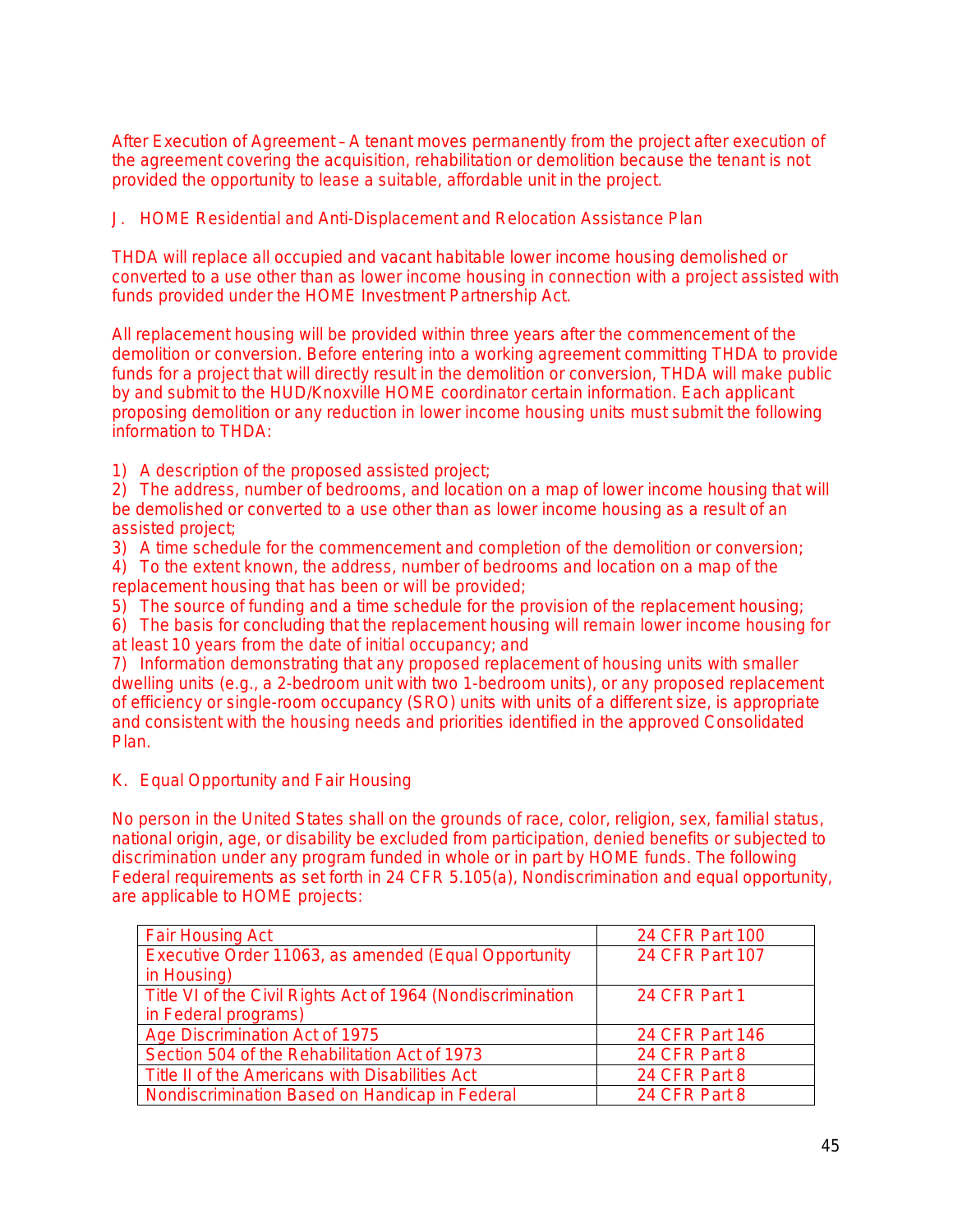| Assisted Programs and Activities of the Dept. of Housing<br>and Urban Development       |            |
|-----------------------------------------------------------------------------------------|------------|
| Section 3 of the Housing & Urban Development Act of<br>1968                             | 24 CFR 135 |
| Executive Order 11246, as amended (Equal Employment<br><b>Opportunity Programs</b>      | 41 CFR 135 |
| Executive Order 11625, as amended (Minority Business<br>Enterprises)                    |            |
| Executive Order 112432, as amended (Minority Business<br><b>Enterprise Development)</b> |            |
| Executive Order 12138, as amended (Women's Business<br>Enterprise)                      |            |

Section 3 requires that the employment and other economic opportunities generated by Federal financial assistance for housing and community development programs shall, to the greatest extent feasible, be directed toward low-income persons, particularly those who are recipients of government assistance for housing.

Executive Orders 11625, 12432, and 12138 (Minority/Women's Business Enterprise) require that PJs and local programs must prescribe procedures acceptable to HUD for a minority outreach program to ensure the inclusion, to the maximum extent possible, of minorities and women and entities owned by minorities and women in all contracts. Local programs must also develop acceptable policies and procedures if their application is approved by THDA.

In addition to the above requirements, the PJ and local programs must assure that its Equal Opportunity and Fair Housing policies in the HOME Program are consistent with its current Consolidated Plan.

#### L. Site and Neighborhood Standards

*General* – Housing provided through the HOME program must be suitable from the standpoint of facilitating and furthering full compliance with the applicable provisions of Title VI of the Civil Rights Act of 1964, the Fair Housing Act, Executive Order 11063, and HUD regulations issued pursuant thereto; and promotes greater choice of housing opportunities.

*New rental housing* – In carrying out the site and neighborhood requirements for new construction of rental housing, the grantee is responsible for making the determination that proposed sites for new construction meet the requirements in 24 CFR 983.6(b) which places limiting conditions on building in areas of "minority concentration" and "racially mixed" areas.

These rules are complex and subject to interpretation. Several common sense actions will help in deciding on projects. Avoid action which would ultimately increase the racial segregation in your communities. Review rental new construction plans with your HUD field office. Try to get input from the Fair Housing person and the program person. Identify and address community concerns about projects to the greatest extent possible before committing funds.

#### M. Affirmative Marketing

Local programs must adopt affirmative marketing procedures and requirements for all HOME rental housing with five or more units. These must be approved by THDA prior to any HOME funds being committed to a project. Requirements and procedures must include: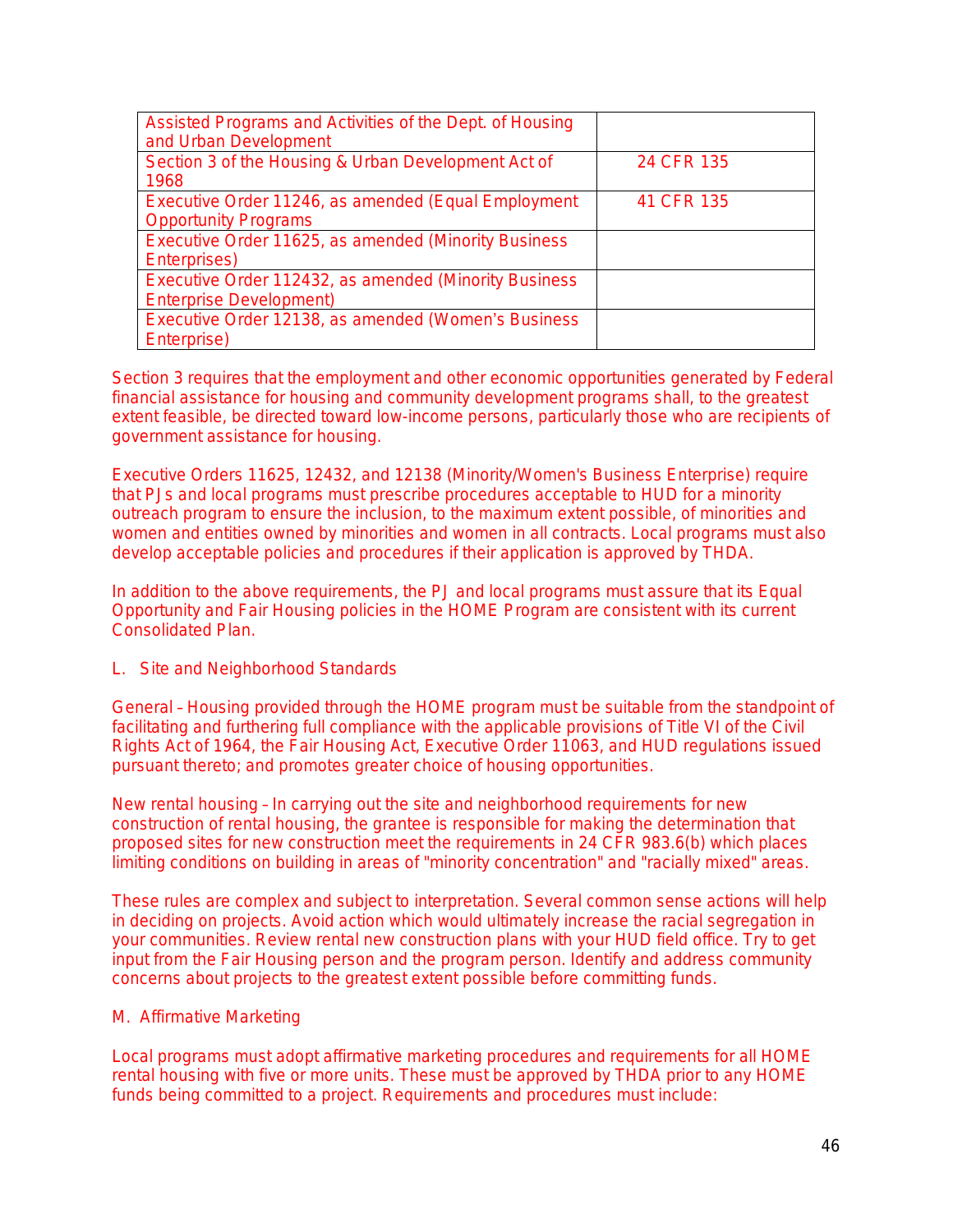1) Methods for informing the public, owners and potential tenants about fair housing laws and the local program's policies;

2) A description of what owners and/or the program administrator will do to affirmatively market housing assisted with HOME funds;

3) A description of what owners and/or the program administrator will do to inform persons not likely to apply for housing without special outreach;

4) Maintenance of records to document actions taken to affirmatively market HOME-assisted units and to assess marketing effectiveness; and

5) Description of how efforts will be assessed and what corrective actions will be taken where requirements are not met.

#### N. Environmental Review

In implementing the HOME program, the environmental effects of each activity must be assessed in accordance with the provisions of the National Environment Policy Act of 1969 (NEPA) and the related authorities listed in HUD's regulations at 24 CFR Parts 50 and 58.

THDA as the Participating Jurisdiction and the units of local government funded by THDA will be responsible for carrying out environmental reviews. THDA will approve the release of funds for local governments and must request the release of funds from HUD for any projects of CHDOs or non-profit organizations. The CHDOs and non-profit organizations will be responsible for gathering the information required for the environmental reviews. HOME funds cannot be committed until the environmental review process has been completed. Commitments for expenditures made prior to the approval of the environmental review cannot be reimbursed with HOME funds.

#### O. Lead-based Paint

Housing assisted with HOME funds is subject to the Lead-Based Paint Poisoning Prevention Act (42 U.S.C. 4821 et seq.) and 24 CFR Part 35, Subparts C through M. The lead-based paint provisions of 982.401(j) also apply, irrespective of the applicable property standard under 24 CFR 92.251. The Lead-Based Paint regulations are available at www.hud.gov/lead or by contacting 1-800-424-LEAD (5323). In a rental project in which not all units are assisted with HOME funds, the lead-based paint requirements apply to all units and common areas in the project.

#### P. Labor Standards

Davis-Bacon wage compliance and other Federal laws and regulations pertaining to labor standards apply to all contracts for rehabilitating or constructing 12 or more units assisted with HOME funds. The contract for construction must contain the applicable wage provisions and labor standards. Davis-Bacon does not apply to projects using volunteer labor or to sweat equity projects.

#### Q. Debarment and Suspension

Local programs must require participants in lower-tier transactions covered by 24 CFR 24 to certify that neither it nor its principals are presently debarred, suspended, proposed for debarment, declared ineligible or voluntarily excluded from the covered transaction.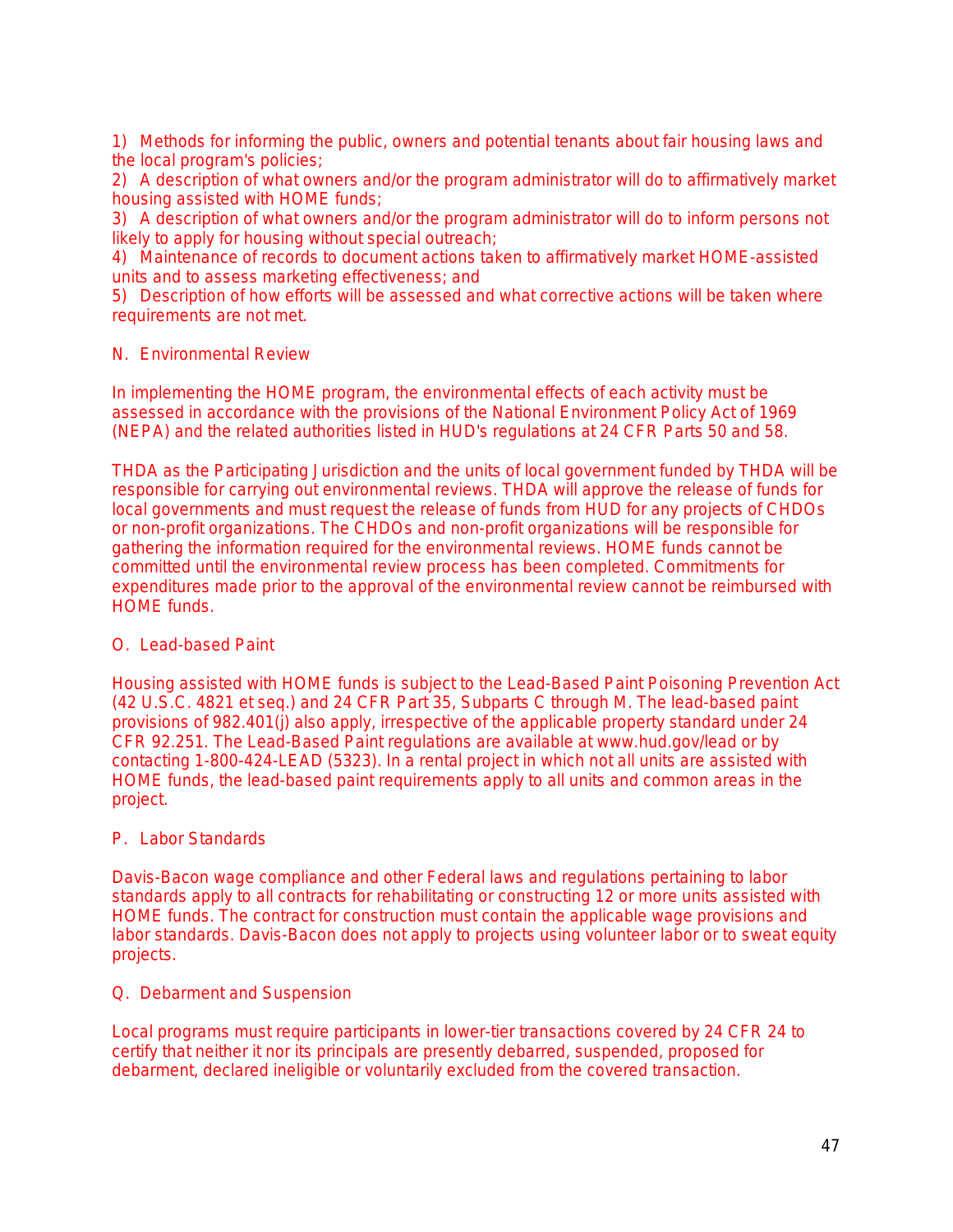#### R. Flood Plains

*HOME funds may not be used to construct or reconstruct housing* in an area identified by the Federal Emergency Management Agency as having special flood hazards. In addition, THDA discourages the rehabilitation of units located in special flood hazard areas, but in a few instances and with written permission from THDA, houses located in a floodplain may be assisted. The community must be participating in the National Flood Insurance Program and flood insurance must be obtained on the units.

#### S. Conflict of Interest

In the procurement of property and services, the conflict of interest provisions in 24 CFR 85.36 and 24 CFR 84.42, respectively, apply. In all cases not governed by 24 CFR 85.36 and 24 CFR 84.42 the conflict of interest provisions of the HOME Rule apply.

The conflict of interest provisions of the HOME program are stricter than those of other federal programs. The HOME conflict of interest provisions apply to any person who is an employee, agent, consultant, officer, elected official or appointed official of THDA, a State recipient or subrecipient receiving HOME funds. No person listed above who exercises or has exercised any functions or responsibilities with respect to activities assisted with HOME funds or who is in a position to participate in a decision-making process or gain inside information with regard to these activities may obtain a financial interest or benefit from a HOME-assisted activity, or have an interest in any contract, subcontract or agreement with respect thereto, or the proceeds thereunder, either for themselves or those with whom they have family or business ties, during their tenure or for one year thereafter.

No owner, developer or sponsor of a project assisted with HOME funds (or officer, employee, agent or consultant of the owner, developer or sponsor) whether private, for profit or non-profit (including a CHDO when acting as an owner, developer or sponsor) may occupy a HOMEassisted affordable housing unit in a project. This provision does not apply to an owner-occupant of single-family housing or to an employee or agent of the owner or developer of a rental housing project who occupies a HOME-assisted unit as the project manager or maintenance worker.

THDA does not routinely consider requesting exceptions to the conflict of interest provisions from HUD.

#### T. Procurement

It is important to keep the solicitation of bids for goods and services as well as professional services contracts open and competitive. Cities, counties and non-profit organizations must follow their procurement policies and meet state and federal requirements. At a minimum, cities and counties must comply with 24 CFR 85.36 and non-profits (including CHDOS) must comply with 24 CFR 84.40 – 84.48.

Applicants should obtain 3 to 5 bids using formal advertising or requests for proposals for the procurement of professional services such as grant administration, inspections and work writeups. There must be an established selection procedure and a written rationale for selecting the successful bid or proposal.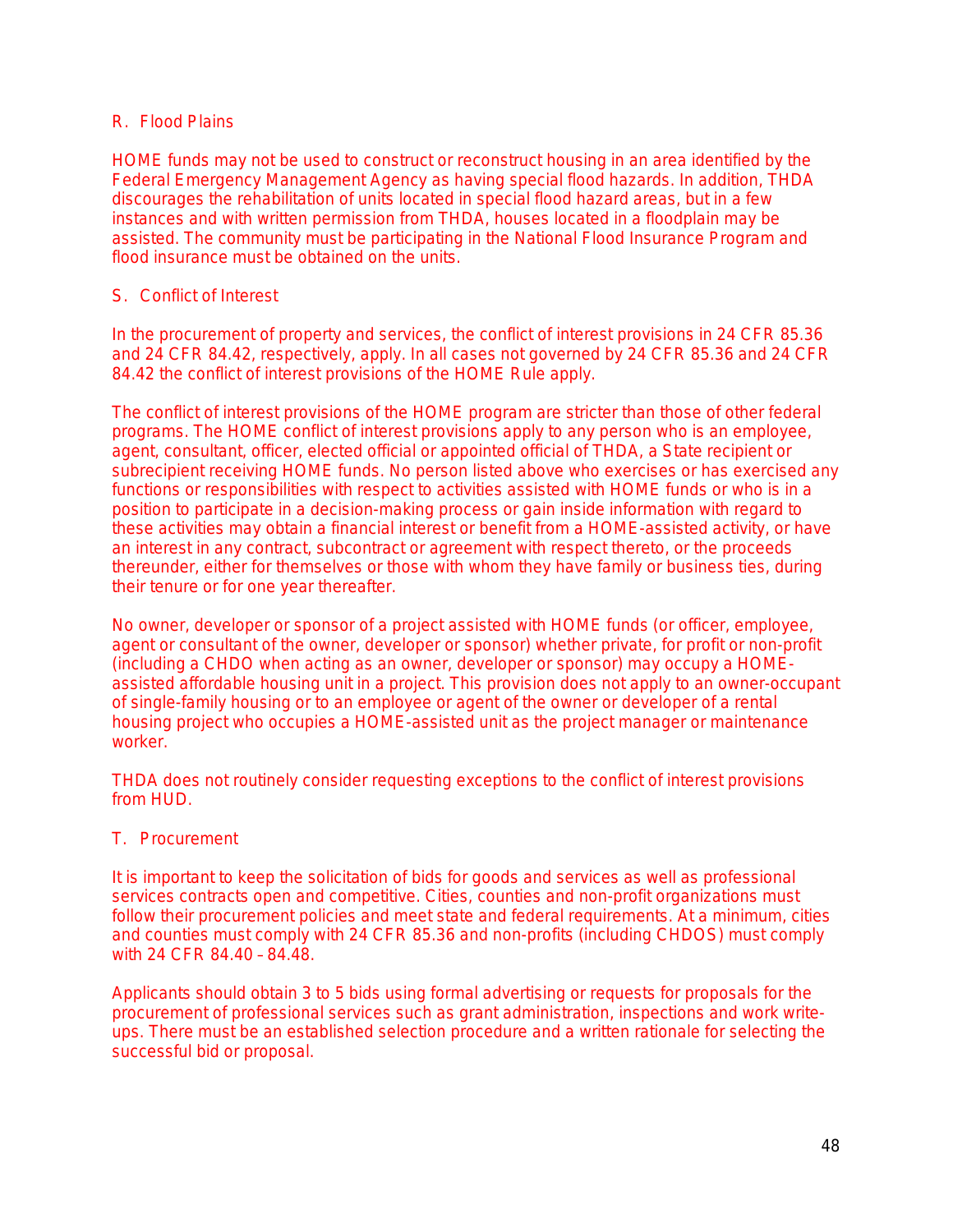#### U. Application and Evaluation Procedure

THDA will evaluate each application to determine if the proposal meets threshold criteria. Threshold criteria includes: submission of a complete application; proposal of an eligible activity; proposal of a project that in the opinion of THDA is physically, financially and administratively feasible; proposal of a project that meets the requirements of 24 CFR Part 92, as amended; and documentation of an approved growth plan and the formation of a Joint Economic and Community Development Board (JECDB) prior to the submission of the 2012 HOME application. Threshold requirements for special needs applications includes documentation that funding for support services for program beneficiaries has been secured.

Applications meeting the threshold criteria will be scored and ranked in descending numerical order within the nine regional rounds, the special needs round or the CHDO round, based on the following categories:

#### *URBAN/RURAL AND SUPPORTIVE HOUSING MATRICES Up to 170 Points*

#### **1) Program Design Up to 35 points**

The proposed program demonstrates exceptional planning, readiness and administrative capability. All necessary components to accomplish the project have been identified in the application.

Program administrators have been identified.

- The administering agency has personnel that is knowledgeable in grant administration;
- Has relevant experience in the administration of housing grants; and/or has otherwise shown the capability to administer the project;
- Has the ability of to follow the timeframe of Attachment B: Implementation Plan of the Working Agreement;
- Is able to draw down funds in a timely manner;
- Has a lack of monitoring findings; and
- Responds appropriately to client concerns or complaints, contractor's concerns or complaints, and information requests from THDA staff.

Individuals/firms providing architectural, construction management and/or inspection services have been identified and are qualified to perform the services.

If applicable, the lead inspector and/or risk assessors have been identified and are qualified to perform the services.

If the applicant is a local community, the local government is involved in the administration of the project.

For Rental Projects:

- Potential sites have been identified in the application.
- If not a Supportive Housing Development project, there is a demonstrated capacity to secure financial arrangements which exceed threshold.
- The applicant has experience in rental housing oversight and staff with demonstrated development experience.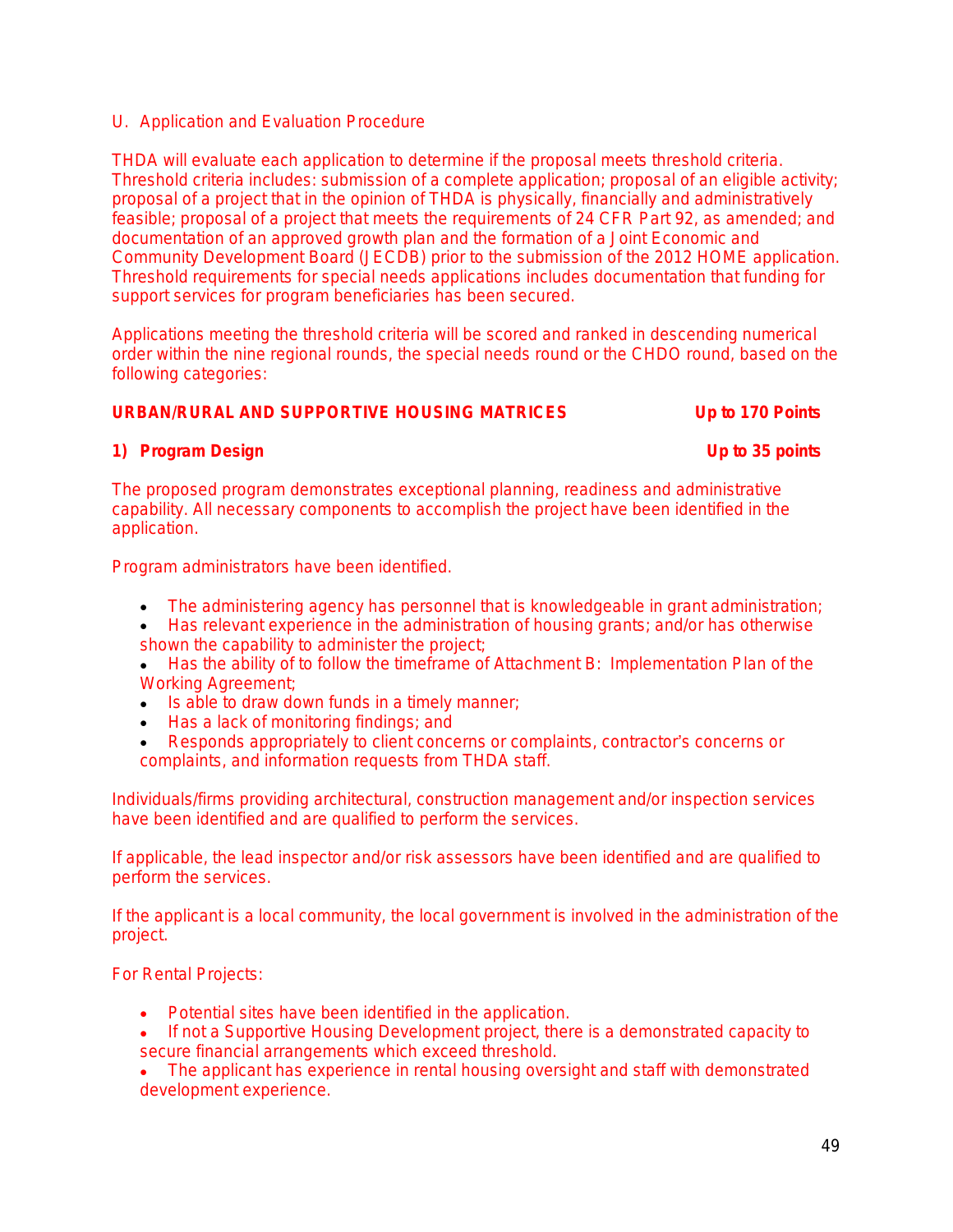#### Documentation of neighborhood market conditions demonstrating a need for the rental housing.

THDA has calculated need factors using housing statistics for counties. Factors are based on percentages rather than absolute numbers. For homeowner projects, the need factors used are the percentage of owner households that are low income; the percentage of owner households with cost burden; the percentage of affordable owner units built before 1960; the percentage of homes lacking complete kitchen facilities; the percentage of homes lacking complete plumbing facilities; and the percentage of food stamp recipient households in the county.

For rental projects, the county need factors used are; the percentage of tenant households that are low income; the percentage of low income tenant households with cost burden; and the percentage of affordable units built before 1960 occupied by tenant households; the percentage of homes lacking complete kitchen facilities; the percentage of homes lacking complete plumbing facilities; and the percentage of food stamp recipient households in the county.

For multi-county projects, the need score is calculated proportionately according to the number of units proposed for each county.

## **3) Not Proportionately Served Up to 50 points**

THDA shall award up to 50 additional points to applications submitted from areas where the amount of THDA and HOME funding is below the state average. The formula for awarding these points is based on the percentage of 1992 - 2011 HOME dollars awarded in each county.

# **4) Disaster Areas 10 points**

THDA shall award 10 additional points to applications for projects located in counties that have been declared a presidential disaster area under the Robert T. Stafford Disaster Relief and Emergency Assistance Act in the year prior to the application due date.

### **5) Leverage Up to 10 points**

THDA shall award up to 10 additional points to applications that include the use of funds from other sources. THDA will award points in this category based on the actual percentage of other funds in the project. Leveraged funds counted in one program year do not qualify again as leverage in subsequent years. In order to receive points, there must be written documentation of the leveraged funds in the application.

# **6) Energy Conservation Up to 5 points**

THDA shall award up to 5 additional points to applications for rehabilitation that include an independent energy audit and, to the extent feasible, incorporate the recommendations of the audit report in the rehabilitation work write-up.

### **7) Three-Star Program Up to 10 points**

THDA shall award up to 10 additional points to applications from communities participating in the Department of Economic and Community Development's (ECD) Three-Star Program with a housing component as determined by ECD.

#### **2) Need Up to 50 points**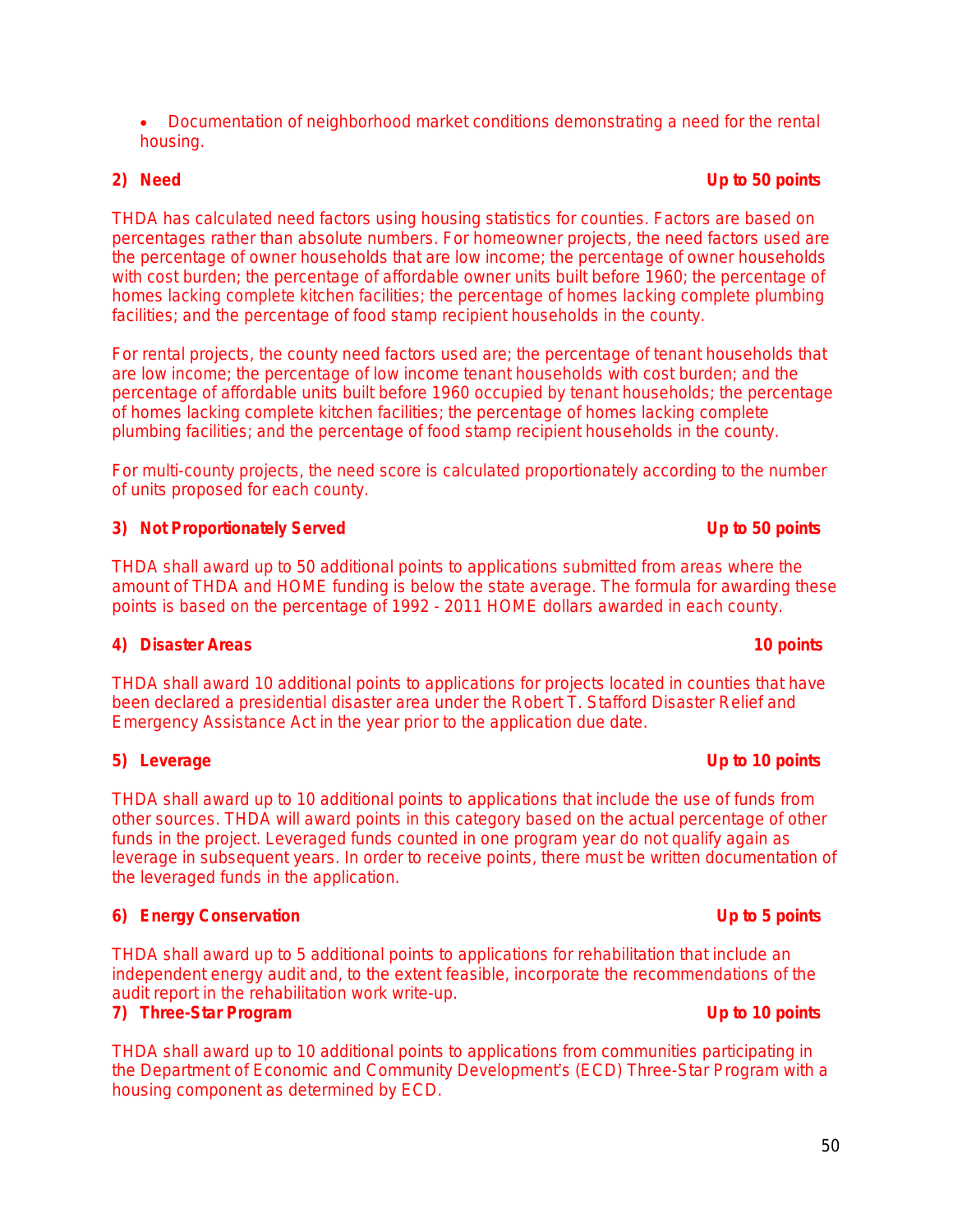### **1) CAPABILITY Up to 50 points**

The proposed project demonstrates exceptional planning and readiness. Up to 25 points

- The program design is complete and all necessary components to accomplish the project are identified in the application.
- Sites have been identified and CHDO has site control.
- For rental projects, the feasibility worksheet is complete and demonstrates need for HOME funds.
- CHDO has the capacity to secure other funding for the project. Commitment letters are included in the application.
- There has been an examination of neighborhood market conditions demonstrating a need for the housing development.

The organization demonstrates sufficient capacity beyond threshold. Up to 25 points

- The organization has produced successful affordable housing projects.
- The organization has a demonstrated capacity to manage rental or homeownership programs, if applicable.
- The organization has staff with demonstrated development experience.
- The agency's budget reflects multiple sources of funding.
- If previous experience under HOME:
	- Has the ability to conform to the timeframe of Attachment B: Implementation Plan of the HOME Working Agreement;
	- $\bullet$  Has the ability to draw down funds in a timely manner;
	- $\triangle$  Has the ability to complete a project within the contract period;
	- ◆ Has a lack of monitoring findings; and

 Appropriately responds to client concerns or complaints, and requests for information from THDA staff.

# **2) Need Up to 50 points**

THDA has calculated need factors using housing statistics for counties. Factors are based on percentages rather than absolute numbers. For homeownership projects, the need factors used are percentage of owner households that are low income; the percentage of owner households with cost burden; the percentage of affordable owner units built before 1960; the percentage of homes lacking complete kitchen facilities; the percentage of homes lacking complete plumbing; and the percentage of food stamp recipient households in the county.

For rental projects, the county need factors used are the percentage of tenant households that are low income; the percentage of low income tenant households with cost burden; and the percentage of affordable units built before 1960 occupied by tenant households; the percentage of homes lacking complete kitchen facilities; the percentage of homes lacking complete plumbing; and percentage of food stamp recipient household in the county.

For multi-county projects, the need score is calculated proportionately according to the number of units proposed for each county.

#### **3) Not Proportionately Served Up to 50 points**

### *CHDO MATRIX Up to 175 Points*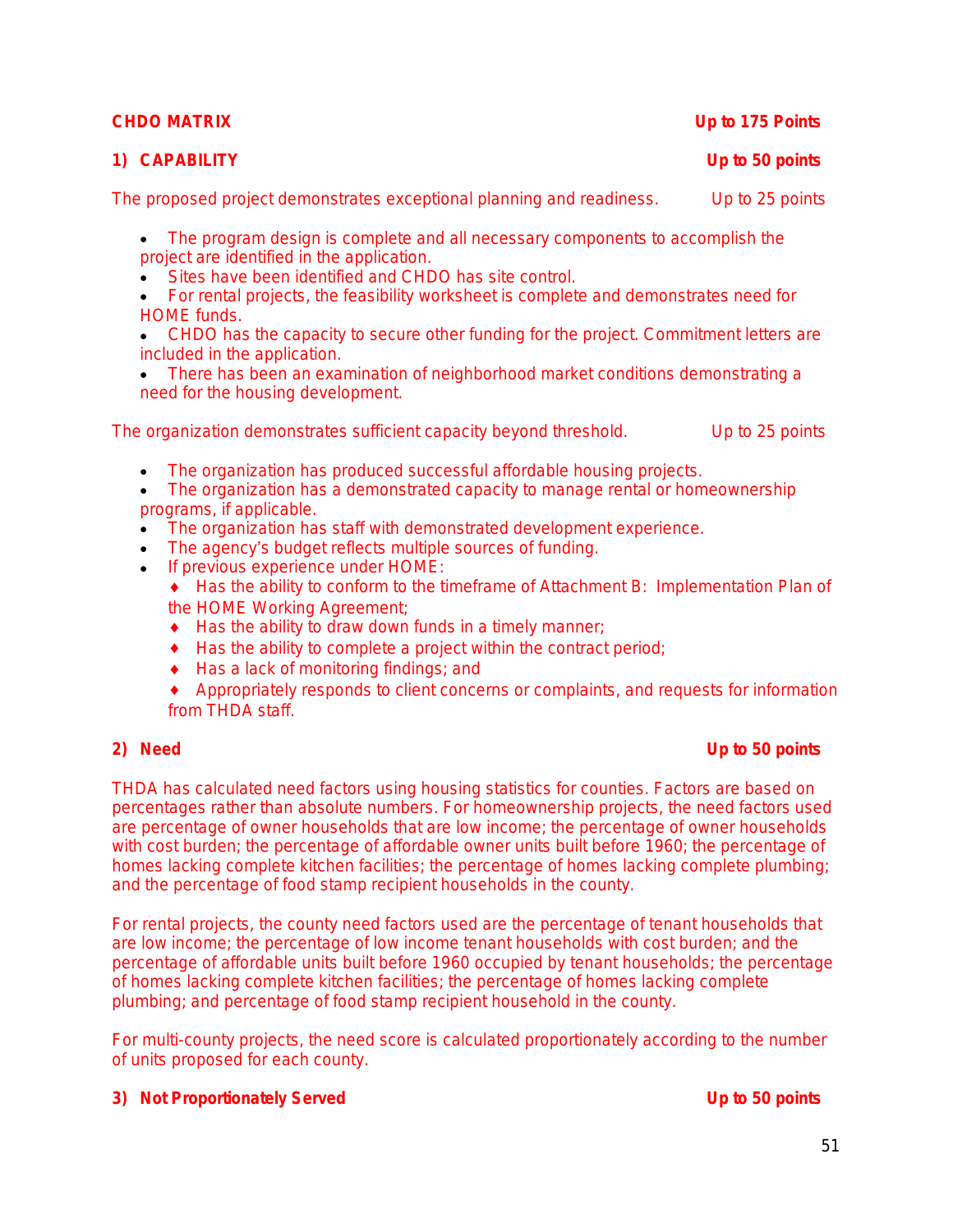THDA shall award up to 50 additional points to applications submitted from areas where the amount of THDA and HOME funding is below the state average. The formula for awarding these points is based on the percentage of 1992 - 2011 HOME dollars awarded in each county.

#### **4) Disaster Areas 10 points**

THDA shall award 10 additional points to applications for projects located in counties that have been declared a presidential disaster area under the Robert T. Stafford Disaster Relief and Emergency Assistance Act in the year prior to the application due date.

#### **5) Leverage Up to 10 points**

THDA shall award up to 10 additional points to applications that include the use of funds from other sources. THDA will award point in this category based on the actual percentage of other funds in the project. Leveraged funds counted in one program year do not qualify again as leverage in subsequent years. In order to receive point, there must be written documentation for the leveraged funds in the application.

#### **6) Energy Conservation Up to 5 points**

THDA shall award up to 5 additional points to applications for rental rehabilitation that include an independent energy audit and, to the extent feasible, incorporate the recommendations of the audit report in the rehabilitation work write-up.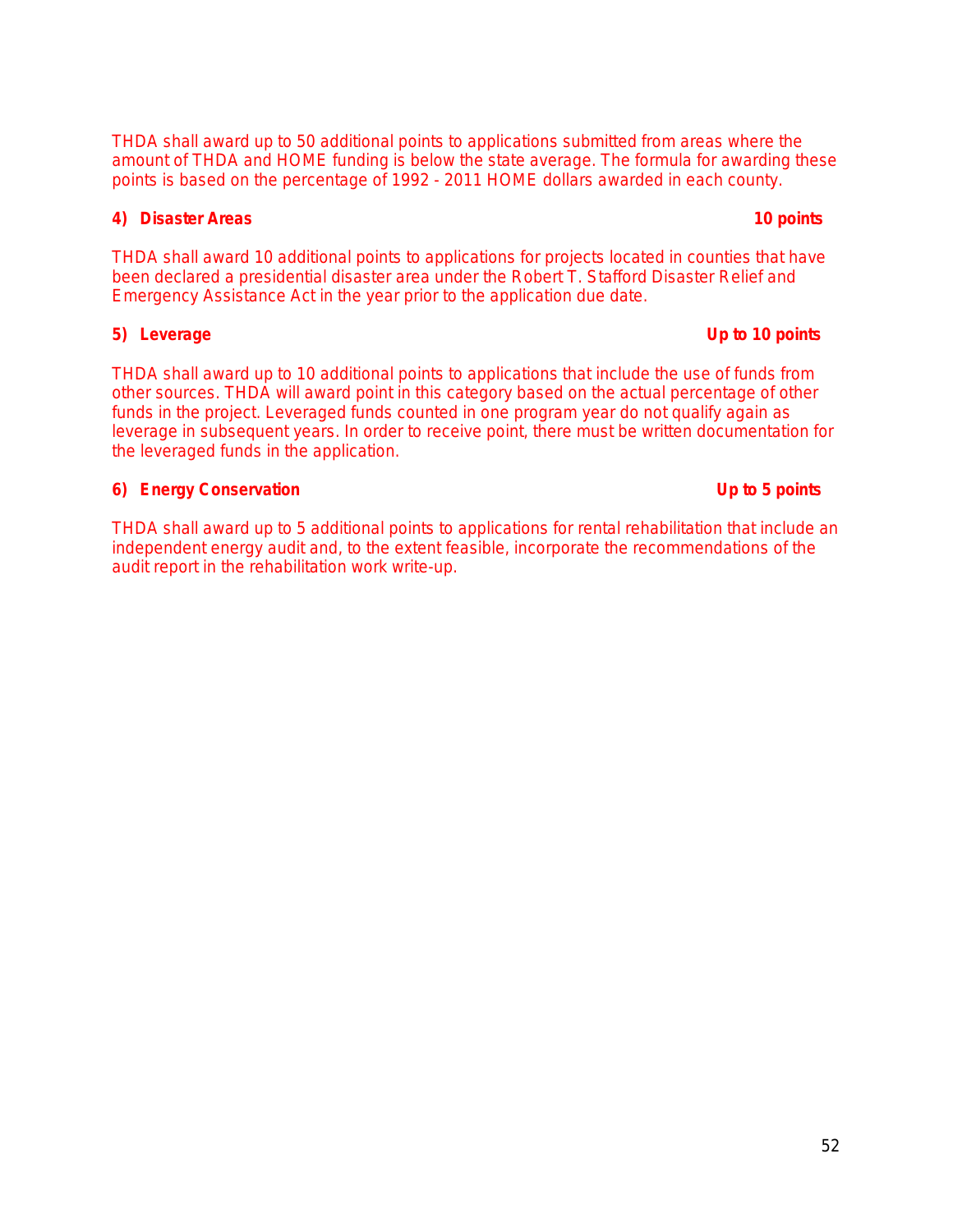# **EMERGENCY SOLUTIONS GRANT METHOD OF DISTRIBUTION AND PROGRAM DESCRIPTION**

#### **1. Introduction**

The Emergency Shelter Grants Program was established by the Homeless Housing Act of 1986 in response to the growing issue of homelessness in the United States. In 1987, the program was incorporated into Title IV of the Stewart B. McKinney Homeless Assistance Act (42 U.S.C. Sec. 1137111378), now known as the McKinney Vento Homeless Assistance Act. In 2009 a bill was passed to reauthorize HUD's McKinney Vento Homeless Assistance programs. The new Act which amended the McKinney Vento Homeless Assistance Act is the Homeless Emergency Assistance and Rapid Transition to Housing (HEARTH) Act.

The Emergency Solutions Grant Program (ESG) replaces what was formerly the Emergency Shelter Grants Program. ESG funds are administered by THDA and are awarded by HUD. The expected allocation for ESG for Fiscal Year 2012-13 is \$2,756,409.

ESG funds are awarded on a competitive basis to non-profit organizations outside the CDBG entitlement communities that receive their own ESG funding directly from the U. S. Department of Housing and Urban Development. The Tennessee entitlement communities that receive their own allocation of ESG funds are Knoxville, Memphis and Nashville-Davidson County. An applicant must apply for at least \$35,000 and may apply for a maximum of \$75,000 in ESG funding.

#### **2. The Emergency Solutions Grant Program**

The ESG program is governed by Title 24 Code of Federal Regulations, Part 576. Those regulations are incorporated by reference in this Program Description. The federal regulations take precedence over this program description in cases of conflicting requirements.

The objectives of the ESG program are:

1) To help improve the quality of emergency shelters for the homeless;

2) To help meet the costs of operating and maintaining emergency shelters;

3) To provide essential services so that homeless individuals have access to the assistance they need to improve their situation;

4) To provide street outreach services to the homeless; and

5) To provide emergency intervention assistance and rapid-rehousing services to prevent homelessness and to obtain permanent housing.

A person or family is considered homeless according to the following categories:

1) Individuals and families who lack a fixed, regular, and adequate nighttime residence and includes a subset for an individual who resided in an emergency shelter or a place not meant for human habitation and who is exiting an institution where he or she temporarily resided (up to 90 days);

2) individuals and families who will imminently lose their primary nighttime residence;

3) unaccompanied youth and families with children and youth who are defined as homeless under other federal statutes who do not otherwise qualify as homeless under this definition; and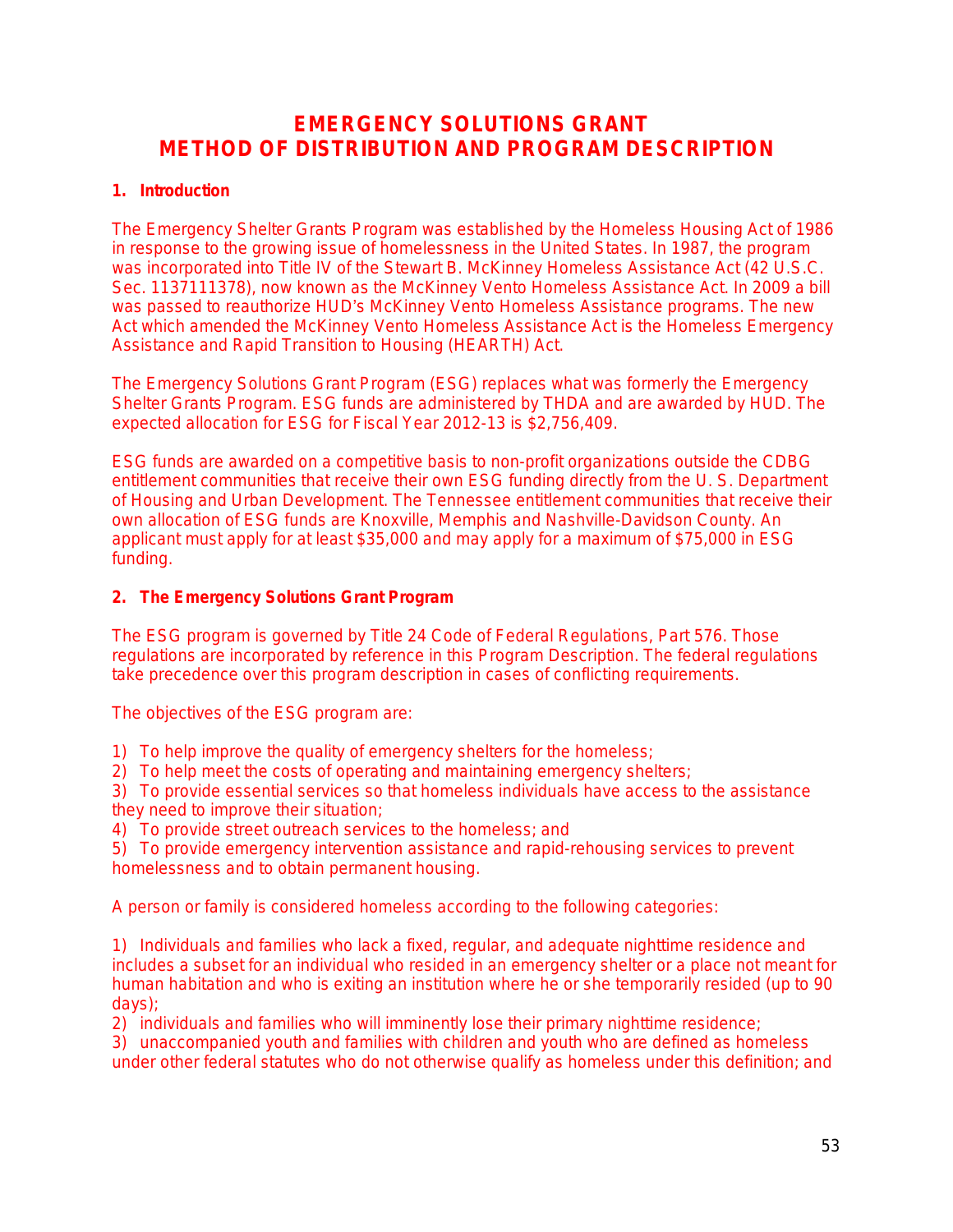4) individuals and families who are fleeing, or are attempting to flee, domestic violence, dating violence, sexual assault, stalking, or other dangerous or life-threatening conditions that relate to violence against the individual or a family member.

### **A. Consistency with the Consolidated Plan**

ESG activities are focused on helping meet the needs of emergency homeless shelters and programs in under-served areas of the state outside of Entitlement Cities. The State is particularly interested in developing and expanding shelter programs in rural areas that lack ready access to other homeless funds. The State is also placing a priority on shelter programs serving families and on transitional living shelters that provide an array of supportive services in addition to living arrangements for a period of at least six months. ESG proposals will be evaluated for consistency with the State of Tennessee's Consolidated Plan, as amended. The State's Consolidated Plan identifies the need for the following types of emergency shelters:

1) Emergency Family Shelters – With the increase of homeless single and two-parent families noted statewide, there is a need for 24-hour emergency family shelters.

2) Emergency Elderly and Disabled Shelters - Small, non-traditional shelter arrangements for the frail, elderly and disabled elderly will protect this vulnerable group. Such shelters could exist in a family home system or be tied to an existing service center for the elderly that could make needed services more accessible.

3) 24-Hour Emergency Shelters for the Employed – Most shelters require participants to vacate the shelter during the day. Shelter residents who become employed or who enter the shelter employed may work odd shifts and require access for sleeping, etc. A small shelter for the employed would accommodate second and third shift employees and make available employment support services.

4) Shelters for the Mentally Ill – The actions of chronic mentally ill homeless persons can be very distressing to others as well as themselves. Emergency shelters for the chronic mentally ill would allow for a more appropriately controlled environment that would ultimately serve the support needs of these clients.

#### **B. Allocation of Funds**

ESG funds committed to the State of Tennessee, through THDA, will be allocated as promulgated in the State of Tennessee's Consolidated Plan, as amended. THDA will spend up to 7.5% of its ESG allocation for administrative and planning expenses. THDA will share the amount available for administration with the small city entitlement communities that do not receive their own ESG allocation from HUD. **Non-profit agencies are not eligible to receive administration funds.**

**THDA Targeted Set-Aside** – For the 2012 ESG program, THDA will allocate \$100,000 of ESG funding that does not require matching funds to the Tennessee Department of Mental Health and Developmental Disabilities (TDMHDD). TDMHDD will use the ESG funds for homeless assistance and prevention activities through its established network of housing agencies providing services to clients being discharged from medical and mental health facilities.

**Chattanooga Set-Aside** – For the 2012 ESG program, THDA will allocate \$84,000 to the City of Chattanooga, which has lost its direct ESG allocation from HUD.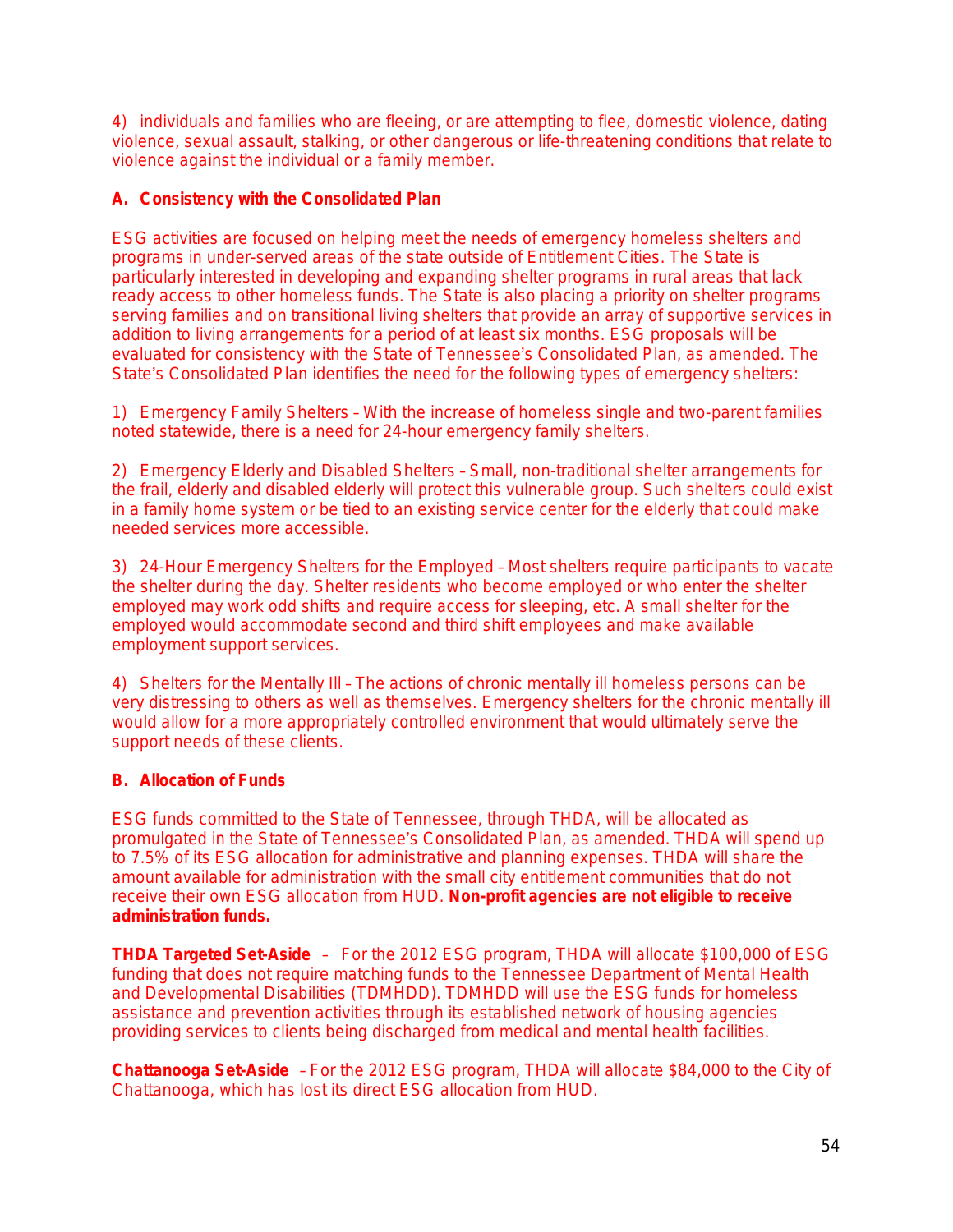The remaining ESG funds will be allocated as follows:

**Small Cities Set-Aside** –THDA will allocate 52% of the remaining ESG funds on a formula basis to the ten CDBG entitlement cities that do not receive ESG grants, but are expected to address homelessness through the "Continuum of Care" described in their Consolidated Plans. These cities are: Bristol, Clarksville, Cleveland, Franklin, Jackson, Johnson City, Kingsport, Morristown, Murfreesboro and Oak Ridge.

**Competitive Allocation** –The remaining 48% of the ESG funds will be allocated to eligible applicants in a competitive grant review process.

### **C. Eligible Applicants**

The State of Tennessee, through THDA, will accept applications for the ESG program from nonprofit organizations.

To be eligible to apply for ESG funding the non-profit organization must:

1) Be organized under Tennessee law, as evidenced by a Certificate of Existence from the Tennessee Secretary of State dated within six months of the application due date;

2) Have no part of its net earnings inuring to the benefit of any member, founder, contributor or individual;

3) Be established for charitable purposes and whose activities include, but are not limited to, the promotion of social welfare and the prevention or elimination of homelessness, as evidenced in its charter, articles of incorporation, resolutions or by-laws, and experience in the provision of shelter and services to the homeless;

4) Have standards of financial accountability that conform to 24 CFR 84.21, Standards of Financial Management Systems;

5) Have an IRS designation under Section 501(c)(3) of the tax code. Non-profit applicants may not submit an application until they have received their 501(c)(3) designation from the IRS; and 6) Faith-based organizations receiving ESG funds, like all organizations receiving HUD funds,

must serve all eligible beneficiaries without regard to religion.

Non-profit organizations are eligible to receive funds only if such funding is approved by the local government jurisdiction where programs are based. If the organization intends to provide homeless assistance in a number of jurisdictions, a certification of approval must be submitted by each of the units of local government in which the projects are to be located. Housing agencies funded by TDMHDD are not eligible to apply for ESG funds through the Competitive Allocation.

#### **D. Eligible Activities**

**1)** *Street Outreach:*Essential services to eligible participants that are provided on the street or in parks, abandoned buildings, bus stations, campgrounds, and in other such settings where unsheltered persons are staying. Staff salaries related to carrying out street outreach is also eligible.

*Eligible Program Participants:* Unsheltered individuals and families

*Allowable Activities:*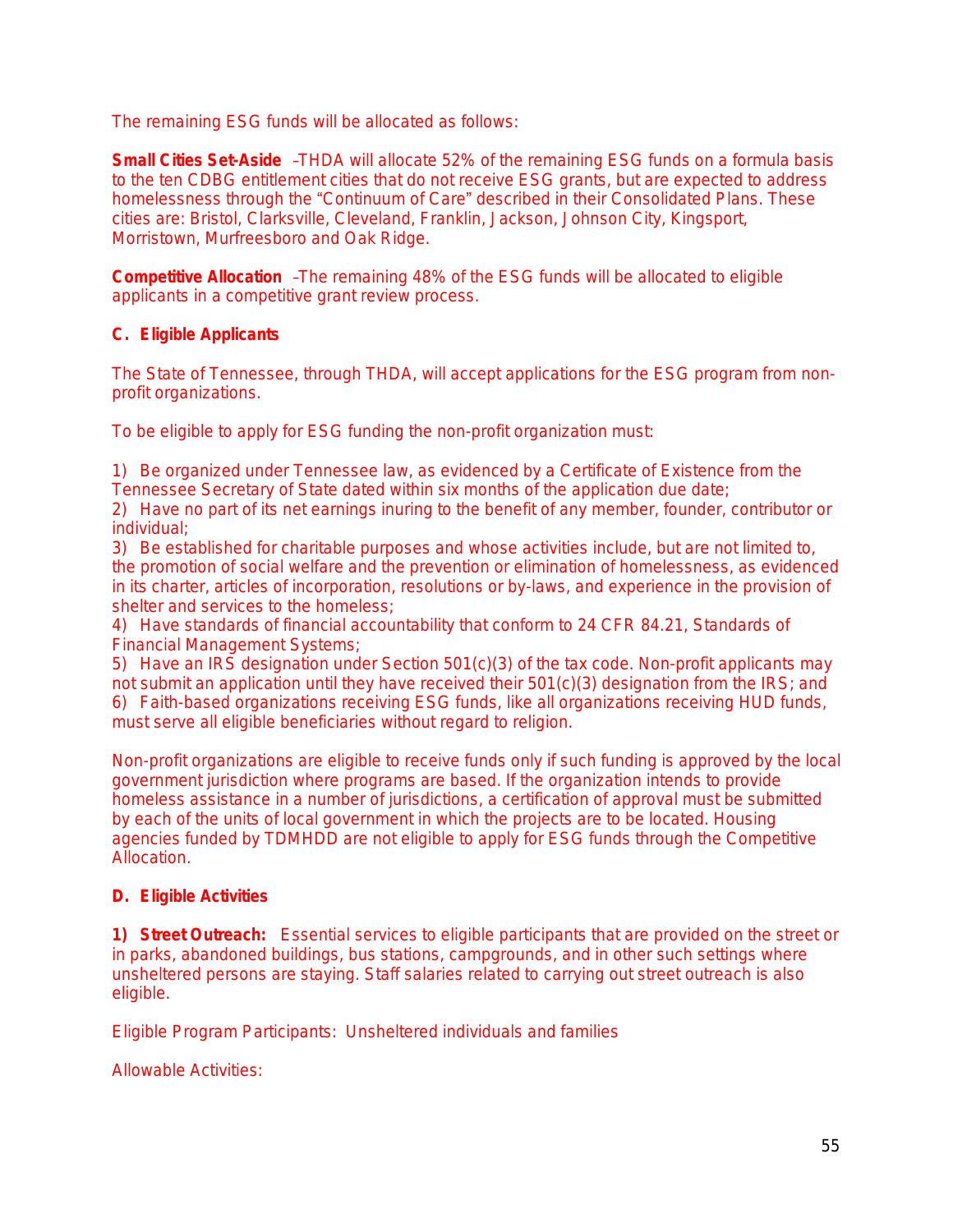Engagement – Activities to locate, identify, and build relationships with unsheltered homeless persons for the purpose of providing immediate support, intervention, and connections with homeless assistance programs and/or social services and housing programs. Eligible costs include: initial assessment of need and eligibility; providing crisis counseling; addressing urgent physical needs; and actively connecting and providing information and referral. Eligible costs also include the cell phone costs of outreach workers during the performance of these activities.

 Case Management – Assessing housing and service needs, and coordinating the delivery of individualized services. Eligible costs include: using a continuum of Care centralized or coordinated assessment system; initial evaluation including verifying and documenting eligibility; counseling; helping to obtain Federal, State and local benefits; providing information and referral to other providers; and developing an individualized housing/service plan.

 Emergency Health Services – Outpatient treatment of urgent medical conditions by licensed medical professionals; and providing medication and follow-up services.

 Emergency Mental Health Services – Outpatient treatment of urgent mental health conditions by licensed professionals; medication costs and follow up services.

• Transportation - Travel by outreach workers or other service providers during the provision of eligible outreach activities; costs of transportation of clients to emergency shelters or other service providers; and costs of public transportation for clients.

 Services to Special Populations – Essential Services that have been tailored to address the needs of *homeless youth, victims of domestic violence, and related crimes/threats, and/or people living with HIV/AIDS* who are literally homeless.

**2)** *Emergency Shelter:*Rehabilitation of an existing shelter or conversion of a building for the purposes of providing emergency shelter, essential services and operational expenses.

*Eligible Participants*: Individuals and families who are homeless.

*Allowable Activities*:

 Renovation, major rehabilitation or conversion – Renovation means rehabilitation that involves costs of 75% or less of the value of the building before renovation. Major rehabilitation means rehabilitation that involves costs in excess of 75% of the value of the building before rehabilitation. Conversion means a change in the use of the building to an emergency shelter for the homeless, where the cost of conversion exceeds 75% of the value of the building after conversion.

All renovation, rehabilitation or conversion work proposed for buildings constructed prior to 1978 must comply with Lead-Based Paint Regulations at 24 CFR Part 35, Subpart J, as applicable.

Grantees receiving ESG assistance for major rehabilitation or conversion must maintain the building as a shelter for homeless individuals and families for ten years; grantees receiving ESG assistance for renovations must be maintained as a shelter for homeless individuals and families for three years.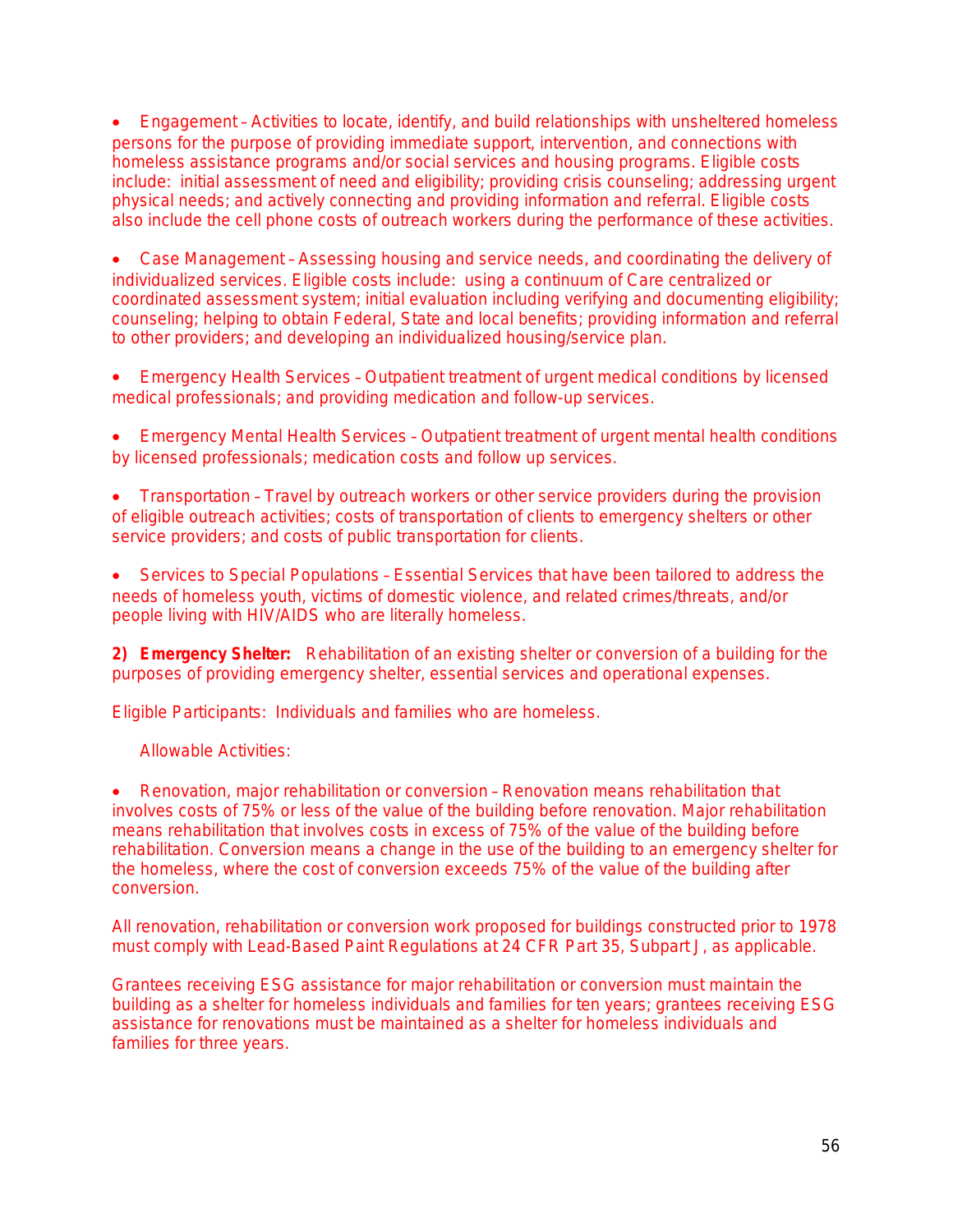Essential Services – This includes services concerned with employment, health, drug abuse, education and staff salaries necessary to provide these services and may include, but are not limited to:

- a. Assistance in obtaining permanent housing;
- b. Medical and psychological counseling and supervision;
- c. Employment counseling;
- d. Nutritional counseling;
- e. Substance abuse treatment and counseling;

f. Assistance in obtaining other Federal, State and local assistance including mental health benefits; employment counseling; medical assistance; Veteran's benefits; and income support assistance such as Supplemental Security Income, Food Stamps and Aid to Families with Dependent Children;

g. Other services such as child care, legal services, life skills training, transportation, job placement and job training; and

h. Staff salaries necessary to provide the above services.

 Operating expenses – Payment of eligible operation costs related to the operation of emergency and transitional housing, including but not limited to, maintenance, operation, rent, repair, security, fuel, equipment, insurance, utilities, food and furnishings.

Expenditure limits of combined Street Outreach and Emergency Shelters cannot exceed 60% of the total State allocation.

**3)** *Prevention Activities:*Activities related to preventing persons from becoming homeless and to assist participants in regaining stability in their current or other permanent housing.

*Eligible Participants:* Extremely low-income individuals and families with household incomes of at or below 30% of Area Median Income who meet the definition of "at risk of becoming homeless".

**4)** *Rapid Re-Housing Activities* **:** Activities related to help a homeless individual or family to move into permanent housing.

*Eligible Participants:* Extremely low-income individuals and families with household incomes of at or below 30% of Area Median Income who meet the definition of "homeless" who live in an emergency shelter or other place described in the definition provided by HUD.

*Allowable Activities for Prevention and Rapid Re-Housing:*

 Financial Assistance – Rental application fee (excludes pet deposit); moving costs; security deposit for rental or utility; payment of rental arrears up to six months; and short-term (up to 3 months) or medium-term (up to 6 months) rental and/or utility assistance.

Short and Medium Term Rental Assistance Requirements and Restrictions

a. Compliance with Fair Market Rents (FMR) and Rent Reasonableness;

b. For purposes of calculating rent, the rent must equal the sum of the total rent, any fees required for rental (excluding late fees and pet deposits), and, if the tenant pays separately for utilities (excluding telephone) the monthly allowance for utilities as established by the public housing authority for the area in which the housing is located;

c. Compliance with minimum habitability standards;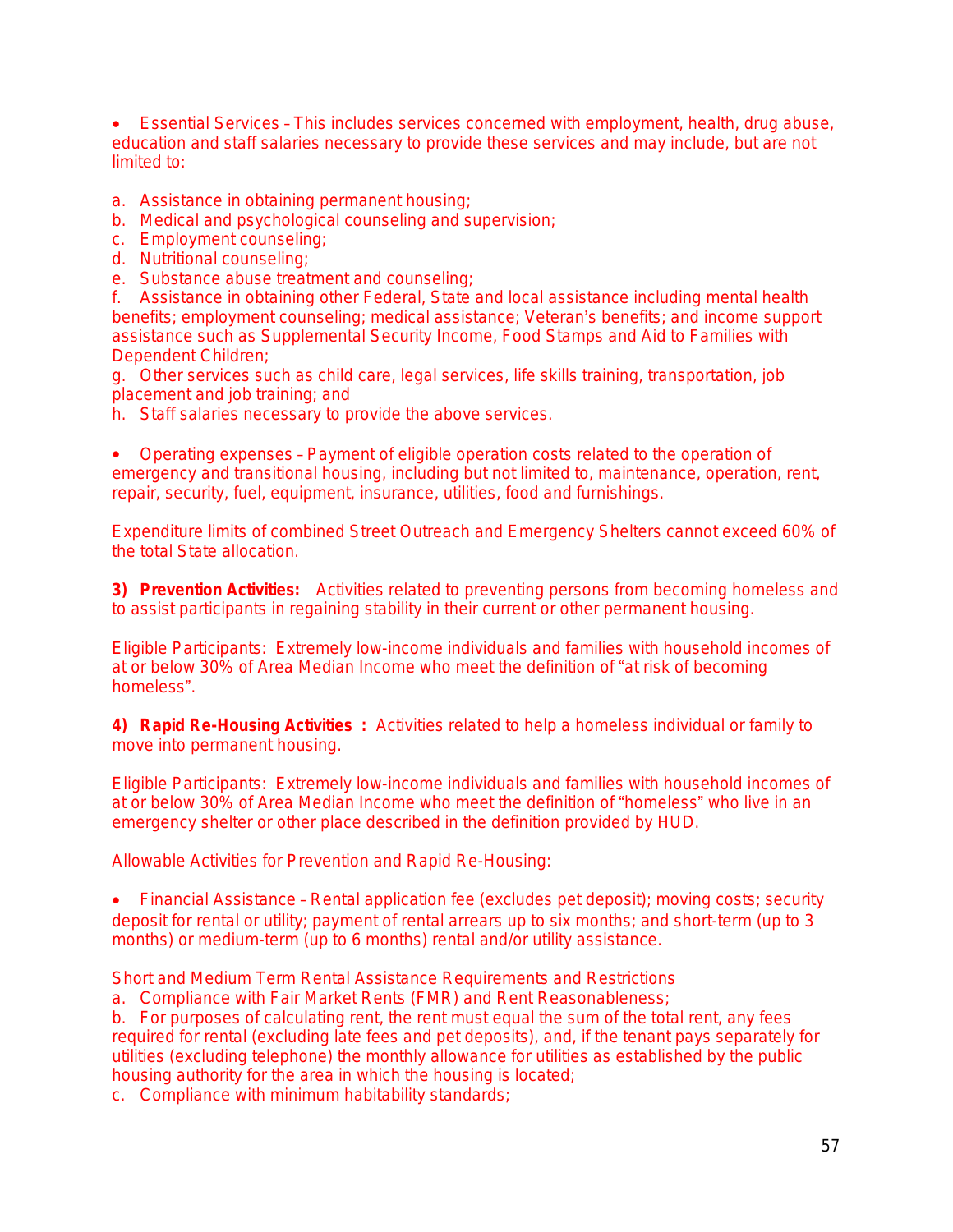d. Tenant based rental assistance means that participants select a housing unit in which to live and receive rental assistance. Project based rental assistance means that grantees identify permanent housing units that meet ESG requirements and enter into a rental assistance agreement with the owner to reserve the unit and subsidize it so that eligible program participants have access to the unit;

e. A standard and legal lease must be in place;

f. No rental assistance can be provided to a household receiving assistance from another public source for the same time period (with the exception of rental arrears); and g. Participants must meet with a case manager at least monthly for the duration of the assistance (participants who are victims of domestic violence are exempt if meeting would

increase the risk of danger to client).

h. The Grantee must develop an individualized plan to help the program participant remain in permanent housing after the ESG assistance ends.

 Housing Relocation and Stabilization Services – Housing search and placement; assessment of housing barriers and needs; landlord mediation; legal services resolving landlord/tenant matters; assistance with submitting rental applications and leases; assessment of housing for habitability, lead-based paint and rent reasonableness; case management; Homeless Management Information System (HMIS) data collection and submission; credit repair counseling; budget classes; and monitoring and re-evaluating program participants.

**5)** *Homeless Management Information System (HMIS):* Eligible costs include hardware; software; equipment costs; staffing for operating HMIS data collection, monitoring and analysis; reporting to the HMIS Lead Agency; training on HMIS use; and obtaining technical support.

Local government recipients may distribute all or a part of their ESG funds to eligible, private non-profit organizations for allowable ESG activities.

For each of the eligible activities, THDA reserves the right to adjust funding requests to remain within the required percentages.

### **E. Ineligible Activities**

Under Street Outreach Services, ESG funds may not be used for the following:

1) Emergency medical and/or mental health services accessible or available within the area under an existing program; and

2) Maintenance of existing services already being provided within the past 12 months prior to funding.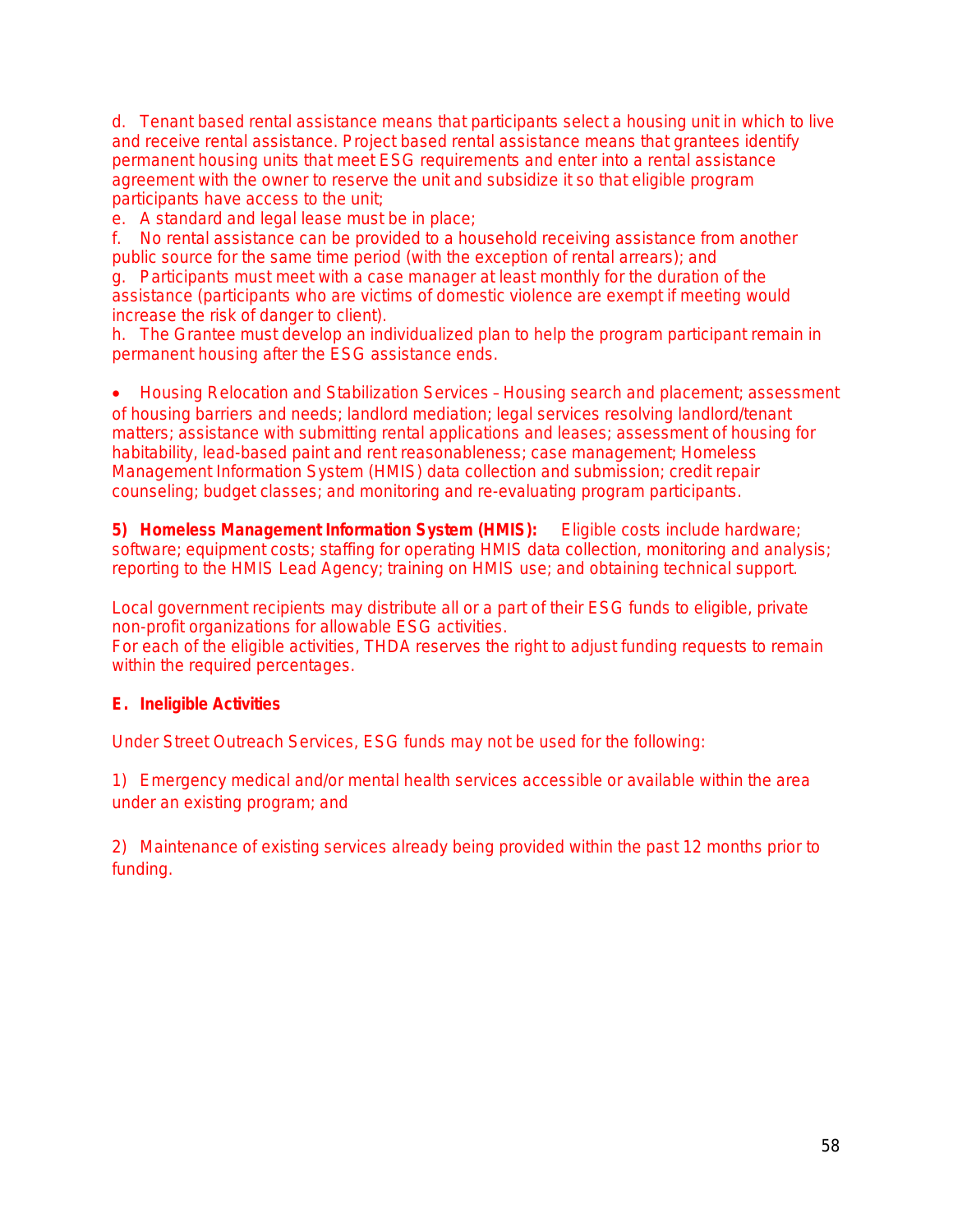Under Emergency Shelter Services, ESG funds may not be used for the following:

- 1) Acquisition of real property;
- 2) New construction of an emergency shelter for the homeless;
- 3) Property clearance or demolition;
- 4) Rehabilitation administration, such as the preparation of work specifications or inspections;
- 5) Staff training or fund raising activities associated with rehabilitation;
- 6) Salary of case management supervisor when not working directly on participant issues;
- 7) Advocacy, planning, and organizational capacity building;
- 8) Staff recruitment and/or training;
- 9) Transportation costs not directly associated with service delivery;
- 10) Recruitment or on-going training of staff;
- 11) Depreciation;

12) Costs associated with the organization rather than the supportive housing project (advertisements, pamphlets about the agency, surveys, etc.);

- 13) Staff training, entertainment, conferences or retreats;
- 14) Public relations or fund raising;
- 15) Bad debts or bank fees; and
- 16) Mortgage payments.

Under Prevention and Rapid-Rehousing Activities, ESG funds may not be used for the following:

- 1) Mortgage payments;
- 2) Pet deposits;
- 3) Late fees incurred if grantee does not pay agreed rental subsidy by agreed date;
- 4) Payment of temporary storage fees in arrears;
- 5) Payment of past debt not related to rent or utility; and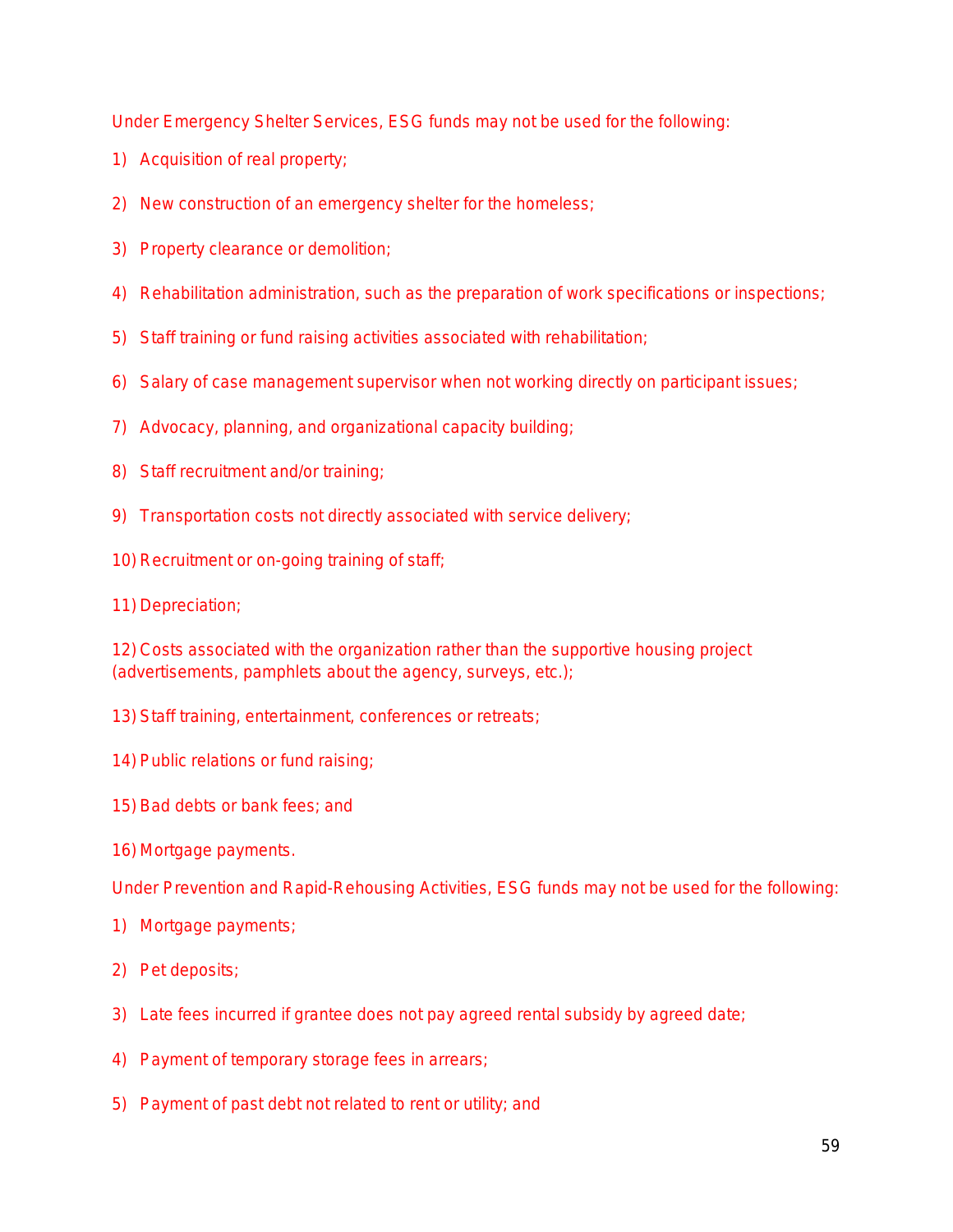6) Financial assistance to program participants who are receiving the same type of assistance through other public sources or to a program participant who has been provided with replacement housing payments under URA during the same time period.

Under HMIS: Activities funded under this activity must comply with HUD's standards on participation, data collection, and reporting under a local HMIS.

### **F. Matching Funds**

The ESG program requires a dollar for dollar match for the ESG funds. All grantees must supplement their ESG funds with equal amounts of funds or in-kind support from non-ESG sources. Certain other federal grants contain language that may prohibit their use as a match. Matching funds or in-kind support must be provided after the date of the grant award to the recipient and within the period of the ESG contract with THDA. The recipient may not include funds used to match any previous ESG grant.

### **G. Other Federal Requirements**

*Non-discrimination and Equal Opportunity* – Grantees must make facilities and services available to all on a nondiscriminatory basis, and publicize the facilities and services. The procedures a Grantee uses to convey the availability of such facilities and services should reach persons with handicaps or persons of any particular race, color, religion, sex, age, familial status, or national origin within their service area who may qualify for them. If not, the Grantee must establish additional procedures that will ensure that these persons are made aware of the facilities and services. Grantees must adopt procedures to disseminate information to anyone who is interested regarding the existence and location of handicap accessible services or facilities.

*Lead-based Paint* – Housing assisted with ESG funds is subject to the Lead-Based Paint Poisoning Prevention Act and the Act's implementing regulations at 24 CFR Part 35, Subparts C through M for any building constructed prior to 1978. Grantees using ESG funds only for essential services and operating expenses must comply with Subpart K to eliminate as far as practical lead-based paint hazards in a residential property that receives federal assistance for acquisition, leasing, support services or operation activities. Grantees using ESG funds for renovation, major rehabilitation or conversion must comply with Subpart J to eliminate as far as practical lead-based paint hazards that receives federal assistance for rehabilitation. The Lead-Based Paint Regulations are available at [www.hud.gov/lea.](http://www.hud.gov/lea)

*Property Management Standards* – In addition to the three-year or ten-year compliance period required for projects that use ESG funds for rehabilitation, renovation or conversion, recipients of ESG funds are also required to follow uniform standards for using and disposing of capital improvements and equipment. Equipment is defined as having a useful life of at least one year and a per unit value of \$5,000 or more.

*Relocation and Displacement* – Grantees are required to take reasonable steps to minimize the displacement of persons, families, individuals, businesses, non-profit organizations or farms as a result of administering projects funded through ESG. Any persons displaced by the acquisition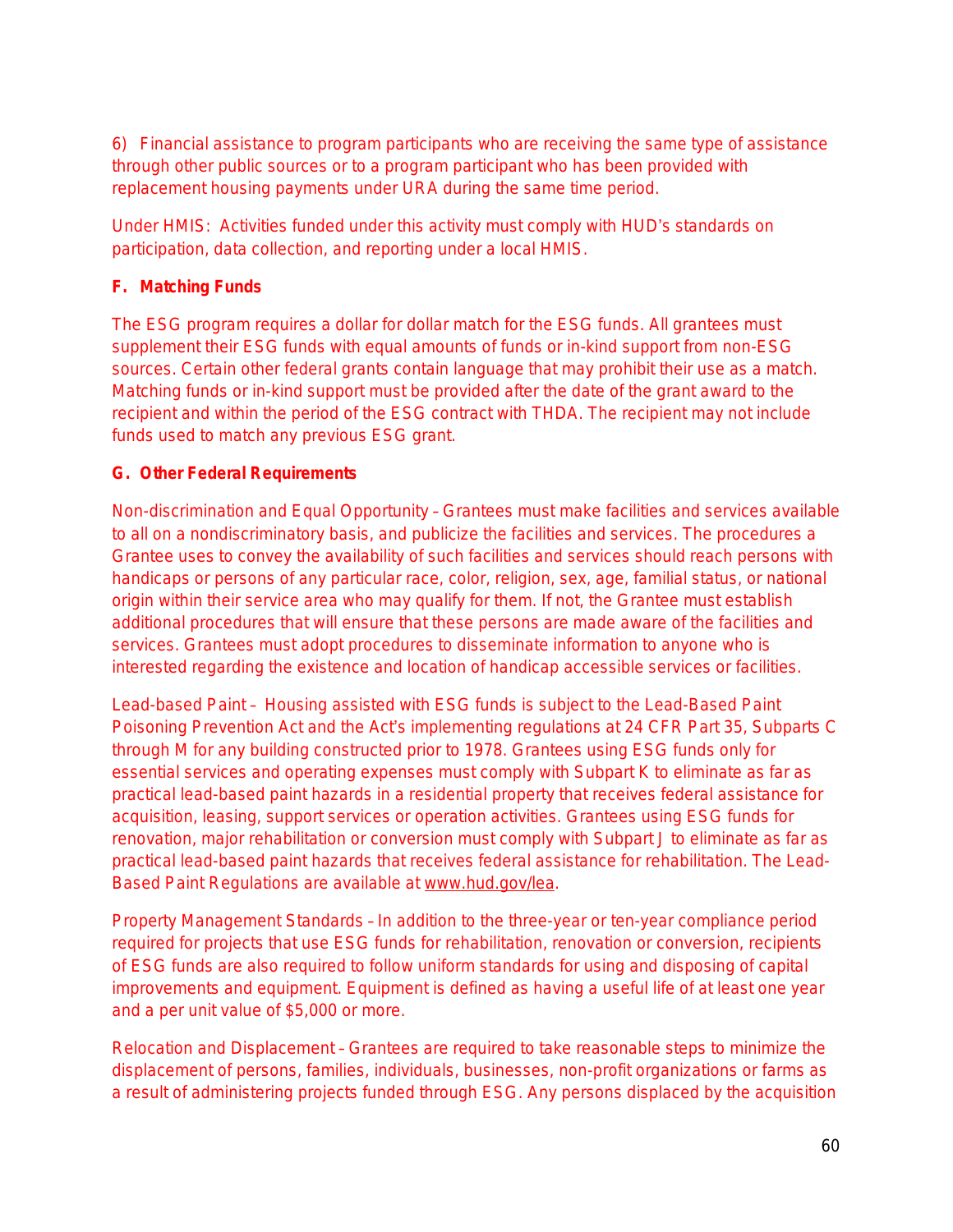of property must be provided with relocation assistance (24 CFR 576.59).

*Environmental Review* – In implementing the ESG program, the environmental effects of each activity must be assessed in accordance with the provisions of the National Environment Policy Act of 1969 (NEPA) and the related authorities listed in HUD's regulations at 24 CFR Part 58. THDA as the Responsible Entity and the units of local government funded by THDA will be responsible for carrying out environmental reviews.

THDA will review the release of funds for local governments and must request the release of funds from HUD for any projects of non-profit organizations. The non-profit organizations will be responsible for gathering the information required for the environmental reviews. ESG funds cannot be committed until the environmental review process has been completed. Commitments for expenditures made prior to the approval of the environmental review cannot be reimbursed with ESG funds.

*Conflict of Interest* – Each ESG recipient must adopt a conflict of interest policy which prohibits any employee, persons with decision making positions or having information about decisions made by an organization, from obtaining a personal or financial interest or benefit from the organization's activity, including through contracts, subcontracts, or agreements (24 CFR 576.57).

*Asbestos* – Prior to renovation, Tennessee State law requires an asbestos inspection for any structure that is not a residential building having four or fewer dwelling units. The costs of asbestos removal may be included in the grant request.

*Contractual Agreement* – All recipients must enter into a contractual agreement with THDA. This Working Agreement includes all requirements contained in the ESG Final Rule (24 CFR Part 576) in addition to all other applicable rules and regulations. The Working Agreement will include, but is not limited to the following:

1) *Building Standards* – Recipients must ensure that any building for which Emergency Solutions Grants are used for renovation, conversion or major rehabilitation will meet the local government standards for safety and sanitation.

2) *Certification of Assistance* – Recipients must certify that on-going assistance will be provided to homeless individuals in obtaining appropriate supportive services, including permanent housing, medical and mental health treatment, counseling, supervision and other services essential for achieving independent living and other federal, state local and private assistance available for such persons.

3) *Confidentiality* – Recipients must develop procedures to ensure the confidentiality of victims of domestic violence.

4) *Drug and Alcohol-free Facilities* –Recipients must administer a policy designed to ensure that each assisted homeless facility is free from the illegal use, possession or distribution of drugs or alcohol by its beneficiaries.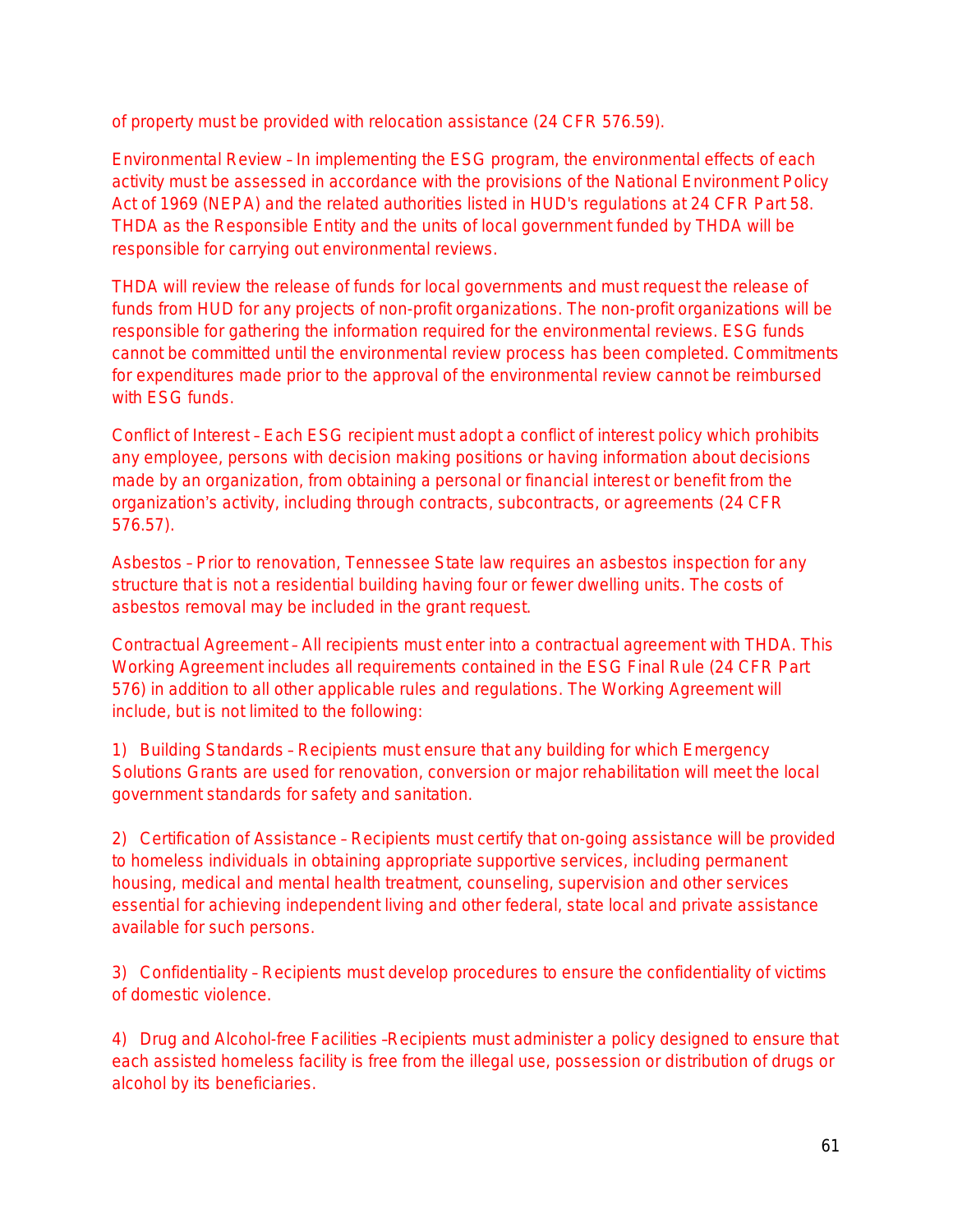5) *Client Participation* – Recipients must involve the homeless individuals and families in the maintenance and operation of facilities, and in the provision of services to residents of these facilities to the maximum extent possible. The involvement of homeless persons is required through the Housing and Community Development Act of 1992.

6) *Procurement Procedures* – Each ESG recipient must have an appropriate procurement procedure in place. At a minimum, three telephone bids must be obtained for any equipment or furniture purchases to be charged totally or in part to ESG.

7) *Fair Housing* – All ESG recipients must perform and document action in the area of enforcement and/or promotion to affirmatively further fair housing. During the grant year recipients must carry out a minimum of one activity to promote fair housing. Non-discrimination and equal opportunity are applicable to ESG programs (24 CFR 5.105(a) as amended).

8) *Terminating Assistance* – All ESG recipients must have a formal process for terminating assistance to an individual or family. At a minimum, there must be an appeals procedure with one level of administrative review for clients who are evicted or refused service from the facility for any reason.

9) *Reporting Requirements* – Each ESG recipient must complete periodic reporting forms as required by THDA.

10) *HMIS Participation* – All ESG recipients must certify that they will fully utilize the Homelessness Management Information System (HMIS) for their area. While recipients must work with their local HMIS administrator, please note that different areas within the state may use different systems and/or system administrators. The applicant should work with their local CoC to coordinate HMIS access and technical assistance. The ESG recipient assumes full responsibility for all reporting to THDA. Please check the following website for local CoC contact information and for information on the geographic areas covered by each CoC: http://www.thda.org/commpros/hprp/cocmap.pdf

Please note that domestic violence programs are exempt from the HMIS requirement, however they will be required to provide aggregate data for reporting purposes.

### **H. Application and Evaluation Procedure**

THDA will evaluate each application to determine if the proposal meets threshold criteria. Threshold criteria include: submission of a complete application; proposal of an eligible activity; proposal of a project that in the opinion of THDA is physically, financially and administratively feasible; proposal of a project that meets the requirements of 24 CFR Part 576, as amended. Documentation must be submitted along with the completed Checklist to demonstrate that the organization meets threshold requirements and has the capacity to provide shelter, essential services and/or operations for programs serving the homeless. Applications meeting the threshold criteria will be scored and ranked in descending numerical order.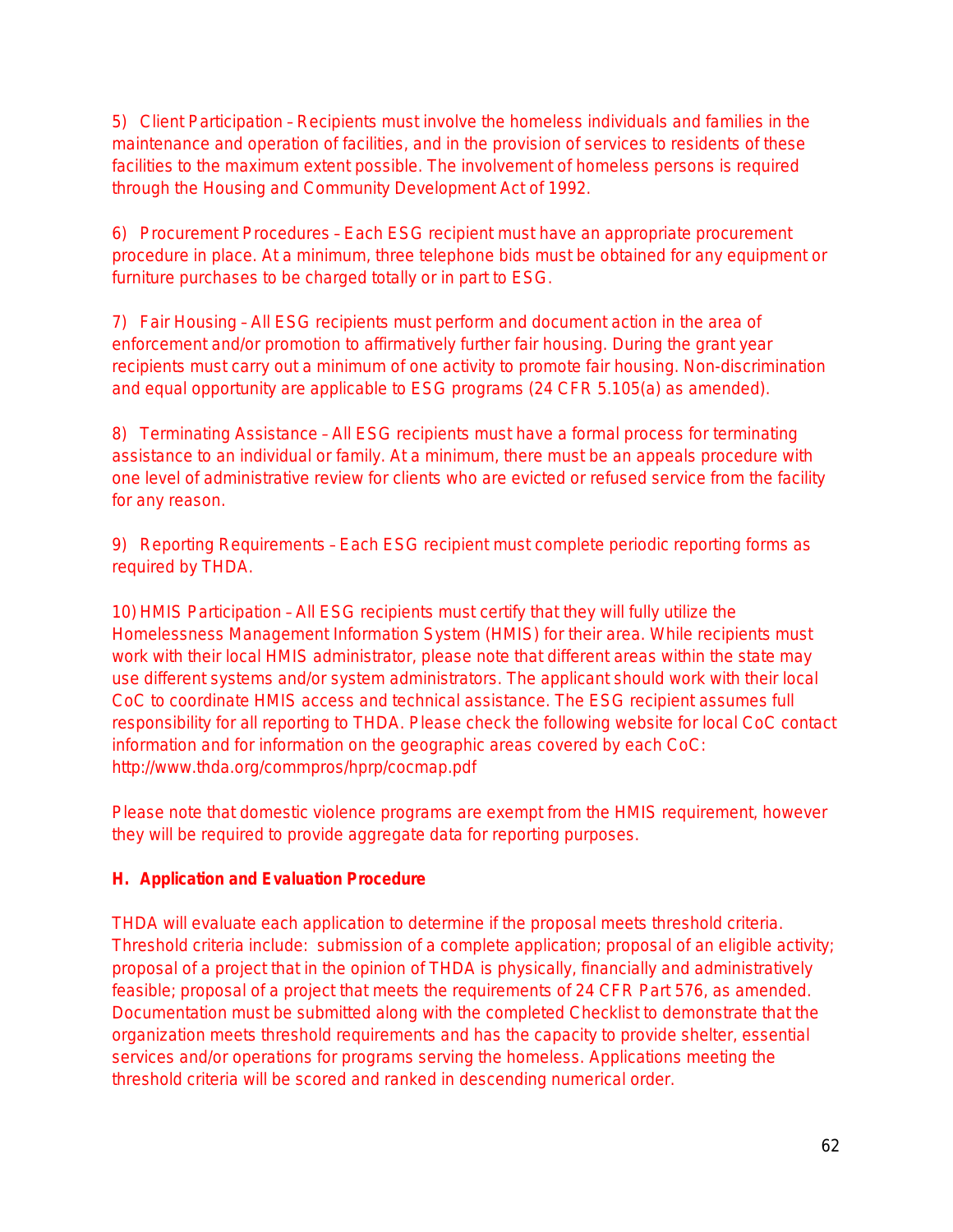Applicant eligibility factors include:

- 1) Either non-profit or unit of local government
- 2) No outstanding findings or other issues
- 3) Experienced homeless services/prevention provider
- 4) Must be able to meet recordkeeping and reporting requirements including HMIS utilization
- 5) Must be able to meet HMIS requirements (exception of domestic violence programs)

#### **ESG Competitive Allocation Rating Scale 100 points 100 points**

#### **1) Needs Score Up to 25 points**

THDA calculates need factors using poverty statistics for counties. Factors are based on percentages rather than absolute numbers. The need factors used are the percentage of households that are low income; percentage of population receiving food stamps, percentage of reported domestic violence victims, unemployment rates, and percentage of homeless reported.

### **2) Agency Data Up to 30 points**

Documentation of Agency's capacity to administer the ESG program and experience with grant funding. Adequate description of staff and volunteers available to implement the proposed activities. *Attention will be paid towards agencies that have shown an ability to turn in pay requests with appropriate documentation and turn in reports as requested.*

#### **3) Fiscal Information Up to 25 points**

Completeness of budget. Clear and specific documentation of match, source(s) and level of committed cash match. This criterion will include a review of past expenditure of ESG funds. *Attention will be paid towards agencies that draw their funds down as needed and in a timely manner.*

#### **4) Disaster Areas 10 points**

THDA shall award 10 additional points to applications for projects located in counties that have been declared a presidential disaster area under the Robert T. Stafford Disaster Relief and Emergency Assistance Act in the year prior to the application due date.

#### 63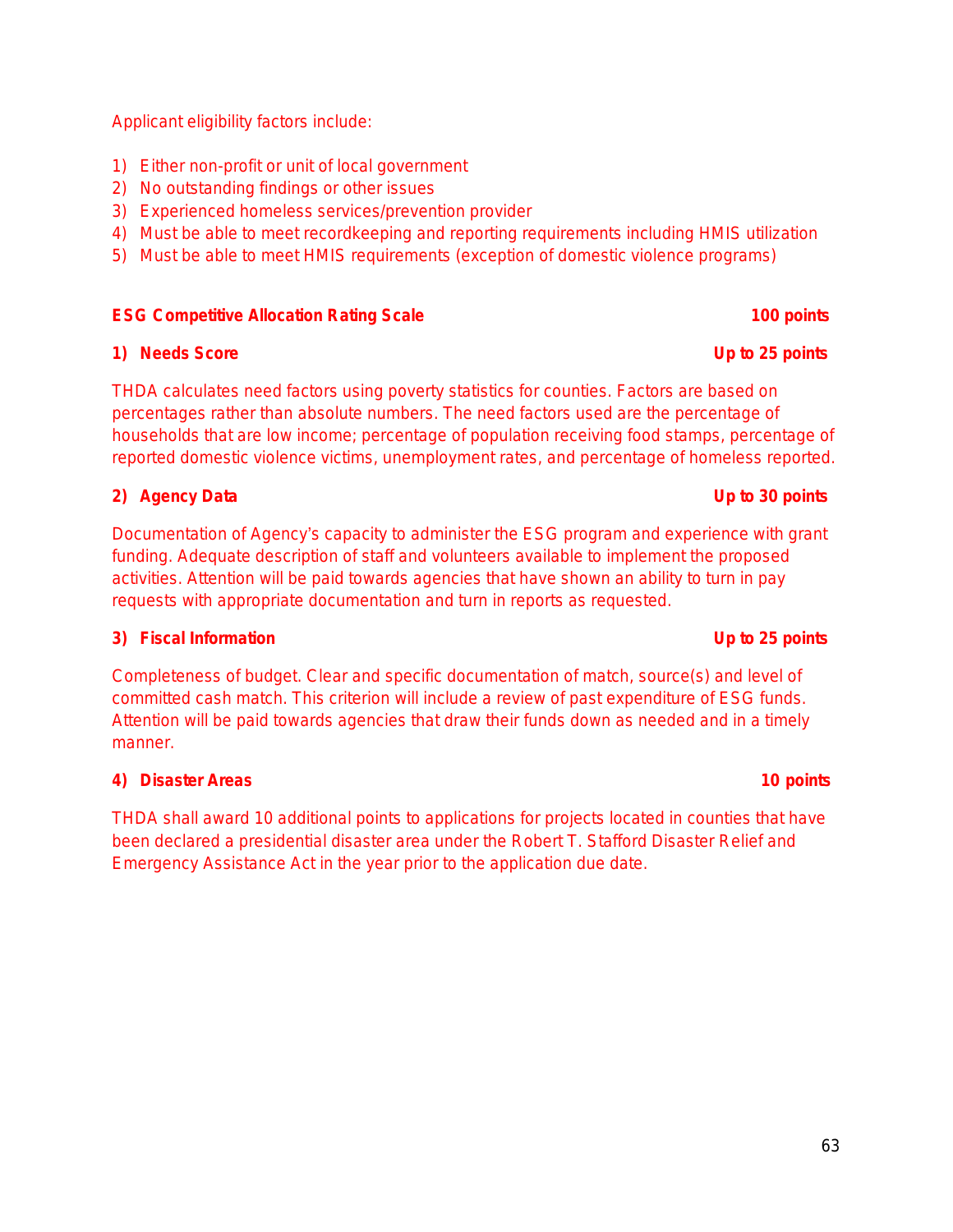### **5) Lack of Resources 5 points**

THDA shall award five additional points to applications for projects located in counties that do not have other resources within the county to serve the homeless or to provide homelessness prevention.

### **6) Domestic Violence Shelters Up to 5 points**

THDA recognizes that while the risk factors for homelessness are also risk factors for domestic violence – they are not the only risk factors. We recognize that domestic violence cannot be necessarily be tracked in the same way as other subgroups of the homeless. Therefore, up to five additional points will be granted to domestic violence shelters in areas of reported incidents.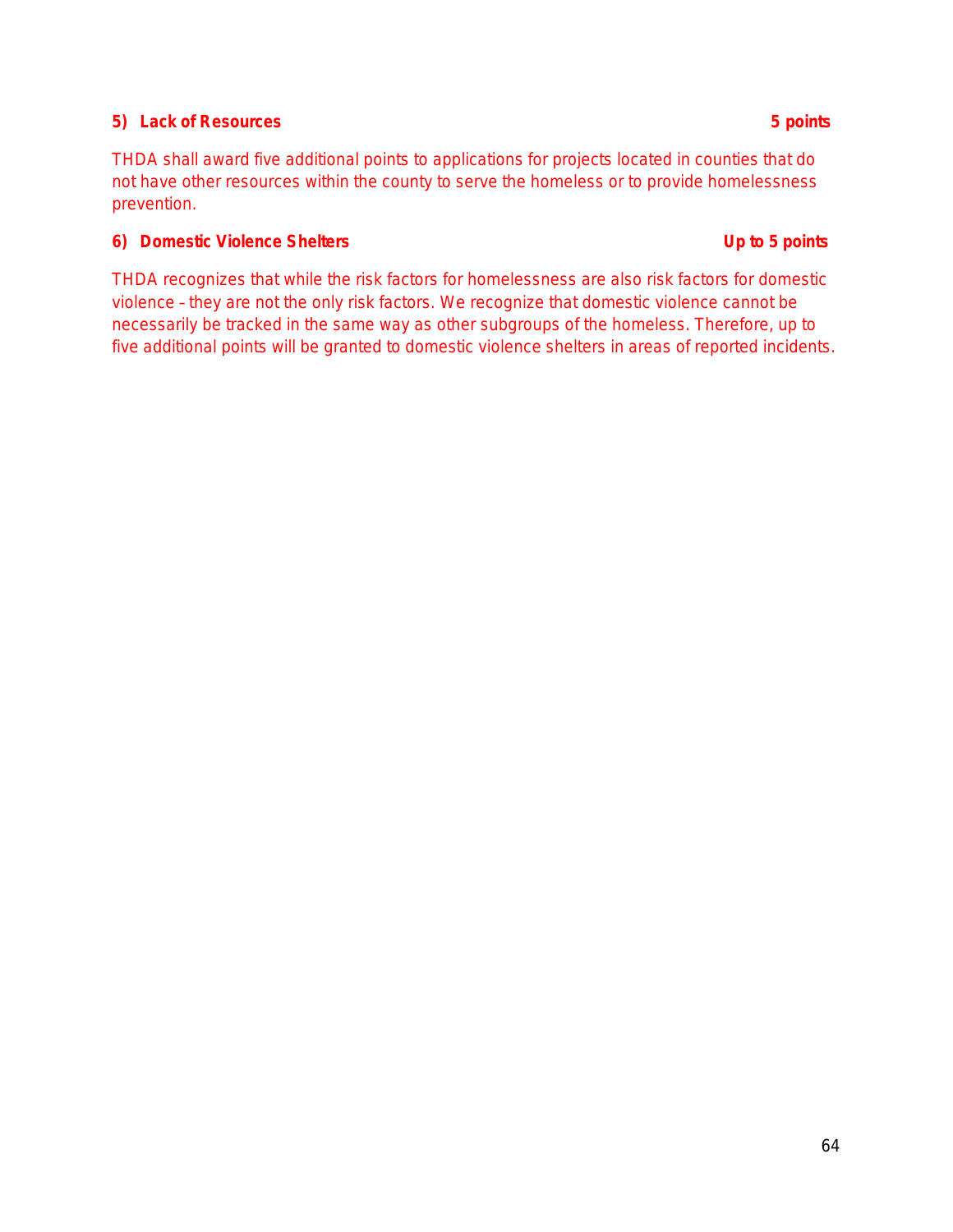# **HOPWA PROGRAM METHOD OF DISTRIBUTION AND PROGRAM DISCRIPTION**

#### **1. Introduction**

The State of Tennessee anticipates federal funds for the Housing Opportunities for Persons with AIDS (HOPWA) program in the amount of \$947,455. Two metropolitan areas of the state receive direct HOPWA funds from HUD, Nashville and Memphis. The State will administer funds to the remainder of Tennessee, and no more than three percent of the State's award will be retained by the Department of Health, HIV/AIDS/STD Section for administrative costs. The remaining 97% will be contractually awarded to the seven Project Sponsors across the state. The Project Sponsors were originally selected using a request for grant proposal (RFGP) process for not-forprofit organizations and/or Community-Based Organizations (CBOs).

During the 1996 grant year, the State was notified that two of its metropolitan regions (Memphis and Nashville) qualified as Eligible Metropolitan Statistical Areas (EMSAs) for HOPWA formula allocations beginning in FY 1997. At that time, the State revised the geographic breakdown for HOPWA into seven regions, which include every county in the state not supported by the two EMSAs. Each of the seven regions has one not-for-profit agency that is the Project Sponsor for HOPWA. The not-for-profit organizations were selected using the RFGP process.

In the winter of 2003, the Office of Management and Budget (OMB) released updated service areas, with HOPWA formula jurisdictions based on the 2000 Census. The update had been conducted periodically, since that time and, by 2005, fifteen counties had been removed from the State's service area. These include: Cannon, Cheatham, Davidson, Hickman, Macon, Robertson, Rutherford, Smith, Sumner, Trousdale, Williamson, and Wilson counties, which became the responsibility of the metropolitan statistical area of Nashville EMSA. Fayette, Shelby and Tipton counties are the responsibility of Memphis EMSA.

The RFGP process for HOPWA is based on a five-year cycle, which was last issued in 2010. All of the original Project Sponsors selected in 2010 have been retained. The contracts for these agencies are renewed annually for up to five years. However, the State reserves the right to terminate a contract should there be substandard performance by a Project Sponsor. In the event a contract is terminated, the State will solicit new agency proposals.

The Department of Health is contracting with established not-for-profit agencies that continually show both the capability to plan for, as well as the ability to provide direct intervention and housing assistance to eligible clients and their families. Proposals were submitted by the Project Sponsors and evaluated on criteria such as technical services, organization and experience, and budget reasonableness, to name a few. Funds were originally awarded as available to sponsors who submitted proposals that best met, or exceeded the required criteria and provided a detailed budget, which best met the needs of HOPWA clients. Renewal of the contract is determined by periodic evaluation of the Project Sponsors achieving, or exceeding the requirements outlined in the Scope of Services, which is found in each Project Sponsor's contract.

In preparation for the development of the 2010 RFGP, the HIV/AIDS/STD Section staff reviewed the previous RFGP, incorporating any revisions, changes and deletions that had occurred since the original submission. The RFGP recommended the use of HOPWA funds for projects that address needs in the following areas: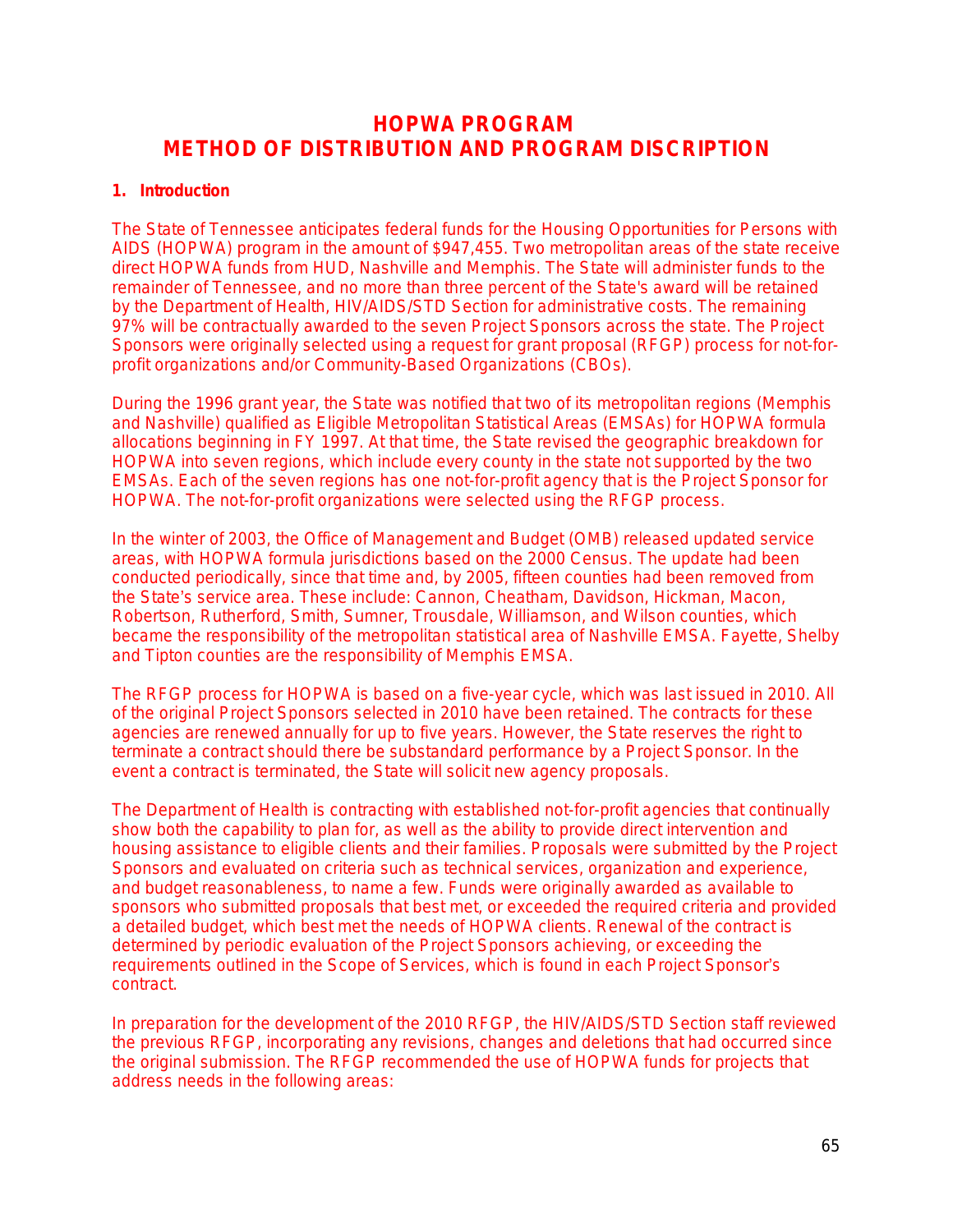A. Housing Information Services Program

The Housing Information Services Program includes, but is not limited to, counseling, information and referral services to help eligible clients locate, acquire, finance and maintain housing. This may also include fair housing counseling for eligible beneficiaries who may encounter discrimination as described in the Federal and State Fair Housing Act.

B. Short-term Rent, Mortgage and Utility Payments Program

The Short-term rent, Mortgage and Utility Payments Program (STRMU) is intended to prevent homelessness of the tenant or the mortgagor of a dwelling over a time specified by HUD.

C. Supportive Services Program

The Supportive Services Program includes, but is not limited to, health, mental health, assessment, drug and alcohol abuse treatment and counseling, day care, nutritional services, intensive care when required, and assistance in gaining access to local, state and federal government benefits and services. Health services may only be provided to clients with AIDS or related diseases, and not to family members (see the definition of Family Member in Section 2. D.).

D. Permanent Housing Placement Program

Permanent housing placement services may be used to help eligible persons establish a new residence where on-going occupancy is expected to continue.

E. Ongoing Housing Assessment Plan

The Ongoing Housing Assessment Plan includes, but is not limited to, systematic reviews of housing needs, investigation of homelessness and current health issues to help assist individuals manage resources, track progress and access community care as available, by Project Sponsors.

The HIV/AIDS/STD Section issued an RFGP in 2010 for the three activities, which HUD has now separated into four; this encouraged the maximum use of HOPWA funds for HIV infected clients and their family members threatened with homelessness. Proposals were reviewed by a panel of persons with expertise in AIDS health care, housing, and homelessness issues. Evaluators adhered to all aspects of the federal and State regulations governing HOPWA financial and resource management criteria and program goals. Additional consideration included the level of local or regional networking among area HIV service organizations; plans to identify HIV positive persons who are homeless but not part of any HIV support system; plans to serve both rural and urban residents; and the development of emergency housing plans for HIV positive persons.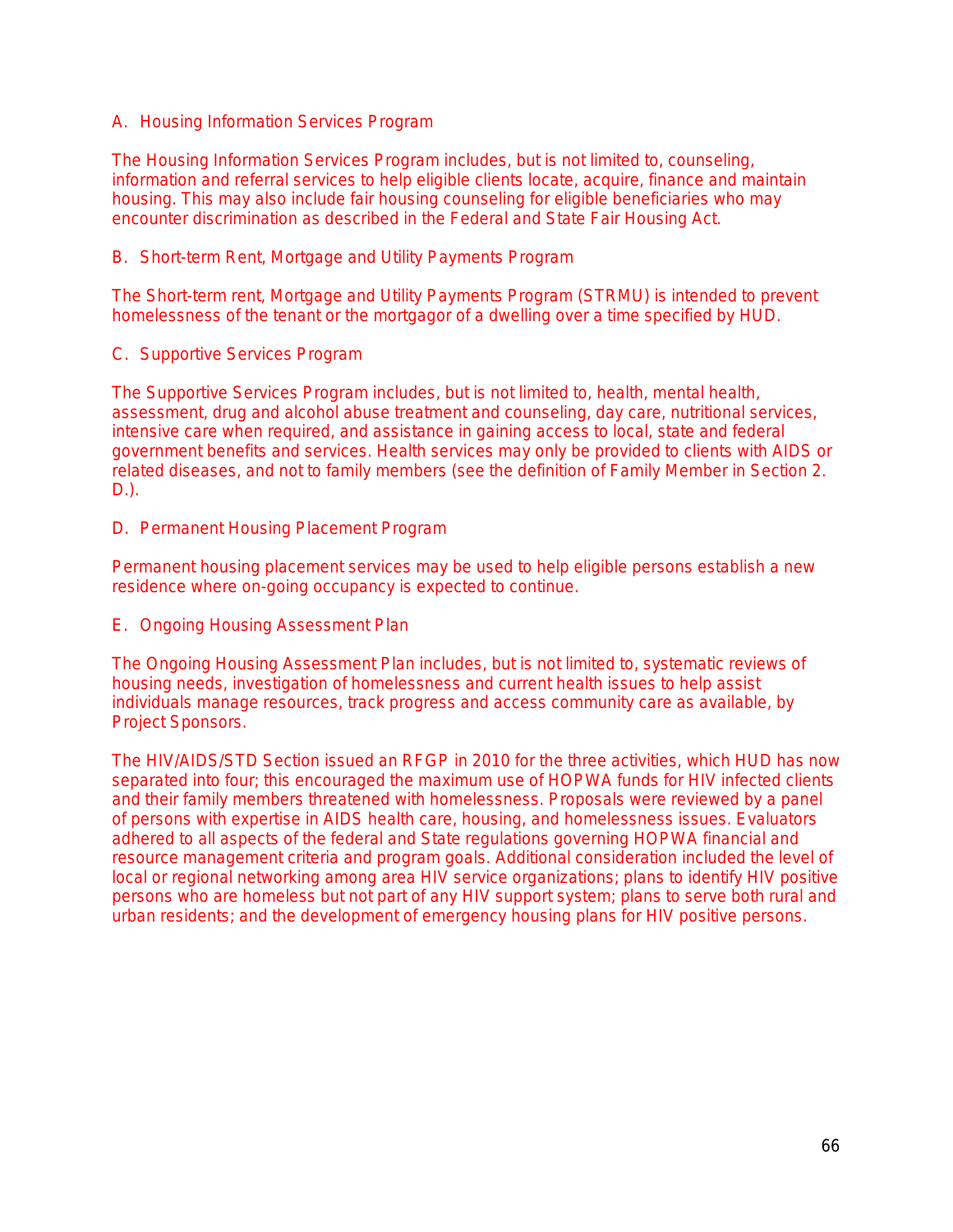#### **2. Program Plan**

#### A. Background and Need

Each plan includes a "Background and Need" section that: (a) identifies the applicant's HIVspecific program to date, concentrating heavily on specific client-related service, (b) analyzes the applicant's client caseload, concentrating specifically on data to show the need for HIV housing related services and activities, (c) documents how other HIV specific agencies have been consulted to decide local needs for housing related services, and (d) assesses for previous HOPWA grant recipients, the detailed demographic breakdown of their clients, including the three low income categories.

#### B. Program Plan

Based upon the information identified in the "Background and Need" section, each proposal provides a "Program Plan" that identifies each activity selected for inclusion in the proposal, as well as an estimate of the number of clients expected to be served.

The program plan outlines procedures expected to be initiated within each selected activity: (a) provides housing information services; (b) provides counseling and referral services; (c) assists eligible clients to locate, acquire, finance, and maintain housing; (d) prevents homelessness of eligible clients; (e) assists with short-term rent, mortgage and utility payments and; (f) provides supportive services.

#### C. Outreach and Networking

Each plan includes a means by which potentially eligible applicants and clients are notified of the availability of housing assistance. The plan also addresses individuals in need in the surrounding rural areas, as appropriate, as well as individuals who may be HIV infected and homeless, but not part of any existing HIV support system.

Each applicant includes a local and/or regional networking plan involving agencies that provide HIV related services that will be used for service referrals. Organizations participating in this network included local and regional health department AIDS programs, other HIV-related Community-Based Organizations, alcohol and drug abuse HIV outreach agencies, HIV specific clinics, counseling and testing sites, homeless shelters and soup kitchens, local social service agencies, local Red Cross and Planned Parenthood organizations, and other agencies involved in specified areas.

All plans will develop and describe procedures for interagency referral and follow-up. Documentation is maintained to ensure other needed services are discussed and information is placed on application identifying available services; this information is then made available to clients.

#### D. Definition of "Family Member"

HUD defines "family" as a household composed of two or more related persons. The term "family" also includes one or more *eligible* persons living with another person or persons who are determined to be important to their care or well-being. Finally it includes the surviving member or members of any family described in this definition who are living in a unit, helped under the HOPWA program, with the person with AIDS at the time of his or her death. This definition gives consideration to relationships outside traditional marriage between opposite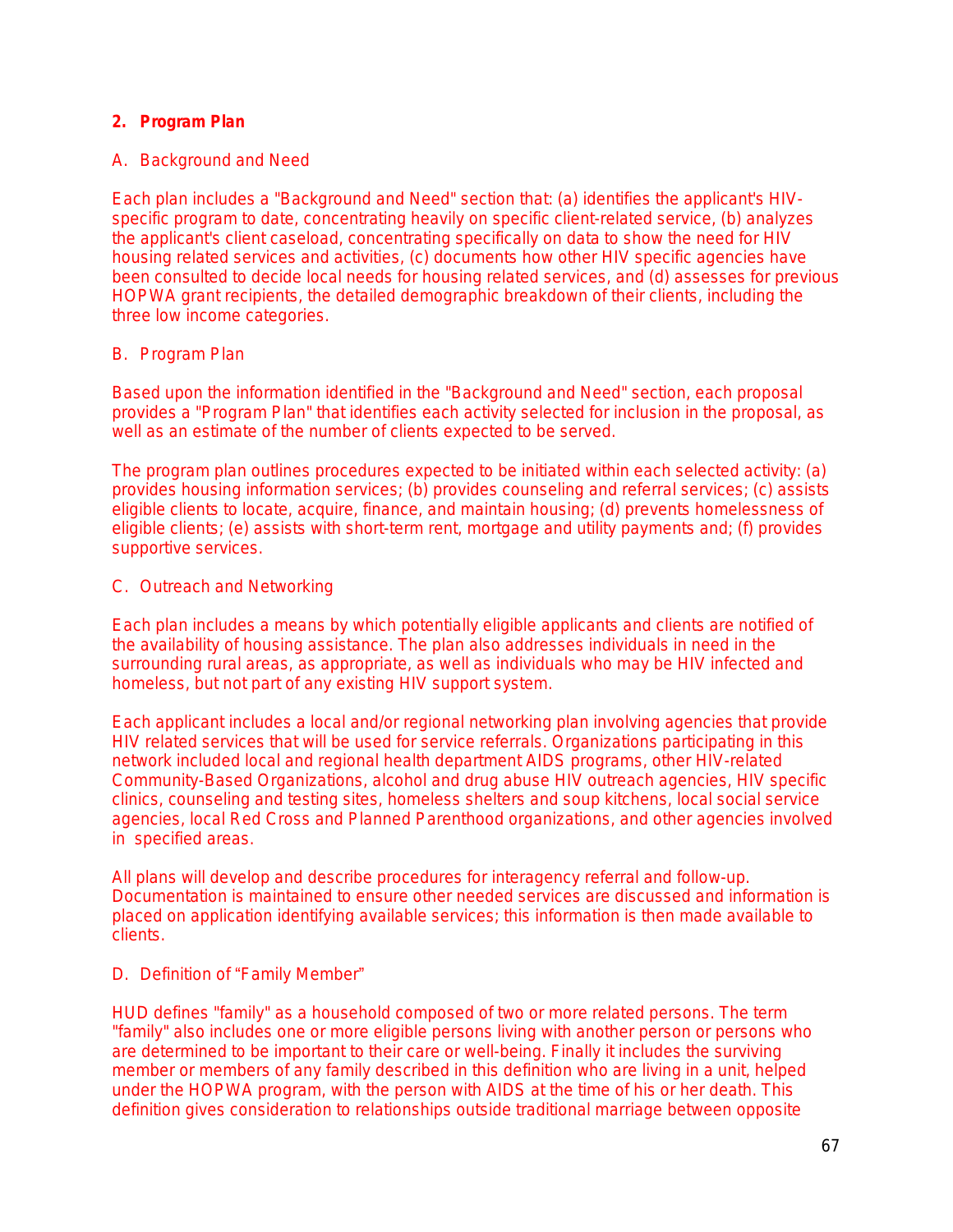sexes, but is specific enough to prevent situations where an individual receives housing assistance and subsequently provides a place to live for one or more friends or acquaintances.

E. Geographic Target Area

The geographic target area to be covered by the awarded funds is detailed by each applicant. In the event the target area was limited to a metropolitan city, the plan addresses how needs/inquiries from clients in surrounding rural areas would be managed. All Tennessee counties not served by HOPWA EMSAs will be served by the State HOPWA program in FY 2011-2012.

F. Plan to Address the CPD Outcome System

The State envisions the use of STRMU services to enhance the availability and sustainability through Enhance Suitable Living Environment by way of the prevention of homelessness in our client population. The seven Project Sponsors across the State will implement supportive services of various types depending on the availability of funds, but at present we are primarily capable of only addressing the prevention of homelessness.

#### **3. Methodology for Formula Distribution**

For the HOPWA program, the State is divided into seven regions. Sponsors wishing to receive HOPWA funds may submit applications to the HOPWA program when an RFGP is released. Total funding awards will not exceed the amount available for distribution within the region.

| <b>Project Sponsor</b>                            | % of Funds | <b>Funding Award</b> |
|---------------------------------------------------|------------|----------------------|
| East Tennessee (East TN HRA)                      | 30%        | \$275,709            |
| Mid Cumberland (Nashville CARES)                  | 5%         | \$45,952             |
| Northeast Tennessee (Frontier Health)             | 12%        | \$110,284            |
| Southeast Tennessee (Chattanooga CARES)           | 23%        | \$211,377            |
| South Central Tennessee (Columbia CARES)          | 9%         | \$82,713             |
| Upper Cumberland (Upper Cumberland HRA)           | 7%         | \$64,332             |
| West Tennessee (West Tennessee Legal<br>Services) | 14%        | \$128,664            |
| <b>Total Regional Distribution</b>                | 97%        | \$919,031            |
|                                                   |            |                      |
| Administration                                    | 3%         | \$28,424             |
|                                                   |            |                      |
| <b>Grant Total</b>                                | 100%       | \$947,455            |

Funding for 2012-13 will be distributed as follows:

*HRA= Health Resources Agency, CARES = Nashville Community AIDS Resources Education Services, Chattanooga Council on AIDS Resources Education and Support, Columbia Comprehensive AIDS Resources Education Services*

Percentages of incidence changed slightly due to the movement of service areas and jurisdictions based on the OMB designations and changing disease incidence by region. The 2010 RFGP was revised to reflect those percentage changes. Adjustments in the contract amounts will be made each year to reflect changes in the percentage of AIDS cases in each region.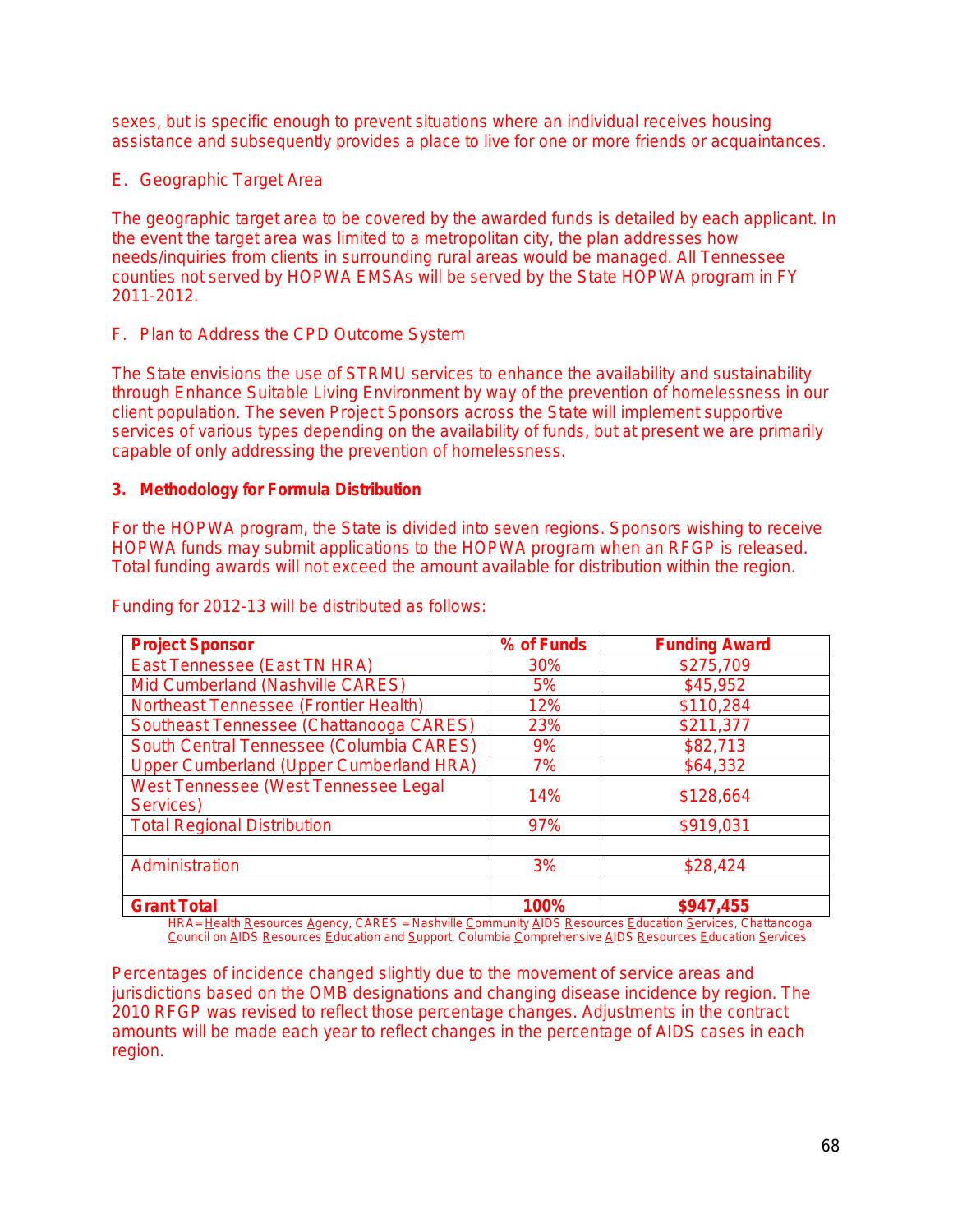#### **Method of Distribution Consolidated Formula Programs, Summary**

| <b>CDBG</b>                            |                  |              |
|----------------------------------------|------------------|--------------|
|                                        | Min Amt.         | Max Amt.     |
| Competitive                            | \$22,654,000     | \$22,654,000 |
| Formula                                | $\left( \right)$ |              |
| <b>Retained for State Project</b>      | ∩                |              |
| Non-Competitive                        | \$1,000,000      | \$1,000,000  |
| <b>State Administration of Program</b> | \$834,568        | \$834,568    |
| <b>Total</b>                           | \$24,488,568     | \$24,488,568 |
|                                        |                  |              |
| <b>HOME</b>                            |                  |              |
|                                        | Min Amt.         | Max Amt.     |
| <b>CHDO Round</b>                      | \$1,488,611      | \$1,488,611  |
| <b>Special Needs Round</b>             | \$992,407        | \$992,407    |
| <b>Regional Round</b>                  | \$6,450,646      | \$6,450,646  |
| Administration                         | \$992,407        | \$992,407    |
| <b>Total</b>                           | \$9,924,071      | \$9,924,071  |
| <b>ESG</b>                             |                  |              |
|                                        | Min Amt.         | Max Amt.     |
| <b>THDA Targeted Set-Aside</b>         | \$100,000        | \$100,000    |
| Chattanooga Set-Aside                  | \$84,000         | \$84,000     |
| <b>Small Cities Set-Aside</b>          | \$1,230,153      | \$1,230,153  |
| <b>Competitive Allocation</b>          | \$1,135,526      | \$1,135,526  |
| Administratio                          | \$206,730        | \$206,730    |
| n                                      |                  |              |

| <b>HOPWA</b>                           |           |           |
|----------------------------------------|-----------|-----------|
|                                        | Min Amt.  | Max Amt.  |
| Competitive                            | O         |           |
| Formula                                | \$919,031 | \$919,031 |
| Non-Competitive                        | O         |           |
| <b>State Administration of Program</b> | \$28,424  | \$28,424  |
|                                        |           |           |
| <b>Total</b>                           | \$947,455 | \$947,455 |

**Total \$2,756,409 \$2,756,409**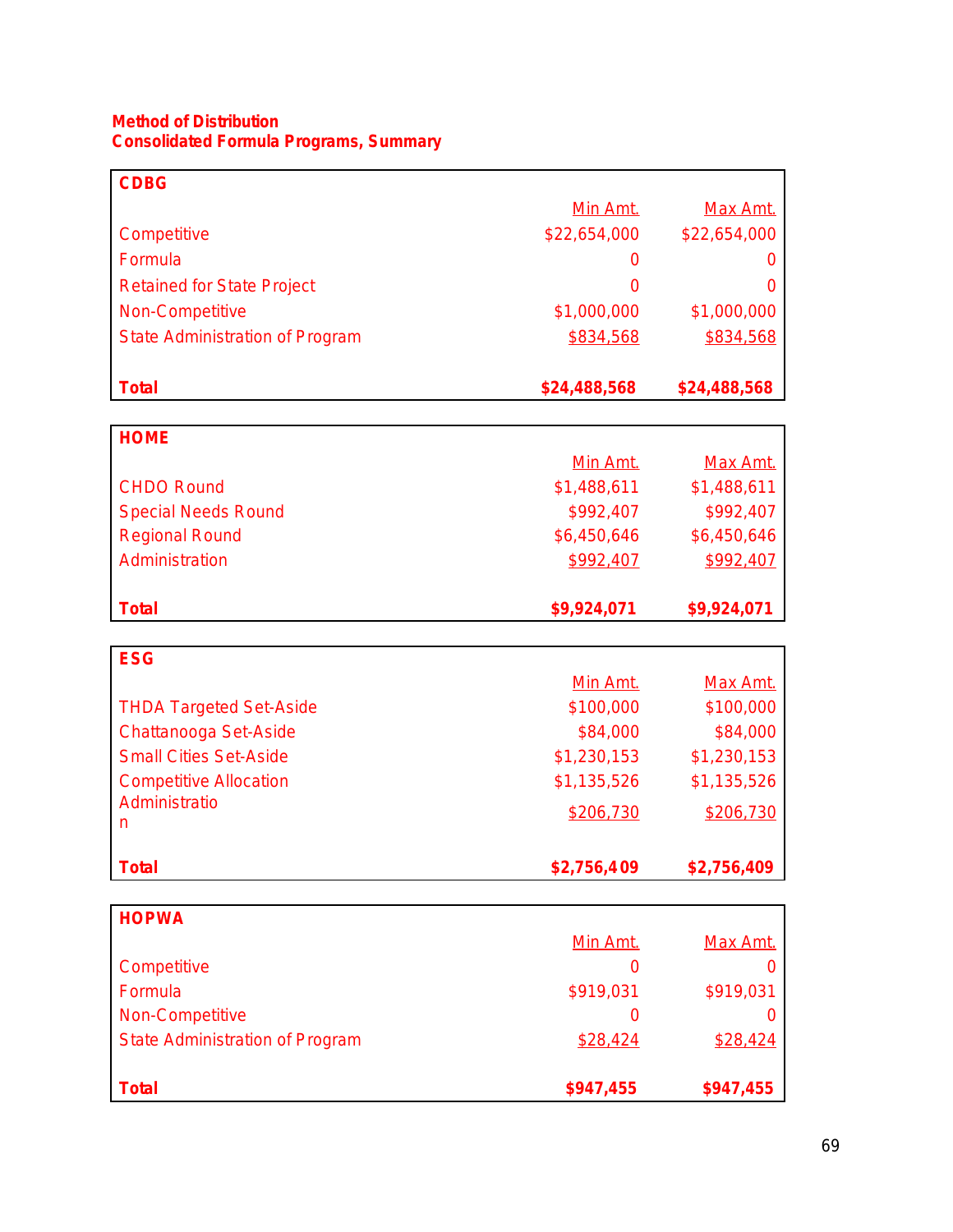# **METHOD OF DISTRIBUTION OF FUNDS OTHER FEDERAL AND NON-FEDERAL RESOURCES**

### *Other Federal Resources to be Made Available*

A. HUD Section 8 Tenant Based Rental Assistance Program

While several agencies throughout the state administer the Section 8 Tenant Based program, THDA's program is authorized to operate in 95 all counties. THDA's Section 8 Tenant Based program is administered through eight field offices located in Cookeville, Erin, Jackson, Knoxville, Lewisburg, Madison, Selmer, and Tullahoma. Each field office serves area counties, maintains a waiting list of potential recipients and receives an allocation of vouchers based on the area served. Issuing of Section 8 vouchers is a continual process and occurs throughout the year. THDA currently serves approximately 6,000 families through this program.

### B. HUD Section 8 Contract Administration Program

Since 2000, the THDA Contract Administration Division has had responsibility for administration of Section 8 Project Based HAP Contracts throughout the state. As of the end of calendar year 2012, the Division had 397 contracts, representing 29,251 units, and monthly Housing Assistance Payments (HAP) that average approximately \$12,396,258 per month. The Contract Administration Division expects the number of contracts, number of units and amount of HAPs per month to be stable for calendar year 2013.

### C. Low Income Housing Tax Credit Program (LIHTC)

As tax credit authority is made available to the State from the Internal Revenue Service, tax credits are offered on a competitive basis to eligible applicants throughout the state. THDA administers this program and offers one application cycle annually based on level of tax credit authority, demand and the quality of applications submitted. A minimum of ten percent of the total state authority is reserved for qualified nonprofit applicants. Scoring criteria for tax credit applications gives preference to developments that:

- Have marketing plans, lease-up plans or operating policies and procedures, which will give priority to persons on current public housing waiting lists;
- Plan to develop housing designed for Households with Children, Elderly, Persons with disabilities, Homeless (permanent, non-transient) or include extended use restrictions for low-income occupancy beyond 15 years; or
- Elect to set aside a minimum of ten percent of the units for households with income no higher than 50% of the area median income.

#### *Other Non-Federal Resources to be Made Available*

#### E. THDA Homeownership Program

Through the issuance of tax exempt mortgage revenue bonds, THDA makes homeownership funds available for first-time, low and moderate-income homebuyers. THDA does not serve as a direct lender, but works with approximately 90 originating agents (OAs) throughout the state. The originating agents prepare and package the application along with other required documentation. The package is then sent to THDA for underwriting. THDA then issues a commitment of funding, to the originating agent and will close soon thereafter.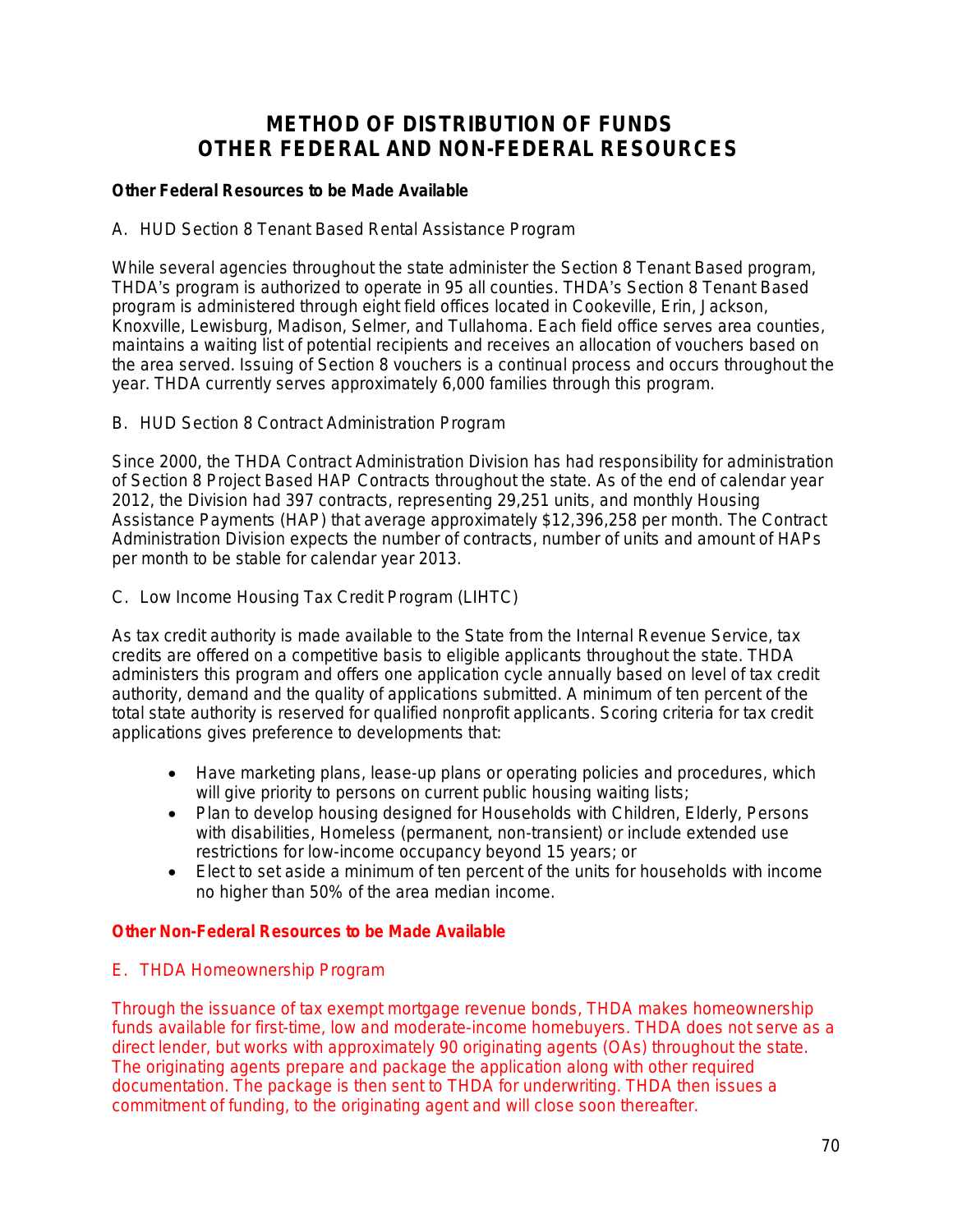At present, the agency has seven Homeownership programs. Income limits and acquisition limits apply to each.

In the **Great Rate** program, the interest rate as of April 10, 2012 is 3.95%. Income limits vary by county and by household size. The lowest household income rates, which occur in the rural nonmetro counties, are \$54,480 for a household of one or two persons and \$63,560 for a household of three or more persons. The highest household income rates occur in Nashville MSA counties and are \$79,440 for households of one or two persons, and \$92,680 for households of three or more persons. Acquisition cost limits are \$240,000 for all counties except those in the Nashville MSA, where the limit is \$275,000. Income and acquisition cost limits are *subject to change*. In addition, homebuyer education is not required for this program.

**Great Advantage** offers a 2% down payment and closing cost assistance on FHA, VA, and USDA/RD loans to qualified buyers. The interest rate for this program, as of April 10, 2012 is 4.25%. To help the new home buyer maintain sustainable homeownership, homebuyer education or counseling is required. The income and acquisition cost limits of the Great Rate program apply to Great Advantage also.

**Great Start** offers a 4% down payment and closing cost assistance on FHA, VA, and USDA/RD loans to qualified buyers. The interest rate for this program, as of April 10, 2012 is 4.55%. To help the new home buyer maintain sustainable homeownership, homebuyer education or counseling is required. The income and acquisition cost limits of the Great Rate program apply to the Great Start program also.

The **Veteran Homeownership for the Brave** program offers a below market interest rate to qualified members of the United States military, National Guard, veterans and some widowed military spouses. A 50 basis point rate reduction applies to the following loan programs: Great Rate, Great Advantage and Great Start, based on the current THDA rate at the time of the loan submission. The following government insured loan products are available: FHA, VA and USDA/RD 30-year fixed rate mortgages. The income and acquisition cost limits of the Great Rate, Great Advantage and Great Start programs apply to Veteran Homeownership for the Brave.

The **New Start 0% Mortgage Loan Program** , designed to promote the construction of new homes for very low-income Tennesseans, is delivered through non-profit organizations with established programs for the construction of single family housing for low and very low income households. The non-profit is responsible for selecting the homebuyer, determining eligibility, constructing the home, providing homebuyer education, and originating and servicing the New Start Loan. THDA currently works with 30 non-profit partners. Effective in April, 2012, the New Start Program is delivered in three tiers:

Tier I – The maximum household income limit is \$32,760 which is 60% of the statewide median income. The interest rate for the Tier 1 Program is 0%. The maximum loan amount cannot exceed 75% of the appraised value.

Tier II – The maximum household income limit for the Tier II program cannot exceed \$38,220 which is 70% of the statewide median income. Currently the interest rate on the Tier II program is 1.975%. The Tier II interest rate is subject to change. The maximum loan amount cannot exceed 75% of the appraised value.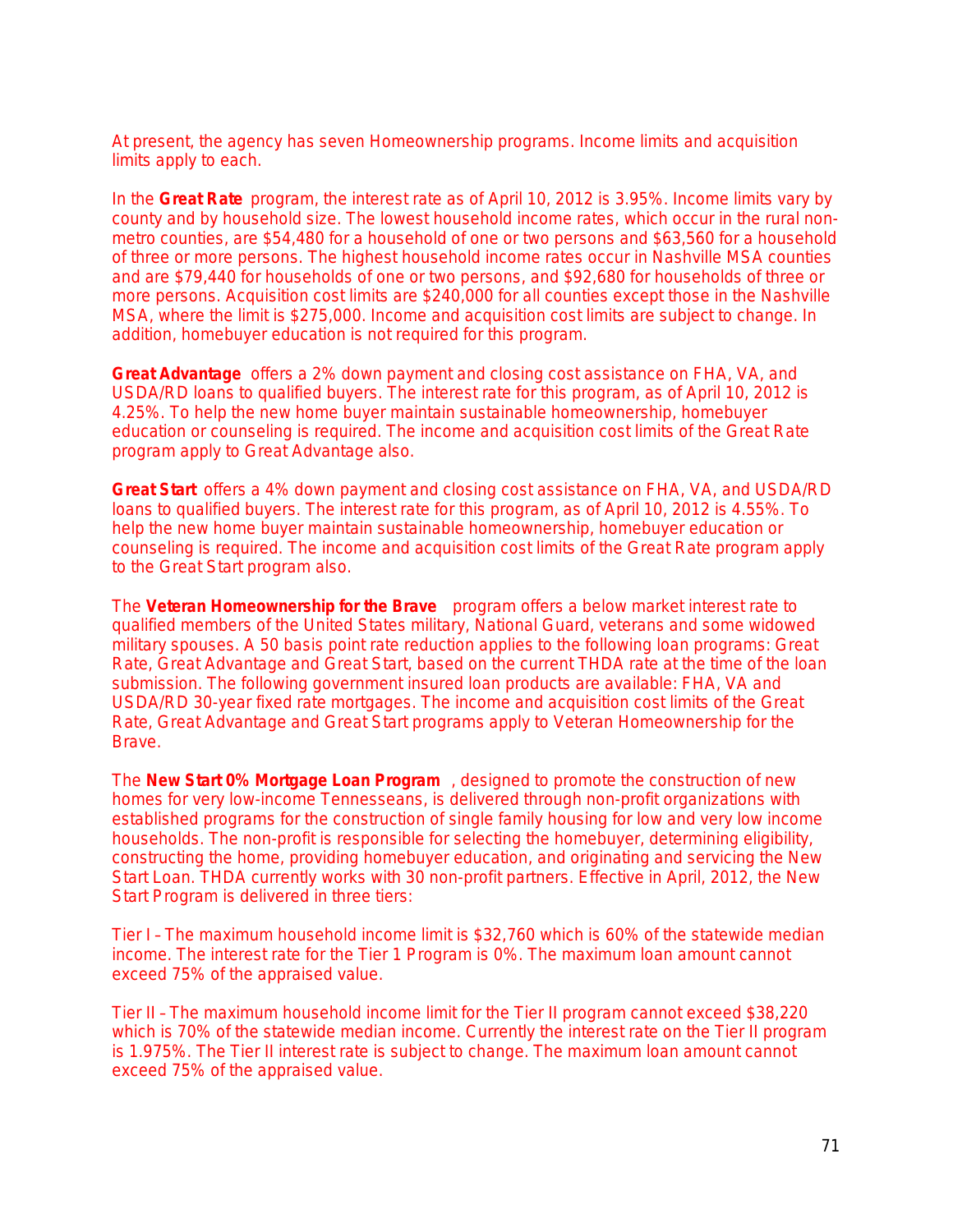Tier III – This program will allow the New Start Partners to purchase foreclosed properties in their area and renovate and/or rehabilitate them. Loans to eligible borrowers for these properties will be purchased by THDA. The interest rate on these loans will be the same as Tier II (1/2 of THDA's Great Rate). The maximum household limit for the Tier III program cannot exceed \$38,220, which is 70% of the statewide median income. Currently, the interest rate on the Tier III program is 1.975. The Tier III interest rate is subject to change. The maximum loan amount cannot exceed 75% of the appraised value.

**Preserve Home Improvement Loan Program** An affordable-cost loan program has been developed by Tennessee Housing Development Agency (THDA) to help low and moderateincome homeowners make necessary home repairs. The Preserve Loan Program is part of the innovative Housing Trust Fund (HTF) established by THDA in 2006 with an approximately \$1 million appropriation from the Tennessee General Assembly. The Housing Trust Fund is an umbrella for many housing assistance programs.

The interest rate for this program is 4% and the loan amount cannot exceed \$30,000. Income limits vary by county and by household size. The lowest household income limits, which occur in the rural non-metro counties, are \$54,480 for a household of one or two persons and \$63,560 for a household of three or more persons. The highest household income limits occur in Nashville MSA counties and are \$79,440 for households of one or two persons, and \$92,680 for households of three or more persons. Appraised value of the property prior to closing shall not exceed the acquisition cost limits for the THDA Homeownership Choices Program.

Fifth Third Bank was the first bank to partner with THDA to offer the program statewide to enable homeowners with low to moderate income to make necessary home repairs. Fifth Third Bank committed a full-funded \$3.25 million line of credit to initiate the program.

First State Bank is partnering with THDA to offer program in the Madison County (Jackson) area of West Tennessee to enable homeowners with low to moderate income to make necessary home repairs. First State Bank committed a fully-funded \$500,000 line of credit to initiate the program in Madison County.

#### F. Community Investment Tax Credit (CITC)

Financial institutions may obtain a credit against the sum total of taxes imposed by the Franchise and Excise Tax Laws when qualified loans, qualified investments, grants or contributions are extended to eligible housing entities for engaging in eligible low-income housing activities. The amount of the credit shall be applied one time and will be based on the total amount of the loan, investment, grant, or contribution; or the credit may be applied annually for qualified loans and qualified low rate loans and will be based on the unpaid principal balance of the loan. The amount of the credit shall be as follows:

 Five percent (5%) of a qualified loan or qualified long term-term investment; *OR* three percent (3%) annually of the unpaid principal balance of a qualified loan as of December 31 of each year for the life of the loan, *OR* fifteen (15) years, whichever is earlier.

 Ten percent (10%) of a qualified low rate loan, grant, or contribution; *OR* five percent (5%) annually of the unpaid principal balance of a qualified low rate loan as of December 31 of each year for the life of the loan, *OR* fifteen (15) years, whichever is earlier.

The program is administered in cooperation with the Tennessee Department of Revenue. THDA will certify the housing entity and activity as eligible to receive the tax credits. The Tennessee Department of Revenue will award the tax credits to the financial institutions. The eligible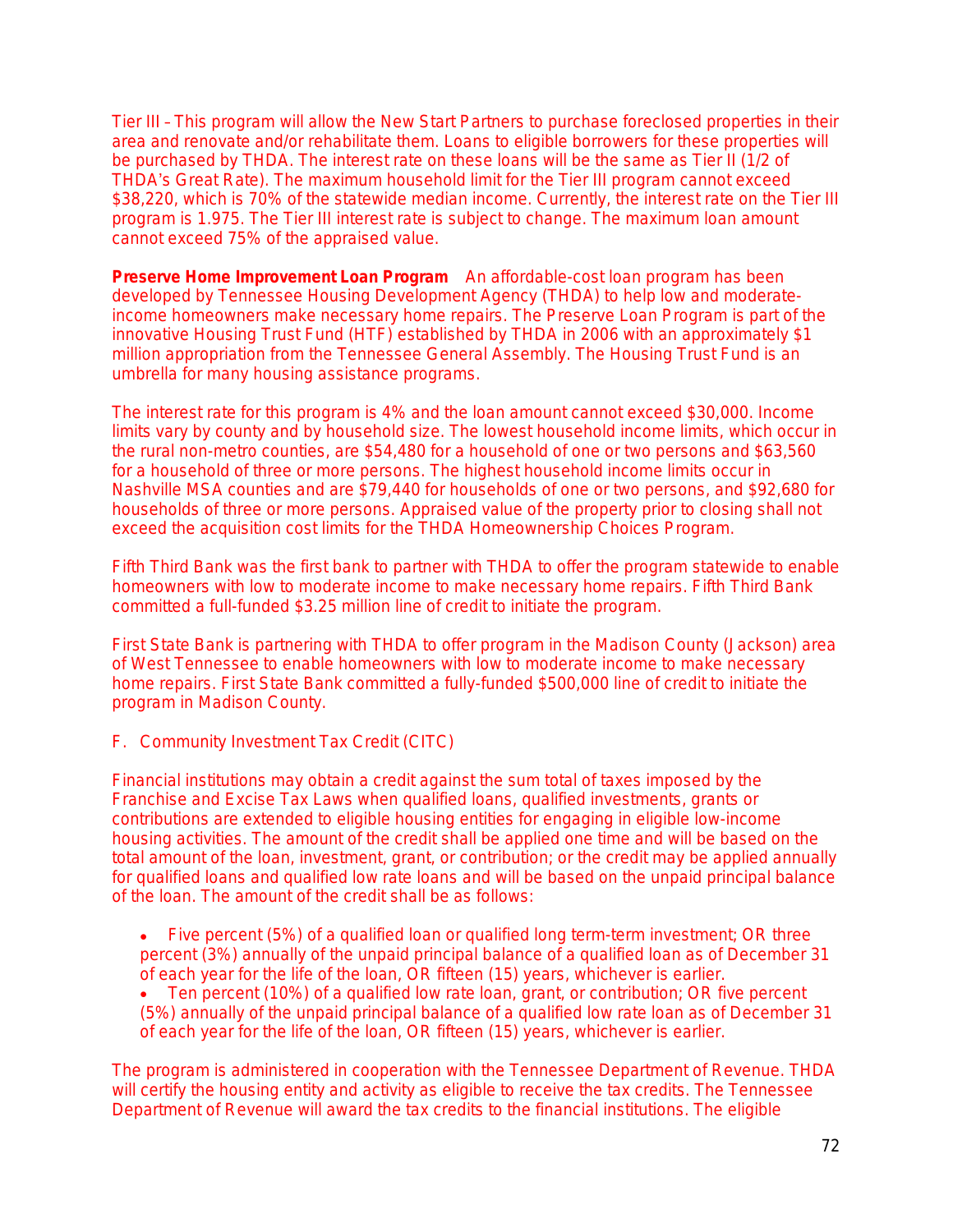housing entity will be required to maintain records as requested by THDA to ensure that affordable housing opportunities are being provided.

## G. BUILD Loan Program

In November 2005, THDA initiated the BUILD Loan Program to build the capacity of nonprofit organizations to provide affordable housing to low income Tennesseans. The approximately \$5.0 million loan program supports the production of affordable housing by providing low interest short term loans to eligible nonprofit organizations. BUILD loan funds may be used for new construction or rehabilitation of units for homeownership or rental housing, land acquisition, predevelopment activities, and site preparation.

## H. Emergency Repair Program for the Elderly

In January 2007, THDA created a \$2 million statewide Emergency Repair Program for the Elderly. The program is administered through the nine Development Districts that are located throughout the state and it provides grants to low income, elderly homeowners who are 60 years or older to correct, repair, or replace an essential system and/or a critical structural problem. The purpose of the program is to stabilize the elderly homeowner's residence by making rapid, essential repairs to make the home livable. This is not a comprehensive homeowner rehabilitation program. THDA's Board of Directors has allocated an additional \$2 million each subsequent fiscal year for a total of \$14 million to this program through FY 12-13.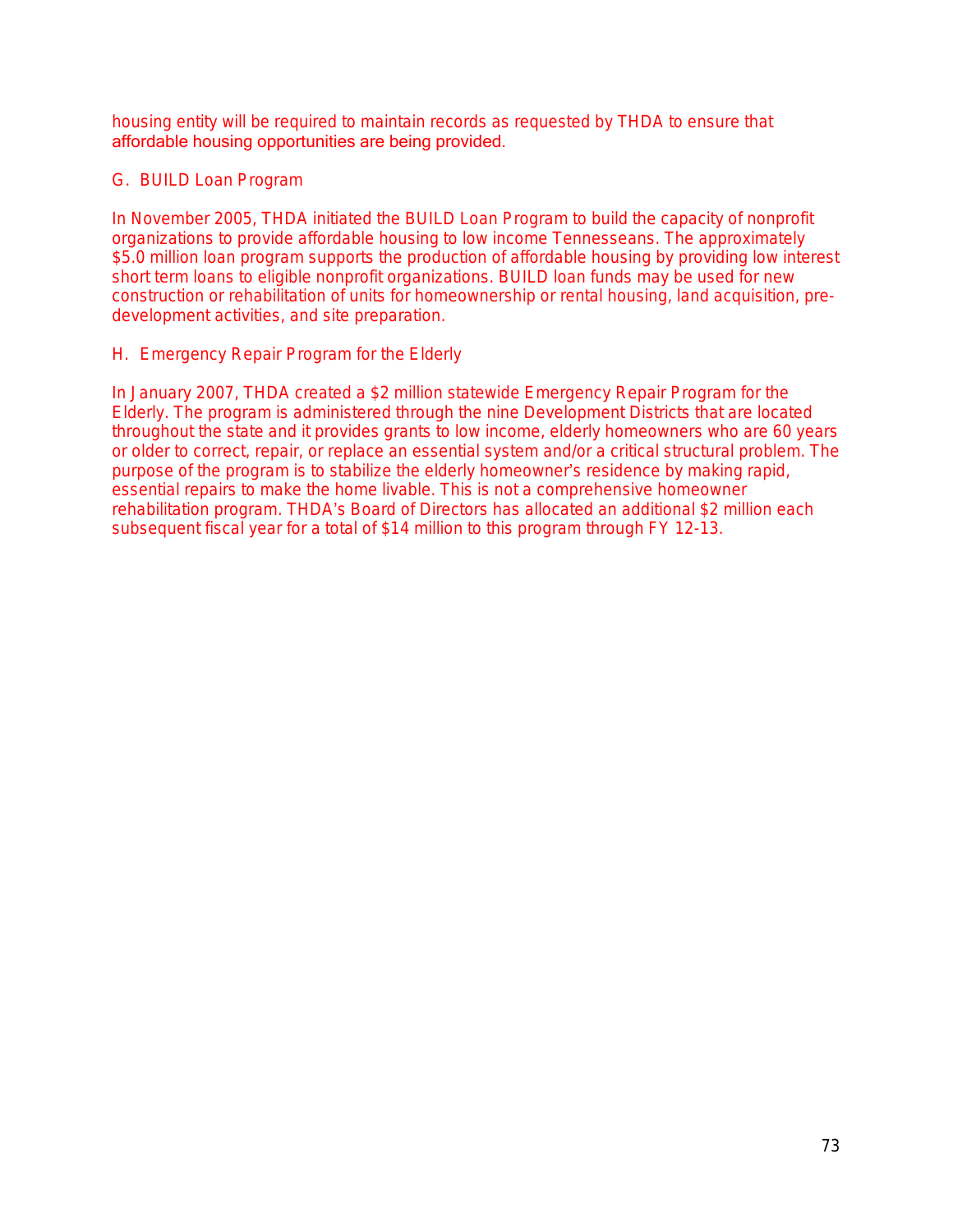## **III.GEOGRAPHIC DISTRIBUTION OF FUNDS**

In general, the four consolidated formula programs described in the Action Plan reach all areas of the State of Tennessee through a state-wide distribution of funds, with the exception of entitlement areas, which receive their own funding directly from HUD. Each program has exceptions to the statewide distribution. The ways in which funds are distributed geographically for each program are as follows:

## 1. CDBG

The State CDBG program is competitive for all city and county governments in Tennessee except for those CDBG entitlement cities which receive funding from HUD. Local governments excluded from the state-administered CDBG program include: the cities of Bristol, Chattanooga, Clarksville, Cleveland, Franklin, Hendersonville, Jackson, Johnson City, Kingsport, Knoxville, Memphis, Morristown, Murfreesboro, Oak Ridge, the Metropolitan Government of Nashville-Davidson County, and the counties of Knox and Shelby.

## 2. HOME

The State HOME program is competitive within certain categories. As explained in the method of distribution narrative, HOME funds are made available for competition as follows: 15% to the CHDO set-aside, 10% to the Supportive Needs set-aside, and 65% allocated regionally based upon the percentage of low-income households in areas of Tennessee, excluding local HOME Participating Jurisdictions (PJs). Local PJs are those local governments in Tennessee that receive HOME funds directly from HUD. The Local PJs are Clarksville, Chattanooga, Jackson, Knoxville, Memphis, Nashville-Davidson County, Knox County, Shelby County and the Northeast Tennessee/Virginia Consortium (the cities of Bristol, Kingsport, Johnson City, Bluff City, Sullivan County, and Washington County, excluding the Town of Jonesborough).

## 3. ESG

The ESG Program makes funds available to ten of the CDBG Entitlements that do not receive ESG grants, but address homelessness through the Continuum of Care described in their Consolidated Plans. The cities include: Bristol, Clarksville, Cleveland, Franklin, Jackson, Johnson City, Kingsport, Morristown, Murfreesboro and Oak Ridge. The ESG Program also provides Chattanooga with a set-aside, due to a loss of its direct ESG allocation from HUD. The remaining funds are made available to eligible applicants in a competitive grant review process.

## 4. HOPWA

The State HOPWA program allocates funds by region in the state to Project Sponsors. Project Sponsor regions cover all of the counties in the state not covered by the HOPWA EMSA entitlements. Organizations meeting the requirements established in the RFGP may apply for state funds on a regional basis as part of a competitive application process.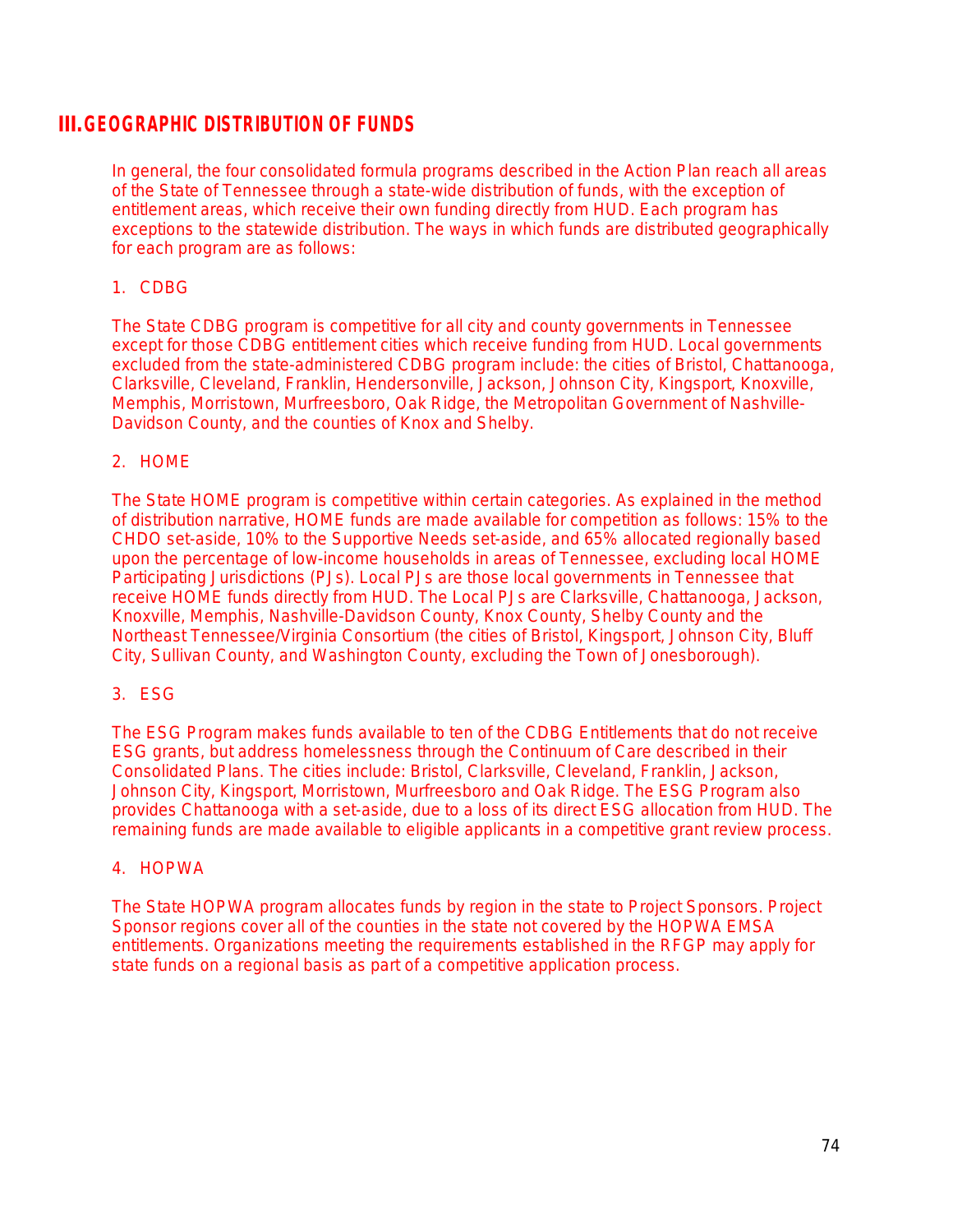## **IV.SUMMARY OF PRIORITIES AND OBJECTIVES**

The HUD Performance Measurement Outcome System states the following three objectives: to create a suitable living environment, to provide decent housing and to create economic activities. In its five-year Consolidated Plan, the State of Tennessee developed four priority areas, which compliment HUD's objectives and contain a list of action steps, which serve as objectives in meeting the State's priority areas. Each of the priority areas relate to housing and non-housing community development needs and include the following:

## **Housing**

#### **1) Preserve affordable housing stock, increase the amount of affordable housing and increase home ownership opportunities**

## **Action Steps**

- A. Preserve the affordable housing stock through housing rehabilitation targeted toward low -very low and moderate-income populations in the state.
- B. Encourage the production of multifamily housing to serve low-income individuals in the state.
- C. Target funds towards housing for elderly residents in the state with emphasis on handicapped accessibility.
- D. Encourage preservation of 2-3 bedroom affordable housing for low-income families in the state.
- E. Increase/maintain the number of housing facilities in the state for homeless individuals.
- F. Increase homeownership rates, especially among lower income and minority households.

## **Non-Housing Community Development**

## **2) Provide for the viability of communities through ensuring infrastructure, community livability, health and safety, and economic development**

## **Action Steps**

- G. Provide for the safety and well-being of low and moderate-income families in the state by improving the quality and quantity of water in areas which do not have safe, reliable water sources.
- H. Provide safe, reliable wastewater services to low and moderate-income families in underserved areas of the state.
- I. Provide economic development opportunities through the financing of infrastructure development, manufacturing facilities and equipment that support job creation for low and moderate-income people.
- J. General enhancement of quality of life in low and moderate-income neighborhoods throughout the state.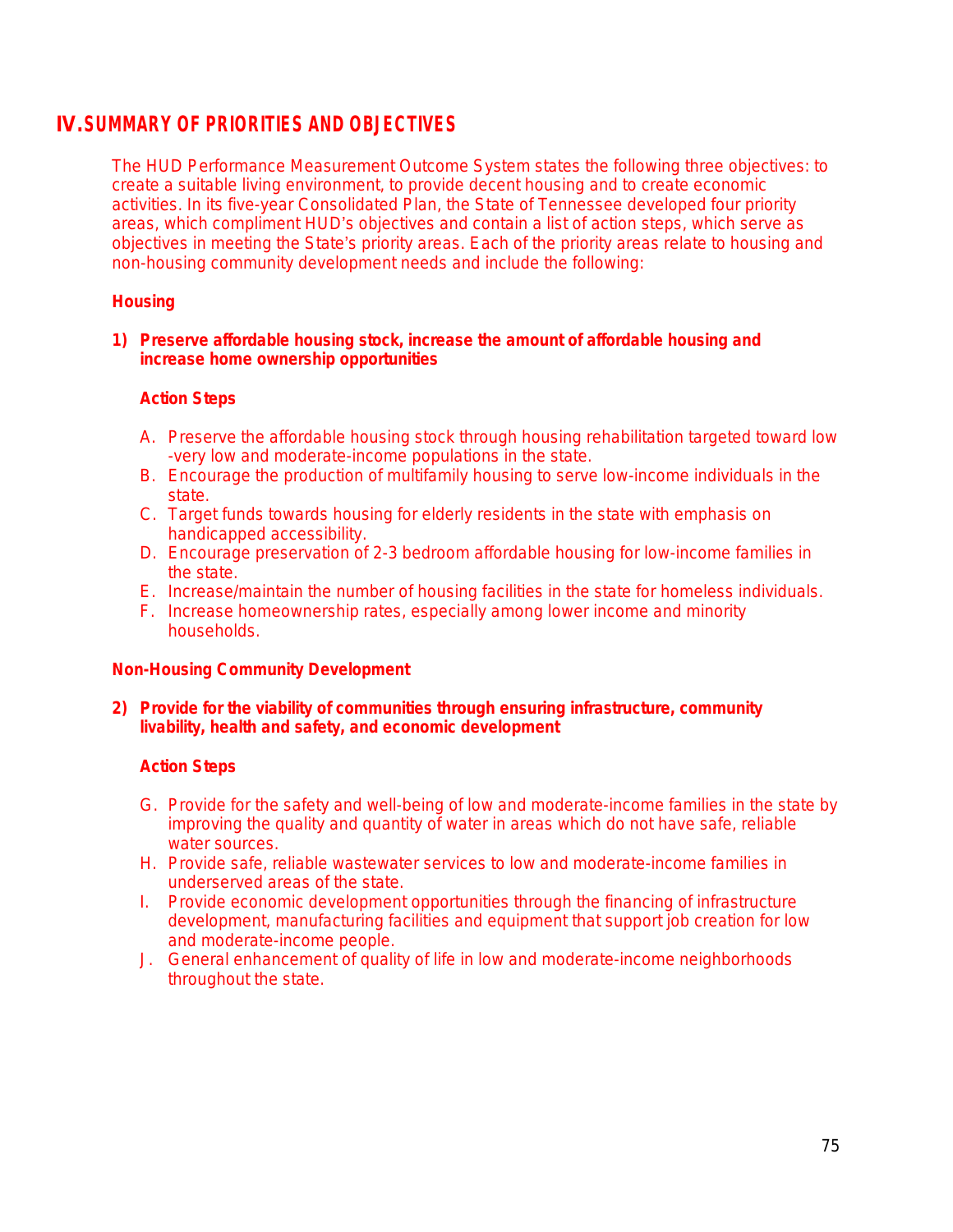#### **3) Provide for the housing and supportive services needs of homeless individuals and other special needs populations**

#### **Action Steps**

- K. Support the acquisition or rehabilitation of facilities to house homeless persons or those at risk for homelessness.
- L. Provide funds to assist persons at risk for homelessness.
- M. Increase the amount of services provided to mentally ill homeless.
- N. Encourage programs to support children in homeless facilities to receive preventative and emergency medical care, as well as other developmental or cognitive services.
- O. Provide supportive services and housing-related services for persons who are HIV positive or have AIDS.

#### **4) Affirmatively further fair housing and ensure access to business opportunities in the state for women and minority-owned businesses**

#### **Action Steps**

- P. Conduct an Analysis of Impediments to Fair Housing Choice in the state.
- Q. Convene fair housing and Title VI workshops in the state for local governments, grantees, housing providers, advocates and consumers.
- R. Provide fair housing information throughout the state informing citizens of their housing rights.
- S. Encourage reporting of fair housing violations by making citizens aware of their rights and providing information on access to fair housing advocates and organizations in the state.

The activities for each of the four formula programs, which specifically address the priority areas, action steps and HUD's Performance Measurement Outcome System, are included in State Table 3B, State Annual Affordable Housing Goals and Table 3C, Annual Action Plan Planned Project Results. These tables are included in Appendices C and D of this document. A brief summary of the activities and their relationship to HUD's Performance Measurement Outcome System and the State's priority areas are below.

CDBG funds will be used for acquisition, public facilities, clearance and demolition, relocation, housing rehabilitation and economic development activities. CDBG activities contribute to the availability and accessibility of economic opportunities, providing decent and affordable housing and sustaining a suitable living environment. Housing rehabilitation and clearance and demolition funds preserve the affordable housing stock and serve to revitalize deteriorating neighborhoods. Funds for public facilities projects include water and sewer services to lowincome areas and their residents, thereby improving the safety and livability of neighborhoods and communities. Economic development activities increase access to opportunity, capital and jobs.

HOME funds will be used for acquisition, homeowner rehabilitation, rental rehabilitation, homebuyer new construction and down payment assistance. All of the HOME activities contribute to providing affordable and decent housing, improving the availability and accessibility to decent housing and sustaining affordable housing. Homeowner and rental rehabilitation funds preserve the affordable housing stock and sustain the amount of decent housing available in communities. Homebuyer and down payment activities increase the amount of affordable housing and increase homeownership activities throughout the state.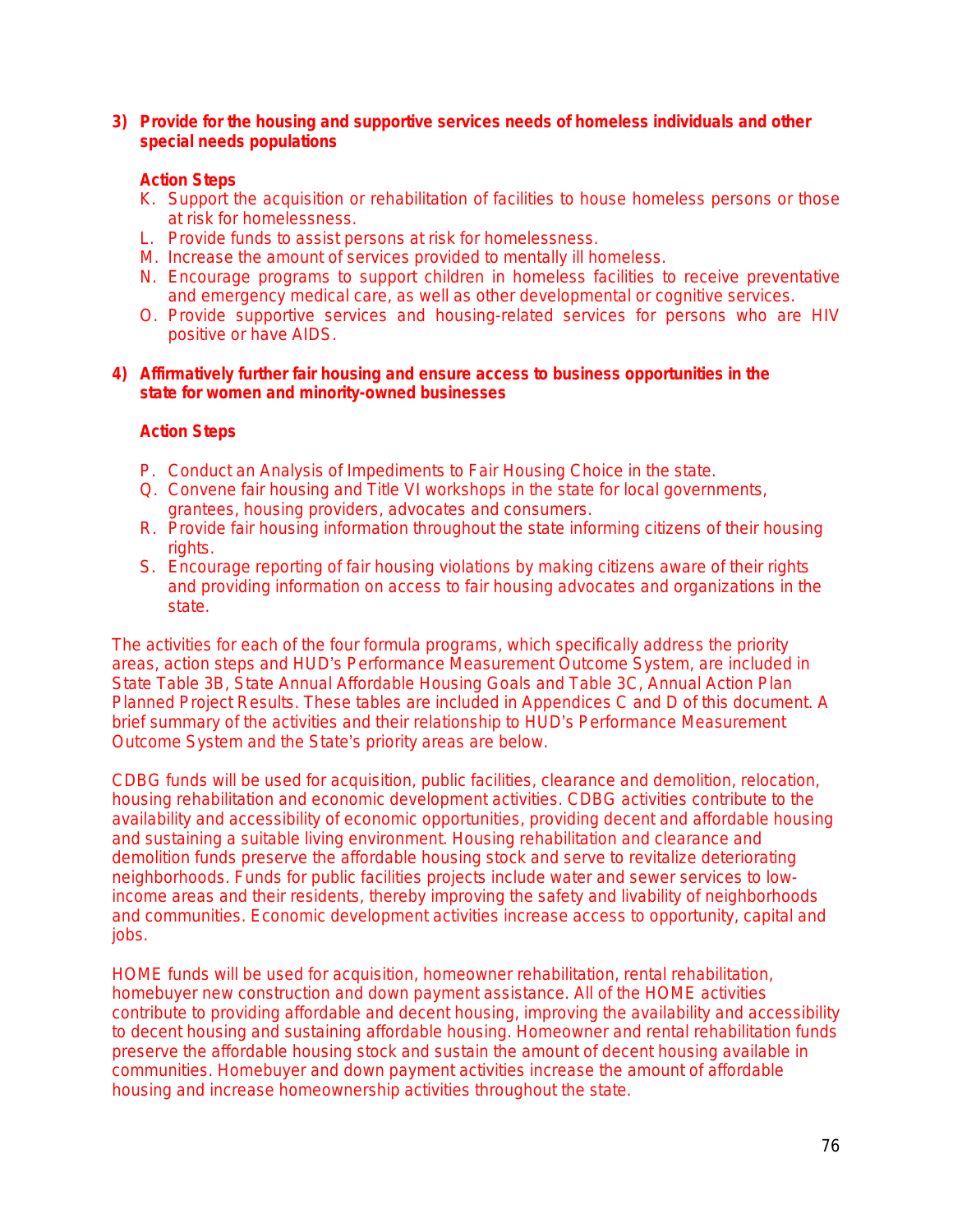ESG funds will be used for rapid re-housing, homelessness prevention, street outreach and emergency shelter activities. All of the ESG activities contribute to providing decent housing for program beneficiaries. Homeless assistance, street outreach and emergency shelter activities provide funds for the housing and supportive service needs of homeless individuals and families. Homelessness prevention activities provide funds and support for persons at risk of homelessness.

HOPWA funds will be used for operation of housing information services, short-term mortgage and utility payments, supportive services and the permanent housing placement program. All HOPWA activities improve the affordability of decent housing under HUD's Performance Measurement Outcome System. All of the HOPWA activities seek to provide housing and supportive services for special needs persons who are HIV positive or have AIDS, as well as their family members.

The Section 8 program provides rental assistance and incorporates the Family Self-Sufficiency program into its operations. The Section 8 to Homeownership program allows eligible voucher participants to utilize the voucher to pay a portion of their mortgage. Family Self-Sufficiency provides for a five-year plan for Section 8 tenants that helps direct them to the skills, services and jobs they need to eventually reduce or eliminate the need for public assistance. Both of these programs contribute to the affordability of decent housing.

The THDA Homeownership program provides low interest loans to low and moderate-income borrowers. This activity increases the availability of affordable housing and makes mortgage financing available at reasonable rates. The THDA Homeownership program increases ownership rates, particularly among low-income and minority households.

The THDA Homebuyer Education Initiative (HBEI) provides training in areas of the state where homebuyer educational resources are limited or non-existent. THDA has provided Train the Trainer sessions and serves as a clearinghouse for homebuyer education resources and information. THDA has added a mentoring program to the HBEI designed to provide HBEI providers an opportunity to receive direct training and technical assistance on homebuyer education program marketing, implementation and sustaining program viability. The program brings together successful providers directly with those providers who are either initially starting or require additional technical assistance. CITC and BUILD both provide opportunities for the development of affordable housing throughout the state.

# **V.OUTCOME MEASURES**

In order to quantify the priorities and objectives associated with the State's priority areas and HUD's Performance Measurement Outcome System, the consolidated planning partners have completed Table 3B, State Annual Housing Goals and Table 3C, Annual Action Plan Planned Project Results. These tables have been completed for the four formula programs and can be found in Appendices C and D of this document.

For the CDBG and HOME Programs, the performance indicators include the number of units or projects expected to be completed under each of the activity descriptions. Approximations of the number of units or projects to be completed are based on the level of funding and units/projects completed during prior grant years. The performance of ESG and HOPWA activities include the number of clients served under each of the programs' activities. Approximations of the expected number of clients to be served were also developed using information from prior years regarding the number of clients served in each eligible category, based on the amount of available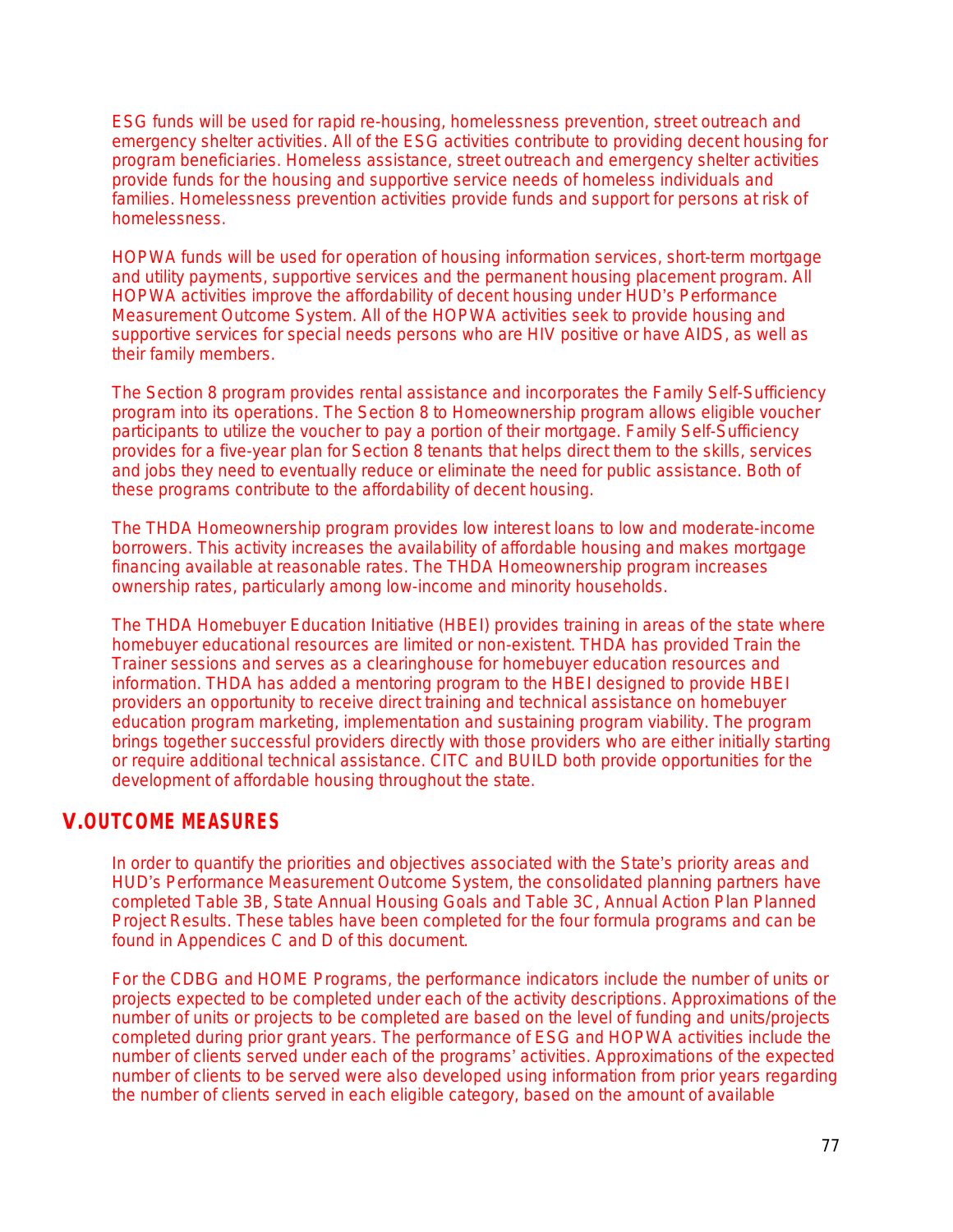funding. The performance indicators, which are intended to measure the outcomes of the four formula programs' activities, and the expected number to be completed during Fiscal Year 2012- 13 can be found in Table 3C, Annual Action Plan Planned Project Results (Appendix D).

## **VI.AFFORDABLE HOUSING GOALS**

The number of homeless, non-homeless and special needs households to be provided affordable housing, using funds made available to the State through each of the four formula programs, can be found in Table 3C Annual Action Plan Planned Project Results (Appendix D). The aggregate results of the four programs are included in the column titled "Expected Annual Number of Units to Be Completed" of Table 3B (Appendix C). Approximations for the number of units and households served under each of the four formula programs are based upon the expected federal allocations and are subject to change.

# **VII.HOMELESS AND OTHER SPECIAL NEEDS ACTIVITIES**

The ESG and HOPWA programs specifically address homeless and other special needs activities. The supportive needs activities through the HOME Program also address special needs populations. ESG will address the needs of homeless persons or those at risk of homelessness through street outreach, emergency shelter, rapid re-housing and homelessness prevention activities. Complete details regarding each of these activities may be found in Section III. Method of Distribution and Program Descriptions. The number of clients to be served under each of these activities is found in Table 3C, Annual Action Plan Planned Project Results (Appendix D).

The HOPWA program will specifically address homeless and other special needs activities to low-income clients who are HIV positive or have AIDS and their families, as outlined in 24 CFR 500-700. Specific activities include: housing information services, short-term mortgage and utility payments, supportive services and the permanent housing placement program. More information about each of these activities may be found in Section III. Method of Distribution and Program Descriptions. The number of clients to be served under each of the HOPWA activities may be found in Table 3C, Annual Action Plan Planned Project Results (Appendix D).

The HOME program also works to provide housing for those with special needs through the supportive needs allocation of HOME funds. Ten percent of the total allocation will be reserved for eligible applicants proposing rental projects serving special needs populations with appropriate on-site services. Activities in the supportive needs housing category are limited to rental housing and include housing designed for persons with a specific type of disability who could not reside in housing that is available to the general public due to a condition that can be either a permanent or temporary disability.

# **VIII.OTHER ACTIONS**

## **Lead Based Paint**

The State of Tennessee addresses hazards of lead based paint in the state through the programs and initiatives discussed in this section.

The Tennessee Department of Health, Childhood Lead Poisoning Prevention Program, provides lead poisoning facts such as lead sources and prevention tips for parents and health care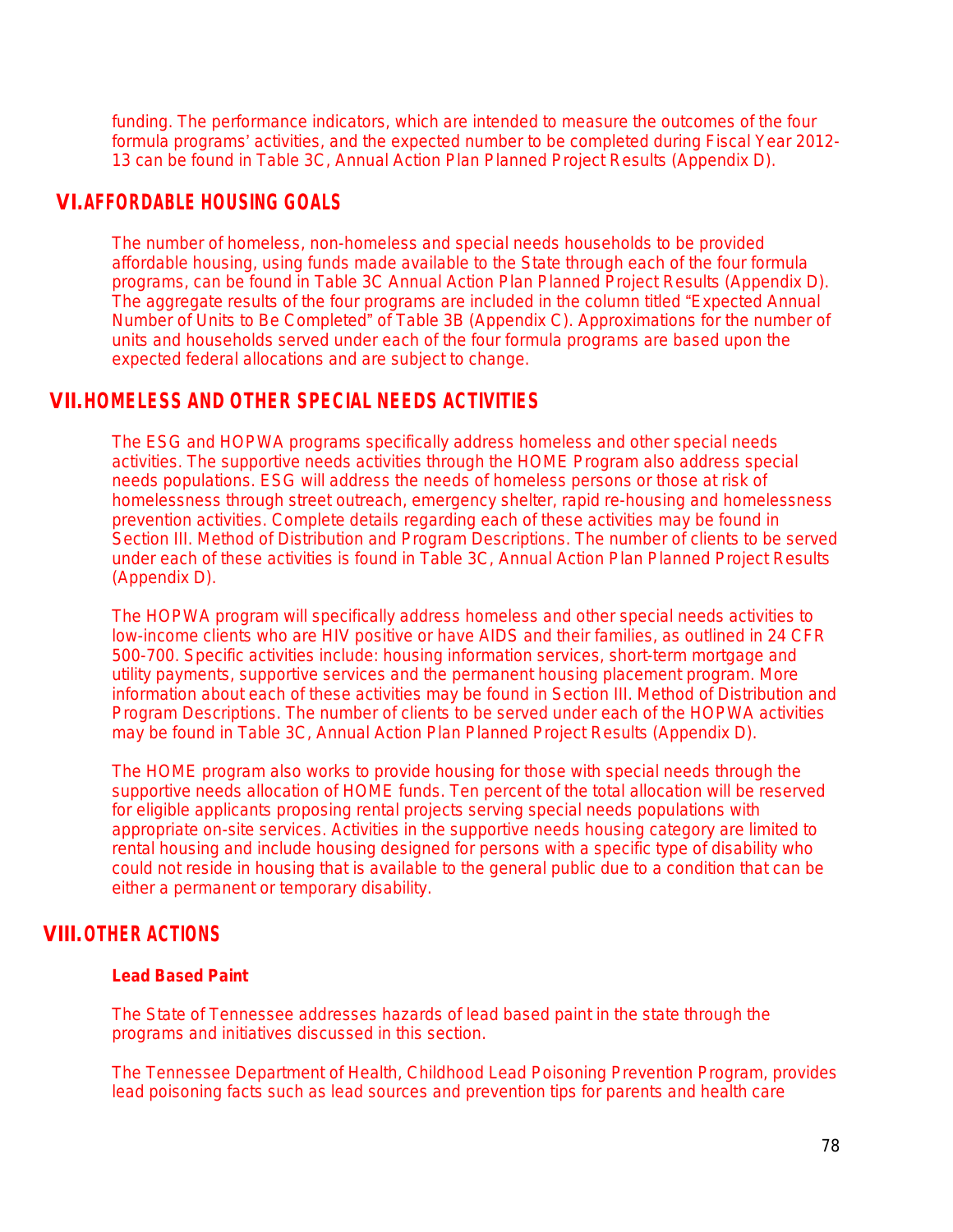professionals. The Prevention Programs requires TennCare, the state health system for uninsured persons, to test children enrolled in the program. The department coordinates with the Tennessee Department of Environment and Conservation's information on lead assessment and abatement programs.

In May 1999, by State legislation, the Tennessee Department of Environment and Conservation (TDEC) was given the necessary authority to have lead-based paint training in the state. The legislation also gave TDEC the authority to monitor lead abatement in the state to assure that contractors and owners of units comply with applicable laws. The division of solid waste management of TDEC received authorization from the Environmental Protection Agency (EPA) on January 17,2001, to administer the program in the state. The State has established guidelines for training of lead-abatement contractors and their workers in the Tennessee.

Lead-based paint policies are also in effect for the CDBG and HOME programs in Tennessee. Specifically, grantees must give participants notice of possible lead hazards within the unit when the house is dated pre-1978, informing them of possible lead dangers.

For families with children under age seven, grantees must inspect units that might have lead contamination and provide the necessary abatement or encapsulation activities. Families must be given a federally approved pamphlet on lead poisoning prevention.

## **Low Income Housing Tax Credits**

The Low-Income Housing Tax Credit (LIHTC) program is administered by THDA. The tax credits are allocated through an application cycle that includes a selection process, determination of credit amounts, reservations, and carry-over allocations. Ten percent of the total state authority is reserved for qualified not-for-profit applicants. The goal of the allocation strategy is to utilize the tax credits allocated to Tennessee to the fullest extent possible to create, maintain, and preserve affordable rental housing for low-income households.

The specific strategy for coordinating the LIHTC program with the development of housing affordable to low and moderate-income families consists of the following:

- 1) Develop rental units affordable to households with as low an income as possible and for the longest time period possible.
- 2) Encourage the construction or rehabilitation of rental units in the areas of Tennessee with the greatest need for affordable housing.
- 3) Encourage the development of appropriate housing units for persons with special needs, including the elderly and persons who are homeless or have disabilities.
- 4) Discourage allocations of tax credits to developments for which tax credits are not necessary to create, improve or preserve rental housing for low-income persons.
- 5) Allocate only the minimum amount of tax credits necessary to make a development financially feasible and to ensure its viability as a qualified low-income development throughout the credit period.
- 6) Encourage non-profit entities to develop rental housing for low-income households.
- 7) Encourage energy efficient construction and rehabilitation.
- 8) Encourage fair distribution of tax credits among counties and developers or related parties.
- 9) Improve distribution among developments of varying sizes to ensure that developments with a smaller number of housing units receive fair consideration.
- 10) Allocate tax credits fairly.

## **Public Housing Resident Init iatives**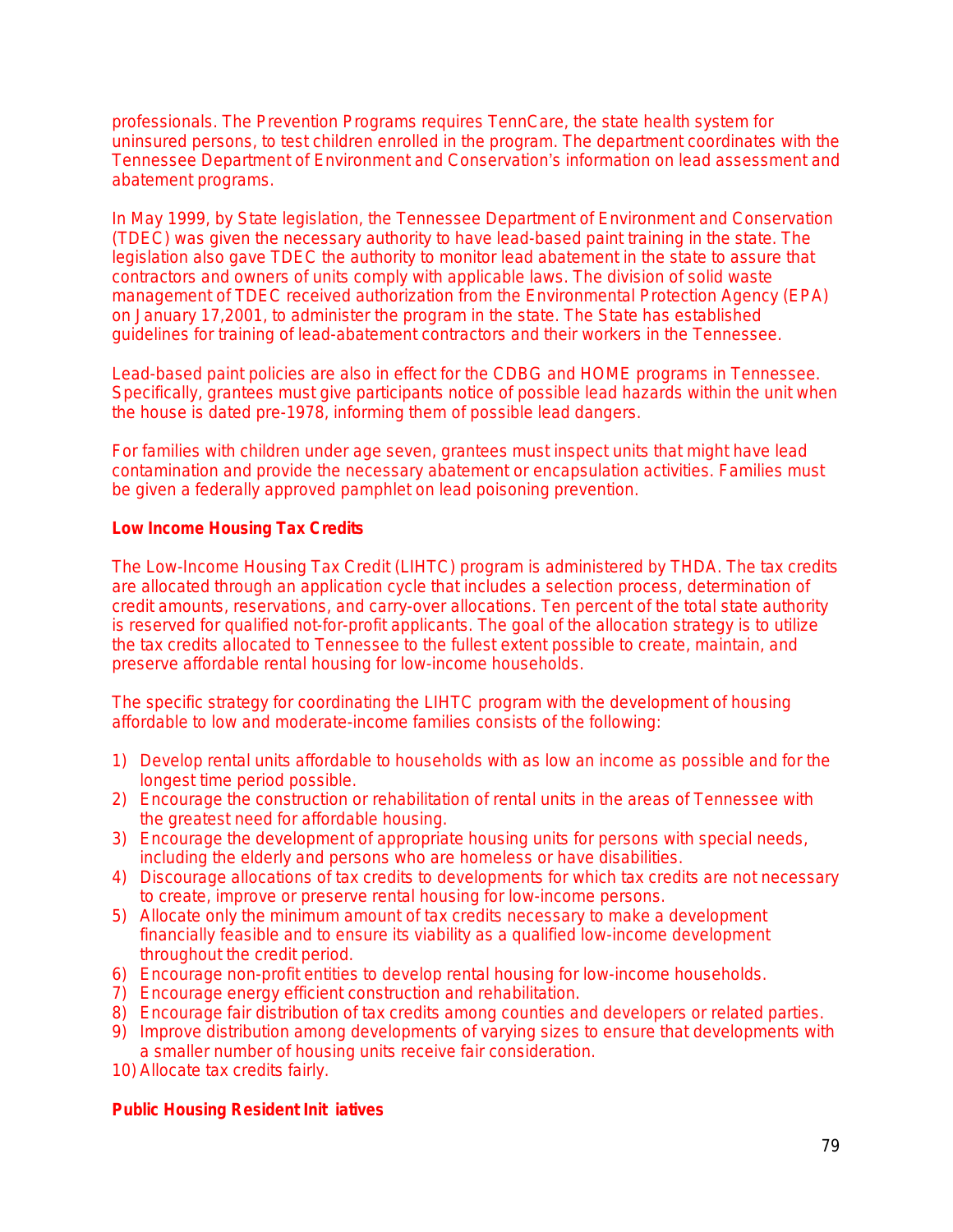The Section 8 Rental Assistance program, administered by THDA, encourages public housing residents to become involved in management and participate in homeownership. The THDA Section 8 to Homeownership Program offers a mortgage subsidy to low income families who are not able to afford a mortgage payment for a home in the area where they reside without some financial assistance. In the Housing Choice Voucher program, families typically pay 30% of their monthly-adjusted income (or the family's Total Tenant Payment) toward homeownership expenses and THDA pays the difference between the family's Total Tenant Payment and the actual monthly mortgage payment. The mortgage assistance payment must be paid directly to the lender or loan servicing company, and not to the family.

The Quality Work Responsibility Act and the requirement of the Public Housing Authorities (PHA) to develop a five-year plan have altered the relationship between the State of Tennessee and the public housing authorities. The State supports local PHA initiatives that provide selfsufficiency assistance to residents, encourages literacy, and provides safe places for children residing in public housing. The State further supports initiatives that serve the elderly and those with disabilities in public housing. The State is currently required to review and sign off on the five-year plans of PHAs and attempts to support PHAs by streamlining the review process. The State also tries to ensure that residents have been informed of the impact that such five-year plans have on their organizations.

Of special concern are those instances when Public Housing Authorities request to tear down viable public housing units. The State recognizes that in some cases demolition of units is necessary in order to have safe and financially viable public housing. However, the State does not provide a "rubber stamp" approach to such requests for demolition. In an effort to minimize loss of much needed affordable housing the State has specified guidelines in place for proposals to demolish or reduce public housing units. These guidelines give public housing authorities flexibility to demolish units in extreme circumstances, but also give the State the needed flexibility to request additional information. A determination can then be made by the State regarding whether the specific request is consistent with the Consolidated Plan.

A copy of the guidelines for the consistency with the State's plan is located in Appendix 4 of the five-year Consolidated Plan and online at [www.thda.org](http://www.thda.org). The guidelines may be accessed by clicking on the Research and Planning Section of the webpage.

#### **Barriers to Affordable Housing**

The State of Tennessee's five-year plan identified a number of barriers to affordable housing. Among the barriers identified included: growth rates in some areas of the state that may impact housing costs, neighborhood resistance to the development of affordable housing, absence of infrastructure, water and wastewater services, and a lack of adequate zoning, building and code enforcement at the local level.

The State of Tennessee works to address barriers to affordable housing and affirmatively furthers fair housing through the following goals and action steps:

- Increase the amount of affordable housing stock.
- Rehabilitate the current housing stock to maintain affordable units and decrease the number of deteriorated units.
- Provide infrastructure improvements to encourage the construction of affordable homes and rehab of existing homes.
- Encourage the preservation of existing affordable housing units.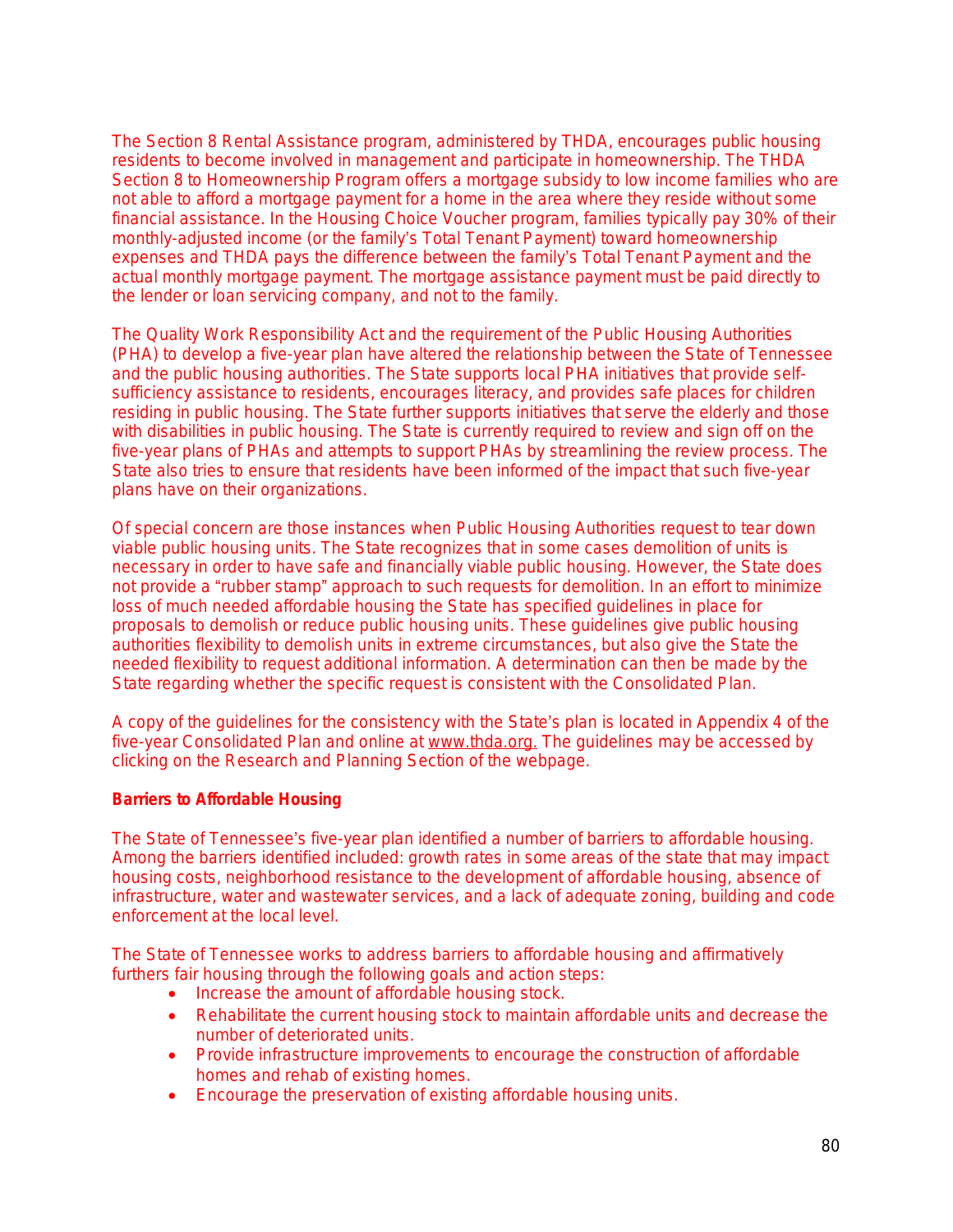Use housing subsidies to make housing more affordable to low-income families.

Since the completion and approval of the five-year consolidated plan, the consolidated partners have identified the lack of a state-wide Analysis of Impediments to Fair Housing Choice as another barrier to affordable housing. The State's plan to address this barrier is included in Section VII. Other Actions, Affirmatively Furthering Fair Housing.

#### **Anti-Poverty Strategy**

Tennessee's anti-poverty strategy is designed to examine how both the CDBG and the HOME programs address the needs of individuals in the state with incomes below 30% of the area median income (AMI). While both the HOME program and the CDBG program serve persons up to 80% of the AMI, it is important to note that both programs recognize the special circumstances faced by extremely low or very low-income individuals and families. The ways in which the State addresses the circumstances of very low and low-income persons and families is described below.

CDBG – For several years the CDBG program did not separate low and moderate- income beneficiary data to show participants below 30% of the AMI. ECD is now collecting data on program participants below 30% of the AMI. Also, as a part of its scoring mechanism for housing rehabilitation, project need points are awarded based on the number of persons with higher poverty levels in the state, specifically persons 62 years of age or above, and/or female headsof-household, and/or disabled individuals.

HOME – The HOME Program serves very low and low-income households. Very low-income households are defined as those households whose annual income is 50 percent or less of the area median income (AMI) for the county in which the household resides. Low-income households are defined as those households whose annual income is between 50 percent and 80 percent of the AMI for the county in which the household resides. The HOME scoring mechanism awards additional points to applicant communities who serve census tracts that have a higher percentage of persons in poverty. THDA recommends that successful grantees use a formula to assure that those households with the greatest need based on income and family size be served first. To date, grantees in the state continue to use this formula assuring that persons below 30% of the AMI are served first. Additionally, the THDA Board of Directors has expressed intent that very low-income persons be served.

In addition to the HOME and CDBG programs, the State's anti-poverty strategy is addressed through other initiatives in the state, such as Workforce Development/Investment which involves a consortium of agencies in the state working together to assist persons in poverty find employment. Family Self Sufficiency Program and Families First and the Temporary Assistance for Needy Families (TANF) programs provide child care, help with transportation, as well as a number of other services to assist low-income families in finding and maintaining employment.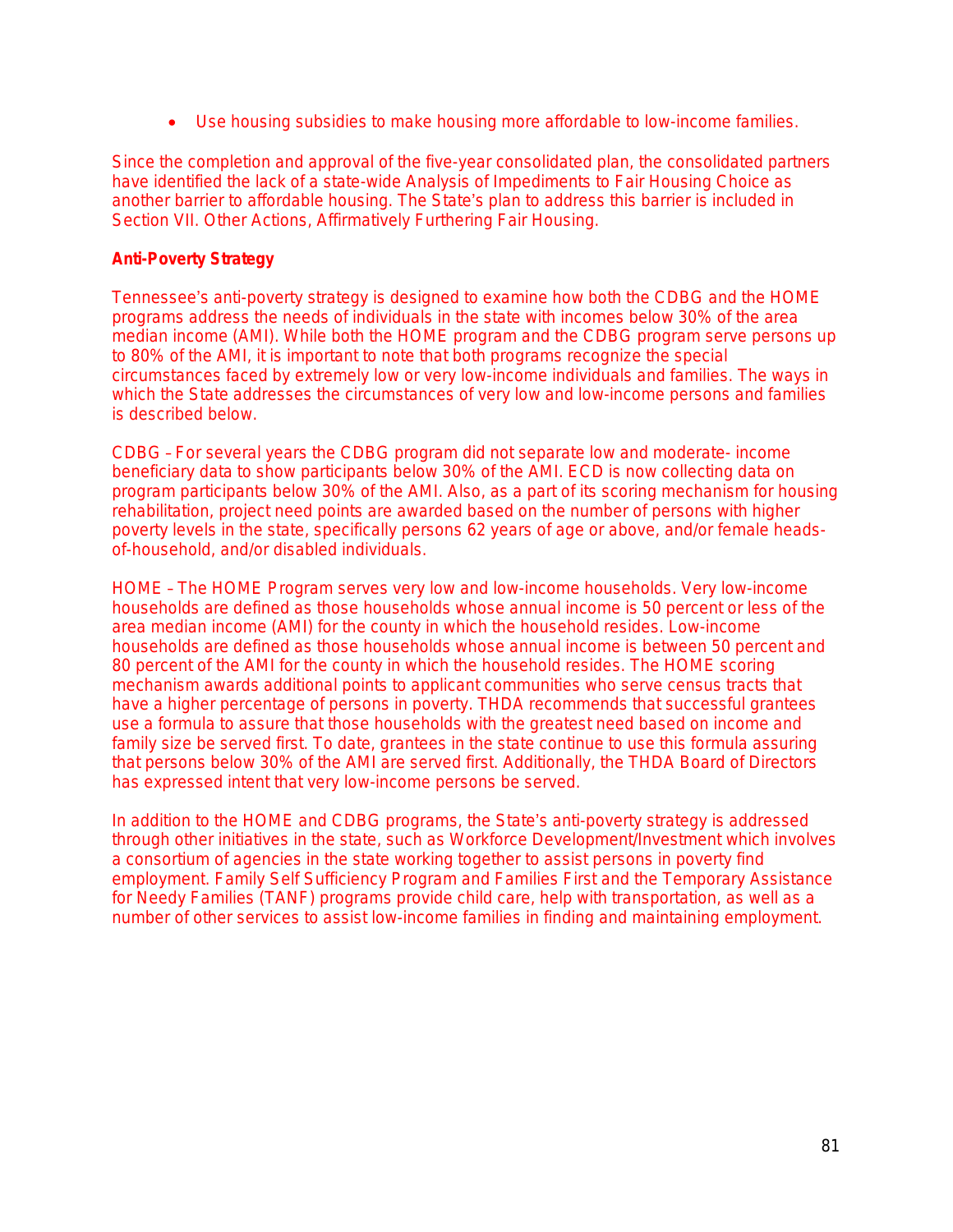#### **Coordination of Public and Private Housing and Social Service Agencies**

The four formula programs that are addressed and applied for within the Action Plan are carried out by entities other than the State and include local governments and nonprofit organizations. These entities are responsible for conducting the actual activities associated with each program. Of the other federal and non-federal resources discussed in this plan, the Section 8 Housing Choice Voucher Program for the counties covered by THDA is the only program directly administered in its entirety by THDA for the State of Tennessee. The Low Income Housing Tax Credit program is awarded to other entities, and the Homeownership program is carried out by local lenders. Coordination with social service agencies occurs primarily at the local level with the exception of the Section 8 program. THDA, who administers Section 8, works very closely with other State agencies including the TN Department of Human Services, the TN Department of Health, and the TN Department of Mental Health and Developmental Disabilities. This coordinated effort is expected to continue.

The State will continue to support applications from other entities for HUD program funds for both formula/entitlement programs and competitive programs.

#### **Affirmatively Furthering Fair Housing**

In previous grant years, the State of Tennessee has required counties that received CDBG assistance to have a current Analysis of Impediments to Fair Housing Choice (AI) that could last up to five years. Local AIs were submitted to ECD for review and a summary of impediments was developed annually. Local governments also provided a list of fair housing activities they completed throughout the year. Each of the four formula programs currently require subrecipients to follow all federal and state requirements in regards to fair housing and many are required to complete fair housing activities through their contract with the State.

Beginning in October of 2011, the consolidated partners began a series of meetings to modify the current procedures regarding the AI and the State's obligation to affirmatively furthering fair housing. The consolidated partners find the current process for completing AIs to be inadequate in properly identifying and addressing barriers and impediments to fair housing choice in Tennessee. In collaboration with HUD's Office of Fair Housing and Equal Opportunity (FHEO), the consolidated partners have developed steps and a timeline to ensure the State of Tennessee is compliant with fair housing laws and is fulfilling its obligation to affirmatively further fair housing.

One of the most important steps to preparing a meaningful fair housing plan in Tennessee is the completion of a state-wide AI, which identifies impediments to fair housing choice that are unique to Tennessee and the ways in which the State hinders or may work towards improvement of identified impediments. It was decided that a third party consultant would be secured to complete the AI and that ECD would be the lead agency for coordinating the AI's completion.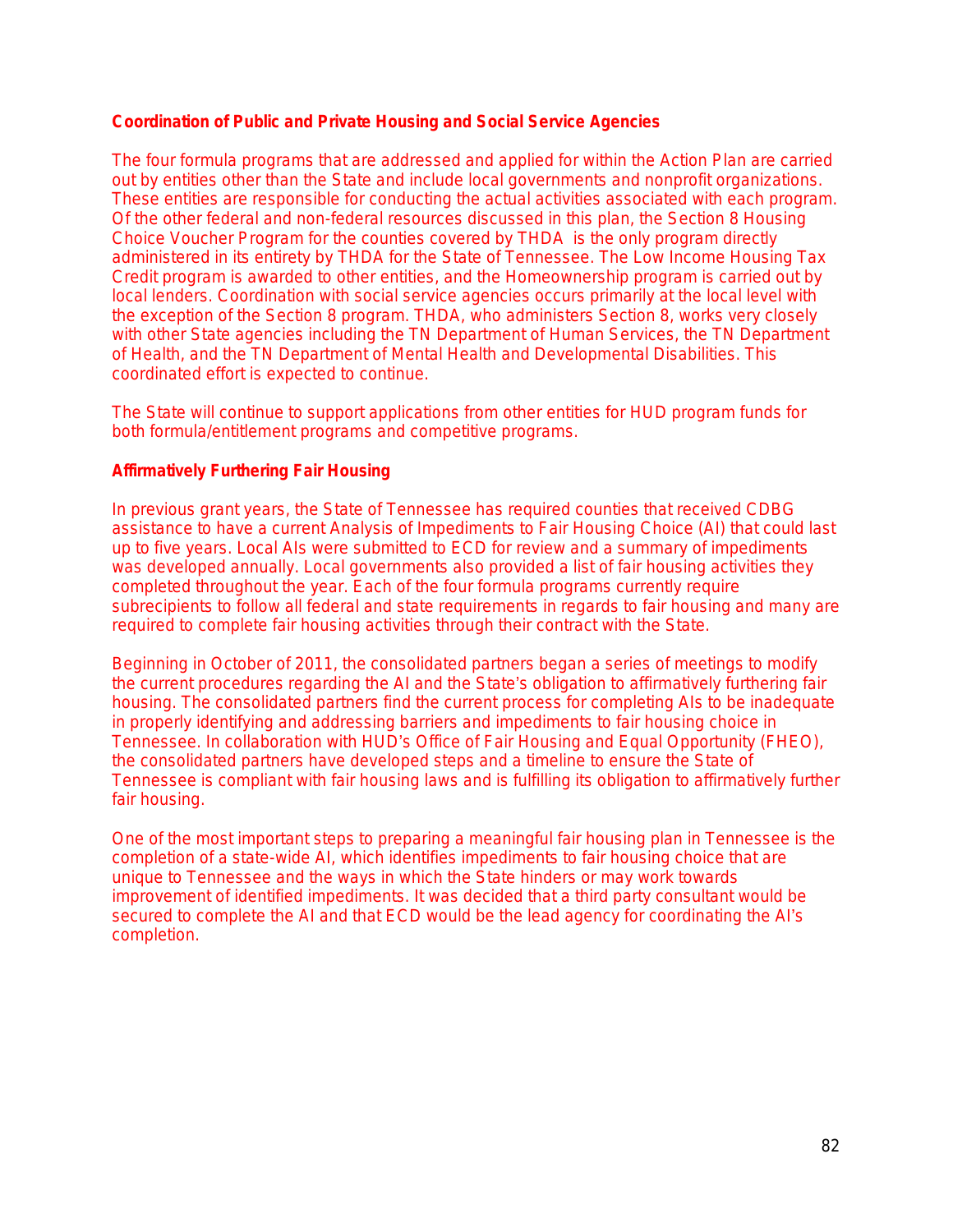At a March 2012 meeting the consolidated partners developed the following propose timeline for securing a consultant and completing the AI:

| <b>Activity</b>                                                    | <b>Timeline</b>           | <b>Responsibl</b> |
|--------------------------------------------------------------------|---------------------------|-------------------|
|                                                                    |                           | e Entities        |
| Develop consultant RFP, RFP approval                               | April - June 2012         | <b>ECD</b>        |
| Solicit RFP for 30 days                                            | June - July 2012          | <b>ECD</b>        |
| Review RFPs, selection of consultant by August<br>15 <sup>th</sup> | July - August 2012        | <b>ECD</b>        |
| Secure contract with consultant and report                         | <b>August - September</b> | ECD,              |
| progress in CAPER                                                  | 2012                      | THDA, DOH         |
| Consultant to conduct AI study and complete by                     | September 2012 -          | <b>ECD</b>        |
| February 1st                                                       | February 2013             |                   |
| Consolidated partners to review AI findings,                       | February - March 2013     | ECD,              |
| identify actions to be taken and develop a long-                   |                           | THDA, DOH         |
| term fair housing plan                                             |                           |                   |
| Develop and identify one-year goals and                            | March 2013 - May 2015     | ECD,              |
| activities to address impediments found in AI                      |                           | THDA, DOH         |
| and that address Fair Housing Plan in FY 2013-                     |                           |                   |
| 14 Action Plan                                                     |                           |                   |
| Address impediments through completing steps                       | Ongoing                   | ECD,              |
| and actions as identified in the AI and fair                       |                           | THDA, DOH         |
| housing plan                                                       |                           |                   |
| Monitor progress, adjust activities and fair                       | Ongoing                   | ECD.              |
| housing plan as impediments continue to be                         |                           | THDA, DOH         |
| identified and addressed                                           |                           |                   |

The consolidated planning partners have met quarterly since an initial meeting in November 2012 and will continue to meet quarterly to discuss the progress of fair housing activities and the completion of an AI. While the AI is being completed, the consolidated partners will continue fair housing activities that were carried out in past years and will also work together to develop new activities and improve current activities. The goal of the consolidated partners is not only to promote fair housing in Tennessee, but to affirmatively further fair housing through its programs and actions.

The consolidated partners recently submitted a list of current fair housing activities to FHEO. During a HUD-sponsored training in February, suggestions were provided to improve fair housing activities while the AI is being completed. Activities being carried out by each of the consolidated partners and activities they intend to complete during FY 2012-13 include the following:

Department of Economic and Community Development (ECD)

The overall programmatic activities funded through the CDBG program work towards furthering fair housing across the state. CDBG projects are targeted at improvements, which benefit low and moderate-income people, as well as minorities, persons with disabilities, elderly persons and female-headed households. ECD collects and analyzes data on those served by CDBG projects and reports findings to HUD annually.

In its CDBG manual, ECD informs all grantees of their roles and responsibilities and program requirements. Each grantee is required to conduct a fair housing activity, must document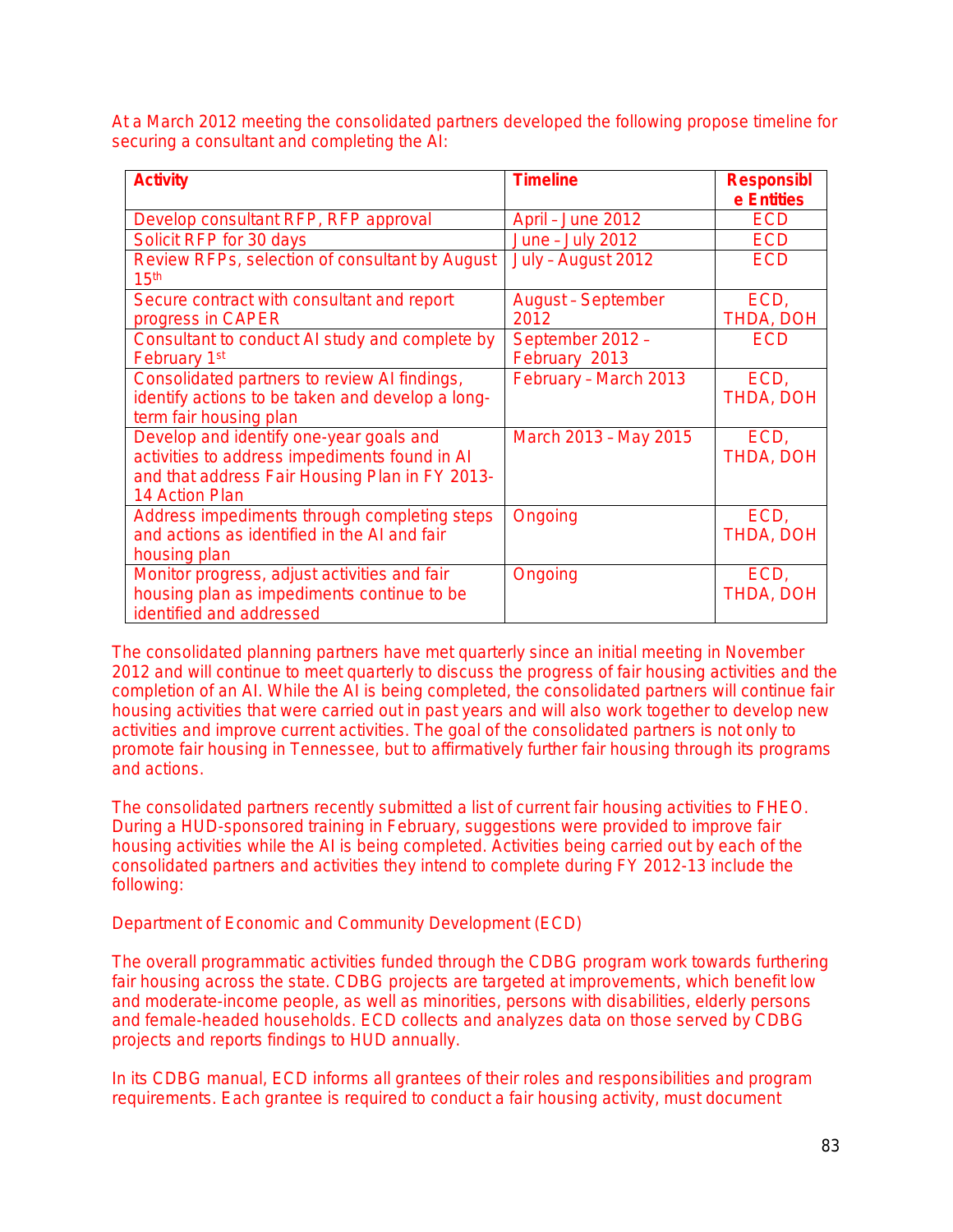relocation that occurs due to grant activities, must include equal opportunity language in their contracts, must create and post an Equal Opportunity Employer policy, must follow Section 3 requirements, must follow Section 504, must involve minority and female contractors and must complete contractor activity reports that outline contracts. While the state-wide AI is being conducted, subrecipients will not be required to provide a local AI; instead, grant recipients will be required to participate in ECD-sponsored workshops that train communities on fair housing. In May or early June, 2012, ECD will conduct four workshops across Tennessee covering fair housing. The workshops will be required for subrecipients who have been awarded funds during FY 2012-13. During Fiscal Year 2012-13, ECD will consider additional options for future participation by subrecipients with regards to the AI.

ECD also sponsors, assists in the planning for, and attends the Tennessee Fair Housing Matters Conference during fair housing month each year. ECD is the lead agency for the coordination and completion of the AI. Together with the consolidated partners, ECD will assist in creating a strategy to address impediments found in the AI. During the time the AI is being completed and coordinated, ECD will continue to keep subrecipients informed of the process and requirements they must meet. Upon completion of the study, ECD has plans to disseminate findings to subrecipents and will plan to provide educational opportunities for subrecipients on identifying fair housing issues and working to improve existing impediments.

Tennessee Housing Development Agency (THDA)

THDA conducts a variety of activities and enforces numerous requirements throughout its programs, including the ESG and HOME programs, to affirmatively further fair housing. THDA ensures compliance with all fair housing requirements and state and federal laws among subrecipients through its contracts and monitoring procedures. Subrecipients of the HOME program are required to adopt affirmative marketing procedures and requirements and are also responsible for conducting a fair housing activity each year. During the HOME Grantee Workshop, THDA conducts a fair housing training component for subrecipients. ESG subrecipients are also required to comply with all state and federal laws and carry out a minimum of one activity that promotes fair housing.

Fair housing and Title VI training are also provided for other THDA Programs including the Homeownership Programs, Section 8 Rental Assistance, Section 8 Contract Administration and the Emergency Repair for the Elderly program. THDA partners with advocacy organizations such as West Tennessee Legal Services and the Tennessee Fair Housing Council to provide education. THDA will continue fair housing training for all these programs in FY 2012-13. Upon completion of the AI, THDA will be better able to target its training to the unique needs of the communities served by THDA programs.

THDA plans, sponsors, organizes and attends a number of fair housing events. Each year, THDA hosts the Governor's Housing Summit, a two-day event with informational sessions on providing safe, sound and affordable housing opportunities for all Tennesseans. During FY 2012 -13, the Governor's Housing Summit will take place on October 9-10, 2012 in Nashville. Fair Housing issues have been covered in past Summits and will be included on the 2012 Summit agenda. The Summit provides an opportunity for experts in the field of fair housing and antidiscrimination to provide training for THDA employees, subrecipients, members of nonprofit organizations and people involved in both the private and public housing market.

Other events and educational opportunities that THDA will participate in during FY 2012-13 include the Tennessee Fair Housing Matters Conference, the West Tennessee Fair Housing Celebration and possible events or trainings held by HUD, the Tennessee Human Rights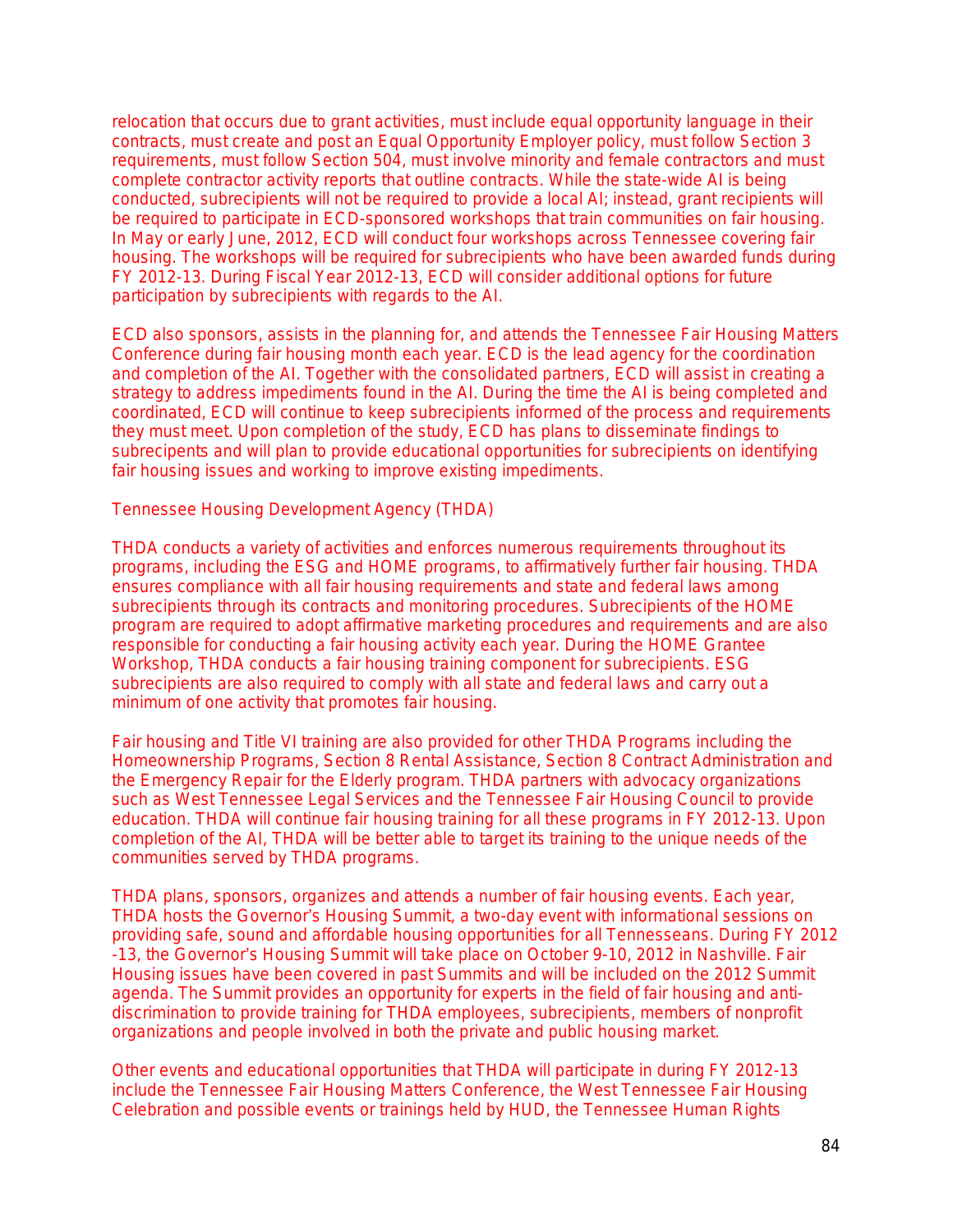Commission, the National Council of State Housing Agencies and the Southeastern Affordable Housing Management Association.

During FY 2012-13, THDA will take a number of actions to improve its ability to affirmatively furthering fair housing prior to the completion of the AI. Among the activities and initiatives that THDA will complete during FY 2012-13 include:

- Continue to partner with consolidated partners to develop an AI and a plan of action to address the impediments found in the AI after its completion. Develop a long-term fair housing plan that addresses the impediments and other actions to affirmatively further fair housing for inclusion in the submission of the FY 2013-14 Action Plan in May of 2013.
- A comprehensive housing needs assessment that will look specifically at the housing needs of households residing within regions covered by THDA programs, as well as other parts of the state that receive their own HUD funding. THDA will better be able to gauge how well its programs, including HOME and ESG, are targeting households who need assistance the most.
- The launch of a fair housing, Title VI and anti-discrimination section of the THDA webpage, which will provide access to federal and state fair housing regulations, laws and resources, as well as links and instructions to file fair housing and Title VI complaints.
- Strengthen outreach efforts to LEP populations by working with advocacy groups, advertising public notices and public meetings in Spanish and in Spanish newspapers and continuing to translate vital documents. THDA will also research and assess whether there is a need to translate documents and public notices in languages other than Spanish.
- Conduct a Title VI Compliance Plan and submit to the Tennessee Human Rights Commission by October, 2012.
- Utilize GIS technology and HUD mapping capabilities to study the location of THDA projects in relation to areas of minority concentration.
- Continue to develop and complete an ADA Compliance Plan with the goal of making THDA's programs and activities more accessible to persons with disabilities. The plan will include grievance procedures, which will be publicized on THDA's website.

## Department of Health (DOH)

All HOPWA Project Sponsors are required to comply with anti-discrimination legislation including the Americans with Disabilities Act, Title VI and the Fair Housing Act. In addition, all services provided with funds from the HOPWA program are used to assist beneficiaries regardless of their race, religion, national origin, disability and familial status. Although direct housing services are only a portion of the HOPWA program, the Department of Health takes measures to ensure all services are provided free of discrimination.

During FY 2012-13 DOH will continue the following activities in regards to fair housing: host and attend job fairs that promote fair housing practices and training, participate in webinars that prepare communities for the release of funds and contain anti-discrimination and fair housing regulations and attend Veteran Career expos that provide affordable housing and job information for veterans.

DOH's contracts with Project Sponsors contain anti-discrimination conditions and subrecipients are required to show proof of nondiscrimination upon request and must post notices of